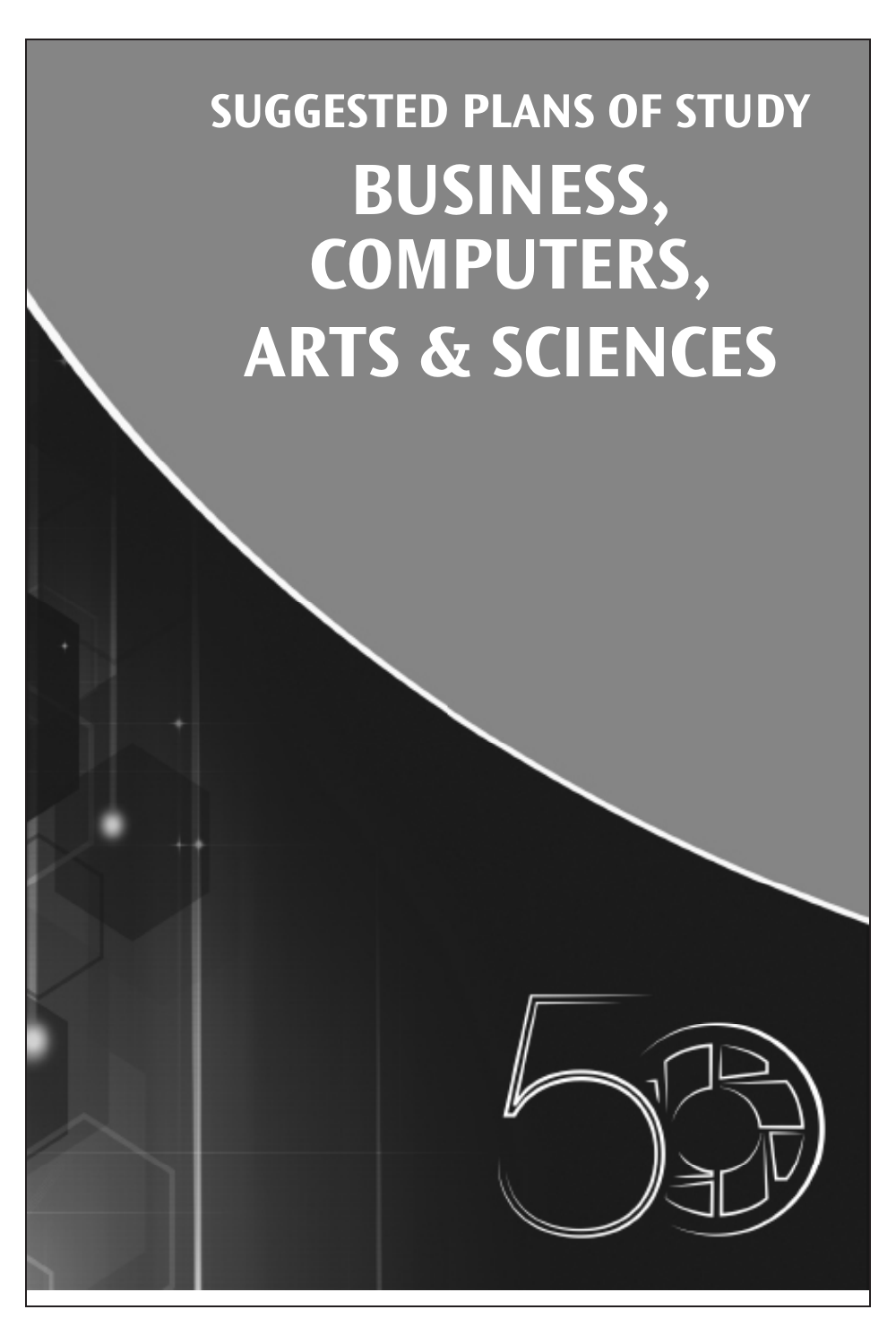| Approved:<br>Effective: | September 2013<br><b>Fall 2014</b>                                 |                              |              |                  |
|-------------------------|--------------------------------------------------------------------|------------------------------|--------------|------------------|
| Program:                | Associate in Arts                                                  | Hegis Code:<br>Datatel Code: |              | 45600<br>AA.ARTS |
|                         |                                                                    | Class<br>Hours               | Lab<br>Hours | Credit<br>Hours  |
| <b>First Semester</b>   |                                                                    |                              |              |                  |
| COL<br>101              | <b>College Orientation</b>                                         | 1.0                          | 0.0          | 1.0              |
| <b>ENG</b><br>101       | <b>English Composition I</b>                                       | 3.0                          | 0.0          | 3.0              |
|                         | Humanities Course (ART, ENG LIT, HIS, PHI, MUS, THE)               | 3.0                          | 0.0          | 3.0              |
|                         | Mathematics Course (MAT 103, MAT 110, MAT 120, MAT 165)            | 3.0                          | 0.0          | 3.0              |
|                         | Science Course (AST, BIO, CHM, PHS, PHY)                           | 3.0                          | 3.0          | 4.0              |
|                         | Social Science Course (ECO, PSC, PSY, SOC)                         | 3.0                          | 0.0          | 3.0              |
|                         |                                                                    | 16.0                         | 3.0          | 17.0             |
| Second Semester         |                                                                    |                              |              |                  |
| <b>ENG</b><br>102       | <b>English Composition II</b>                                      | 3.0                          | 0.0          | 3.0              |
|                         | Humanities Course (ART, ENG LIT, HIS, PHI, MUS, THE)               | 3.0                          | 0.0          | 3.0              |
|                         | Social Science Course (ECO, PSC, PSY, SOC)                         | 3.0                          | 0.0          | 3.0              |
|                         | Minimum 3.0 hours from Concentration Requirement Area <sup>@</sup> | 3.0                          | 0.0          | 3.0              |
|                         | Minimum 3.0 hours from Other Courses Required Area <sup>@</sup>    | 3.0                          | 0.0          | 3.0              |
|                         |                                                                    | 15.0                         | 0.0          | 15.0             |
| <b>Third Semester</b>   |                                                                    |                              |              |                  |
| <b>SPC</b><br>205       | <b>Public Speaking OR</b><br><b>ENG LIT Course</b>                 | 3.0                          | 0.0          | 3.0              |
|                         | Minimum 6.0 from Concentration Requirement Area <sup>@</sup>       | 6.0                          | 0.0          | 6.0              |
|                         | Minimum 6.0 hours from Other Courses Required Area <sup>@</sup>    | 6.0                          | 0.0          | 6.0              |
|                         |                                                                    | 15.0                         | 0.0          | 15.0             |
| <b>Fourth Semester</b>  |                                                                    |                              |              |                  |
|                         | Minimum 6.0 hours from Concentration Requirement Area <sup>@</sup> | 6.0                          | 0.0          | 6.0              |
|                         | Minimum 8.0 hours from Other Courses Required Area <sup>@</sup>    | 8.0                          | 0.0          | 8.0              |
|                         |                                                                    | 14.0                         | 0.0          | 14.0             |
|                         | <b>Total Credit Hours</b>                                          |                              |              | 61.0             |
|                         |                                                                    |                              |              |                  |

Total hours - Year One plus Year Two

@Hours may exceed minimum required depending on course selection.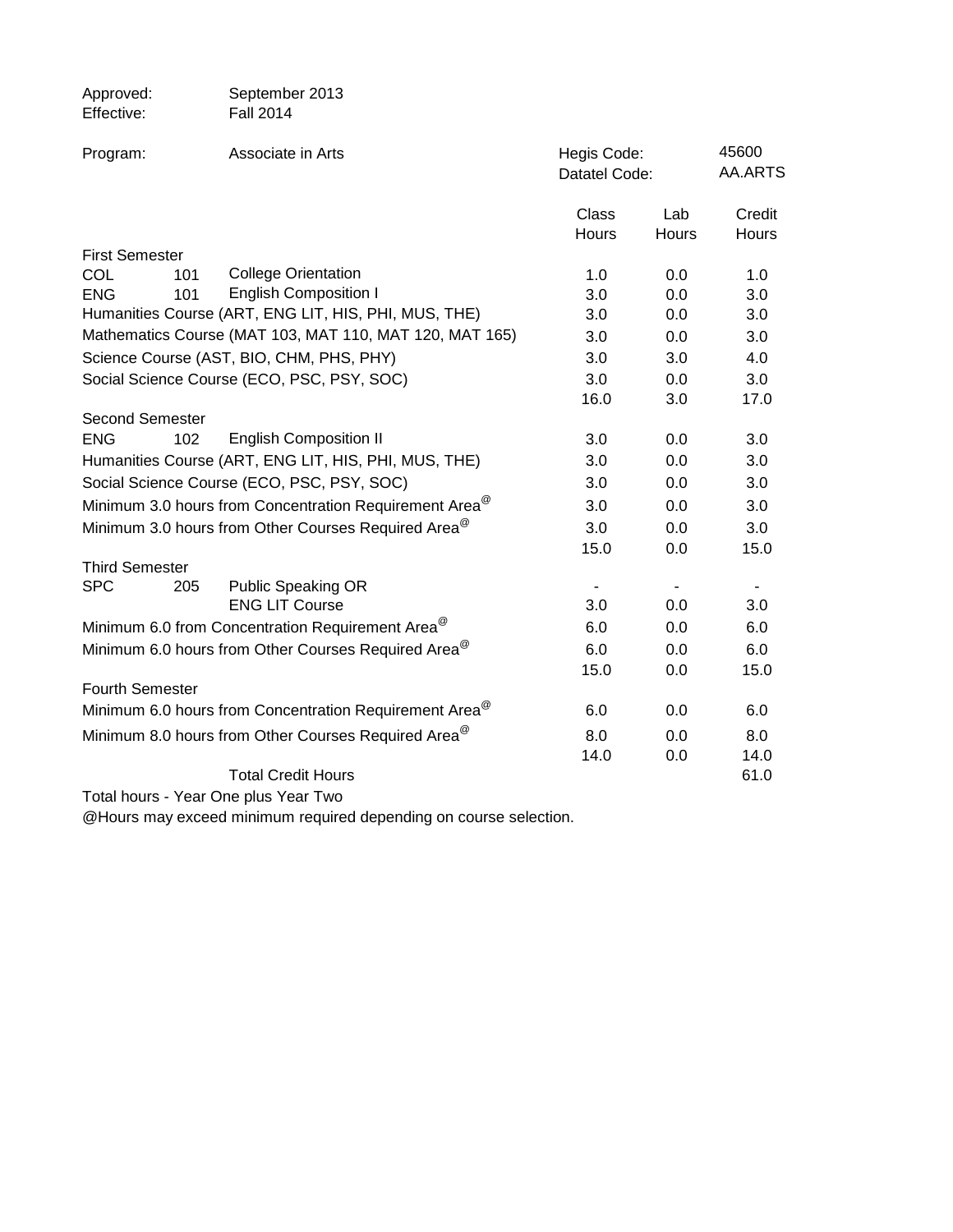| Approved:<br>Effective:  |                        | November 210<br><b>Fall 2011</b>                        |                              |                |                  |
|--------------------------|------------------------|---------------------------------------------------------|------------------------------|----------------|------------------|
| Program:<br>Major:       |                        | Associate in Applied Science<br>Accounting              | Hegis Code:<br>Datatel Code: |                | 35002<br>AAS.ACC |
|                          |                        |                                                         | Class<br>Hours               | Lab<br>Hours   | Credit<br>Hours  |
|                          | <b>First Semester</b>  |                                                         |                              |                |                  |
| COL                      | 101                    | <b>College Orientation</b>                              | 1.0                          | 0.0            | 1.0              |
| <b>ACC</b>               | 111                    | <b>Accounting Concepts</b>                              | 3.0                          | 0.0            | 3.0              |
| <b>ENG</b>               | 155                    | Communications I                                        | 3.0                          | 0.0            | 3.0              |
| <b>HSS</b>               | 205                    | <b>Technology and Society</b>                           | 3.0                          | 0.0            | 3.0              |
| <b>MAT</b>               | 155                    | <b>Contemporary Mathematics</b>                         | 3.0                          | 0.0            | 3.0              |
|                          |                        |                                                         | 13.0                         | 0.0            | 13.0             |
|                          | <b>Second Semester</b> |                                                         |                              |                |                  |
| <b>ACC</b>               | 101                    | <b>Accounting Principles I</b>                          | 3.0                          | 0.0            | 3.0              |
| <b>ACC</b>               | 124                    | <b>Individual Tax Procedures</b>                        | 3.0                          | 0.0            | 3.0              |
| <b>BUS</b>               | 101                    | <b>Introduction to Business</b>                         | 3.0                          | 0.0            | 3.0              |
| <b>ENG</b>               | 156                    | <b>Communications II</b>                                | 3.0                          | 0.0            | 3.0              |
| <b>ECO</b>               | 211                    | Microeconomics OR                                       | $\blacksquare$               | $\blacksquare$ | $\blacksquare$   |
| <b>PSC</b>               | 201                    | American Government OR                                  | $\blacksquare$               | $\sim$         | $\blacksquare$   |
| <b>PSY</b>               | 201                    | General Psychology                                      | 3.0                          | 0.0            | 3.0              |
|                          |                        |                                                         | 15.0                         | 0.0            | 15.0             |
|                          | <b>Third Semester</b>  |                                                         |                              |                |                  |
| <b>ACC</b>               | 102                    | <b>Accounting Principles II</b>                         | 3.0                          | 0.0            | 3.0              |
| <b>ACC</b>               | 245                    | <b>Accounting Applications</b>                          | 3.0                          | 0.0            | 3.0              |
| <b>CPT</b>               | 170                    | <b>Microcomputer Applications</b>                       | 3.0                          | 0.0            | 3.0              |
|                          |                        |                                                         | 9.0                          | 0.0            | 9.0              |
|                          | <b>Fourth Semester</b> |                                                         |                              |                |                  |
| <b>ACC</b>               | 120                    | <b>Federal Income Tax</b>                               | 3.0                          | 0.0            | 3.0              |
| <b>ACC</b>               | 201                    | Intermediate Accounting I                               | 3.0                          | 0.0            | 3.0              |
| <b>ACC</b>               | 230                    | Cost Accounting I                                       | 3.0                          | 0.0            | 3.0              |
| <b>ACC</b><br><b>BUS</b> | 240<br>121             | <b>Computerized Accounting</b><br><b>Business Law I</b> | 3.0<br>3.0                   | 0.0<br>0.0     | 3.0<br>3.0       |
|                          |                        |                                                         | 15.0                         | 0.0            | 15.0             |
|                          | <b>Fifth Semester</b>  |                                                         |                              |                |                  |
| <b>ACC</b>               | 150                    | Payroll Accounting                                      | 3.0                          | 0.0            | 3.0              |
| <b>ACC</b>               | 202                    | Intermediate Accounting II                              | 3.0                          | 0.0            | 3.0              |
| <b>ACC</b>               | 265                    | Not-for-Profit Accounting                               | 3.0                          | 0.0            | 3.0              |
| <b>BAF</b>               | 201                    | Principles of Finance                                   | 3.0                          | 0.0            | 3.0              |
|                          |                        | Elective                                                | 1.0                          | 0.0            | 1.0              |
|                          |                        |                                                         | 13.0                         | 0.0            | 13.0             |
|                          |                        | <b>Total Credit Hours</b>                               |                              |                | 65.0             |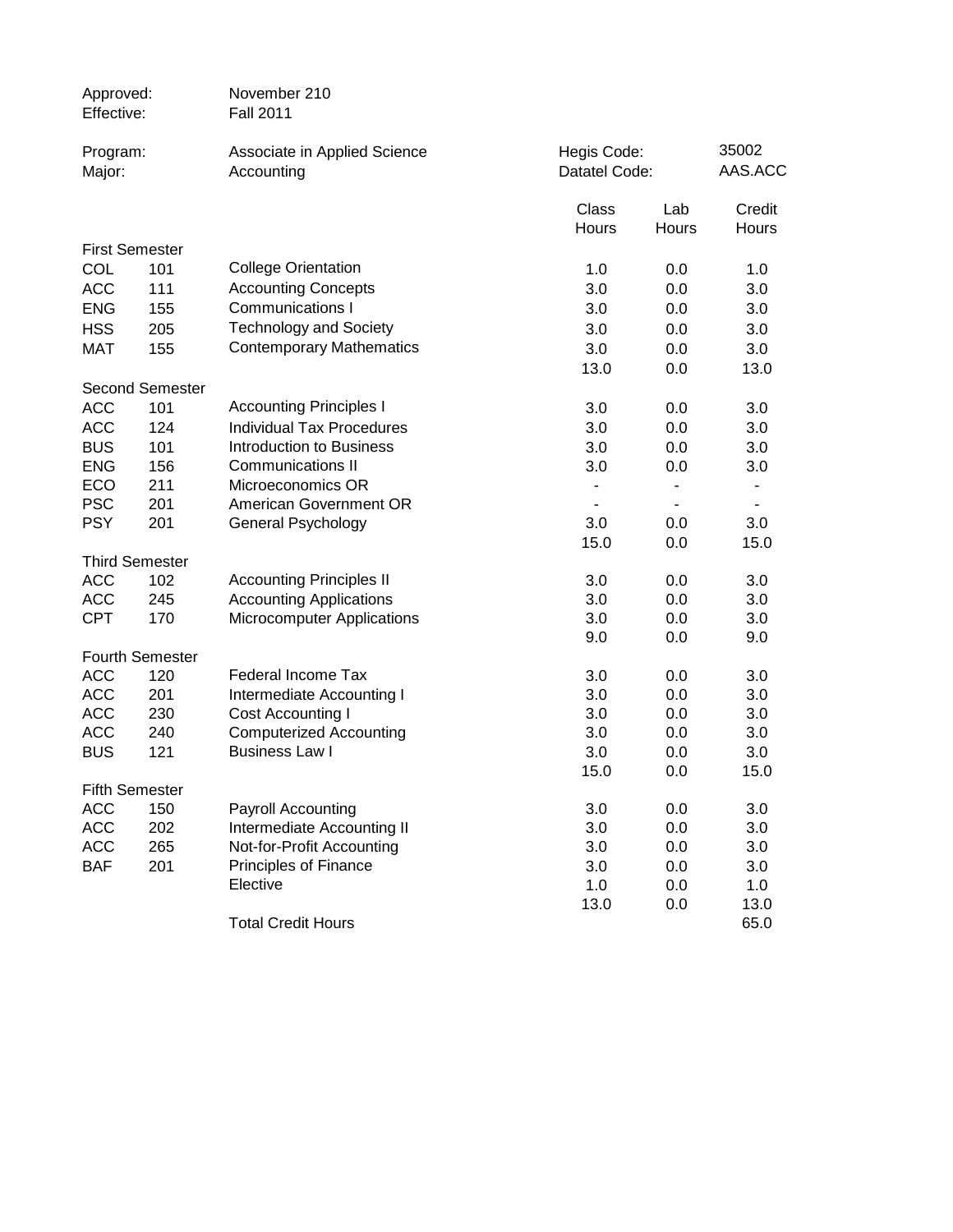| Approved:<br>Effective: |                        | 2003<br><b>Fall 2004</b>                                         |                                 |                              |                |  |
|-------------------------|------------------------|------------------------------------------------------------------|---------------------------------|------------------------------|----------------|--|
| Program:<br>Major:      |                        | Associate in Applied Science<br>Administrative Office Technology |                                 | Hegis Code:<br>Datatel Code: |                |  |
|                         |                        |                                                                  | Class                           | Lab                          | Credit         |  |
|                         |                        |                                                                  | Hours                           | <b>Hours</b>                 | Hours          |  |
|                         | <b>First Semester</b>  |                                                                  |                                 |                              |                |  |
| COL                     | 101                    | <b>College Orientation</b>                                       | 1.0                             | 0.0                          | 1.0            |  |
| <b>AOT</b>              | 110                    | <b>Document Formatting</b>                                       | 3.0                             | 0.0                          | 3.0            |  |
| <b>AOT</b>              | 133                    | <b>Professional Development</b>                                  | 3.0                             | 0.0                          | 3.0            |  |
| <b>AOT</b>              | 165                    | <b>Information Processing Software</b>                           | 3.0                             | 0.0                          | 3.0            |  |
| <b>ENG</b>              | 155                    | Communications I                                                 | 3.0                             | 0.0                          | 3.0            |  |
| <b>HSS</b>              | 205                    | <b>Technology and Society</b>                                    | 3.0                             | 0.0                          | 3.0            |  |
|                         |                        |                                                                  | 16.0                            | 0.0                          | 16.0           |  |
|                         | <b>Second Semester</b> |                                                                  |                                 |                              |                |  |
| <b>AOT</b>              | 106                    | Keyboarding Lab I                                                | 1.0                             | 0.0                          | 1.0            |  |
| <b>AOT</b>              | 134                    | <b>Office Communications</b>                                     | 3.0                             | 0.0                          | 3.0            |  |
| <b>AOT</b>              | 143                    | Office Systems and Procedures                                    | 3.0                             | 0.0                          | 3.0            |  |
| <b>AOT</b>              | 167                    | <b>Information Processing Applications</b>                       | 3.0                             | 0.0                          | 3.0            |  |
| <b>ENG</b>              | 156                    | Communications II                                                | 3.0                             | 0.0                          | 3.0            |  |
| <b>MAT</b>              | 155                    | <b>Contemporary Mathematics</b>                                  | 3.0                             | 0.0                          | 3.0            |  |
|                         |                        |                                                                  | 16.0                            | 0.0                          | 16.0           |  |
|                         | <b>Third Semester</b>  |                                                                  |                                 |                              |                |  |
| <b>AOT</b>              | 121                    | <b>Machine Transcription</b>                                     | 3.0                             | 0.0                          | 3.0            |  |
| <b>AOT</b>              | 137                    | <b>Office Accounting</b>                                         | 3.0                             | 0.0                          | 3.0            |  |
| <b>AOT</b>              | 251                    | Administrative Systems and Procedures                            | 3.0                             | 0.0                          | 3.0            |  |
| <b>AOT</b>              | 267                    | Integrated Information Processing                                | 3.0                             | 0.0                          | 3.0            |  |
| <b>IST</b>              | 225                    | <b>Internet Communications</b>                                   | 3.0                             | 0.0                          | 3.0            |  |
|                         |                        |                                                                  | 15.0                            | 0.0                          | 15.0           |  |
|                         | <b>Fourth Semester</b> |                                                                  |                                 |                              |                |  |
| <b>AOT</b>              | 250                    | <b>Advanced Information Processing</b>                           | 3.0                             | 0.0                          | 3.0            |  |
| <b>AOT</b>              | 254                    | <b>Office Simulation</b>                                         | 3.0                             | 0.0                          | 3.0            |  |
| <b>AOT</b>              | 265                    | Office Desktop Publishing                                        | 3.0                             | 0.0                          | 3.0            |  |
| ECO<br>ECO              | 101                    | <b>Basic Economics OR</b><br>Macroeconomics                      | $\overline{\phantom{a}}$<br>3.0 | $\overline{\phantom{0}}$     | $\blacksquare$ |  |
|                         | 210                    |                                                                  | 4.0                             | 0.0<br>0.0                   | 3.0<br>4.0     |  |
|                         |                        | Elective(s)                                                      | 16.0                            | 0.0                          | 16.0           |  |
|                         |                        |                                                                  |                                 |                              |                |  |
|                         |                        | <b>Total Credit Hours</b>                                        |                                 |                              | 63.0           |  |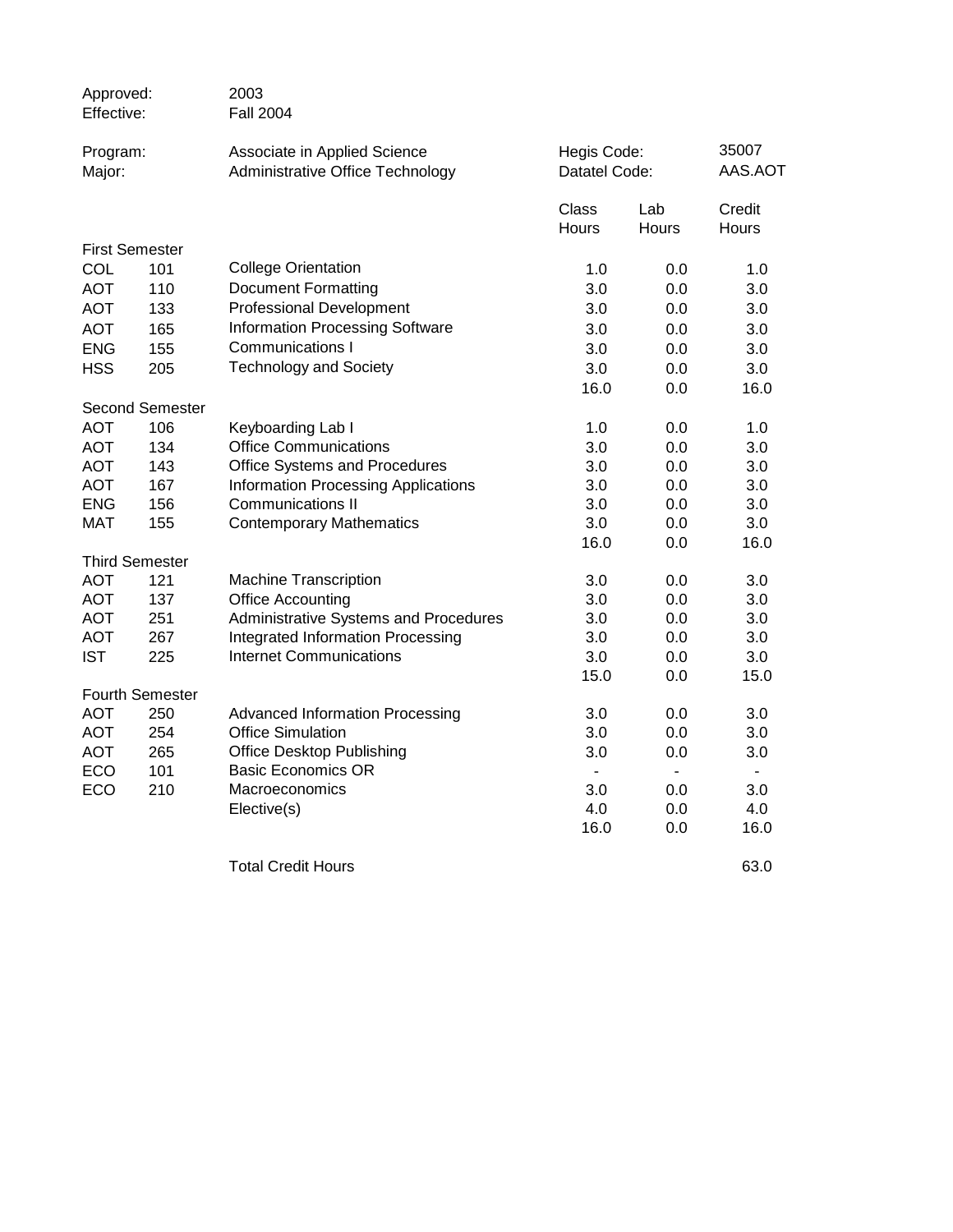| Approved:<br>Effective: |                        | October 2012<br><b>Fall 2013</b>           |                          |                          |                          |  |
|-------------------------|------------------------|--------------------------------------------|--------------------------|--------------------------|--------------------------|--|
| Program:                |                        | Associate in Applied Science               | Hegis Code:              |                          | 35007                    |  |
| Major:                  |                        | Administrative Office Technology           | Datatel Code:            |                          | AAS.AOT.PARLG            |  |
|                         | Specialization:        | Paralegal                                  | Class                    | Lab                      | Credit                   |  |
|                         |                        |                                            | <b>Hours</b>             | Hours                    | Hours                    |  |
|                         | <b>First Semester</b>  |                                            |                          |                          |                          |  |
| COL                     | 101                    | <b>College Orientation</b>                 | 1.0                      | 0.0                      | 1.0                      |  |
| <b>AOT</b>              | 110                    | <b>Document Formatting</b>                 | 3.0                      | 0.0                      | 3.0                      |  |
| <b>AOT</b>              | 133                    | <b>Professional Development</b>            | 3.0                      | 0.0                      | 3.0                      |  |
| AOT                     | 165                    | Information Processing and Software        | 3.0                      | 0.0                      | 3.0                      |  |
| <b>ENG</b>              | 155                    | <b>Communications I</b>                    | 3.0                      | 0.0                      | 3.0                      |  |
| <b>HSS</b>              | 205                    | <b>Technology and Society</b>              | 3.0                      | 0.0                      | 3.0                      |  |
|                         |                        |                                            | 16.0                     | 0.0                      | 16.0                     |  |
|                         | <b>Second Semester</b> |                                            |                          |                          |                          |  |
| <b>AOT</b>              | 106                    | Keyboarding Lab                            | 1.0                      | 0.0                      | 1.0                      |  |
| <b>AOT</b>              | 134                    | <b>Office Communications</b>               | 3.0                      | 0.0                      | 3.0                      |  |
| ECO                     | 101                    | <b>Basic Economics OR</b>                  | $\overline{\phantom{a}}$ | $\overline{\phantom{a}}$ | $\overline{\phantom{a}}$ |  |
| ECO                     | 210                    | Macroeconomics                             | 3.0                      | 0.0                      | 3.0                      |  |
| <b>ENG</b>              | 156                    | Communications II                          | 3.0                      | 0.0                      | 3.0                      |  |
| <b>LEG</b>              | 125                    | Introduction to the Legal System           | 3.0                      | 0.0                      | 3.0                      |  |
| <b>MAT</b>              | 155                    | <b>Contemporary Mathematics</b>            | 3.0                      | 0.0                      | 3.0                      |  |
|                         |                        |                                            | 16.0                     | 0.0                      | 16.0                     |  |
|                         | <b>Third Semester</b>  |                                            |                          |                          |                          |  |
| <b>AOT</b>              | 143                    | Office Systems and Procedures              | 3.0                      | 0.0                      | 3.0                      |  |
| <b>AOT</b>              | 267                    | Integrated Information Processing          | 3.0                      | 0.0                      | 3.0                      |  |
| <b>BUS</b>              | 121                    | <b>Business Law</b>                        | 3.0                      | 0.0                      | 3.0                      |  |
| <b>IST</b>              | 225                    | Internet Communications                    | 3.0                      | 0.0                      | 3.0                      |  |
| <b>LEG</b>              | 120                    | <b>Torts</b>                               | 3.0                      | 0.0                      | 3.0                      |  |
|                         |                        |                                            | 15.0                     | 0.0                      | 15.0                     |  |
|                         | <b>Fourth Semester</b> |                                            |                          |                          |                          |  |
| <b>AOT</b>              | 167                    | <b>Information Processing Applications</b> | 3.0                      | 0.0                      | 3.0                      |  |
| <b>AOT</b>              | 251                    | Administrative Systems and Procedures      | 3.0                      | 0.0                      | 3.0                      |  |
| <b>LEG</b>              | 213                    | <b>Family Law</b>                          | 3.0                      | 0.0                      | 3.0                      |  |
| <b>LEG</b>              | 214                    | <b>Property Law</b>                        | 3.0                      | 0.0                      | 3.0                      |  |
| <b>LEG</b>              | 233                    | Wills, Trusts, and Probate                 | 3.0                      | 0.0                      | 3.0                      |  |
|                         |                        | Elective                                   | 1.0<br>16.0              | 0.0<br>0.0               | 1.0<br>16.0              |  |
|                         |                        | <b>Total Credit Hours</b>                  |                          |                          | 63.0                     |  |
|                         |                        |                                            |                          |                          |                          |  |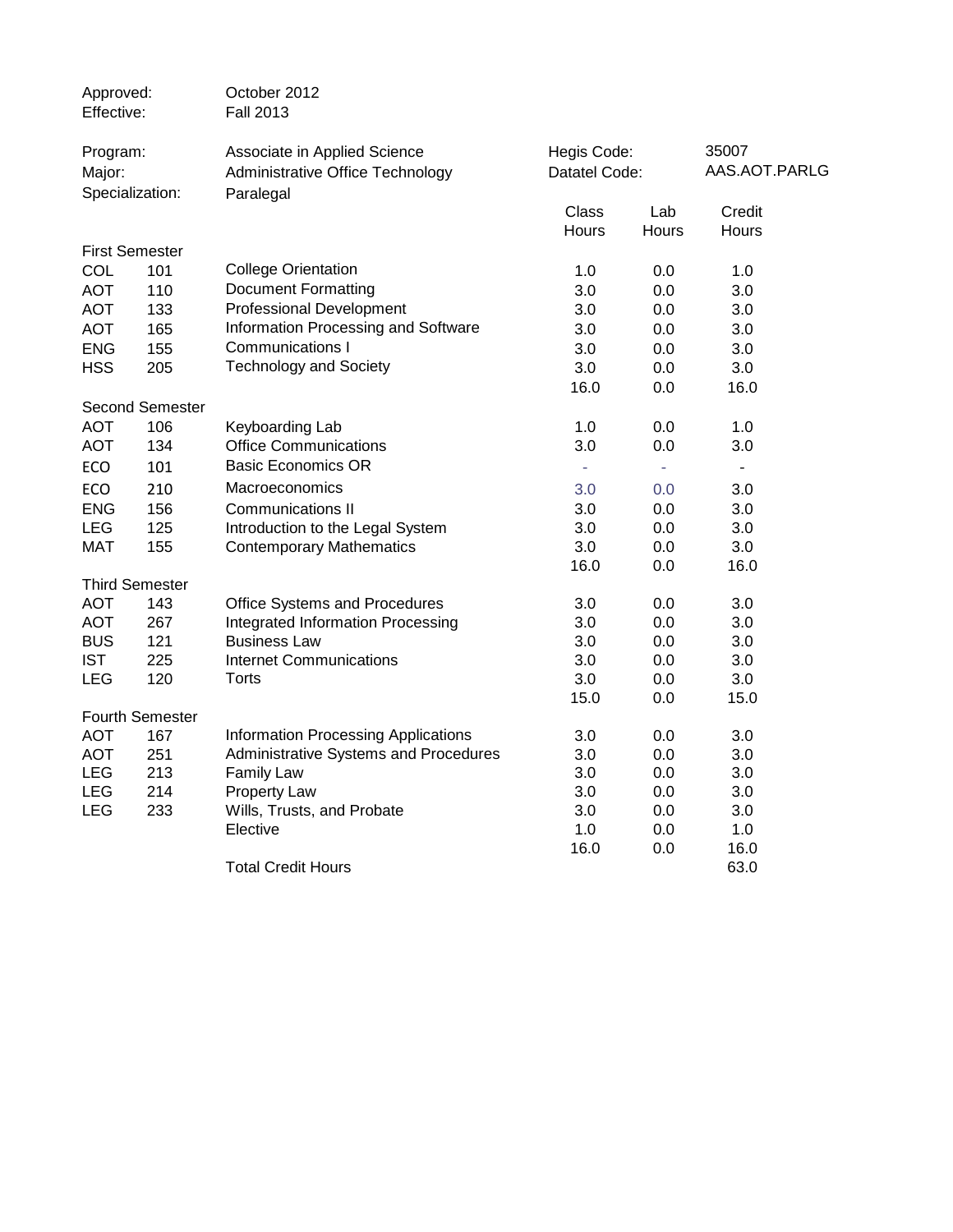| Approved:<br>Effective:  |                        | November 2010<br><b>Fall 2011</b>      |               |              |               |
|--------------------------|------------------------|----------------------------------------|---------------|--------------|---------------|
| Program:                 |                        | Associate in Applied Science           | Hegis Code:   |              | 35001         |
| Major:                   |                        | <b>General Business</b>                | Datatel Code: |              | AAS.BUS.ENTSP |
|                          | Specialization:        | Entrepreneurial                        |               |              |               |
|                          |                        |                                        | Class         | Lab          | Credit        |
|                          |                        |                                        | Hours         | <b>Hours</b> | Hours         |
|                          | <b>First Semester</b>  |                                        |               |              |               |
| COL                      | 101                    | <b>College Orientation</b>             | 1.0           | 0.0          | 1.0           |
| <b>ACC</b>               | 111                    | <b>Accounting Concepts</b>             | 3.0           | 0.0          | 3.0           |
| <b>BUS</b>               | 101                    | <b>Introduction to Business</b>        | 3.0           | 0.0          | 3.0           |
| <b>BUS</b>               | 121                    | <b>Business Law I</b>                  | 3.0           | 0.0          | 3.0           |
| <b>ENG</b>               | 155                    | Communications I                       | 3.0           | 0.0          | 3.0           |
| <b>MAT</b>               | 155                    | <b>Contemporary Mathematics</b>        | 3.0           | 0.0          | 3.0           |
|                          |                        |                                        | 16.0          | 0.0          | 16.0          |
|                          | <b>Second Semester</b> |                                        |               |              |               |
| <b>ACC</b>               | 101                    | <b>Accounting Principles I</b>         | 3.0           | 0.0          | 3.0           |
| <b>ACC</b>               | 124                    | <b>Individual Tax Procedures</b>       | 3.0           | 0.0          | 3.0           |
| <b>ACC</b>               | 130                    | <b>State Tax Procedures</b>            | 1.0           | 0.0          | 1.0           |
| <b>CPT</b>               | 170                    | Microcomputer Applications             | 3.0           | 0.0          | 3.0           |
| <b>ENG</b>               | 156                    | Communications II                      | 3.0           | 0.0          | 3.0           |
| <b>MKT</b>               | 101                    | Marketing                              | 3.0           | 0.0          | 3.0           |
|                          |                        |                                        | 16.0          | 0.0          | 16.0          |
|                          | <b>Third Semester</b>  |                                        |               |              |               |
| <b>ACC</b>               | 150                    | Payroll Accounting                     | 3.0           | 0.0          | 3.0           |
| <b>AOT</b>               | 265                    | <b>Office Desktop Publishing</b>       | 3.0           | 0.0          | 3.0           |
| <b>MGT</b>               | 120                    | <b>Small Business Management</b>       | 3.0           | 0.0          | 3.0           |
| <b>MKT</b>               | 140                    | E-Marketing                            | 3.0           | 0.0          | 3.0           |
| <b>MKT</b>               | 265                    | Retailing Strategies and Applications  | 3.0           | 0.0          | 3.0           |
| <b>PSY</b>               | 201                    | <b>General Psychology</b>              | 3.0           | 0.0          | 3.0           |
|                          |                        |                                        | 18.0          | 0.0          | 18.0          |
|                          | <b>Fourth Semester</b> |                                        |               |              |               |
| <b>ACC</b>               | 242                    | <b>Small Business Software</b>         | 1.0           | 0.0          | 1.0           |
| <b>ACC</b>               | 243                    | <b>Computerized Spreadsheets</b>       | 1.0           | 0.0          | 1.0           |
| <b>HSS</b>               | 205                    | <b>Technology and Society</b>          | 3.0           | 0.0          | 3.0           |
| <b>MGT</b>               | 121                    | <b>Small Business Operations</b>       | 3.0           | 0.0          | 3.0           |
| <b>MGT</b>               | 201                    | Human Resource Management              | 3.0           | 0.0          | 3.0           |
| <b>MKT</b><br><b>MKT</b> | 130                    | <b>Customer Service Principles</b>     | 3.0           | 0.0<br>0.0   | 3.0           |
|                          | 141                    | <b>Electronics Commerce Strategies</b> | 3.0<br>17.0   | 0.0          | 3.0<br>17.0   |
|                          |                        | <b>Total Credit Hours</b>              |               |              | 67.0          |
|                          |                        |                                        |               |              |               |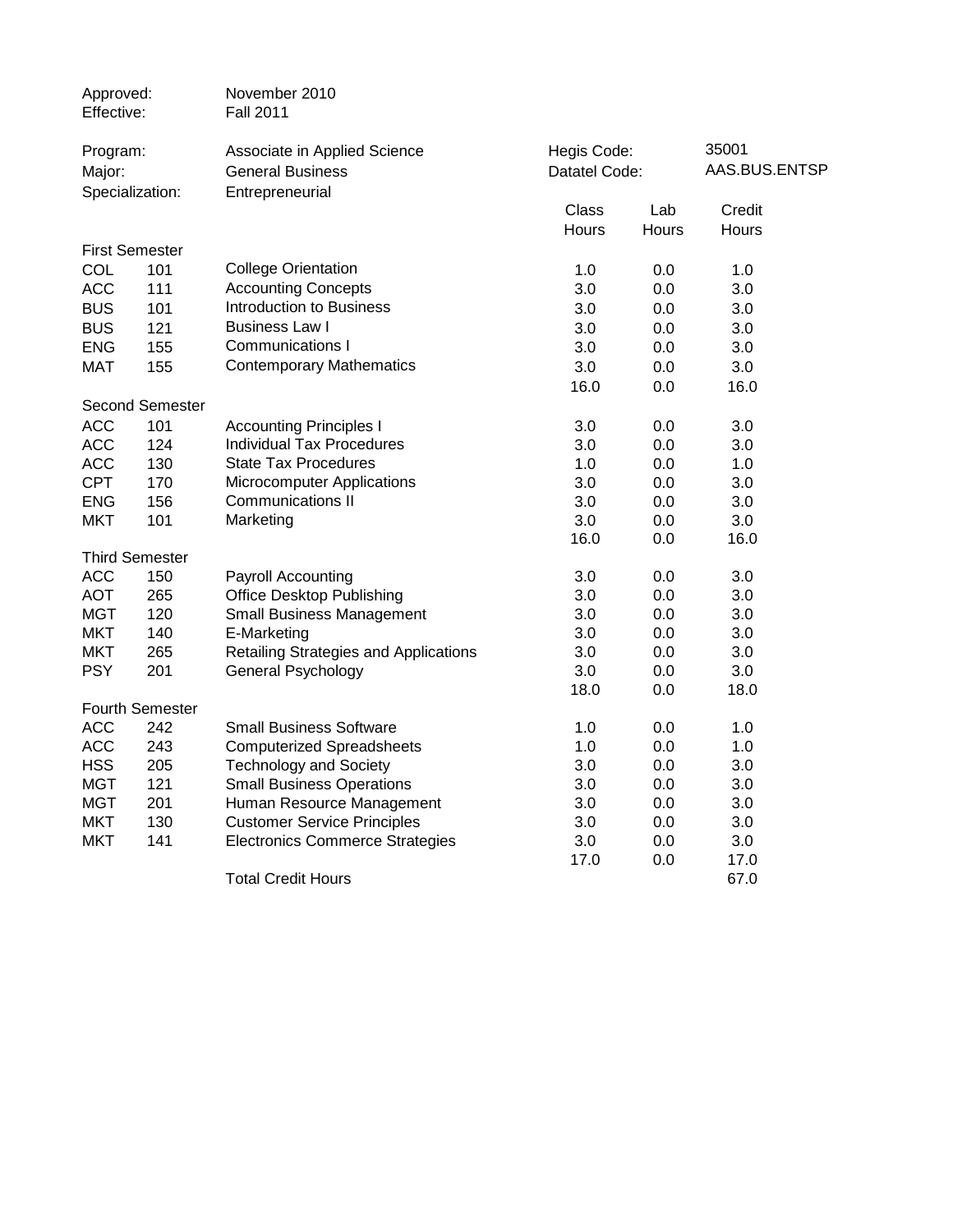| Approved:<br>Effective:  |                        | September 2013<br><b>Fall 2014</b>                         |                |              |                 |
|--------------------------|------------------------|------------------------------------------------------------|----------------|--------------|-----------------|
| Program:                 |                        | Associate in Applied Science                               | Hegis Code:    |              | 35104           |
| Major:                   |                        | <b>Comptuer Technology</b>                                 | Datatel Code:  |              | AAS.CPT.NETWK   |
|                          | Specialization:        | Networking                                                 |                |              |                 |
|                          |                        |                                                            | Class<br>Hours | Lab<br>Hours | Credit<br>Hours |
|                          | <b>First Semester</b>  |                                                            |                |              |                 |
| <b>COL</b>               | 101                    | <b>College Orientation</b>                                 | 1.0            | 0.0          | 1.0             |
| <b>CPT</b>               | 168                    | Programming Logic and Design                               | 3.0            | 0.0          | 3.0             |
| <b>CPT</b>               | 170                    | Microcomputer Applications                                 | 3.0            | 0.0          | 3.0             |
| <b>ENG</b>               | 101                    | <b>English Composition I</b>                               | 3.0            | 0.0          | 3.0             |
| <b>IST</b>               | 188                    | Hardware Basics and Operating Systems                      | 5.0            | 0.0          | 5.0             |
| <b>MAT</b>               | 110                    | College Algebra                                            | 3.0            | 0.0          | 3.0             |
|                          |                        |                                                            | 18.0           | 0.0          | 18.0            |
|                          | <b>Second Semester</b> |                                                            |                |              |                 |
| <b>CPT</b>               | 270                    | <b>Advanced Microcomputer Applications</b>                 | 3.0            | 0.0          | 3.0             |
| <b>ENG</b>               | 160                    | <b>Technical Communications</b>                            | 3.0            | 0.0          | 3.0             |
| <b>HSS</b>               | 205                    | <b>Technology and Society</b>                              | 3.0            | 0.0          | 3.0             |
| <b>IST</b>               | 220                    | Data Communications                                        | 3.0            | 0.0          | 3.0             |
| <b>IST</b>               | 226                    | Internet Programming                                       | 3.0            | 0.0          | 3.0             |
| <b>IST</b>               | 252                    | <b>LAN System Manager</b>                                  | 3.0            | 0.0          | 3.0             |
|                          |                        |                                                            | 18.0           | 0.0          | 18.0            |
|                          | <b>Third Semester</b>  |                                                            |                |              |                 |
| <b>CPT</b>               | 230                    | C# Programming I                                           | 3.0            | 0.0          | 3.0             |
| <b>CPT</b>               | 242                    | Database                                                   | 3.0            | 0.0          | 3.0             |
| <b>IST</b><br><b>IST</b> | 253<br>254             | <b>LAN Service and Support</b>                             | 3.0<br>3.0     | 0.0<br>0.0   | 3.0<br>3.0      |
| ECO                      | 210                    | <b>Centralized Network Management</b><br>Macroeconomics OR |                | -            | ٠               |
| ECO                      | 211                    | Microeconomics OR                                          |                | -            | ۰               |
| <b>PSC</b>               | 201                    | American Government OR                                     |                | ۰            |                 |
| <b>PSY</b>               | 201                    | General Psychology                                         | 3.0            | 0.0          | 3.0             |
| <b>MAT</b>               | 165                    | <b>Statistics</b>                                          | 3.0            | 0.0          | 3.0             |
|                          |                        |                                                            | 18.0           | 0.0          | 18.0            |
|                          | <b>Fourth Semester</b> |                                                            |                |              |                 |
| <b>CPT</b>               | 264                    | Systems and Design                                         | 3.0            | 0.0          | 3.0             |
| <b>IST</b>               | 221                    | <b>Advanced Data Communications</b>                        | 3.0            | 0.0          | 3.0             |
| <b>IST</b>               | 260                    | Network Design                                             | 3.0            | 0.0          | 3.0             |
| <b>IST</b>               | 273                    | <b>Advanced Client/Server Systems</b>                      | 3.0            | 0.0          | 3.0             |
| <b>SPC</b>               | 205                    | <b>Public Speaking</b>                                     | 3.0            | 0.0          | 3.0             |
|                          |                        |                                                            | 15.0           | 0.0          | 15.0            |
|                          |                        | <b>Total Credit Hours</b>                                  |                |              | 69.0            |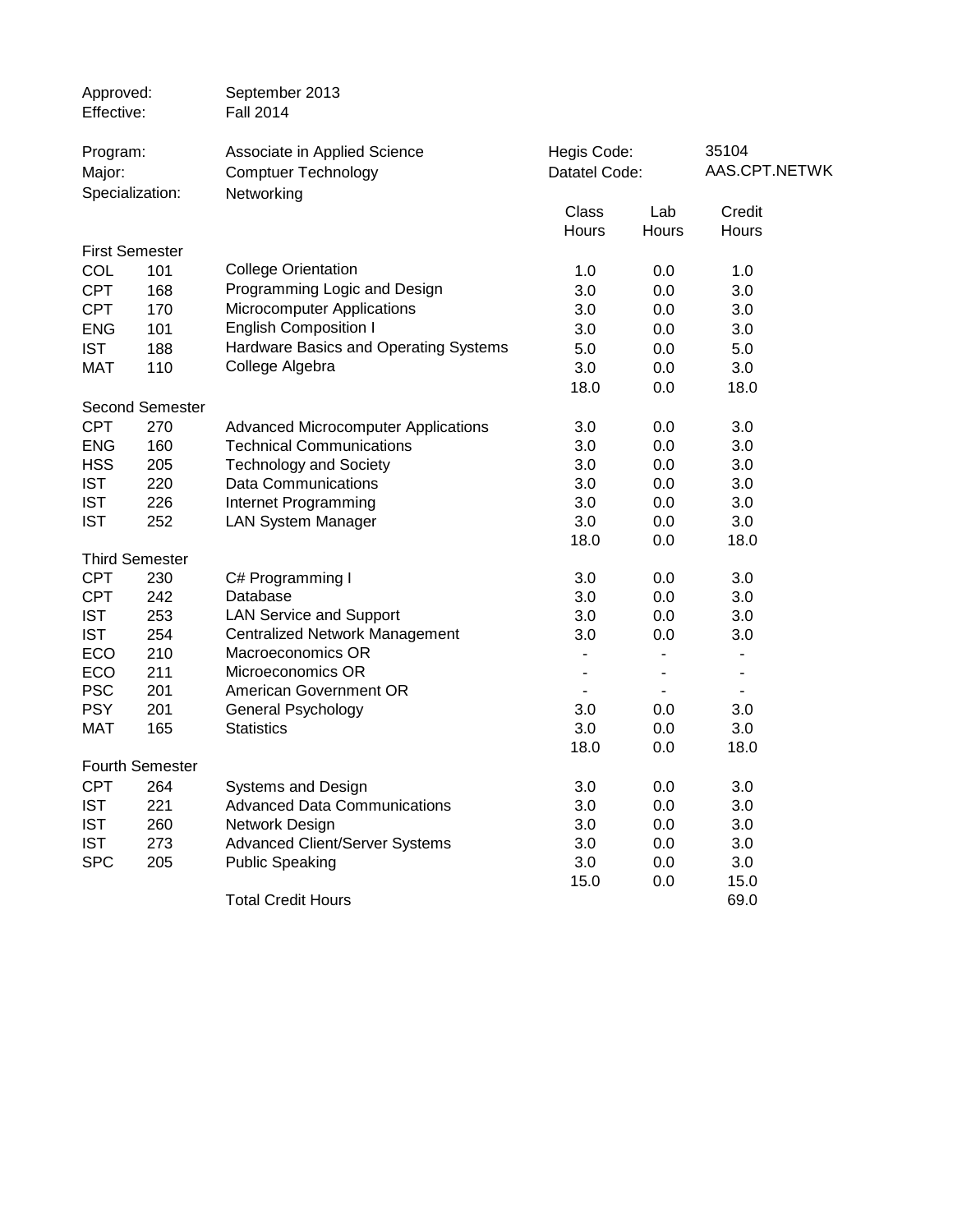| Approved:<br>Effective: |                        | September 2013<br><b>Fall 2014</b>                         |                |                              |                          |              |
|-------------------------|------------------------|------------------------------------------------------------|----------------|------------------------------|--------------------------|--------------|
| Program:<br>Major:      |                        | Associate in Applied Science<br><b>Computer Technology</b> |                | Hegis Code:<br>Datatel Code: |                          | AAS.CPT.PROG |
|                         | Specialization:        | Programming                                                | Class          | Lab                          | Credit                   |              |
|                         |                        |                                                            | Hours          | Hours                        | Hours                    |              |
|                         | <b>First Semester</b>  |                                                            |                |                              |                          |              |
| COL                     | 101                    | <b>College Orientation</b>                                 | 1.0            | 0.0                          | 1.0                      |              |
| <b>CPT</b>              | 168                    | Programming Logic and Design                               | 3.0            | 0.0                          | 3.0                      |              |
| <b>CPT</b>              | 170                    | Microcomputer Applications                                 | 3.0            | 0.0                          | 3.0                      |              |
| <b>ENG</b>              | 101                    | <b>English Composition I</b>                               | 3.0            | 0.0                          | 3.0                      |              |
| <b>IST</b>              | 188                    | Hardware Basics and Operating Systems                      | 5.0            | 0.0                          | 5.0                      |              |
| <b>MAT</b>              | 110                    | College Algebra                                            | 3.0            | 0.0                          | 3.0                      |              |
|                         |                        |                                                            | 18.0           | 0.0                          | 18.0                     |              |
|                         | <b>Second Semester</b> |                                                            |                |                              |                          |              |
| <b>CPT</b>              | 212                    | Visual Basic Programming                                   | 3.0            | 0.0                          | 3.0                      |              |
| <b>CPT</b>              | 230                    | C# Programming I                                           | 3.0            | 0.0                          | 3.0                      |              |
| <b>CPT</b>              | 270                    | <b>Advanced Microcomputer Applications</b>                 | 3.0            | 0.0                          | 3.0                      |              |
| <b>ENG</b>              | 160                    | <b>Technical Communications</b>                            | 3.0            | 0.0                          | 3.0                      |              |
| <b>HSS</b>              | 205                    | <b>Technology and Society</b>                              | 3.0            | 0.0                          | 3.0                      |              |
| <b>IST</b>              | 226                    | Internet Programming                                       | 3.0            | 0.0                          | 3.0                      |              |
|                         |                        |                                                            | 18.0           | 0.0                          | 18.0                     |              |
|                         | <b>Third Semester</b>  |                                                            |                |                              |                          |              |
| <b>CPT</b>              | 231                    | C# Programming II                                          | 3.0            | 0.0                          | 3.0                      |              |
| <b>CPT</b>              | 236                    | <b>JAVA Programming I</b>                                  | 3.0            | 0.0                          | 3.0                      |              |
| <b>CPT</b>              | 242                    | Database                                                   | 3.0            | 0.0                          | 3.0                      |              |
| ECO                     | 210                    | Macroeconomics OR                                          | -              | ۰                            | $\overline{\phantom{a}}$ |              |
| ECO                     | 211                    | Microeconomics OR                                          | $\overline{a}$ | $\overline{\phantom{0}}$     | $\overline{\phantom{a}}$ |              |
| <b>PSC</b>              | 201                    | American Government OR                                     | -              | ۰                            | ٠                        |              |
| <b>PSY</b>              | 201                    | General Psychology                                         | 3.0            | 0.0                          | 3.0                      |              |
| <b>MAT</b>              | 165                    | <b>Statistics</b>                                          | 3.0            | 0.0                          | 3.0                      |              |
| <b>SPC</b>              | 205                    | <b>Public Speaking</b>                                     | 3.0            | 0.0                          | 3.0                      |              |
|                         |                        |                                                            | 18.0           | 0.0                          | 18.0                     |              |
|                         | <b>Fourth Semester</b> |                                                            |                |                              |                          |              |
| <b>CPT</b>              | 244                    | Data Structures                                            | 3.0            | 0.0                          | 3.0                      |              |
| <b>CPT</b>              | 264                    | <b>Systems and Design</b>                                  | 3.0            | 0.0                          | 3.0                      |              |
| <b>IST</b>              | 220                    | <b>Data Communications</b>                                 | 3.0            | 0.0                          | 3.0                      |              |
| <b>IST</b>              | 272                    | <b>Relational Database</b>                                 | 3.0            | 0.0                          | 3.0                      |              |
|                         |                        | Elective CPT course                                        | 3.0            | 0.0                          | 3.0                      |              |
|                         |                        |                                                            | 15.0           | 0.0                          | 15.0                     |              |
|                         |                        | <b>Total Credit Hours</b>                                  |                |                              | 69.0                     |              |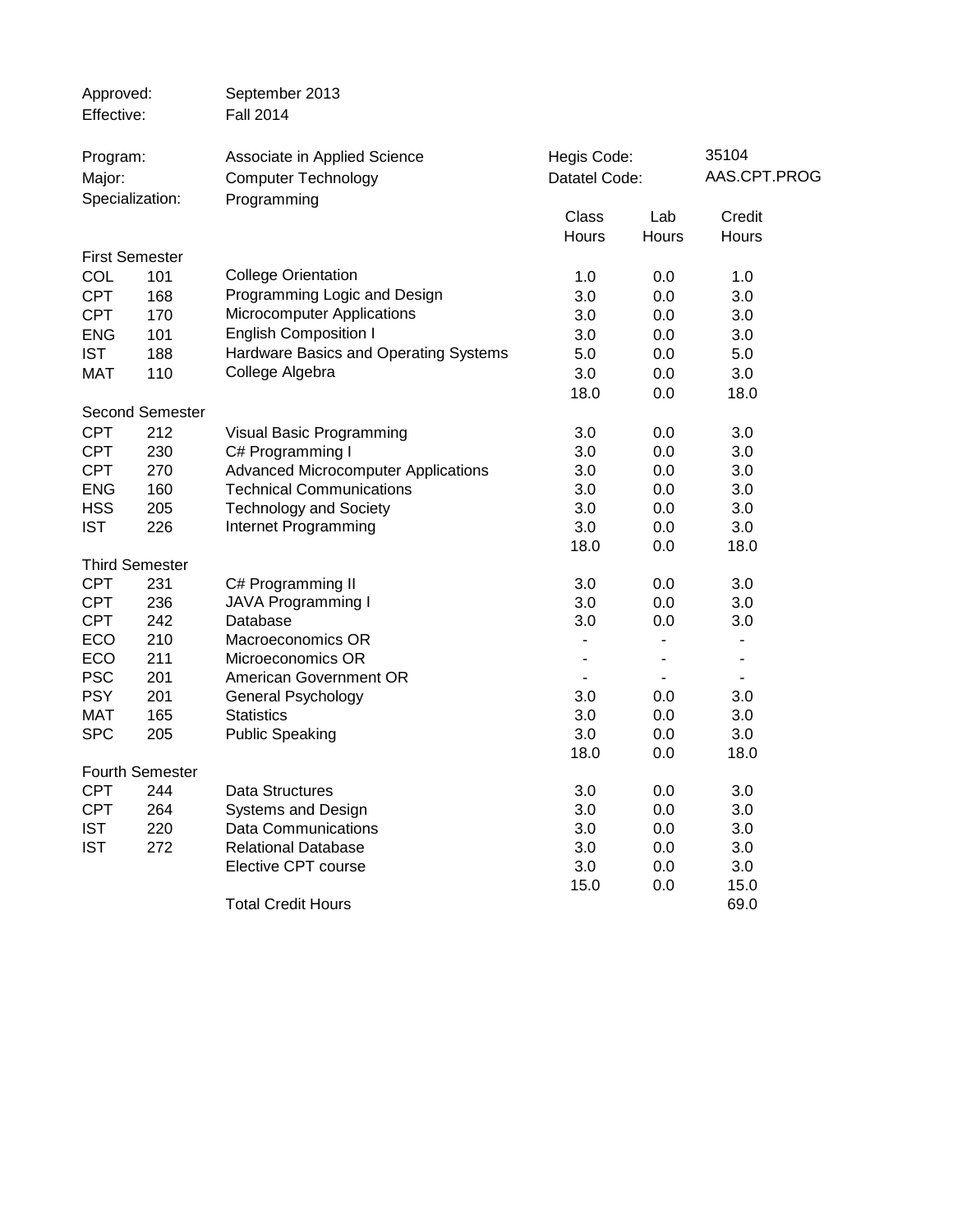| Approved:<br>Effective: |                        | August 2012<br><b>Fall 2012</b>    |               |            |            |
|-------------------------|------------------------|------------------------------------|---------------|------------|------------|
| Program:                |                        | Associate in Applied Science       |               |            |            |
| Major:                  |                        | <b>General Technology</b>          | Hegis Code:   |            | 35318      |
|                         | Specialization:        | Digital Design-Teleproduction      | Datatel Code: |            | AAS.GT.DL  |
|                         |                        |                                    | Class         | Lab        | Credit     |
|                         |                        |                                    | Hours         | Hours      | Hours      |
|                         | <b>First Semester</b>  | <b>College Orientation</b>         |               |            |            |
| COL                     | 101                    | <b>Computer Graphics I</b>         | 1.0<br>3.0    | 0.0<br>0.0 | 1.0        |
| <b>ARV</b>              | 110                    | <b>Composition and Color</b>       | 3.0           | 0.0        | 3.0        |
| <b>ARV</b><br>CGC       | 123<br>278             | Typography                         | 3.0           | 0.0        | 3.0<br>3.0 |
| <b>ENG</b>              | 101                    | <b>English Composition I</b>       | 3.0           | 0.0        | 3.0        |
| <b>MAT</b>              | 101                    | Beginning Algebra                  | 3.0           | 0.0        | 3.0        |
|                         |                        |                                    | 16.0          | 0.0        | 16.0       |
|                         | <b>Second Semester</b> |                                    |               |            |            |
| <b>ARV</b>              | 121                    | Design                             | 3.0           | 0.0        | 3.0        |
| ARV                     | 205                    | <b>Graphic Illustration</b>        | 3.0           | 0.0        | 3.0        |
| <b>ARV</b>              | 223                    | <b>3D Animation</b>                | 3.0           | 0.0        | 3.0        |
| <b>RTV</b>              | 101                    | Audio Techniques                   | 3.0           | 0.0        | 3.0        |
| <b>RTV</b>              | 105                    | <b>Television Studio Operation</b> | 3.0           | 0.0        | 3.0        |
| <b>SPC</b>              | 205                    | Speech                             | 3.0           | 0.0        | 3.0        |
|                         |                        |                                    | 18.0          | 0.0        | 18.0       |
|                         | <b>Third Semester</b>  |                                    |               |            |            |
| <b>ARV</b>              | 212                    | Digital Photography                | 3.0           | 0.0        | 3.0        |
| ARV                     | 222                    | <b>Computer Animation</b>          | 3.0           | 0.0        | 3.0        |
| ARV                     | 227                    | Web Design I                       | 3.0           | 0.0        | 3.0        |
| ECO                     | 210                    | Macroeconomics                     | 3.0           | 0.0        | 3.0        |
| <b>HHS</b>              | 205                    | <b>Technology and Society</b>      | 3.0           | 0.0        | 3.0        |
| <b>RTV</b>              | 103                    | <b>Field Operations</b>            | 3.0           | 0.0        | 3.0        |
|                         |                        |                                    | 18.0          | 0.0        | 18.0       |
|                         | <b>Fourth Semester</b> |                                    |               |            |            |
| <b>ARV</b>              | 219                    | Multimedia Techniques              | 3.0           | 0.0        | 3.0        |
| <b>ARV</b>              | 281                    | Design II                          | 3.0           | 0.0        | 3.0        |
| CGC                     | 226                    | <b>Advanced Printing</b>           | 3.0           | 0.0        | 3.0        |
| <b>CWE</b>              |                        | <b>Cooperative Work Experience</b> | 3.0           | 0.0        | 3.0        |
| <b>RTV</b>              | 107                    | Producing and Directing            | 3.0           | 0.0        | 3.0        |
|                         |                        |                                    | 15.0          | 0.0        | 15.0       |
|                         |                        | <b>Total Credit Hours</b>          |               |            | 67.0       |
|                         |                        |                                    |               |            |            |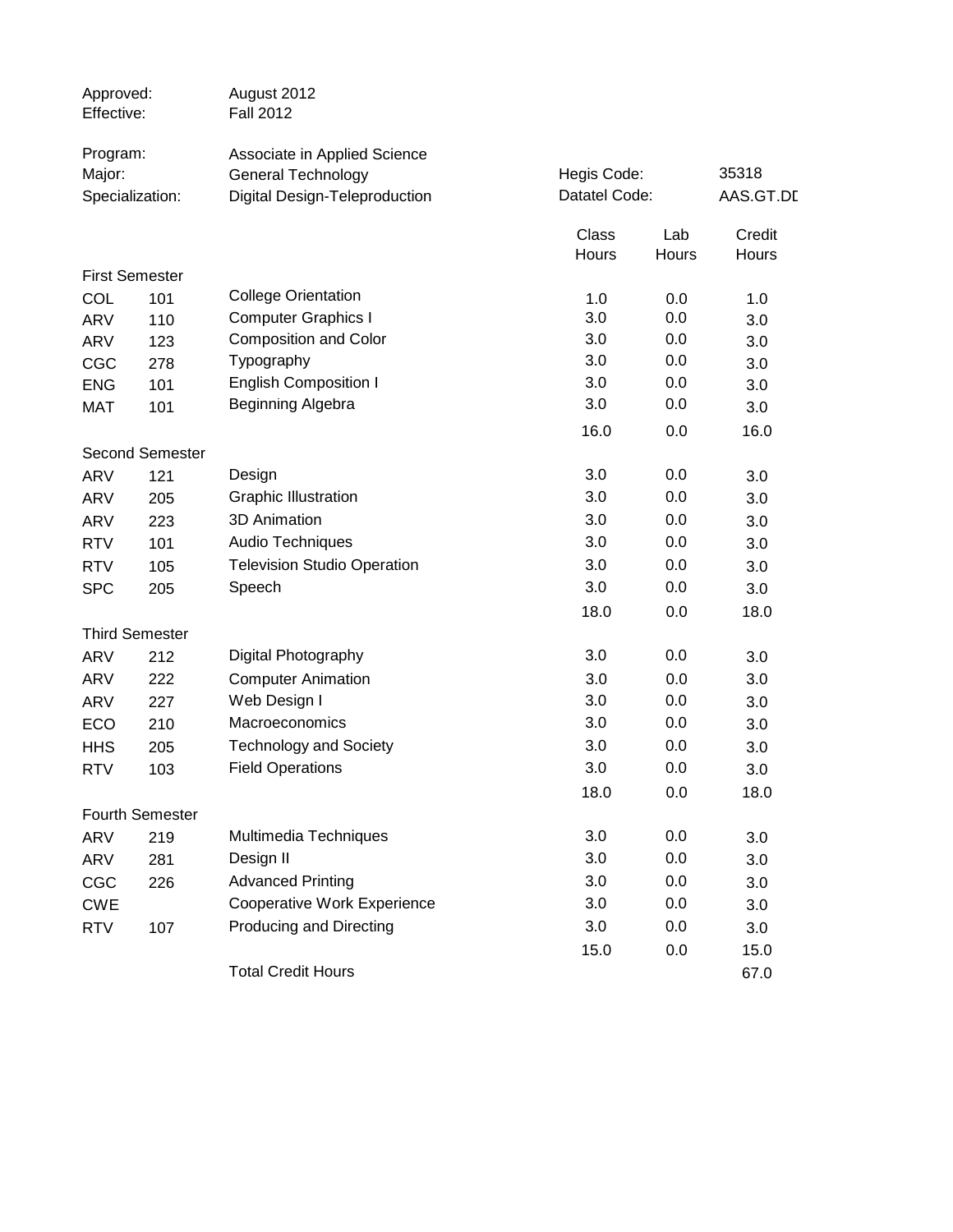| Approved:<br>Effective:         | March 2014<br><b>Fall 2014</b> |                                                          |                           |               |              |
|---------------------------------|--------------------------------|----------------------------------------------------------|---------------------------|---------------|--------------|
| Degree:                         |                                | Associate in Applied Science                             |                           |               |              |
| Major:                          |                                | <b>General Technology</b>                                |                           | Hegis Code:   | 35318        |
|                                 |                                | Specialization: Digital Design-Marketing                 |                           | Datatel Code: | AAS.GT.DDMKT |
|                                 |                                |                                                          |                           | Credit        |              |
|                                 |                                |                                                          |                           | Hours         |              |
| A. General Education            |                                |                                                          |                           |               |              |
| ECO                             | 210                            | Macroeconomics                                           |                           | 3.0           |              |
| * ENG                           | 101                            | <b>English Composition I</b>                             |                           | 3.0           |              |
| <b>HHS</b>                      | 205                            | <b>Technology and Society</b>                            |                           | 3.0           |              |
| <b>MAT</b>                      | 101                            | Beginning Algebra                                        |                           | 3.0           |              |
| <b>SPC</b>                      | 205                            | <b>Public Speaking</b>                                   |                           | 3.0           |              |
|                                 |                                | Subtotal                                                 |                           | 15.0          |              |
| B. Required Core Subject Areas  |                                |                                                          |                           |               |              |
| (1) Primary Technical Specialty |                                |                                                          |                           |               |              |
| * ARV                           | 110                            | <b>Computer Graphics I</b>                               |                           | 3.0           |              |
| * ARV                           | 121                            | Design                                                   |                           | 3.0           |              |
| * ARV                           | 123                            | <b>Composition and Color</b>                             |                           | 3.0           |              |
| * ARV                           | 212                            | Digital Photography                                      |                           | 3.0           |              |
| * ARV                           | 223                            | 3D Animation                                             |                           | 3.0           |              |
| * ARV                           | 281                            | Design II                                                |                           | 3.0           |              |
| $*$ CGC                         | 278                            | Typography                                               |                           | 3.0           |              |
|                                 |                                |                                                          | Subtotal                  | 21.0          |              |
|                                 |                                | (2) Secondary Technical Specialty - take 12 credit hours |                           |               |              |
| * MKT                           | 101                            | Marketing                                                |                           | 3.0           |              |
| * MKT                           | 140                            | E-Marketing                                              |                           | 3.0           |              |
| * MKT                           | 141                            | <b>Electronic Commerce Strategies</b>                    |                           | 3.0           |              |
| * MKT                           | 250                            | <b>Consumer Behavior</b>                                 |                           | 3.0           |              |
|                                 |                                |                                                          | Subtotal                  | 12.0          |              |
|                                 |                                | C. Other Hours Required for Graduation                   |                           |               |              |
| COL                             | 101                            | <b>College Orientation</b>                               |                           | 1.0           |              |
| * ARV                           | 205                            | <b>Graphic Illustration</b>                              |                           | 3.0           |              |
| * ARV                           | 219                            | Multimedia Techniques                                    |                           | 3.0           |              |
| * ARV                           | 222                            | <b>Computer Animation</b>                                |                           | 3.0           |              |
| * ARV                           | 227                            | Web Design I                                             |                           | 3.0           |              |
| $*$ CGC                         | 226                            | <b>Advanced Printing</b>                                 |                           | 3.0           |              |
| * CWE                           |                                | Cooperative Work Experience                              |                           | 3.0           |              |
|                                 |                                |                                                          | Subtotal                  | 19.0          |              |
|                                 |                                |                                                          | <b>Total Credit Hours</b> | 67.0          |              |
|                                 |                                |                                                          |                           |               |              |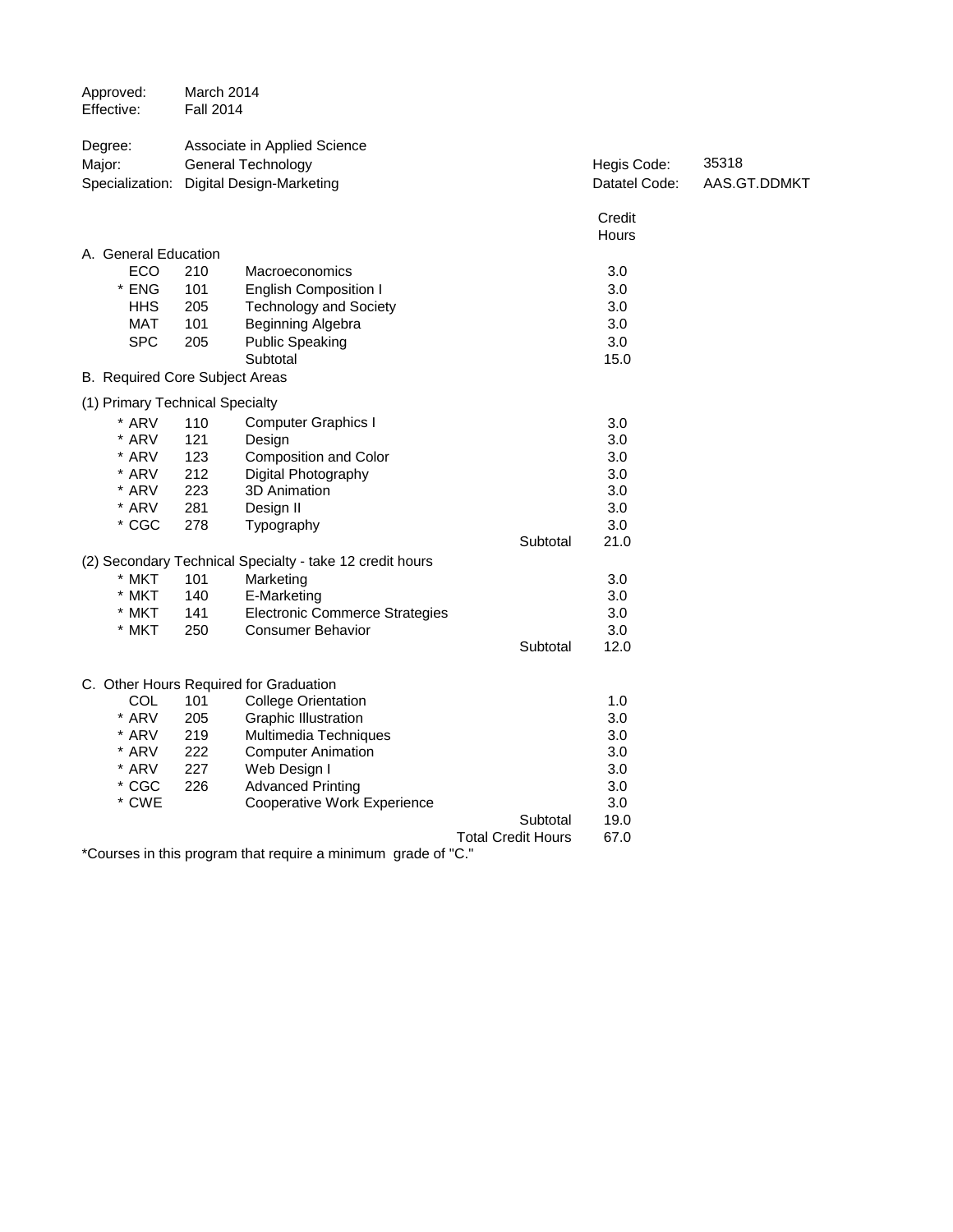| Approved:<br>Effective: |                        | August 2012<br><b>Fall 2012</b>                                                              |                |                              |                 |
|-------------------------|------------------------|----------------------------------------------------------------------------------------------|----------------|------------------------------|-----------------|
| Program:<br>Major:      | Specialization:        | Associate in Applied Science<br><b>General Technology</b><br><b>Digital Design-Marketing</b> |                | Hegis Code:<br>Datatel Code: |                 |
|                         |                        |                                                                                              | Class<br>Hours | Lab<br>Hours                 | Credit<br>Hours |
|                         | <b>First Semester</b>  |                                                                                              |                |                              |                 |
| <b>COL</b>              | 101                    | <b>College Orientation</b>                                                                   | 1.0            | 0.0                          | 1.0             |
| <b>ARV</b>              | 110                    | <b>Computer Graphics I</b>                                                                   | 3.0            | 0.0                          | 3.0             |
| <b>ARV</b>              | 123                    | <b>Composition and Color</b>                                                                 | 3.0            | 0.0                          | 3.0             |
| CGC                     | 278                    | Typography                                                                                   | 3.0            | 0.0                          | 3.0             |
| <b>ENG</b>              | 101                    | <b>English Composition I</b>                                                                 | 3.0            | 0.0                          | 3.0             |
| <b>MKT</b>              | 101                    | Marketing                                                                                    | 3.0            | 0.0                          | 3.0             |
|                         |                        |                                                                                              | 16.0           | 0.0                          | 16.0            |
|                         | <b>Second Semester</b> |                                                                                              |                |                              |                 |
| <b>ARV</b>              | 205                    | <b>Graphic Illustration</b>                                                                  | 3.0            | 0.0                          | 3.0             |
| <b>ARV</b>              | 121                    | Design                                                                                       | 3.0            | 0.0                          | 3.0             |
| <b>ARV</b>              | 223                    | 3D Animation                                                                                 | 3.0            | 0.0                          | 3.0             |
| <b>MAT</b>              | 101                    | Beginning Algebra                                                                            | 3.0            | 0.0                          | 3.0             |
| <b>MKT</b>              | 140                    | E-Marketing                                                                                  | 3.0            | 0.0                          | 3.0             |
| <b>SPC</b>              | 205                    | Speech                                                                                       | 3.0            | 0.0                          | 3.0             |
|                         |                        |                                                                                              | 18.0           | 0.0                          | 18.0            |
|                         | <b>Third Semester</b>  |                                                                                              |                |                              |                 |
| <b>ARV</b>              | 212                    | Digital Photography                                                                          | 3.0            | 0.0                          | 3.0             |
| ARV                     | 222                    | <b>Computer Animation</b>                                                                    | 3.0            | 0.0                          | 3.0             |
| <b>ARV</b>              | 227                    | Web Design I                                                                                 | 3.0            | 0.0                          | 3.0             |
| ECO                     | 210                    | Macroeconomics                                                                               | 3.0            | 0.0                          | 3.0             |
| <b>HHS</b>              | 205                    | <b>Technology and Society</b>                                                                | 3.0            | 0.0                          | 3.0             |
| <b>MKT</b>              | 141                    | <b>Electronic Commerce Strategies</b>                                                        | 3.0            | 0.0                          | 3.0             |
|                         |                        |                                                                                              | 18.0           | 0.0                          | 18.0            |
|                         | <b>Fourth Semester</b> |                                                                                              |                |                              |                 |
| <b>ARV</b>              | 219                    | Multimedia Techniques                                                                        | 3.0            | 0.0                          | 3.0             |
| <b>ARV</b>              | 281                    | Design II                                                                                    | 3.0            | 0.0                          | 3.0             |
| CGC                     | 226                    | <b>Advanced Printing</b>                                                                     | 3.0            | 0.0                          | 3.0             |
| <b>CWE</b>              |                        | <b>Cooperative Work Experience</b>                                                           | 3.0            | 0.0                          | 3.0             |
| <b>MKT</b>              | 250                    | <b>Consumer Behavior</b>                                                                     | 3.0            | 0.0                          | 3.0             |
|                         |                        |                                                                                              | 15.0           | 0.0                          | 15.0            |
|                         |                        | <b>Total Credit Hours</b>                                                                    |                |                              | 67.0            |
|                         |                        |                                                                                              |                |                              |                 |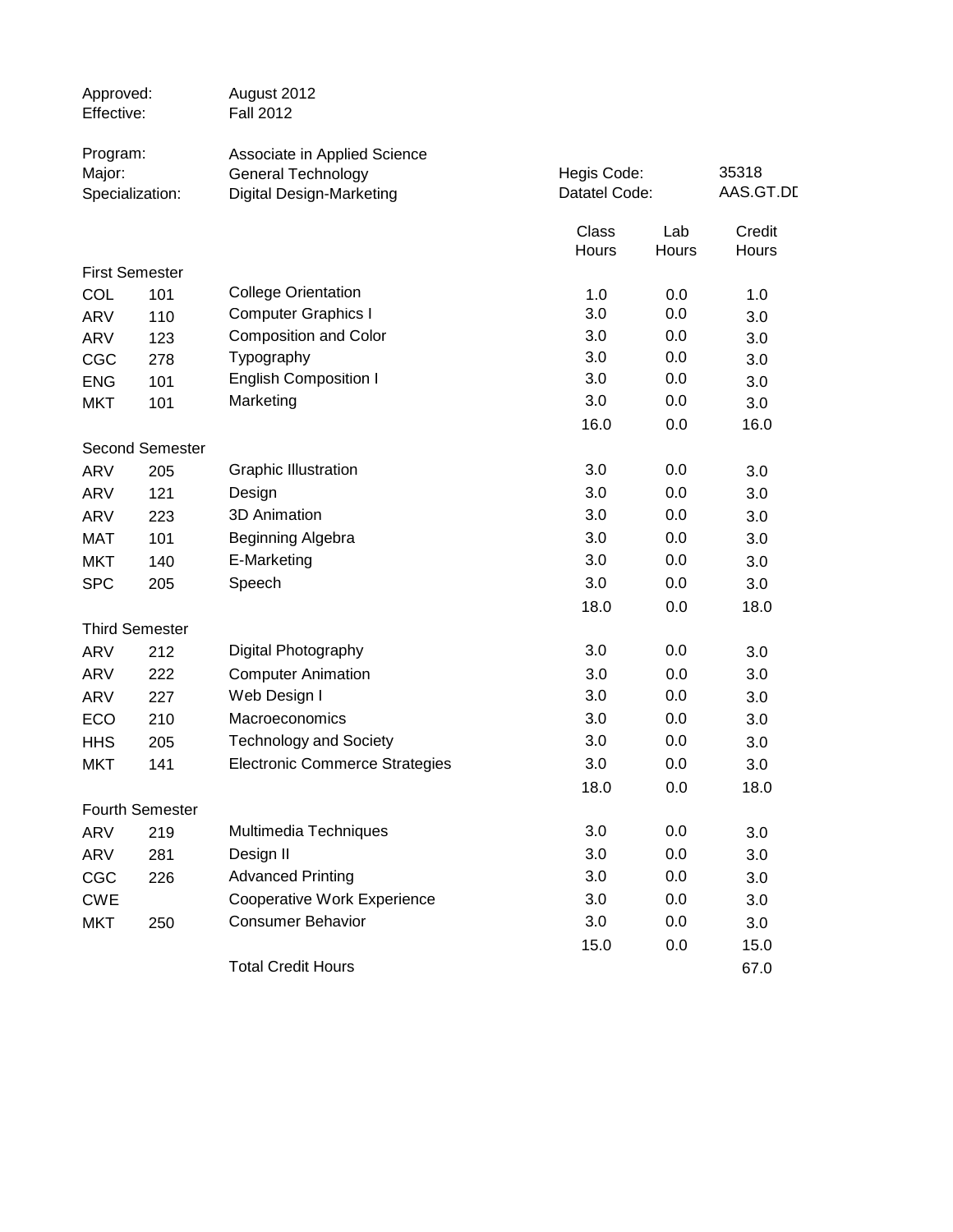| Approved:<br>Effective:                                                                                    | November 2010<br><b>Fall 2011</b> |                                                                    |                              |                        |  |  |
|------------------------------------------------------------------------------------------------------------|-----------------------------------|--------------------------------------------------------------------|------------------------------|------------------------|--|--|
| Program:<br>Major:<br>Specialization:                                                                      | Management                        | Associate in Applied Science<br><b>Fire Science Administration</b> | Hegis Code:<br>Datatel Code: | 35030<br>AAS.MGT.FRSCI |  |  |
|                                                                                                            |                                   |                                                                    | Credit                       |                        |  |  |
| A. General Education                                                                                       |                                   |                                                                    | Hours                        |                        |  |  |
| <b>ECO</b>                                                                                                 | 210                               | Macroeconomics OR                                                  |                              |                        |  |  |
| <b>PSC</b>                                                                                                 | 201                               | American Government OR                                             |                              |                        |  |  |
| <b>PSY</b>                                                                                                 | 201                               | General Psychology                                                 | 3.0                          |                        |  |  |
| * ENG                                                                                                      | 155                               | <b>Communications I</b>                                            | 3.0                          |                        |  |  |
| <b>ENG</b>                                                                                                 | 156                               | <b>Communications II</b>                                           | 3.0                          |                        |  |  |
| <b>HSS</b>                                                                                                 | 205                               | <b>Technology and Society</b>                                      | 3.0                          |                        |  |  |
| <b>MAT</b>                                                                                                 | 101                               | Beginning Algebra                                                  | 3.0                          |                        |  |  |
|                                                                                                            |                                   | Subtotal                                                           | 15.0                         |                        |  |  |
| B. Required Core Subject Areas                                                                             |                                   |                                                                    |                              |                        |  |  |
| * ACC                                                                                                      | 111                               | <b>Accounting Concepts</b>                                         | 3.0                          |                        |  |  |
| * BUS                                                                                                      | 121                               | <b>Business Law I</b>                                              | 3.0                          |                        |  |  |
| * CPT                                                                                                      | 170                               | <b>Microcomputer Applications</b>                                  | 3.0                          |                        |  |  |
| * MGT                                                                                                      | 101                               | Principles of Management                                           | 3.0                          |                        |  |  |
| * MKT                                                                                                      | 101                               | Marketing                                                          | 3.0                          |                        |  |  |
|                                                                                                            |                                   | Subtotal                                                           | 15.0                         |                        |  |  |
|                                                                                                            |                                   | C. Other Hours Required for Graduation                             |                              |                        |  |  |
| <b>COL</b>                                                                                                 | 101                               | <b>College Orientation</b>                                         | 1.0                          |                        |  |  |
| * ACC                                                                                                      | 101                               | <b>Accounting Principles I</b>                                     | 3.0                          |                        |  |  |
| * ACC                                                                                                      | 102                               | <b>Accounting Principles II</b>                                    | 3.0                          |                        |  |  |
| * ACC                                                                                                      | 150                               | <b>Payroll Accounting</b>                                          | 3.0                          |                        |  |  |
| $*$ BAF                                                                                                    | 201                               | <b>Principles of Finance</b>                                       | 3.0                          |                        |  |  |
| * BUS                                                                                                      | 101                               | Introduction to Business                                           | 3.0                          |                        |  |  |
| * MGT                                                                                                      | 201                               | Human Resource Management                                          | 3.0                          |                        |  |  |
|                                                                                                            |                                   | Elective                                                           | 1.0                          |                        |  |  |
| $\star$                                                                                                    |                                   | SC Fire Academy Approved Courses                                   | 16.0                         |                        |  |  |
|                                                                                                            |                                   | Subtotal                                                           | 36.0                         |                        |  |  |
| 66.0<br><b>Total Credit Hours</b><br>*Courses in this program that require a minimum arade of $\mathbb{P}$ |                                   |                                                                    |                              |                        |  |  |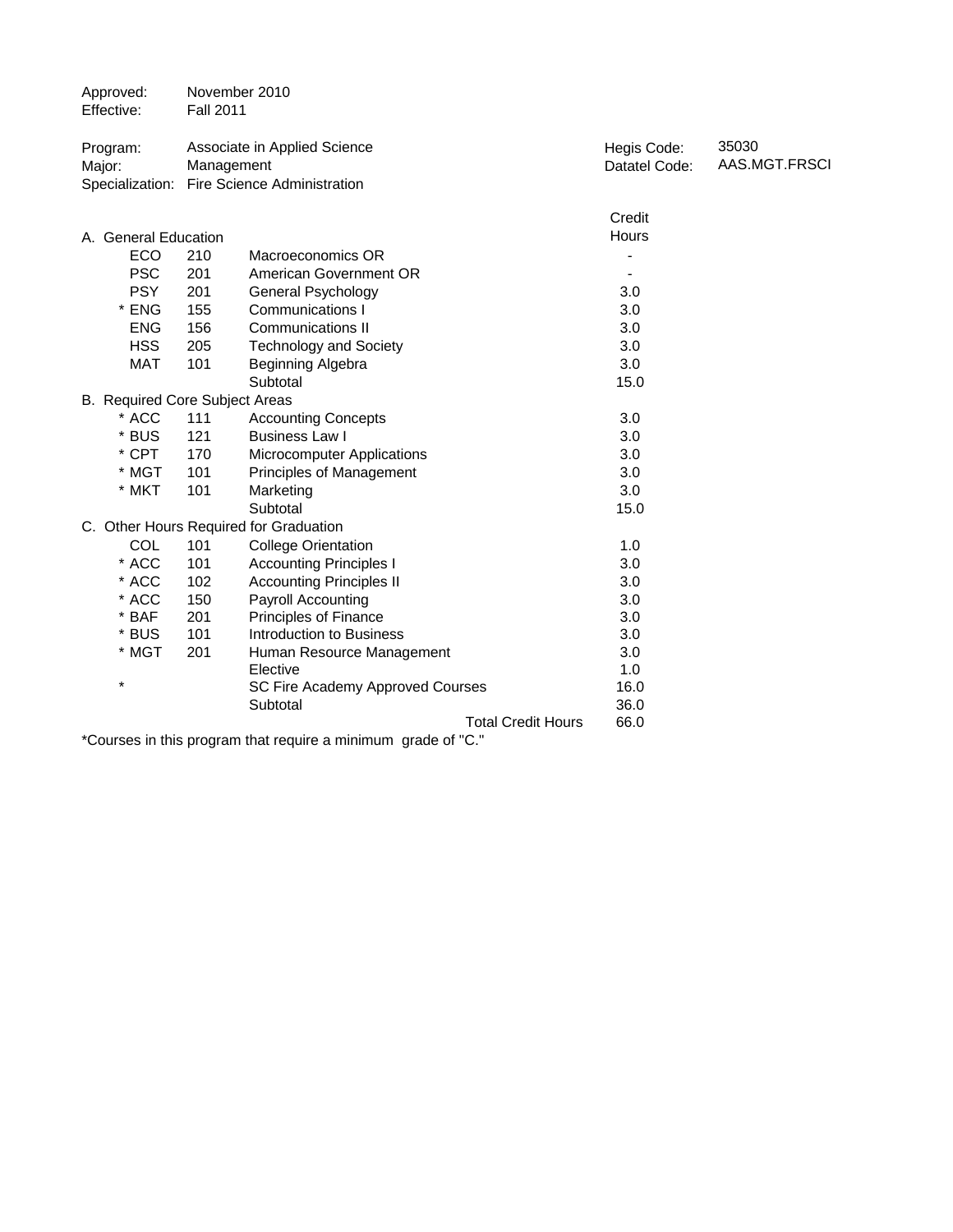| Approved:<br>Effective: |                                         | November 2010<br><b>Fall 2011</b> |                                                           |                              |                        |
|-------------------------|-----------------------------------------|-----------------------------------|-----------------------------------------------------------|------------------------------|------------------------|
| Program:<br>Major:      | Specialization:                         | Management                        | Associate in Applied Science<br><b>General Management</b> | Hegis Code:<br>Datatel Code: | 35030<br>AAS.MGT.GNMGT |
|                         |                                         |                                   |                                                           |                              |                        |
|                         |                                         |                                   |                                                           | Credit                       |                        |
|                         | A. General Education                    |                                   |                                                           | Hours                        |                        |
|                         | ECO                                     | 210                               | Macroeconomics OR                                         |                              |                        |
|                         | <b>PSC</b>                              | 201                               | American Government OR                                    |                              |                        |
|                         | <b>PSY</b>                              | 201                               | <b>General Psychology</b>                                 | 3.0                          |                        |
|                         | * ENG                                   | 155                               | <b>Communications I</b>                                   | 3.0                          |                        |
|                         | <b>ENG</b>                              | 156                               | <b>Communications II</b>                                  | 3.0                          |                        |
|                         | <b>HSS</b>                              | 205                               | <b>Technology and Society</b>                             | 3.0                          |                        |
|                         | <b>MAT</b>                              | 101                               | Beginning Algebra<br>Subtotal                             | 3.0                          |                        |
|                         |                                         |                                   |                                                           | 15.0                         |                        |
|                         | B. Required Core Subject Areas<br>* ACC | 111                               |                                                           | 3.0                          |                        |
|                         | * BUS                                   | 121                               | <b>Accounting Concepts</b><br><b>Business Law I</b>       | 3.0                          |                        |
|                         | * CPT                                   | 170                               | Microcomputer Applications                                | 3.0                          |                        |
|                         | * MGT                                   | 101                               |                                                           | 3.0                          |                        |
|                         | * MKT                                   | 101                               | Principles of Management<br>Marketing                     | 3.0                          |                        |
|                         |                                         |                                   | Subtotal                                                  | 15.0                         |                        |
|                         |                                         |                                   | C. Other Hours Required for Graduation                    |                              |                        |
|                         | COL                                     | 101                               | <b>College Orientation</b>                                | 1.0                          |                        |
|                         | * ACC                                   | 101                               | <b>Accounting Principles I</b>                            | 3.0                          |                        |
|                         | * ACC                                   | 102                               | <b>Accounting Principles II</b>                           | 3.0                          |                        |
|                         | * ACC                                   | 150                               | Payroll Accounting                                        | 3.0                          |                        |
|                         | * BAF                                   | 201                               | Principles of Finance                                     | 3.0                          |                        |
|                         | * BUS                                   | 101                               | Introduction to Business                                  | 3.0                          |                        |
|                         | * MGT                                   | 120                               |                                                           | 3.0                          |                        |
|                         |                                         |                                   | Small Business Management                                 |                              |                        |
|                         | * MGT                                   | 201                               | Human Resource Management                                 | 3.0                          |                        |
|                         | * MGT                                   | 280                               | <b>Executive Development</b>                              | 3.0                          |                        |
|                         | * MKT                                   | 250                               | <b>Consumer Behavior</b>                                  | 3.0                          |                        |
|                         | * MKT                                   | 265                               | Retailing Strategies and Applications                     | 3.0                          |                        |
|                         |                                         |                                   | Electives                                                 | 5.0                          |                        |
|                         |                                         |                                   | Subtotal                                                  | 36.0                         |                        |
|                         |                                         |                                   | <b>Total Credit Hours</b>                                 | 66.0                         |                        |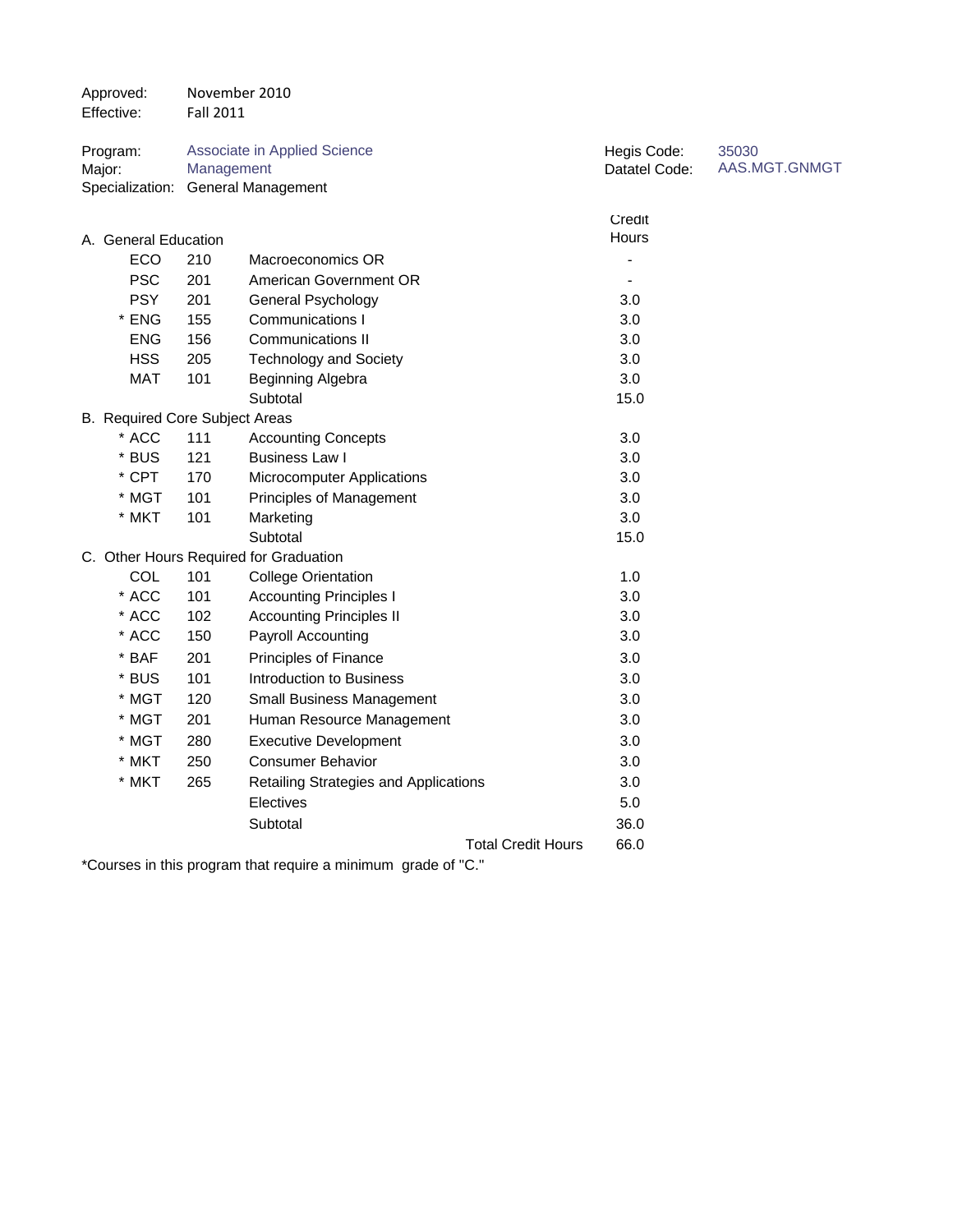| Approved:<br>Effective:                               | November 2010<br><b>Fall 2011</b> |                                        |                           |                              |                        |
|-------------------------------------------------------|-----------------------------------|----------------------------------------|---------------------------|------------------------------|------------------------|
| Program:<br>Major:<br>Specialization: Human Resources | Management                        | Associate in Applied Science           |                           | Hegis Code:<br>Datatel Code: | 35030<br>AAS.MGT.HMRES |
|                                                       |                                   |                                        |                           | Credit                       |                        |
| A. General Education                                  |                                   |                                        |                           | Hours                        |                        |
| $*$ ENG                                               | 155                               | <b>Communications I</b>                |                           | 3.0                          |                        |
| <b>ENG</b>                                            | 156                               | <b>Communications II</b>               |                           | 3.0                          |                        |
| <b>ECO</b>                                            | 210                               | Macroeconomics OR                      |                           | $\blacksquare$               |                        |
| <b>PSC</b>                                            | 201                               | American Government OR                 |                           |                              |                        |
| <b>PSY</b>                                            | 201                               | <b>General Psychology</b>              |                           | 3.0                          |                        |
| <b>MAT</b>                                            | 101                               | Beginning Algebra                      |                           | 3.0                          |                        |
| <b>HSS</b>                                            | 205                               | <b>Technology and Society</b>          |                           | 3.0                          |                        |
|                                                       |                                   | Subtotal                               |                           | 15.0                         |                        |
| B. Required Core Subject Areas                        |                                   |                                        |                           |                              |                        |
| * ACC                                                 | 111                               | <b>Accounting Concepts</b>             |                           | 3.0                          |                        |
| * BUS                                                 | 121                               | <b>Business Law I</b>                  |                           | 3.0                          |                        |
| * CPT                                                 | 170                               | <b>Microcomputer Applications</b>      |                           | 3.0                          |                        |
| * MGT                                                 | 101                               | Principles of Management               |                           | 3.0                          |                        |
| * MKT                                                 | 101                               | Marketing                              |                           | 3.0                          |                        |
|                                                       |                                   | Subtotal                               |                           | 15.0                         |                        |
|                                                       |                                   | C. Other Hours Required for Graduation |                           |                              |                        |
| <b>COL</b>                                            | 101                               | <b>College Orientation</b>             |                           | 1.0                          |                        |
| * ACC                                                 | 101                               | <b>Accounting Principles I</b>         |                           | 3.0                          |                        |
| * ACC                                                 | 102                               | <b>Accounting Principles II</b>        |                           | 3.0                          |                        |
| * ACC                                                 | 150                               | Payroll Accounting                     |                           | 3.0                          |                        |
| * ACC                                                 | 243                               | <b>Computerized Spreadsheet</b>        |                           | 1.0                          |                        |
| $*$ BAF                                               | 201                               | Principles of Finance                  |                           | 3.0                          |                        |
| * BUS                                                 | 101                               | Introduction to Business               |                           | 3.0                          |                        |
| * BUS                                                 | 123                               | <b>Business Law II</b>                 |                           | 3.0                          |                        |
| * BUS                                                 | 128                               | <b>Employment Law</b>                  |                           | 3.0                          |                        |
| * BUS                                                 | 136                               | <b>Compensation and Benefits</b>       |                           | 3.0                          |                        |
| * MGT                                                 | 201                               | Human Resource Management              |                           | 3.0                          |                        |
| * SPC                                                 | 205                               | <b>Public Speaking</b>                 |                           | 3.0                          |                        |
|                                                       |                                   | Electives                              |                           | 4.0                          |                        |
|                                                       |                                   | Subtotal                               |                           | 36.0                         |                        |
|                                                       |                                   |                                        | <b>Total Credit Hours</b> | 66.0                         |                        |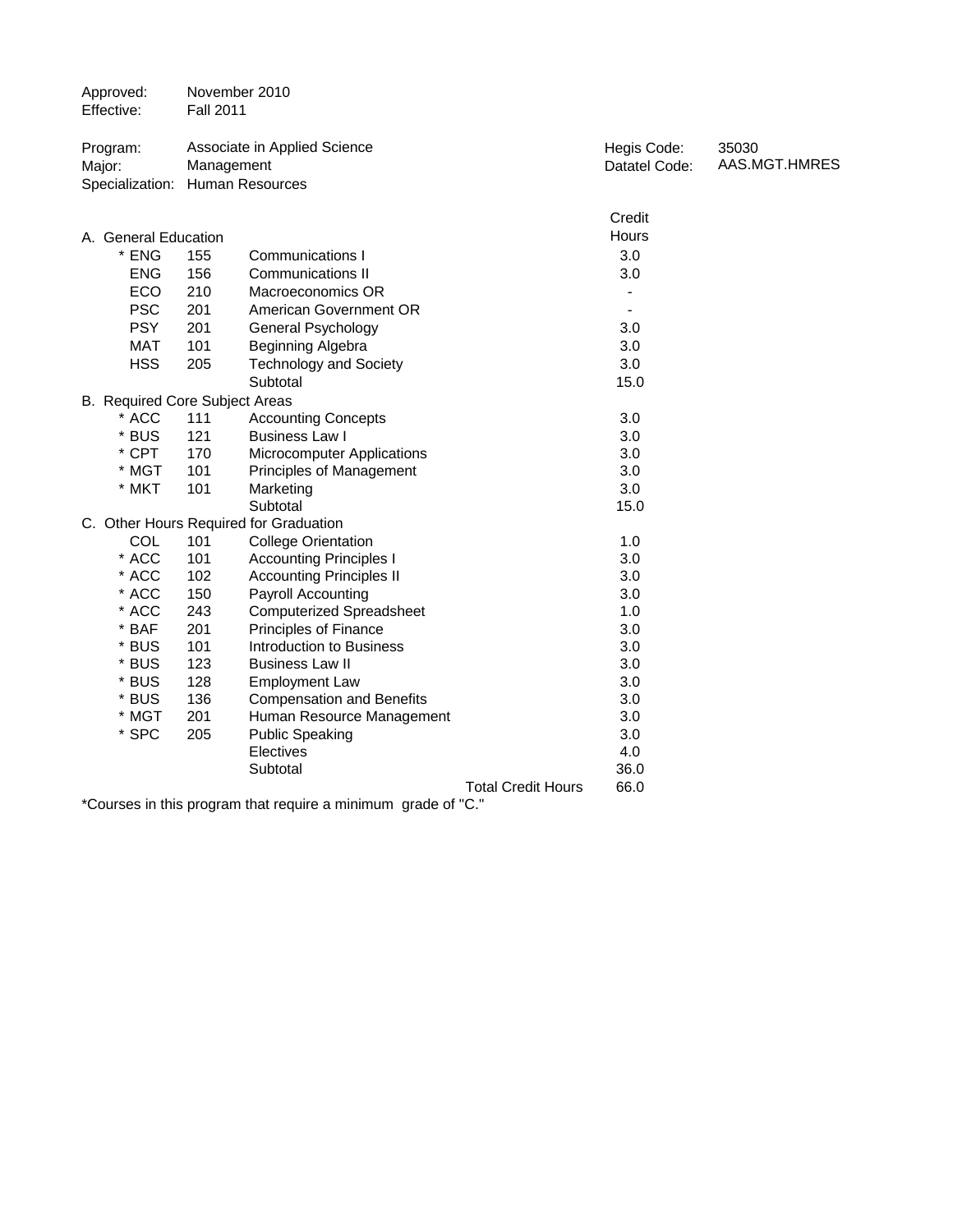| Approved:<br>Effective:                         | November 2010<br><b>Fall 2011</b> |                                        |                           |                              |                        |
|-------------------------------------------------|-----------------------------------|----------------------------------------|---------------------------|------------------------------|------------------------|
| Program:<br>Major:<br>Specialization: Logistics | Management                        | Associate in Applied Science           |                           | Hegis Code:<br>Datatel Code: | 35030<br>AAS.MGT.LOGST |
|                                                 |                                   |                                        |                           |                              |                        |
|                                                 |                                   |                                        |                           | Credit                       |                        |
| A. General Education                            |                                   |                                        |                           | Hours                        |                        |
| * ENG                                           | 155                               | <b>Communications I</b>                |                           | 3.0                          |                        |
| <b>ENG</b>                                      | 156                               | <b>Communications II</b>               |                           | 3.0                          |                        |
| ECO                                             | 210                               | Macroeconomics OR                      |                           | ÷                            |                        |
| <b>PSC</b>                                      | 201                               | American Government OR                 |                           | $\overline{\phantom{a}}$     |                        |
| <b>PSY</b>                                      | 201                               | General Psychology                     |                           | 3.0                          |                        |
| <b>MAT</b>                                      | 101                               | Beginning Algebra                      |                           | 3.0                          |                        |
| <b>HSS</b>                                      | 205                               | <b>Technology and Society</b>          |                           | 3.0                          |                        |
|                                                 |                                   |                                        | Subtotal                  | 15.0                         |                        |
| B. Required Core Subject Areas                  |                                   |                                        |                           |                              |                        |
| * ACC                                           | 111                               | <b>Accounting Concepts</b>             |                           | 3.0                          |                        |
| $\star$<br><b>BUS</b>                           | 121                               | <b>Business Law I</b>                  |                           | 3.0                          |                        |
| * CPT                                           | 170                               | Microcomputer Applications             |                           | 3.0                          |                        |
| * MGT                                           | 101                               | Principles of Management               |                           | 3.0                          |                        |
| * MKT                                           | 101                               | Marketing                              |                           | 3.0                          |                        |
|                                                 |                                   |                                        | Subtotal                  | 15.0                         |                        |
|                                                 |                                   | C. Other Hours Required for Graduation |                           |                              |                        |
| COL                                             | 101                               | <b>College Orientation</b>             |                           | 1.0                          |                        |
| * ACC                                           | 101                               | <b>Accounting Principles I</b>         |                           | 3.0                          |                        |
| * ACC                                           | 102                               | <b>Accounting Principles II</b>        |                           | 3.0                          |                        |
| * ACC                                           | 150                               | <b>Payroll Accounting</b>              |                           | 3.0                          |                        |
| * BAF                                           | 201                               | <b>Principles of Finance</b>           |                           | 3.0                          |                        |
| * BUS                                           | 101                               | Introduction to Business               |                           | 3.0                          |                        |
| * LOG                                           | 110                               | Introduction to Logistics              |                           | 3.0                          |                        |
| * LOG                                           | 125                               | <b>Transportation Logistics</b>        |                           | 3.0                          |                        |
| * LOG                                           | 215                               | Supply Chain Management                |                           | 3.0                          |                        |
| * LOG                                           | 235                               | <b>Traffic Management</b>              |                           | 3.0                          |                        |
| * LOG                                           | 240                               | <b>Purchasing Logistics</b>            |                           | 3.0                          |                        |
| * MGT                                           | 201                               | Human Resource Management              |                           | 3.0                          |                        |
|                                                 |                                   | Elective                               |                           | 2.0                          |                        |
|                                                 |                                   |                                        | Subtotal                  | 36.0                         |                        |
|                                                 |                                   |                                        | <b>Total Credit Hours</b> | 66.0                         |                        |
|                                                 |                                   |                                        | $\sim$ $\sim$             |                              |                        |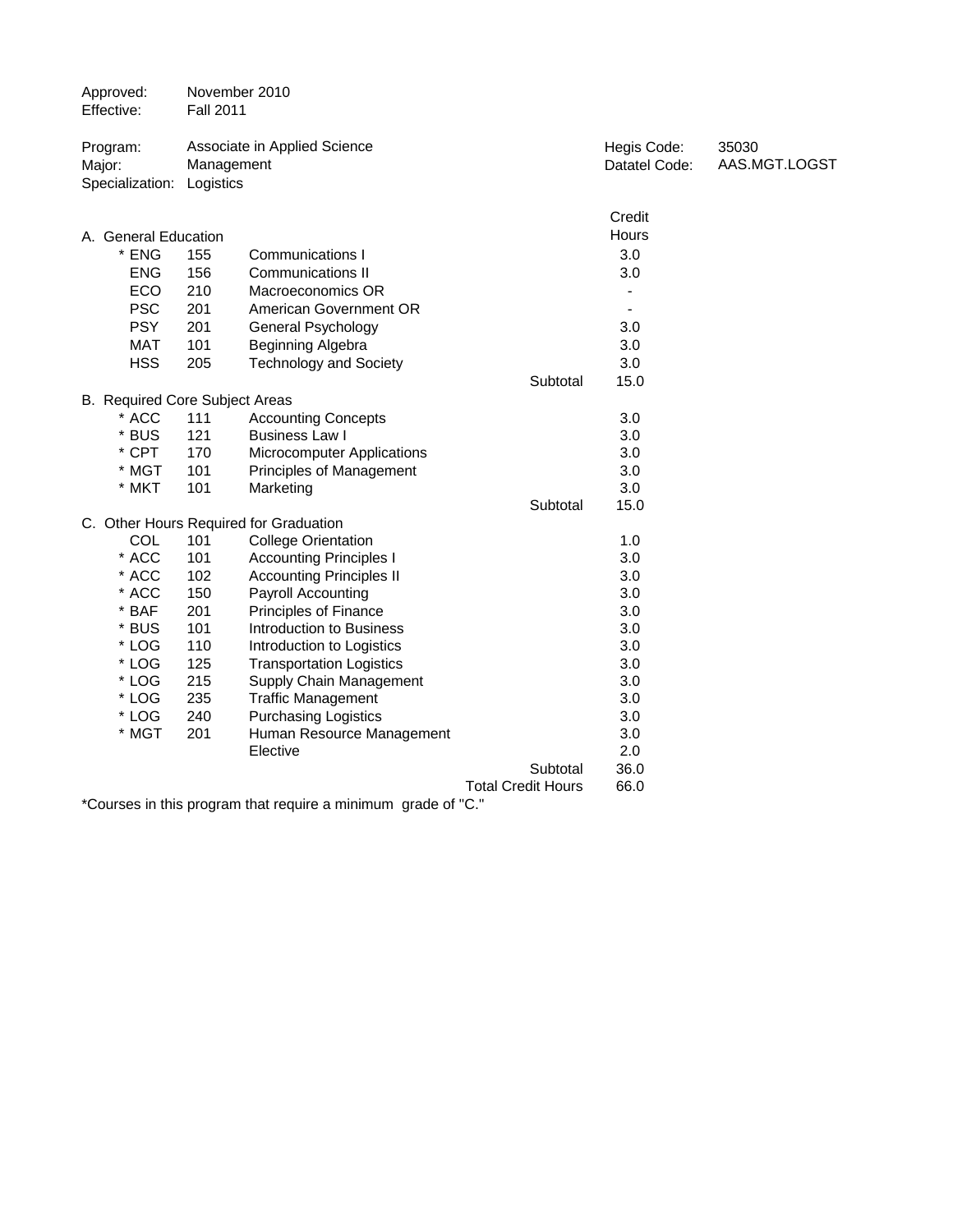| Approved:<br>Effective:               |                        | November 2010<br><b>Fall 2011</b>                                         |                          |                              |                 |  |
|---------------------------------------|------------------------|---------------------------------------------------------------------------|--------------------------|------------------------------|-----------------|--|
| Program:<br>Major:<br>Specialization: |                        | Associate in Applied Science<br>Management<br>Fire Science Administration |                          | Hegis Code:<br>Datatel Code: |                 |  |
|                                       |                        |                                                                           | <b>Class</b><br>Hours    | Lab<br>Hours                 | Credit<br>Hours |  |
|                                       | <b>First Semester</b>  |                                                                           |                          |                              |                 |  |
| COL                                   | 101                    | <b>College Orientation</b>                                                | 1.0                      | 0.0                          | 1.0             |  |
| <b>ACC</b>                            | 111                    | <b>Accounting Concepts</b>                                                | 3.0                      | 0.0                          | 3.0             |  |
| <b>BUS</b>                            | 101                    | Introduction to Business                                                  | 3.0                      | 0.0                          | 3.0             |  |
| <b>BUS</b>                            | 121                    | <b>Business Law I</b>                                                     | 3.0                      | 0.0                          | 3.0             |  |
| <b>ENG</b>                            | 155                    | <b>Communications I</b>                                                   | 3.0                      | 0.0                          | 3.0             |  |
| <b>MAT</b>                            | 101                    | Beginning Algebra                                                         | 3.0                      | 0.0                          | 3.0             |  |
|                                       |                        |                                                                           | 16.0                     | 0.0                          | 16.0            |  |
|                                       | <b>Second Semester</b> |                                                                           |                          |                              |                 |  |
| <b>ACC</b>                            | 101                    | <b>Accounting Principles I</b>                                            | 3.0                      | 0.0                          | 3.0             |  |
| <b>CPT</b>                            | 170                    | <b>Microcomputer Applications</b>                                         | 3.0                      | 0.0                          | 3.0             |  |
| <b>ENG</b>                            | 156                    | <b>Communications II</b>                                                  | 3.0                      | 0.0                          | 3.0             |  |
| <b>HSS</b>                            | 205                    | <b>Technology and Society</b>                                             | 3.0                      | 0.0                          | 3.0             |  |
| <b>MGT</b>                            | 101                    | Principles of Management                                                  | 3.0                      | 0.0                          | 3.0             |  |
|                                       |                        |                                                                           | 15.0                     | 0.0                          | 15.0            |  |
|                                       | <b>Third Semester</b>  |                                                                           |                          |                              |                 |  |
| <b>ACC</b>                            | 102                    | <b>Accounting Principles II</b>                                           | 3.0                      | 0.0                          | 3.0             |  |
| ECO                                   | 210                    | Macroeconomics OR                                                         | 3.0                      | 0.0                          | 3.0             |  |
| <b>PSC</b>                            | 201                    | American Government OR                                                    | $\overline{\phantom{a}}$ |                              | ۰               |  |
| <b>PSY</b>                            | 201                    | General Psychology                                                        | $\blacksquare$           | $\blacksquare$               | $\blacksquare$  |  |
| <b>MKT</b>                            | 101                    | Marketing                                                                 | 3.0                      | 0.0                          | 3.0             |  |
|                                       |                        | Elective                                                                  | 1.0                      | 0.0                          | 1.0             |  |
|                                       |                        | <b>Fire Science Courses</b>                                               | 7.0                      | 0.0                          | 7.0             |  |
|                                       |                        |                                                                           | 17.0                     | 0.0                          | 17.0            |  |
|                                       | <b>Fourth Semester</b> |                                                                           |                          |                              |                 |  |
| <b>ACC</b>                            | 150                    | Payroll Accounting                                                        | 3.0                      | 0.0                          | 3.0             |  |
| <b>BAF</b>                            | 201                    | Principles of Finance                                                     | 3.0                      | 0.0                          | 3.0             |  |
| <b>MGT</b>                            | 201                    | Human Resource Management                                                 | 3.0                      | 0.0                          | 3.0             |  |
|                                       |                        | <b>Fire Science Courses</b>                                               | 9.0                      | 0.0                          | 9.0             |  |
|                                       |                        |                                                                           | 18.0                     | 0.0                          | 18.0            |  |
|                                       |                        | <b>Total Credit Hours</b>                                                 |                          |                              | 66.0            |  |
|                                       |                        |                                                                           |                          |                              |                 |  |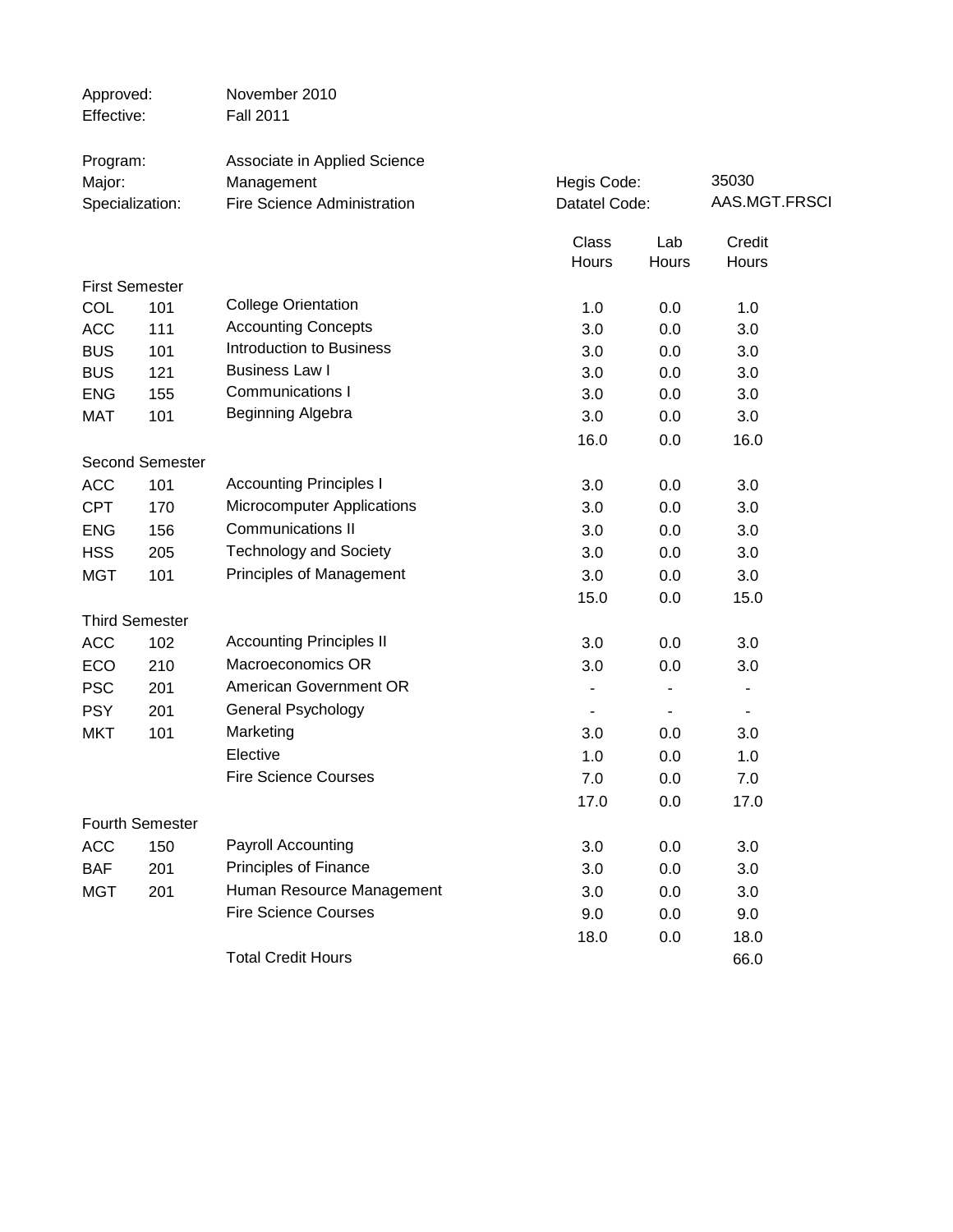| Approved:<br>Effective: |                        | November 2010<br><b>Fall 2011</b>         |               |       |               |  |
|-------------------------|------------------------|-------------------------------------------|---------------|-------|---------------|--|
|                         |                        |                                           |               |       |               |  |
| Program:                |                        | Associate in Applied Science              |               |       |               |  |
| Major:                  |                        | Management                                | Hegis Code:   |       | 35030         |  |
| Specialization:         |                        | <b>Environment Technology</b>             | Datatel Code: |       | AAS.MGT.ENVIR |  |
|                         |                        |                                           | Class         | Lab   | Credit        |  |
|                         |                        |                                           | Hours         | Hours | Hours         |  |
| <b>First Semester</b>   |                        |                                           |               |       |               |  |
| COL                     | 101                    | <b>College Orientation</b>                | 1.0           | 0.0   | 1.0           |  |
| <b>ACC</b>              | 111                    | <b>Accounting Concepts</b>                | 3.0           | 0.0   | 3.0           |  |
| <b>BUS</b>              | 101                    | <b>Introduction to Business</b>           | 3.0           | 0.0   | 3.0           |  |
| <b>ENG</b>              | 155                    | <b>Communications I</b>                   | 3.0           | 0.0   | 3.0           |  |
| <b>EVT</b>              | 206                    | Introduction to Environmental Compliance  | 3.0           | 0.0   | 3.0           |  |
| <b>MAT</b>              | 101                    | Beginning Algebra                         | 3.0           | 0.0   | 3.0           |  |
|                         |                        |                                           | 16.0          | 0.0   | 16.0          |  |
|                         | <b>Second Semester</b> |                                           |               |       |               |  |
| <b>ACC</b>              | 101                    | <b>Accounting Principles I</b>            | 3.0           | 0.0   | 3.0           |  |
| <b>CPT</b>              | 170                    | <b>Microcomputer Applications</b>         | 3.0           | 0.0   | 3.0           |  |
| <b>ENG</b>              | 156                    | <b>Communications II</b>                  | 3.0           | 0.0   | 3.0           |  |
| <b>HSS</b>              | 205                    | <b>Technology and Society</b>             | 3.0           | 0.0   | 3.0           |  |
| <b>MGT</b>              | 101                    | Principles of Management                  | 3.0           | 0.0   | 3.0           |  |
|                         |                        |                                           | 15.0          | 0.0   | 15.0          |  |
| <b>Third Semester</b>   |                        |                                           |               |       |               |  |
| <b>BUS</b>              | 121                    | <b>Business Law I</b>                     | 3.0           | 0.0   | 3.0           |  |
| <b>EVT</b>              | 201                    | <b>Environmental Science</b>              | 3.0           | 0.0   | 3.0           |  |
| <b>EVT</b>              | 111                    | Introduction to Water and Wastewater      | 1.0           | 0.0   | 1.0           |  |
|                         |                        |                                           | 7.0           | 0.0   | 7.0           |  |
|                         | <b>Fourth Semester</b> |                                           |               |       |               |  |
| <b>ACC</b>              | 102                    | <b>Accounting Principles II</b>           | 3.0           | 0.0   | 3.0           |  |
| <b>BIO</b>              | 205                    | Ecology                                   | 3.0           | 0.0   | 3.0           |  |
| <b>BIO</b>              | 206                    | Ecology Lab                               | 0.0           | 3.0   | 1.0           |  |
| <b>EVT</b>              | 110                    | Introduction to Treatment Facilities      | 3.0           | 0.0   | 3.0           |  |
| <b>MKT</b>              | 101                    | Marketing                                 | 3.0           | 0.0   | 3.0           |  |
|                         |                        |                                           | 12.0          | 3.0   | 13.0          |  |
| <b>Fifth Semester</b>   |                        |                                           |               |       |               |  |
| <b>ACC</b>              | 150                    | Payroll Accounting                        | 3.0           | 0.0   | 3.0           |  |
| <b>BAF</b>              | 201                    | Principles of Finance                     | 3.0           | 0.0   | 3.0           |  |
| ECO                     | 210                    | Macroeconomics OR                         |               |       |               |  |
| <b>PSC</b>              | 201                    | American Government OR                    |               |       |               |  |
| <b>PSY</b>              | 201                    | <b>General Psychology</b>                 | 3.0           | 0.0   | 3.0           |  |
| <b>EVT</b>              | 254                    | Industrial Safety and Emergency Responses | 3.0           | 0.0   | 3.0           |  |
| <b>MGT</b>              | 201                    | Human Resource Management                 | 3.0           | 0.0   | 3.0           |  |
|                         |                        |                                           | 15.0          | 0.0   | 15.0          |  |
|                         |                        | <b>Total Credit Hours</b>                 |               |       | 66.0          |  |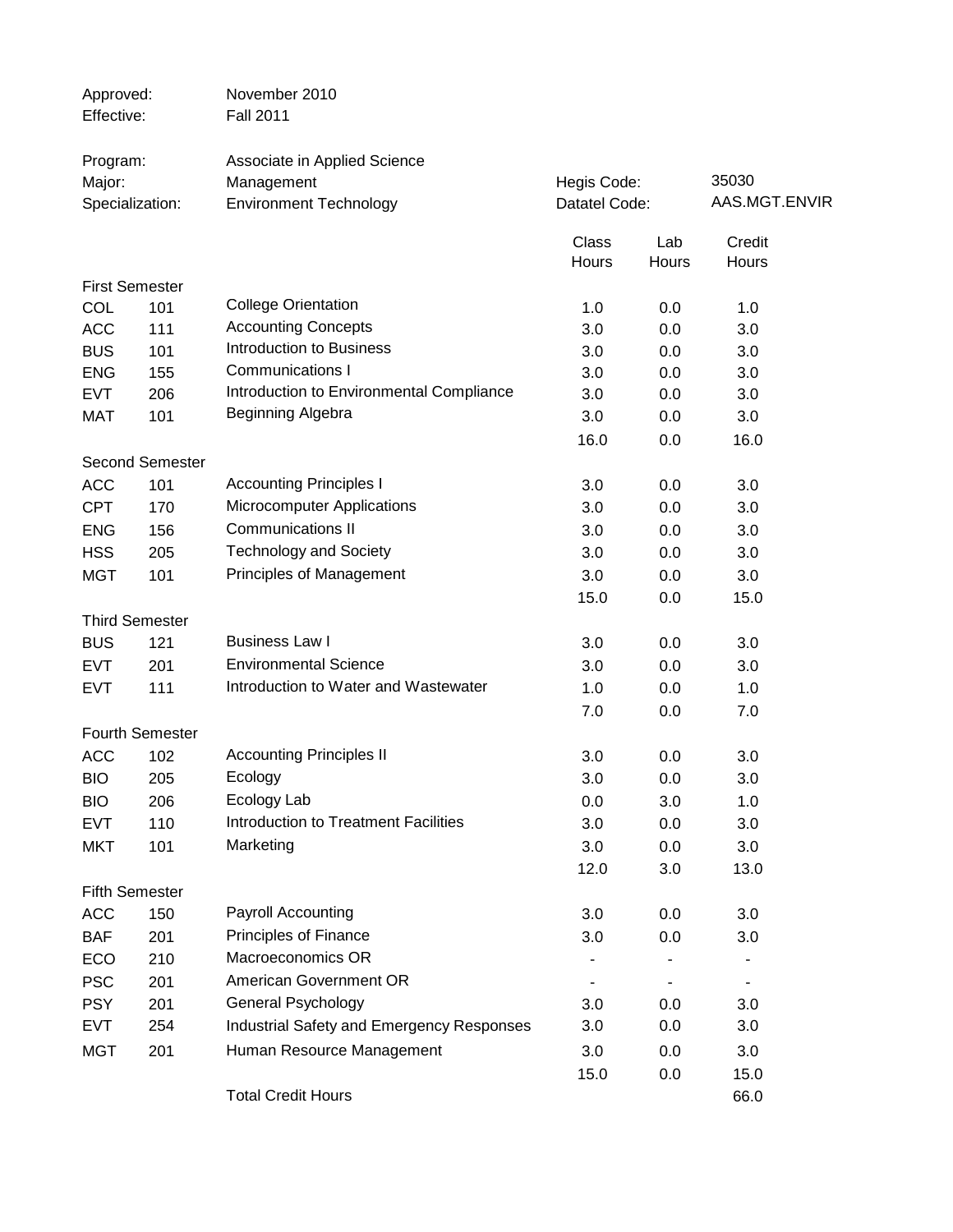| Approved:<br>Effective: |                        | November 2010<br><b>Fall 2011</b>     |               |       |               |
|-------------------------|------------------------|---------------------------------------|---------------|-------|---------------|
| Program:                |                        | Associate in Applied Science          |               |       |               |
| Major:                  |                        | Management                            | Hegis Code:   |       | 35030         |
|                         | Specialization:        | General Management                    | Datatel Code: |       | AAS.MGT.GNMGT |
|                         |                        |                                       | Class         | Lab   | Credit        |
|                         |                        |                                       | Hours         | Hours | Hours         |
|                         | <b>First Semester</b>  |                                       |               |       |               |
| COL                     | 101                    | <b>College Orientation</b>            | 1.0           | 0.0   | 1.0           |
| <b>ACC</b>              | 111                    | <b>Accounting Concepts</b>            | 3.0           | 0.0   | 3.0           |
| <b>BUS</b>              | 101                    | Introduction to Business              | 3.0           | 0.0   | 3.0           |
| <b>BUS</b>              | 121                    | <b>Business Law I</b>                 | 3.0           | 0.0   | 3.0           |
| <b>ENG</b>              | 155                    | <b>Communications I</b>               | 3.0           | 0.0   | 3.0           |
| MAT                     | 101                    | Beginning Algebra                     | 3.0           | 0.0   | 3.0           |
|                         |                        |                                       | 16.0          | 0.0   | 16.0          |
|                         | <b>Second Semester</b> |                                       |               |       |               |
| <b>ACC</b>              | 101                    | <b>Accounting Principles I</b>        | 3.0           | 0.0   | 3.0           |
| <b>CPT</b>              | 170                    | Microcomputer Applications            | 3.0           | 0.0   | 3.0           |
| <b>ENG</b>              | 156                    | <b>Communications II</b>              | 3.0           | 0.0   | 3.0           |
| <b>HSS</b>              | 205                    | <b>Technology and Society</b>         | 3.0           | 0.0   | 3.0           |
| <b>MGT</b>              | 101                    | Principles of Management              | 3.0           | 0.0   | 3.0           |
|                         |                        |                                       | 15.0          | 0.0   | 15.0          |
|                         | <b>Third Semester</b>  |                                       |               |       |               |
| <b>ACC</b>              | 102                    | <b>Accounting Principles II</b>       | 3.0           | 0.0   | 3.0           |
| <b>MGT</b>              | 120                    | <b>Small Business Management</b>      | 3.0           | 0.0   | 3.0           |
| <b>MGT</b>              | 280                    | <b>Executive Development</b>          | 3.0           | 0.0   | 3.0           |
| <b>MKT</b>              | 101                    | Marketing                             | 3.0           | 0.0   | 3.0           |
| <b>MKT</b>              | 265                    | Retailing Strategies and Applications | 3.0           | 0.0   | 3.0           |
|                         |                        | Electives                             | 2.0           | 0.0   | 2.0           |
|                         |                        |                                       | 17.0          | 0.0   | 17.0          |
|                         | <b>Fifth Semester</b>  |                                       |               |       |               |
| <b>ACC</b>              | 150                    | Payroll Accounting                    | 3.0           | 0.0   | 3.0           |
| <b>BAF</b>              | 201                    | Principles of Finance                 | 3.0           | 0.0   | 3.0           |
| ECO                     | 210                    | Macroeconomics OR                     |               |       |               |
| <b>PSC</b>              | 201                    | American Government OR                |               |       |               |
| <b>PSY</b>              | 201                    | <b>General Psychology</b>             | 3.0           | 0.0   | 3.0           |
| <b>MGT</b>              | 201                    | Human Resource Management             | 3.0           | 0.0   | 3.0           |
| <b>MKT</b>              | 250                    | <b>Consumer Behavior</b>              | 3.0           | 0.0   | 3.0           |
|                         |                        | Electives                             | 3.0           | 0.0   | 3.0           |
|                         |                        |                                       | 18.0          | 0.0   | 18.0          |
|                         |                        | <b>Total Credit Hours</b>             |               |       | 66.0          |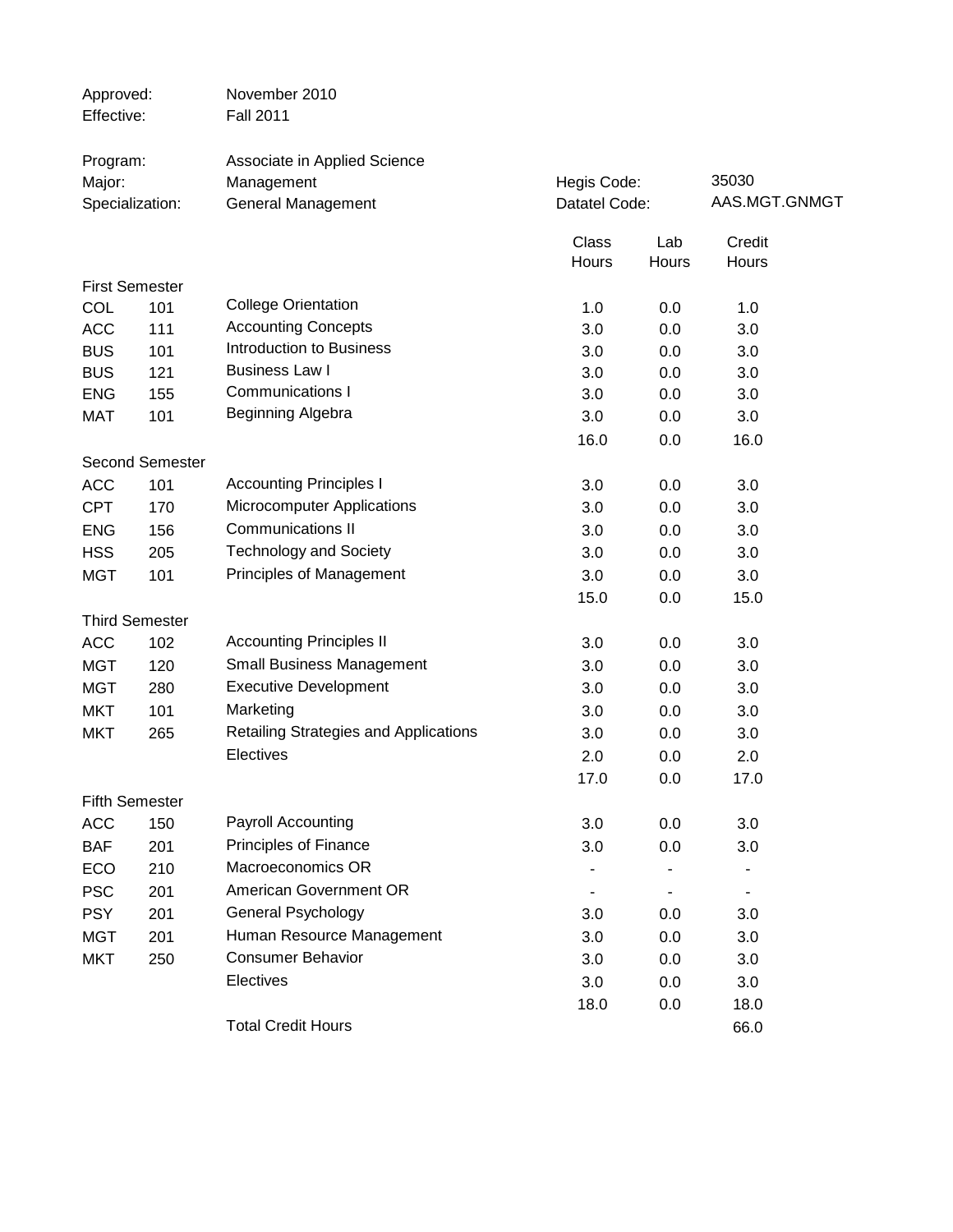| Approved:<br>Effective: |                        | November 2010<br><b>Fall 2011</b> |               |       |               |  |
|-------------------------|------------------------|-----------------------------------|---------------|-------|---------------|--|
| Program:                |                        | Associate in Applied Science      |               |       |               |  |
| Major:                  |                        | Management                        | Hegis Code:   |       | 35030         |  |
|                         | Specialization:        | <b>Human Resources</b>            | Datatel Code: |       | AAS.MGT.HMRES |  |
|                         |                        |                                   | Class         | Lab   | Credit        |  |
|                         |                        |                                   | Hours         | Hours | Hours         |  |
|                         | <b>First Semester</b>  |                                   |               |       |               |  |
| COL                     | 101                    | <b>College Orientation</b>        | 1.0           | 0.0   | 1.0           |  |
| <b>ACC</b>              | 111                    | <b>Accounting Concepts</b>        | 3.0           | 0.0   | 3.0           |  |
| <b>BUS</b>              | 101                    | Introduction to Business          | 3.0           | 0.0   | 3.0           |  |
| <b>BUS</b>              | 121                    | <b>Business Law I</b>             | 3.0           | 0.0   | 3.0           |  |
| <b>ENG</b>              | 155                    | <b>Communications I</b>           | 3.0           | 0.0   | 3.0           |  |
| <b>MAT</b>              | 101                    | Beginning Algebra                 | 3.0           | 0.0   | 3.0           |  |
|                         |                        |                                   | 16.0          | 0.0   | 16.0          |  |
|                         | <b>Second Semester</b> |                                   |               |       |               |  |
| <b>ACC</b>              | 101                    | <b>Accounting Principles I</b>    | 3.0           | 0.0   | 3.0           |  |
| <b>BUS</b>              | 123                    | <b>Business Law II</b>            | 3.0           | 0.0   | 3.0           |  |
| <b>CPT</b>              | 170                    | <b>Microcomputer Applications</b> | 3.0           | 0.0   | 3.0           |  |
| <b>ENG</b>              | 156                    | <b>Communications II</b>          | 3.0           | 0.0   | 3.0           |  |
| <b>HSS</b>              | 205                    | <b>Technology and Society</b>     | 3.0           | 0.0   | 3.0           |  |
| <b>MGT</b>              | 101                    | Principles of Management          | 3.0           | 0.0   | 3.0           |  |
|                         |                        |                                   | 18.0          | 0.0   | 18.0          |  |
|                         | <b>Third Semester</b>  |                                   |               |       |               |  |
| <b>ACC</b>              | 102                    | <b>Accounting Principles II</b>   | 3.0           | 0.0   | 3.0           |  |
| <b>ACC</b>              | 243                    | <b>Computerized Accounting</b>    | 1.0           | 0.0   | 1.0           |  |
| <b>BUS</b>              | 128                    | <b>Employment Law</b>             | 3.0           | 0.0   | 3.0           |  |
| ECO                     | 210                    | Macroeconomics OR                 |               |       |               |  |
| <b>PSC</b>              | 201                    | American Government OR            |               |       |               |  |
| <b>PSY</b>              | 201                    | General Psychology                | 3.0           | 0.0   | 3.0           |  |
| <b>MKT</b>              | 101                    | Marketing                         | 3.0           | 0.0   | 3.0           |  |
| <b>SPC</b>              | 205                    | <b>Public Speaking</b>            | 3.0           | 0.0   | 3.0           |  |
|                         |                        |                                   | 16.0          | 0.0   | 16.0          |  |
|                         | <b>Fifth Semester</b>  |                                   |               |       |               |  |
| <b>ACC</b>              | 150                    | Payroll Accounting                | 3.0           | 0.0   | 3.0           |  |
| <b>BAF</b>              | 201                    | Principles of Finance             | 3.0           | 0.0   | 3.0           |  |
| <b>BUS</b>              | 136                    | <b>Compensation and Benefits</b>  | 3.0           | 0.0   | 3.0           |  |
| <b>MGT</b>              | 201                    | Human Resource Management         | 3.0           | 0.0   | 3.0           |  |
|                         |                        | Electives                         | 4.0           | 0.0   | 4.0           |  |
|                         |                        |                                   | 16.0          | 0.0   | 16.0          |  |
|                         |                        | <b>Total Credit Hours</b>         |               |       | 66.0          |  |
|                         |                        |                                   |               |       |               |  |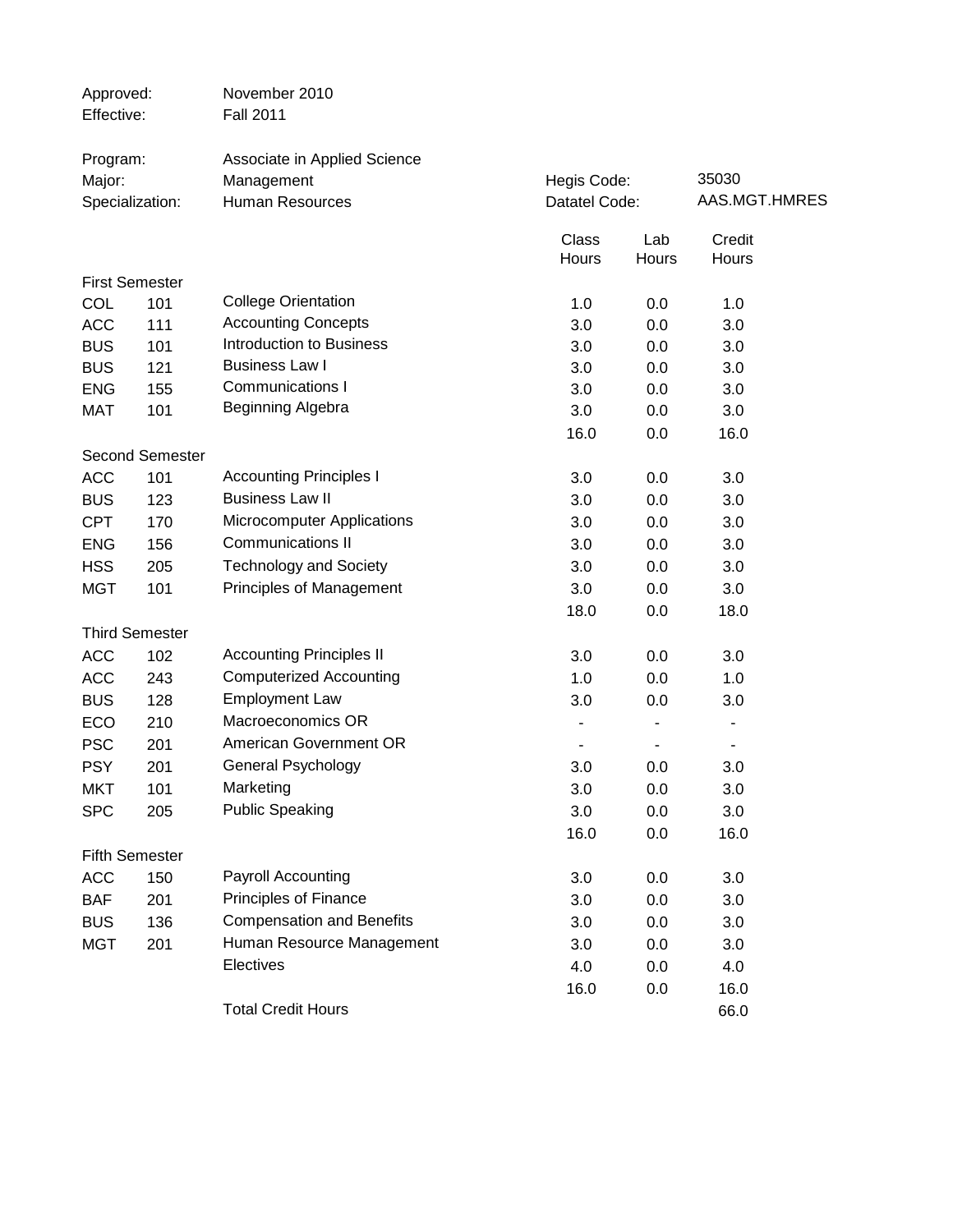| Associate in Applied Science<br>Program:<br>35030<br>Hegis Code:<br>Major:<br>Management<br>AAS.MGT.LOGST<br>Datatel Code:<br>Specialization:<br>Logistics<br>Class<br>Lab<br>Credit<br>Hours<br>Hours<br>Hours<br><b>First Semester</b><br><b>College Orientation</b><br>COL<br>101<br>1.0<br>0.0<br>1.0<br><b>Accounting Concepts</b><br><b>ACC</b><br>111<br>3.0<br>0.0<br>3.0<br><b>Business Law I</b><br><b>BUS</b><br>121<br>3.0<br>0.0<br>3.0<br><b>Communications I</b><br><b>ENG</b><br>155<br>3.0<br>3.0<br>0.0<br>Introduction to Logistics<br>LOG<br>110<br>3.0<br>0.0<br>3.0<br>Beginning Algebra<br><b>MAT</b><br>101<br>3.0<br>0.0<br>3.0<br>16.0<br>0.0<br>16.0 |
|---------------------------------------------------------------------------------------------------------------------------------------------------------------------------------------------------------------------------------------------------------------------------------------------------------------------------------------------------------------------------------------------------------------------------------------------------------------------------------------------------------------------------------------------------------------------------------------------------------------------------------------------------------------------------------|
|                                                                                                                                                                                                                                                                                                                                                                                                                                                                                                                                                                                                                                                                                 |
|                                                                                                                                                                                                                                                                                                                                                                                                                                                                                                                                                                                                                                                                                 |
|                                                                                                                                                                                                                                                                                                                                                                                                                                                                                                                                                                                                                                                                                 |
|                                                                                                                                                                                                                                                                                                                                                                                                                                                                                                                                                                                                                                                                                 |
|                                                                                                                                                                                                                                                                                                                                                                                                                                                                                                                                                                                                                                                                                 |
|                                                                                                                                                                                                                                                                                                                                                                                                                                                                                                                                                                                                                                                                                 |
|                                                                                                                                                                                                                                                                                                                                                                                                                                                                                                                                                                                                                                                                                 |
|                                                                                                                                                                                                                                                                                                                                                                                                                                                                                                                                                                                                                                                                                 |
|                                                                                                                                                                                                                                                                                                                                                                                                                                                                                                                                                                                                                                                                                 |
|                                                                                                                                                                                                                                                                                                                                                                                                                                                                                                                                                                                                                                                                                 |
|                                                                                                                                                                                                                                                                                                                                                                                                                                                                                                                                                                                                                                                                                 |
|                                                                                                                                                                                                                                                                                                                                                                                                                                                                                                                                                                                                                                                                                 |
|                                                                                                                                                                                                                                                                                                                                                                                                                                                                                                                                                                                                                                                                                 |
| <b>Second Semester</b>                                                                                                                                                                                                                                                                                                                                                                                                                                                                                                                                                                                                                                                          |
| <b>Accounting Principles I</b><br><b>ACC</b><br>101<br>3.0<br>3.0<br>0.0                                                                                                                                                                                                                                                                                                                                                                                                                                                                                                                                                                                                        |
| Microcomputer Applications<br><b>CPT</b><br>3.0<br>0.0<br>3.0<br>170                                                                                                                                                                                                                                                                                                                                                                                                                                                                                                                                                                                                            |
| <b>Communications II</b><br><b>ENG</b><br>156<br>3.0<br>0.0<br>3.0                                                                                                                                                                                                                                                                                                                                                                                                                                                                                                                                                                                                              |
| <b>Technology and Society</b><br><b>HSS</b><br>205<br>3.0<br>3.0<br>0.0                                                                                                                                                                                                                                                                                                                                                                                                                                                                                                                                                                                                         |
| <b>Transportation Logistics</b><br>LOG<br>125<br>3.0<br>3.0<br>0.0                                                                                                                                                                                                                                                                                                                                                                                                                                                                                                                                                                                                              |
| Principles of Management<br><b>MGT</b><br>101<br>3.0<br>0.0<br>3.0                                                                                                                                                                                                                                                                                                                                                                                                                                                                                                                                                                                                              |
| 18.0<br>18.0<br>0.0                                                                                                                                                                                                                                                                                                                                                                                                                                                                                                                                                                                                                                                             |
| <b>Third Semester</b>                                                                                                                                                                                                                                                                                                                                                                                                                                                                                                                                                                                                                                                           |
| <b>Accounting Principles II</b><br><b>ACC</b><br>102<br>3.0<br>3.0<br>0.0                                                                                                                                                                                                                                                                                                                                                                                                                                                                                                                                                                                                       |
| Payroll Accounting<br><b>ACC</b><br>0.0<br>3.0<br>150<br>3.0                                                                                                                                                                                                                                                                                                                                                                                                                                                                                                                                                                                                                    |
| <b>General Business</b><br><b>BUS</b><br>101<br>3.0<br>0.0<br>3.0                                                                                                                                                                                                                                                                                                                                                                                                                                                                                                                                                                                                               |
| Macroeconomics OR<br>ECO<br>210                                                                                                                                                                                                                                                                                                                                                                                                                                                                                                                                                                                                                                                 |
| American Government OR<br><b>PSC</b><br>201<br>٠                                                                                                                                                                                                                                                                                                                                                                                                                                                                                                                                                                                                                                |
| General Psychology<br><b>PSY</b><br>201<br>3.0<br>0.0<br>3.0                                                                                                                                                                                                                                                                                                                                                                                                                                                                                                                                                                                                                    |
| Supply Chain Management<br>0.0<br><b>LOG</b><br>215<br>3.0<br>3.0                                                                                                                                                                                                                                                                                                                                                                                                                                                                                                                                                                                                               |
| Marketing<br><b>MKT</b><br>101<br>0.0<br>3.0<br>3.0                                                                                                                                                                                                                                                                                                                                                                                                                                                                                                                                                                                                                             |
| 18.0<br>0.0<br>18.0                                                                                                                                                                                                                                                                                                                                                                                                                                                                                                                                                                                                                                                             |
| <b>Fifth Semester</b>                                                                                                                                                                                                                                                                                                                                                                                                                                                                                                                                                                                                                                                           |
| Principles of Finance<br><b>BAF</b><br>201<br>3.0<br>0.0<br>3.0                                                                                                                                                                                                                                                                                                                                                                                                                                                                                                                                                                                                                 |
| <b>Traffic Management</b><br>LOG<br>235<br>3.0<br>0.0<br>3.0                                                                                                                                                                                                                                                                                                                                                                                                                                                                                                                                                                                                                    |
| <b>Purchasing Logistics</b><br>LOG<br>240<br>3.0<br>3.0<br>0.0                                                                                                                                                                                                                                                                                                                                                                                                                                                                                                                                                                                                                  |
| Human Resource Management<br><b>MGT</b><br>201<br>0.0<br>3.0<br>3.0                                                                                                                                                                                                                                                                                                                                                                                                                                                                                                                                                                                                             |
| Electives<br>2.0<br>0.0<br>2.0                                                                                                                                                                                                                                                                                                                                                                                                                                                                                                                                                                                                                                                  |
| 14.0<br>0.0<br>14.0                                                                                                                                                                                                                                                                                                                                                                                                                                                                                                                                                                                                                                                             |
| <b>Total Credit Hours</b><br>66.0                                                                                                                                                                                                                                                                                                                                                                                                                                                                                                                                                                                                                                               |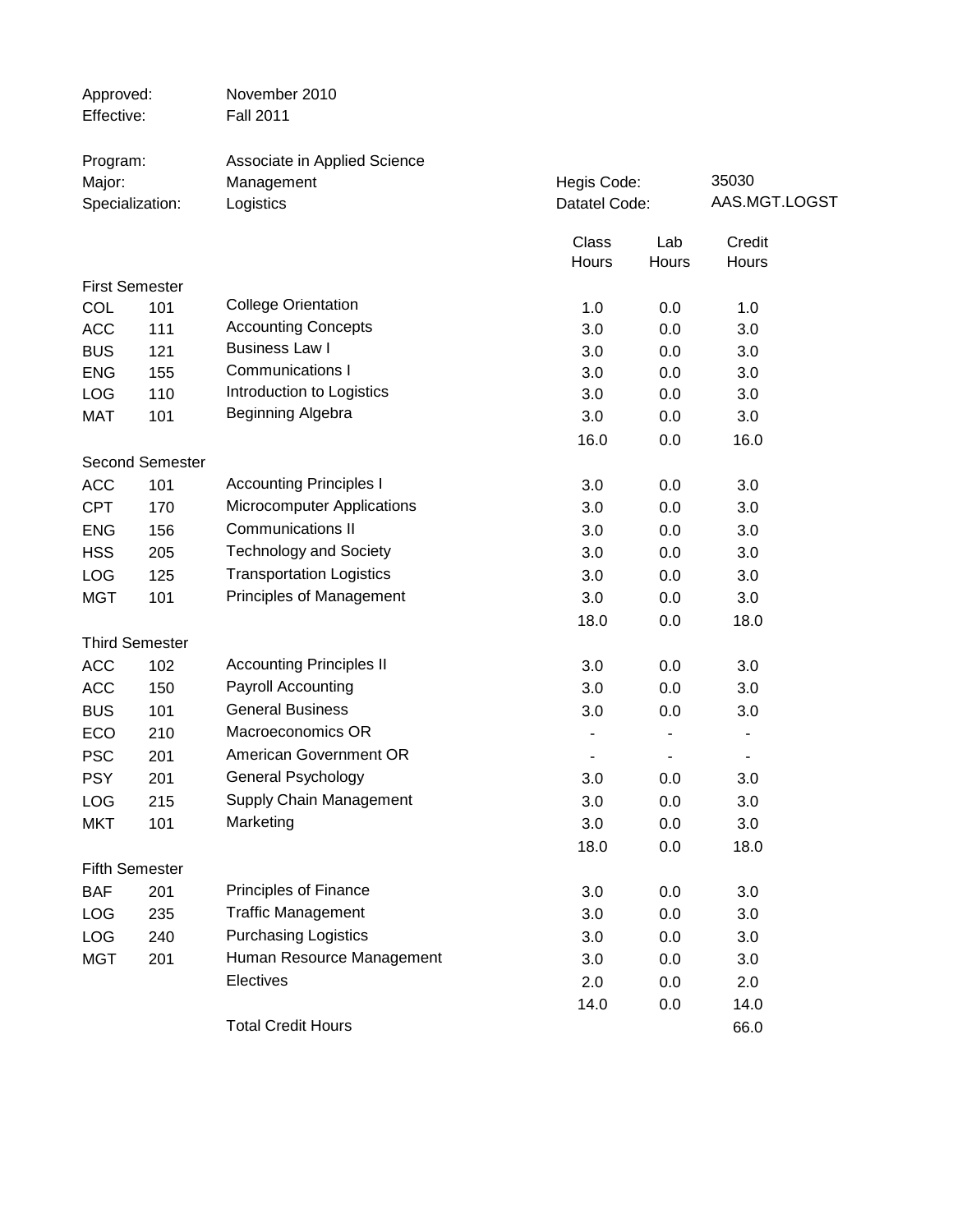| Approved:              | September 2013                                                            |                              |                     |                          |
|------------------------|---------------------------------------------------------------------------|------------------------------|---------------------|--------------------------|
| Effective:             | <b>Fall 2014</b>                                                          |                              |                     |                          |
| Program:               | Associate in Science                                                      | Hegis Code:<br>Datatel Code: |                     | 45600<br><b>AS.SCIEN</b> |
|                        |                                                                           | Class<br>Hours               | Lab<br><b>Hours</b> | Credit<br>Hours          |
| <b>First Semester</b>  |                                                                           |                              |                     |                          |
| COL<br>101             | <b>College Orientation</b>                                                | 1.0                          | 0.0                 | 1.0                      |
| <b>ENG</b><br>101      | <b>English Composition I</b>                                              | 3.0                          | 0.0                 | 3.0                      |
|                        | Humanities Course (ART, ENG LIT, HIS, PHI, MUS, THE)                      | 3.0                          | 0.0                 | 3.0                      |
|                        | Mathematics Course (MAT 103, MAT 110, MAT 120, MAT 165)                   | 3.0                          | 0.0                 | 3.0                      |
|                        | Science Course (AST, BIO, CHM, PHS, PHY)                                  | 3.0                          | 3.0                 | 4.0                      |
|                        | Social Science Course (ECO, PSC, PSY, SOC)                                | 3.0                          | 0.0                 | 3.0                      |
|                        |                                                                           | 16.0                         | 3.0                 | 17.0                     |
| <b>Second Semester</b> |                                                                           |                              |                     |                          |
| <b>ENG</b>             | <b>English Composition II</b><br>102                                      | 3.0                          | 0.0                 | 3.0                      |
|                        | Humanities Course (ART, ENG LIT, HIS, PHI, MUS, THE)                      | 3.0                          | 0.0                 | 3.0                      |
|                        | Science Course (AST, BIO, CHM, PHS, PHY)                                  | 3.0                          | 3.0                 | 4.0                      |
|                        | Social Science Course (ECO, PSC, PSY, SOC)                                | 3.0                          | 0.0                 | 3.0                      |
|                        | Minimum 3.0 credit hours from Concentration Requirement Area <sup>@</sup> | 3.0                          | 0.0                 | 3.0                      |
|                        |                                                                           | 15.0                         | 3.0                 | 16.0                     |
| <b>Third Semester</b>  |                                                                           |                              |                     |                          |
| <b>SPC</b><br>205      | <b>Public Speaking OR</b>                                                 |                              |                     |                          |
|                        | <b>ENG LIT Course</b>                                                     | 3.0                          | 0.0                 | 3.0                      |
|                        | Minimum 6.0 credit hours from Concentration Requirement Area <sup>@</sup> | 6.0                          | 0.0                 | 6.0                      |
|                        | Minimum 6.0 credit hours from Other Courses Required Area <sup>@</sup>    | 6.0                          | 0.0                 | 6.0                      |
|                        |                                                                           | 15.0                         | 0.0                 | 15.0                     |
| Fourth Semester        |                                                                           |                              |                     |                          |
|                        | Minimum 6.0 credit hours from Concentration Requirement Area <sup>@</sup> | 6.0                          | 0.0                 | 6.0                      |
|                        | Minimum 9.0 credit hours from Other Courses Required Area <sup>@</sup>    | 9.0                          | 0.0                 | 9.0                      |
|                        |                                                                           | 15.0                         | 0.0                 | 15.0                     |
|                        | <b>Total Credit Hours</b>                                                 |                              |                     | 63.0                     |

Total hours - Year One plus Year Two

@Hours may exceed minimum required depending on course selection.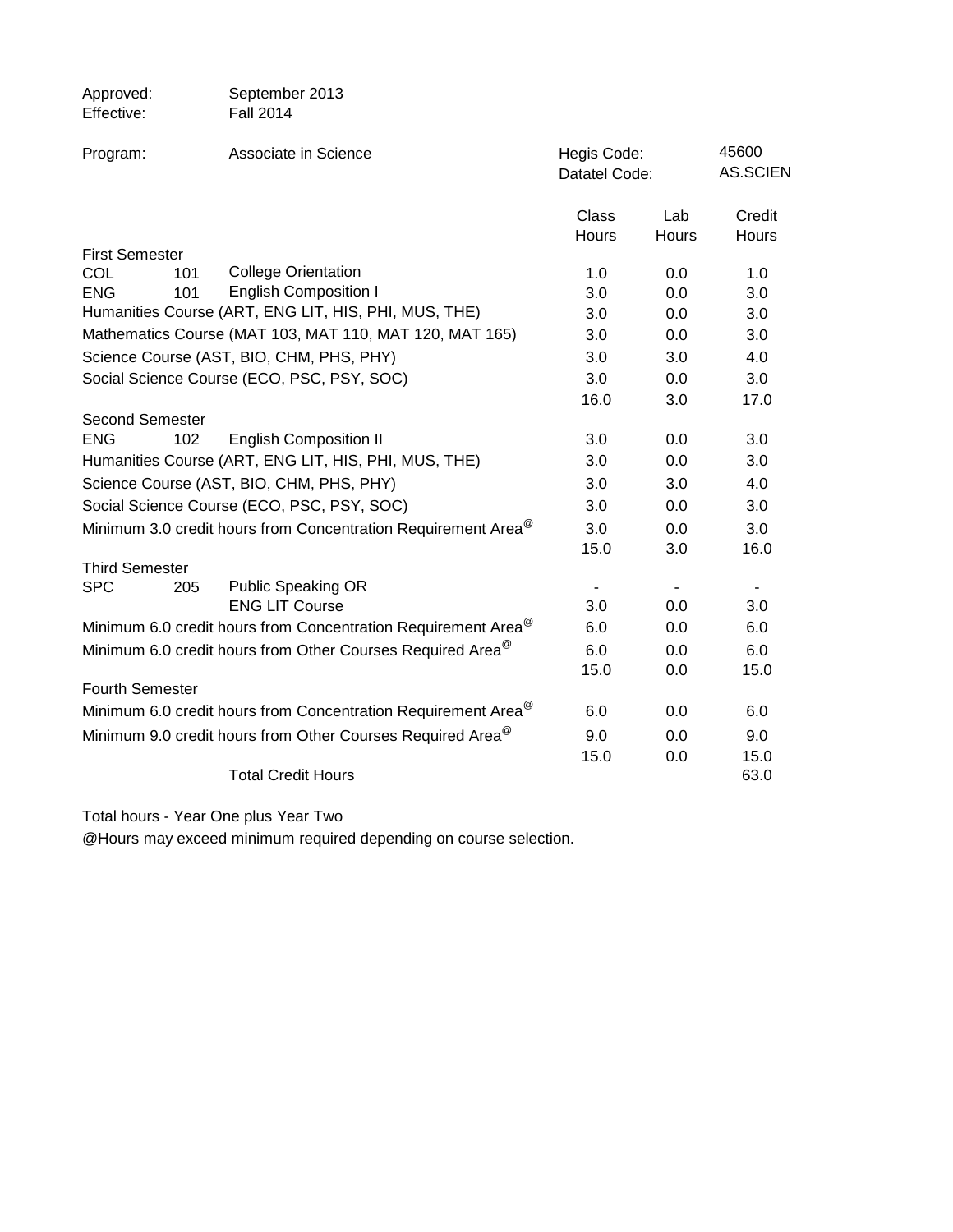| Approved:<br>Effective: |                        | October 2003<br>Spring 2009                |                       |                              |                        |
|-------------------------|------------------------|--------------------------------------------|-----------------------|------------------------------|------------------------|
| Program:                |                        | Data Entry Certificate                     |                       | Hegis Code:<br>Datatel Code: |                        |
|                         |                        |                                            | Class<br><b>Hours</b> | Lab<br>Hours                 | Credit<br><b>Hours</b> |
| <b>First Semester</b>   |                        |                                            |                       |                              |                        |
| <b>AOT</b>              | 105                    | Keyboarding                                | 3.0                   | 0.0                          | 3.0                    |
| <b>AOT</b>              | 135                    | Data Entry                                 | 3.0                   | 0.0                          | 3.0                    |
| <b>AOT</b>              | 165                    | <b>Information Processing Software</b>     | 3.0                   | 0.0                          | 3.0                    |
| <b>AOT</b>              | 267                    | Integrated Information Processing          | 3.0                   | $0.0\,$                      | 3.0                    |
|                         |                        |                                            | 12.0                  | 0.0                          | 12.0                   |
|                         | <b>Second Semester</b> |                                            |                       |                              |                        |
| <b>AOT</b>              | 110                    | Document Formatting                        | 3.0                   | 0.0                          | 3.0                    |
| <b>AOT</b>              | 133                    | <b>Professional Development</b>            | 3.0                   | 0.0                          | 3.0                    |
| <b>AOT</b>              | 167                    | <b>Information Processing Applications</b> | 3.0                   | 0.0                          | 3.0                    |
| <b>AOT</b>              | 250                    | <b>Advanced Information Processing</b>     | 3.0                   | 0.0                          | 3.0                    |
|                         |                        |                                            | 12.0                  | 0.0                          | 12.0                   |
|                         |                        | <b>Total Credit Hours</b>                  |                       |                              | 24.0                   |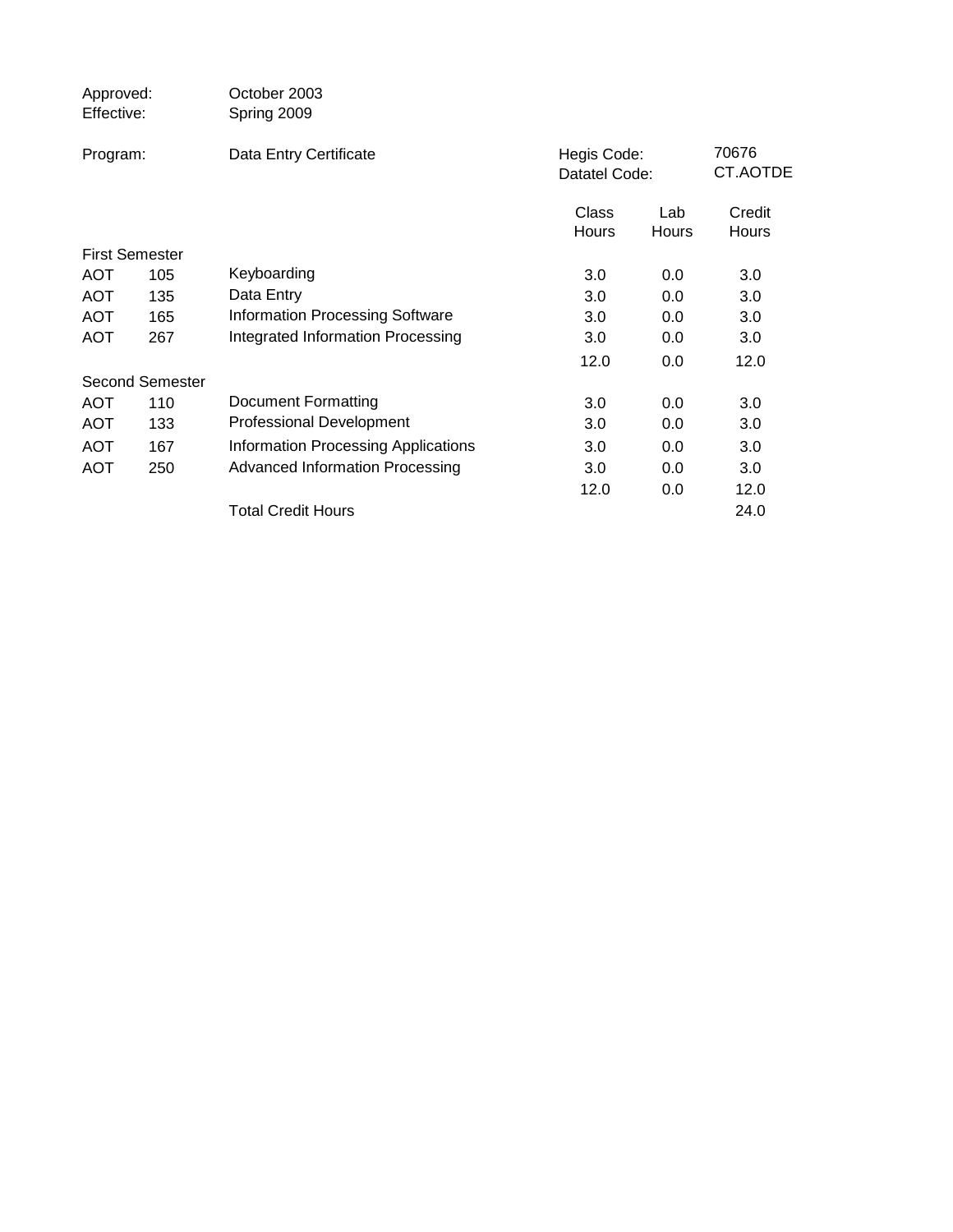| Approved:<br>Effective: |                        | <b>June 2009</b><br><b>Fall 2009</b>       |                              |       |                   |
|-------------------------|------------------------|--------------------------------------------|------------------------------|-------|-------------------|
| Program:                |                        | Legal Office Assistant                     | Hegis Code:<br>Datatel Code: |       | 70272<br>CT.AOTLA |
|                         |                        |                                            |                              |       |                   |
|                         |                        |                                            | Class                        | Lab   | Credit            |
|                         |                        |                                            | Hours                        | Hours | Hours             |
| <b>First Semester</b>   |                        |                                            |                              |       |                   |
| <b>AOT</b>              | 110                    | <b>Document Formatting</b>                 | 3.0                          | 0.0   | 3.0               |
| <b>AOT</b>              | 133                    | <b>Professional Development</b>            | 3.0                          | 0.0   | 3.0               |
| <b>AOT</b>              | 134                    | <b>Office Communications</b>               | 3.0                          | 0.0   | 3.0               |
| <b>AOT</b>              | 144                    | <b>Legal Office Procedures</b>             | 3.0                          | 0.0   | 3.0               |
| <b>AOT</b>              | 165                    | <b>Information Processing Software</b>     | 3.0                          | 0.0   | 3.0               |
| <b>LEG</b>              | 125                    | Introduction to the Legal System           | 3.0                          | 0.0   | 3.0               |
|                         |                        |                                            | 18.0                         | 0.0   | 18.0              |
|                         | <b>Second Semester</b> |                                            |                              |       |                   |
| <b>AOT</b>              | 121                    | Transcription                              | 3.0                          | 0.0   | 3.0               |
| <b>AOT</b>              | 167                    | <b>Information Processing Applications</b> | 3.0                          | 0.0   | 3.0               |
| <b>AOT</b>              | 213                    | <b>Legal Document Production</b>           | 3.0                          | 0.0   | 3.0               |
| <b>AOT</b>              | 214                    | Software Applications in the Law Office    | 3.0                          | 0.0   | 3.0               |
| <b>AOT</b>              | 267                    | Integrated Information Processing          | 3.0                          | 0.0   | 3.0               |
|                         |                        |                                            | 15.0                         | 0.0   | 15.0              |
|                         |                        | <b>Total Credit Hours</b>                  |                              |       | 33.0              |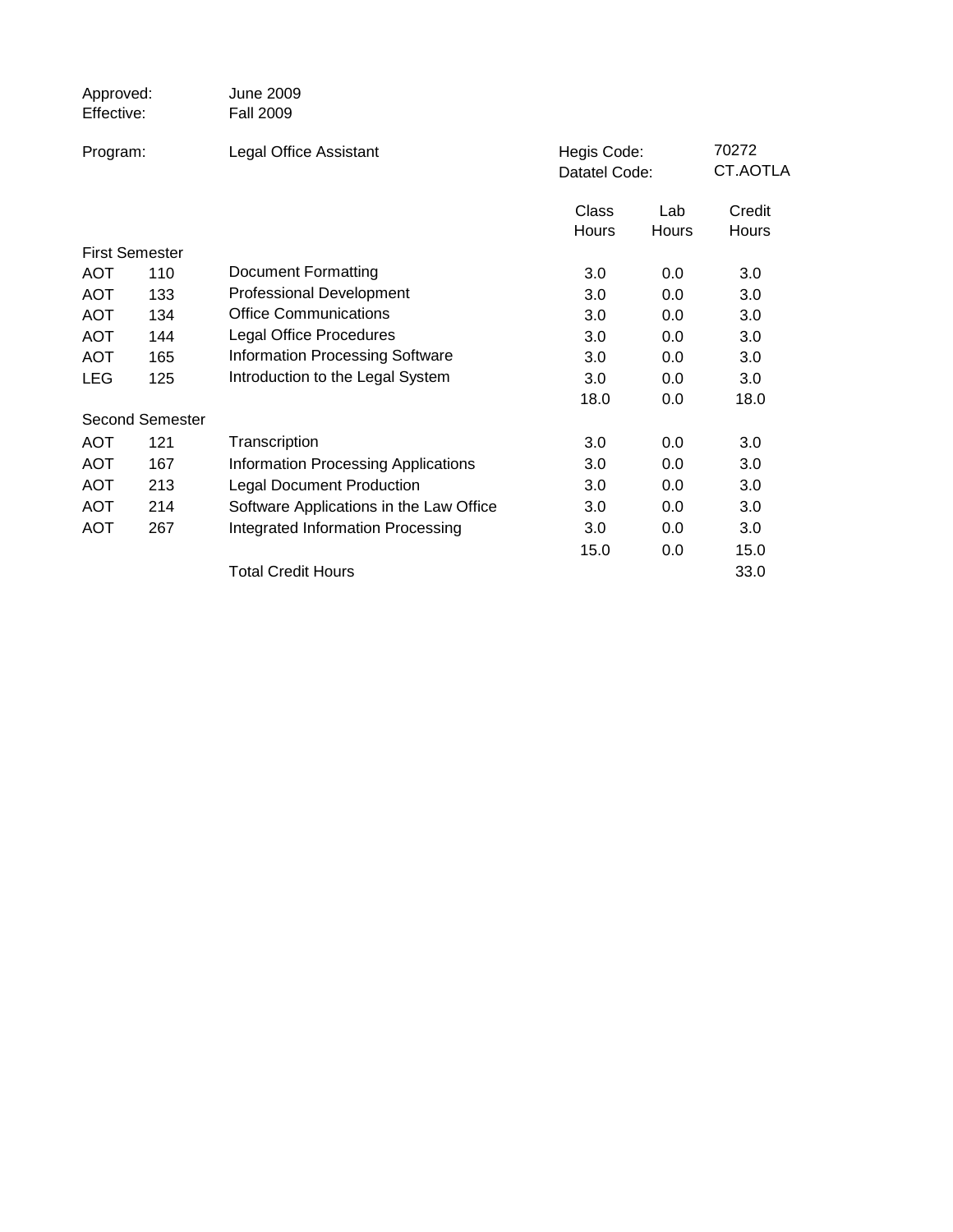| Approved:<br>Effective: |                 | October 2012<br><b>Fall 2013</b>           |                              |                     |                 |
|-------------------------|-----------------|--------------------------------------------|------------------------------|---------------------|-----------------|
| Program:                |                 | <b>Medical Office Certificate</b>          | Hegis Code:<br>Datatel Code: | 70266<br>CT.AOTMC   |                 |
|                         |                 |                                            | Class<br>Hours               | Lab<br><b>Hours</b> | Credit<br>Hours |
| <b>First Semester</b>   |                 |                                            |                              |                     |                 |
| <b>ACC</b>              | 111             | <b>Accounting Concepts</b>                 | 3.0                          | 0.0                 | 3.0             |
| <b>AHS</b>              | 102             | Medical Terminology                        | 3.0                          | 0.0                 | 3.0             |
| <b>AOT</b>              | 110             | <b>Document Formatting</b>                 | 3.0                          | 0.0                 | 3.0             |
| <b>AOT</b>              | 134             | <b>Office Communications</b>               | 3.0                          | 0.0                 | 3.0             |
| <b>AOT</b>              | 165             | <b>Information Processing Software</b>     | 3.0                          | 0.0                 | 3.0             |
| HIM                     | 102             | Introduction to Coding and Classification  | 1.0                          | 0.0                 | 1.0             |
|                         |                 |                                            | 16.0                         | 0.0                 | 16.0            |
|                         | Second Semester |                                            |                              |                     |                 |
| <b>AOT</b>              | 133             | <b>Professional Development</b>            | 3.0                          | 0.0                 | 3.0             |
| <b>AOT</b>              | 167             | <b>Information Processing Applications</b> | 3.0                          | 0.0                 | 3.0             |
| <b>AOT</b>              | 252             | <b>Medical Systems and Procedures</b>      | 3.0                          | 0.0                 | 3.0             |
| <b>AOT</b>              | 267             | <b>Integrated Information Systems</b>      | 3.0                          | 0.0                 | 3.0             |
| HIM                     | 130             | <b>Billing and Reimbursement</b>           | 3.0                          | 0.0                 | 3.0             |
| <b>HIM</b>              | 266             | <b>Computers in Healthcare</b>             | 3.0                          | 0.0                 | 3.0             |
|                         |                 |                                            | 18.0                         | 0.0                 | 18.0            |
|                         |                 | <b>Total Credit Hours</b>                  |                              |                     | 34.0            |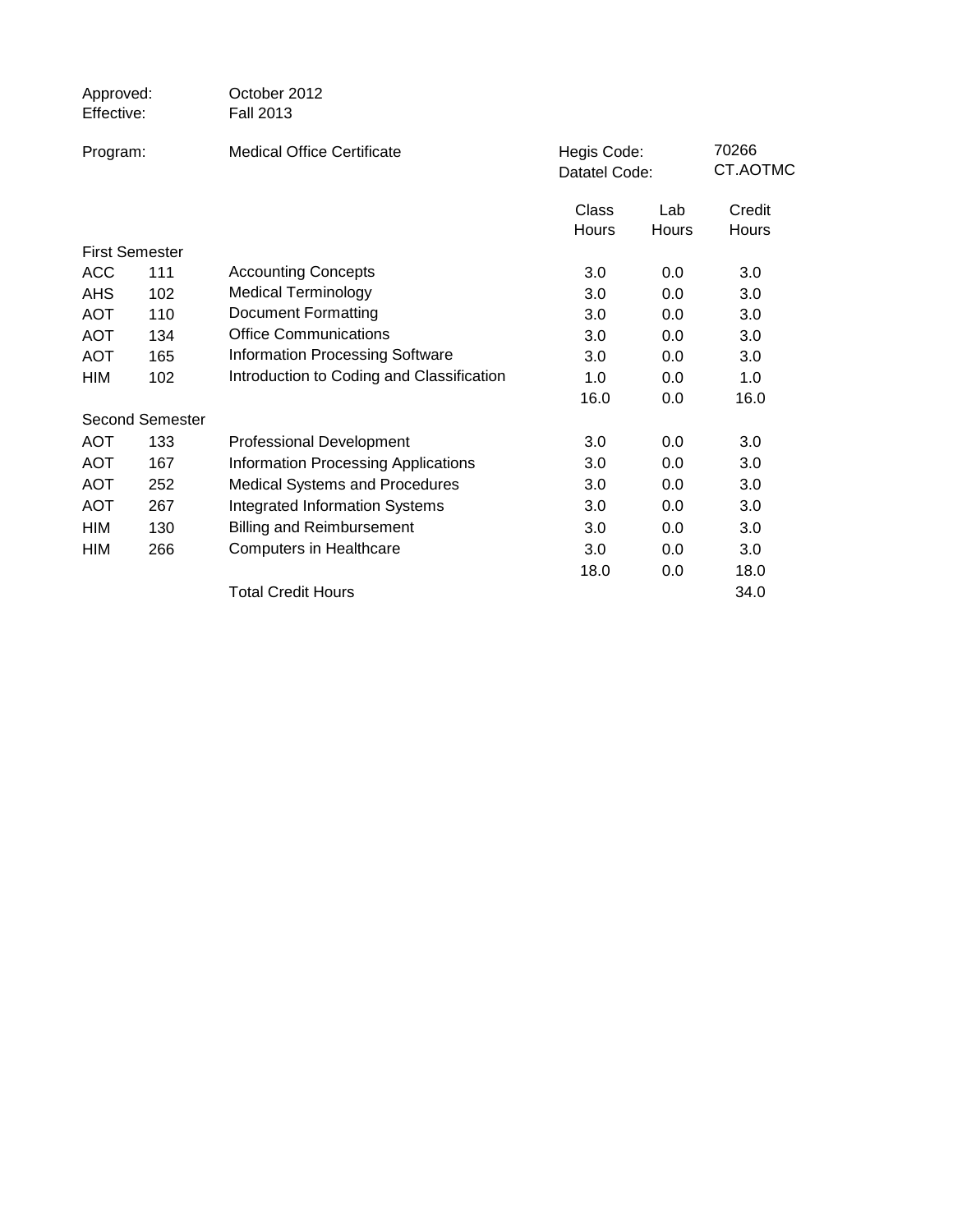| Approved:<br>Effective: |                       | November 2003<br>Spring 2009               |                              |                     |                   |
|-------------------------|-----------------------|--------------------------------------------|------------------------------|---------------------|-------------------|
| Program:                |                       | <b>Office Applications Certificate</b>     | Hegis Code:<br>Datatel Code: |                     | 60848<br>CT.AOTOA |
|                         |                       |                                            | Class<br>Hours               | Lab<br><b>Hours</b> | Credit<br>Hours   |
|                         | <b>First Semester</b> |                                            |                              |                     |                   |
| <b>AOT</b>              | 165                   | <b>Information Processing Software</b>     | 3.0                          | 0.0                 | 3.0               |
| <b>AOT</b>              | 265                   | <b>Desktop Publishing</b>                  | 3.0                          | 0.0                 | 3.0               |
| <b>AOT</b>              | 267                   | Integrated Information Processing          | 3.0                          | 0.0                 | 3.0               |
|                         |                       |                                            | 9.0                          | 0.0                 | 9.0               |
|                         | Second Semester       |                                            |                              |                     |                   |
| <b>AOT</b>              | 167                   | <b>Information Processing Applications</b> | 3.0                          | 0.0                 | 3.0               |
| <b>AOT</b>              | 250                   | Advanced Information Processing            | 3.0                          | 0.0                 | 3.0               |
| IST                     | 225                   | Internet Communications                    | 3.0                          | 0.0                 | 3.0               |
|                         |                       |                                            | 9.0                          | 0.0                 | 9.0               |
|                         |                       | <b>Total Credit Hours</b>                  |                              |                     | 18.0              |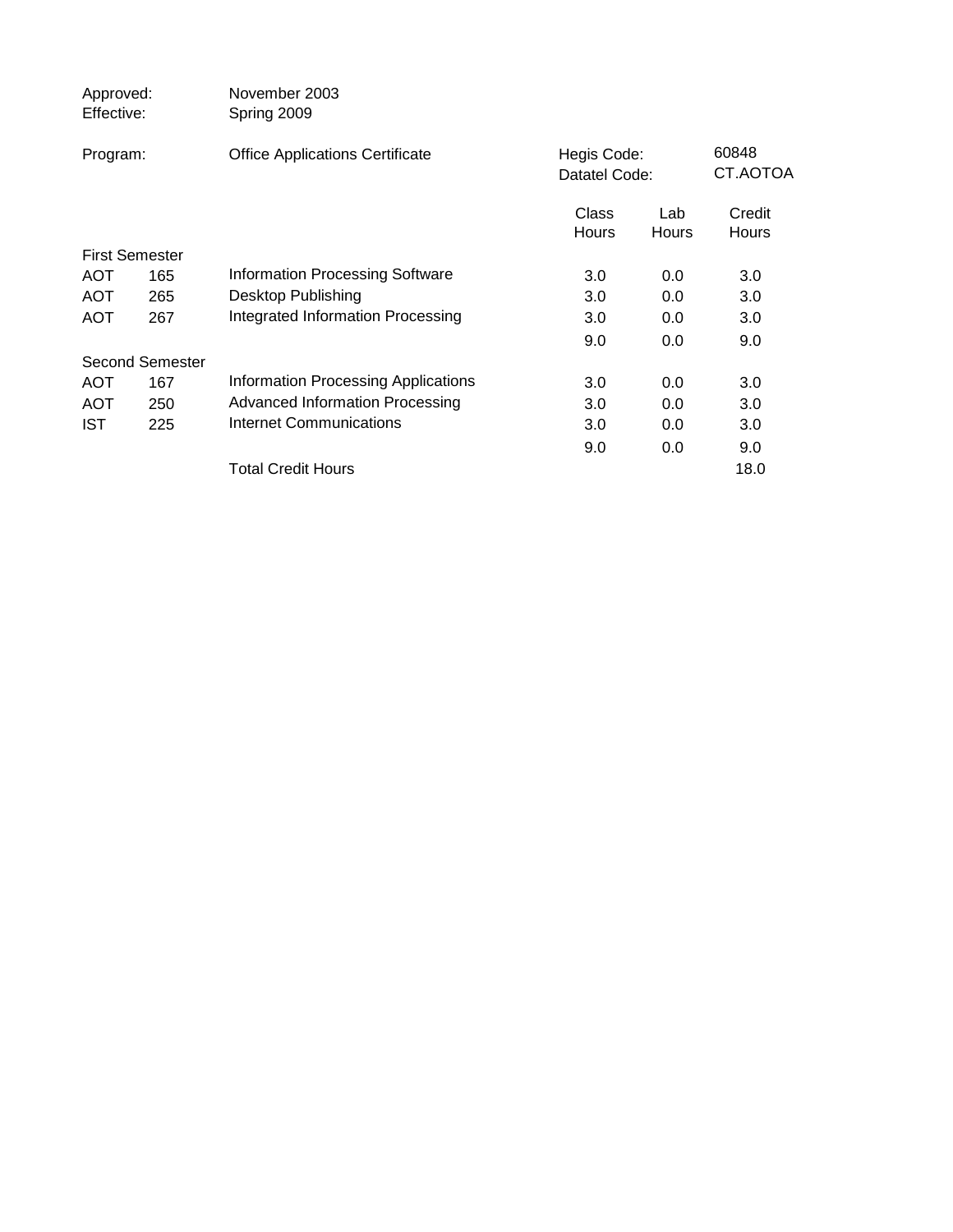| Approved:<br>Effective: |     | October 2006<br>Spring 2007                         |                              |              |                   |
|-------------------------|-----|-----------------------------------------------------|------------------------------|--------------|-------------------|
| Program:                |     | <b>Environmental Science Certificate</b>            | Hegis Code:<br>Datatel Code: |              | 71062<br>CT.ASEVS |
|                         |     |                                                     | Class<br>Hours               | Lab<br>Hours | Credit<br>Hours   |
| <b>First Semester</b>   |     |                                                     |                              |              |                   |
| <b>ENG</b>              | 155 | <b>Communications I</b>                             | 3.0                          | 0.0          | 3.0               |
| <b>EVT</b>              | 110 | Introduction to Treatment Facilities                | 3.0                          | 0.0          | 3.0               |
| <b>EVT</b>              | 206 | Introduction to Environmental Compliance            | 3.0                          | 0.0          | 3.0               |
| <b>MAT</b>              | 101 | Beginning Algebra                                   | 3.0                          | 0.0          | 3.0               |
|                         |     |                                                     | 12.0                         | 0.0          | 12.0              |
| <b>Second Semester</b>  |     |                                                     |                              |              |                   |
| <b>BIO</b>              | 205 | Ecology AND                                         | 3.0                          | 0.0          |                   |
| <b>BIO</b>              | 206 | Ecology Lab OR                                      | 0.0                          | 3.0          | $\blacksquare$    |
| <b>BIO</b>              | 101 | <b>Biological Sciences I</b>                        | 3.0                          | 3.0          | 4.0               |
| <b>CHM</b>              | 105 | General, Organic and Biochemistry                   | 3.0                          | 3.0          | 4.0               |
| EVT                     | 254 | Industrial Safety and Emergency Response            | 3.0                          | 0.0          | 3.0               |
|                         |     | Elective                                            | 1.0                          | 0.0          | 1.0               |
|                         |     |                                                     | 10.0                         | 6.0          | 12.0              |
| <b>Third Semester</b>   |     |                                                     |                              |              |                   |
| <b>EVT</b>              | 111 | Introduction to Water & Wastewater Treatment<br>Lab | 0.0                          | 3.0          | 1.0               |
| <b>EVT</b>              | 201 | <b>Environment Science</b>                          | 3.0                          | 0.0          | 3.0               |
|                         |     |                                                     | 3.0                          | 3.0          | 4.0               |
|                         |     | <b>Total Credit Hours</b>                           |                              |              | 28.0              |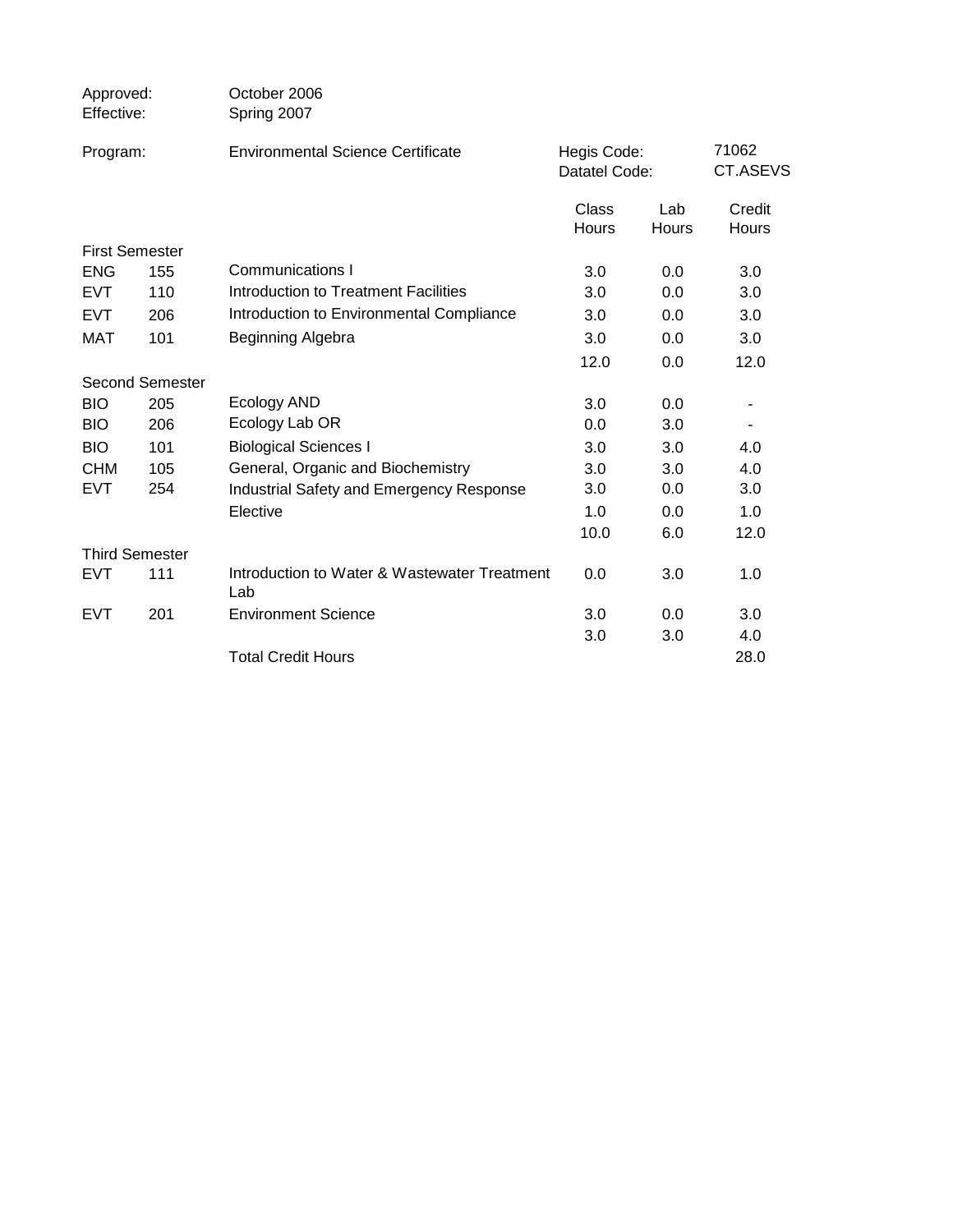| Approved:<br>Effective: |                        | November 2010<br><b>Fall 2011</b>                                   |                       |              |                 |
|-------------------------|------------------------|---------------------------------------------------------------------|-----------------------|--------------|-----------------|
| Program:                |                        | <b>Biotechnical &amp; Chemical Operator Certificate</b>             | Hegis Code:           |              | 71182           |
|                         |                        |                                                                     | Datatel Code:         |              | CT.BIOCO        |
|                         |                        |                                                                     | Class<br><b>Hours</b> | Lab<br>Hours | Credit<br>Hours |
| <b>First Semester</b>   |                        |                                                                     |                       |              |                 |
| <b>BTN</b>              | 103                    | Introduction to Botechnology and Laboratory                         | 3.0                   | 3.0          | 4.0             |
| <b>CHM</b>              | 101                    | <b>General Chemistry I</b>                                          | 3.0                   | 3.0          | 4.0             |
| <b>ENG</b>              | 155                    | <b>Communications I</b>                                             | 3.0                   | 0.0          | 3.0             |
| MAT                     | 155                    | <b>Contemporary Mathematics</b>                                     | 3.0                   | 0.0          | 3.0             |
|                         |                        |                                                                     | 12.0                  | 6.0          | 14.0            |
|                         | <b>Second Semester</b> |                                                                     |                       |              |                 |
| <b>CHM</b>              | 105                    | General, Organic and Biochemistry                                   | 3.0                   | 3.0          | 4.0             |
| <b>CHM</b>              | 275                    | Introduction to Industrial Chemical Processes                       | 2.0                   | 3.0          | 3.0             |
| <b>EVT</b>              | 254                    | Industrial Safety and Emergency Response                            | 3.0                   | 0.0          | 3.0             |
| <b>IMT</b>              | 102                    | <b>General Safety</b>                                               | 2.0                   | 0.0          | 2.0             |
|                         |                        |                                                                     | 10.0                  | 6.0          | 12.0            |
|                         | <b>Third Semester</b>  |                                                                     |                       |              |                 |
| <b>EVT</b>              | 111                    | Introduction to Water and Wastewater<br><b>Treatment Laboratory</b> | 0.0                   | 3.0          | 1.0             |
| <b>IMT</b>              | 131                    | <b>Hydraulics and Pneumatics</b>                                    | 3.0                   | 3.0          | 4.0             |
| <b>PHS</b>              | 101                    | Physical Science I                                                  | 3.0                   | 3.0          | 4.0             |
|                         |                        |                                                                     | 6.0                   | 9.0          | 9.0             |
|                         |                        | <b>Total Credit Hours</b>                                           |                       |              | 35.0            |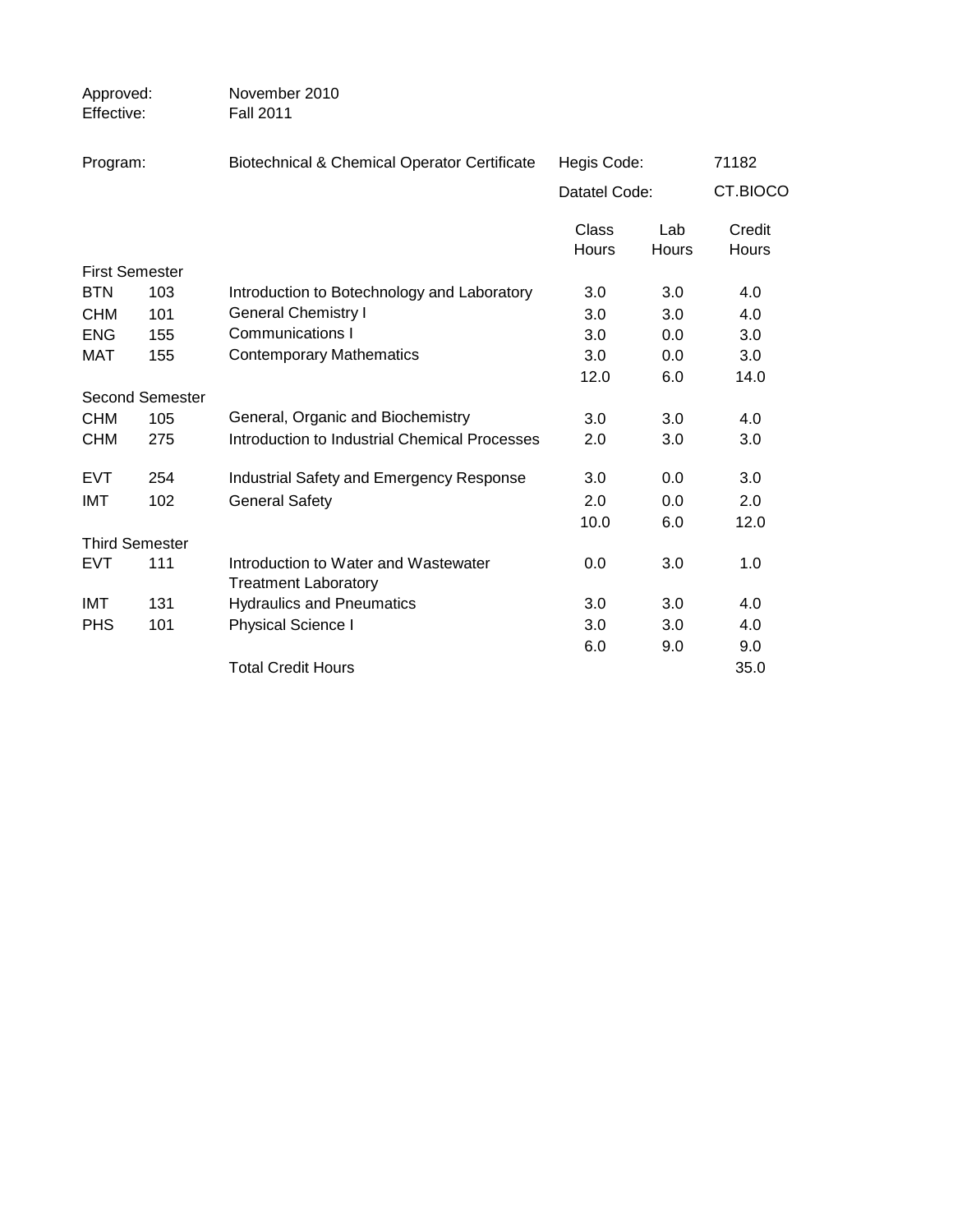| Approved:<br>Effective: |                       | October 2012<br><b>Fall 2013</b>    |                              |              |                   |
|-------------------------|-----------------------|-------------------------------------|------------------------------|--------------|-------------------|
| Program:                |                       | <b>Accounting Clerk Certificate</b> | Hegis Code:<br>Datatel Code: |              | 70549<br>CT.BUSAC |
|                         |                       |                                     | Class<br><b>Hours</b>        | Lab<br>Hours | Credit<br>Hours   |
|                         | <b>First Semester</b> |                                     |                              |              |                   |
| <b>ACC</b>              | 111                   | <b>Accounting Concepts</b>          | 3.0                          | 0.0          | 3.0               |
| <b>ACC</b>              | 124                   | Individual Tax Procedures           | 3.0                          | 0.0          | 3.0               |
| <b>CPT</b>              | 170                   | Microcomputer Applications          | 3.0                          | 0.0          | 3.0               |
| <b>ENG</b>              | 155                   | Communications I                    | 3.0                          | 0.0          | 3.0               |
|                         |                       |                                     | 12.0                         | 0.0          | 12.0              |
|                         | Second Semester       |                                     |                              |              |                   |
| <b>ACC</b>              | 101                   | <b>Accounting Principles I</b>      | 3.0                          | 0.0          | 3.0               |
| <b>ACC</b>              | 150                   | Payroll Accounting                  | 3.0                          | 0.0          | 3.0               |
| <b>ACC</b>              | 240                   | <b>Computerized Accounting</b>      | 3.0                          | 0.0          | 3.0               |
| <b>BUS</b>              | 101                   | Introduction to Business            | 3.0                          | 0.0          | 3.0               |
|                         |                       |                                     | 12.0                         | 0.0          | 12.0              |
|                         | <b>Third Semester</b> |                                     |                              |              |                   |
| <b>ACC</b>              | 102                   | <b>Accounting Principles II</b>     | 3.0                          | 0.0          | 3.0               |
| <b>ACC</b>              | 245                   | <b>Accounting Applications</b>      | 3.0                          | 0.0          | 3.0               |
|                         |                       |                                     | 6.0                          | 0.0          | 6.0               |
|                         |                       | <b>Total Credit Hours</b>           |                              |              | 30.0              |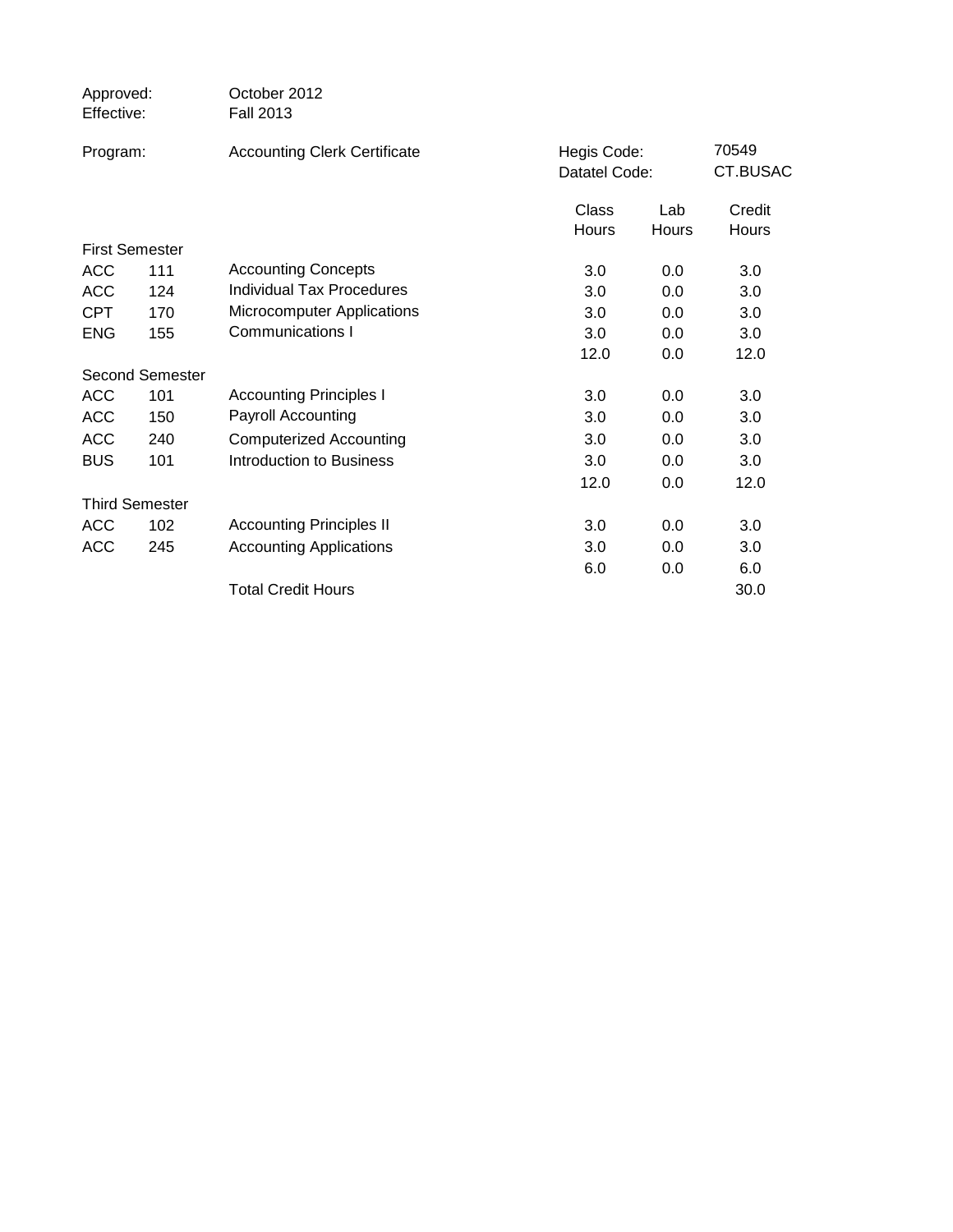| Approved:<br>Effective: |                       | October 2011<br><b>Fall 2012</b>      |                |                              |                 |
|-------------------------|-----------------------|---------------------------------------|----------------|------------------------------|-----------------|
| Program:                |                       | Advanced Entrepreneurship Certificate |                | Hegis Code:<br>Datatel Code: |                 |
|                         |                       |                                       | Class<br>Hours | Lab<br>Hours                 | Credit<br>Hours |
|                         | <b>First Semester</b> |                                       |                |                              |                 |
| <b>ACC</b>              | 111                   | <b>Basic Accounting Concepts</b>      | 3.0            | 0.0                          | 3.0             |
| <b>BUS</b>              | 101                   | Introduction to Business              | 3.0            | 0.0                          | 3.0             |
| <b>BUS</b>              | 121                   | <b>Business Law I</b>                 | 3.0            | 0.0                          | 3.0             |
| <b>CPT</b>              | 170                   | <b>Microcomputer Applications</b>     | 3.0            | 0.0                          | 3.0             |
| <b>MGT</b>              | 120                   | <b>Small Business Management</b>      | 3.0            | 0.0                          | 3.0             |
| MGT                     | 201                   | Human Resource Management             | 3.0            | 0.0                          | 3.0             |
|                         |                       | <b>Total Credit Hours</b>             | 18.0           | 0.0                          | 18.0            |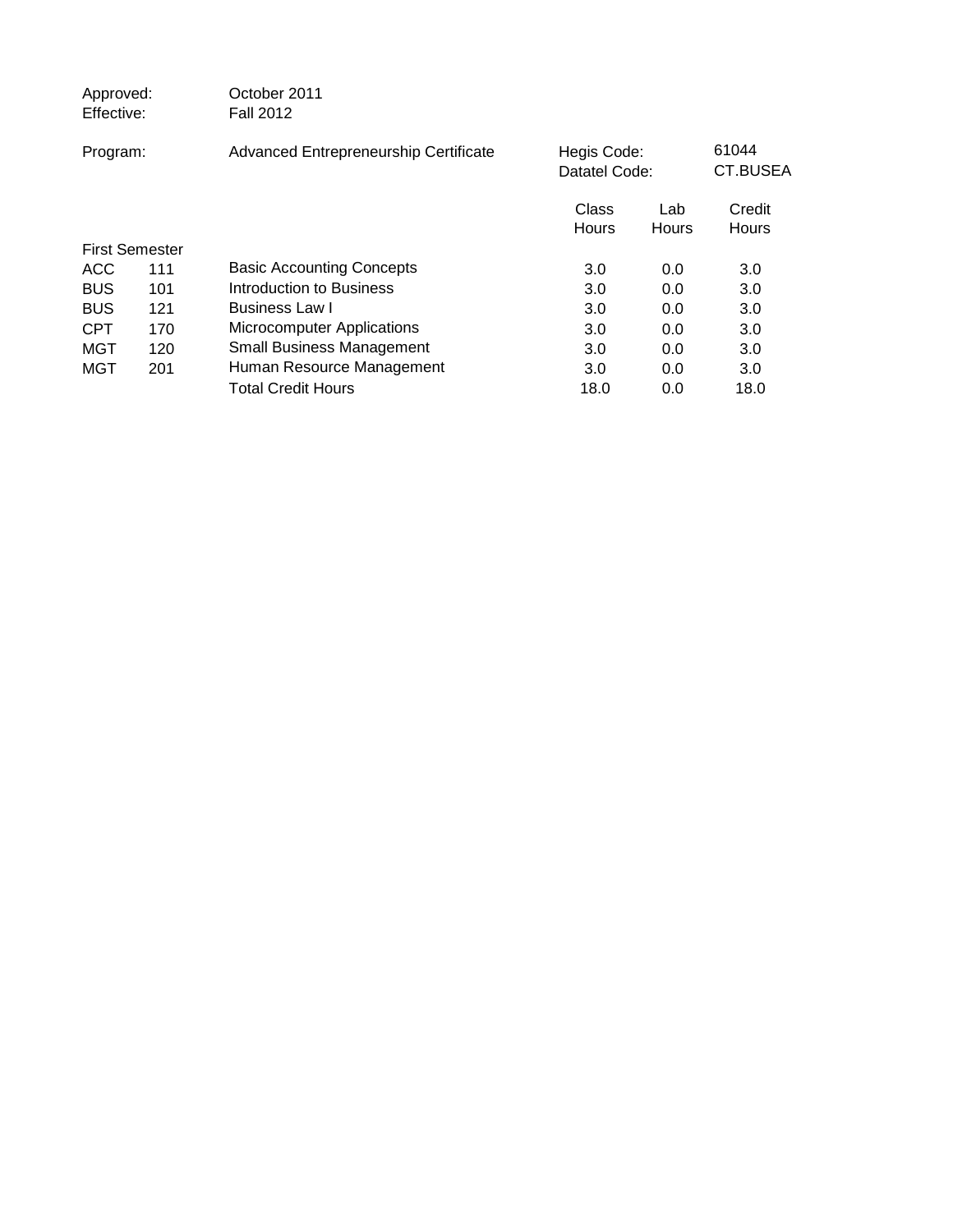| Approved:<br>Effective: |                        | Summer 2004<br><b>Fall 2004</b>    |                              |              |                   |
|-------------------------|------------------------|------------------------------------|------------------------------|--------------|-------------------|
| Program:                |                        | <b>Entrepreneurial Certificate</b> | Hegis Code:<br>Datatel Code: |              | 70675<br>CT.BUSEC |
|                         |                        |                                    | Class<br><b>Hours</b>        | Lab<br>Hours | Credit<br>Hours   |
|                         | <b>First Semester</b>  |                                    |                              |              |                   |
| <b>ACC</b>              | 101                    | <b>Accounting Principles I</b>     | 3.0                          | 0.0          | 3.0               |
| <b>BUS</b>              | 101                    | <b>Introduction to Business</b>    | 3.0                          | 0.0          | 3.0               |
| <b>BUS</b>              | 121                    | <b>Business Law I</b>              | 3.0                          | 0.0          | 3.0               |
| MGT                     | 120                    | <b>Small Business Management</b>   | 3.0                          | 0.0          | 3.0               |
|                         |                        |                                    | 12.0                         | 0.0          | 12.0              |
|                         | <b>Second Semester</b> |                                    |                              |              |                   |
| <b>ACC</b>              | 150                    | <b>Payroll Accounting</b>          | 3.0                          | 0.0          | 3.0               |
| <b>ACC</b>              | 242                    | <b>Small Business Software</b>     | 1.0                          | 0.0          | 1.0               |
| <b>BUS</b>              | 123                    | <b>Business Law II</b>             | 3.0                          | 0.0          | 3.0               |
| MGT                     | 121                    | <b>Small Business Operations</b>   | 3.0                          | 0.0          | 3.0               |
| MGT                     | 201                    | Human Resource Management          | 3.0                          | 0.0          | 3.0               |
|                         |                        |                                    | 13.0                         | 0.0          | 13.0              |
|                         |                        | <b>Total Credit Hours</b>          |                              |              | 25.0              |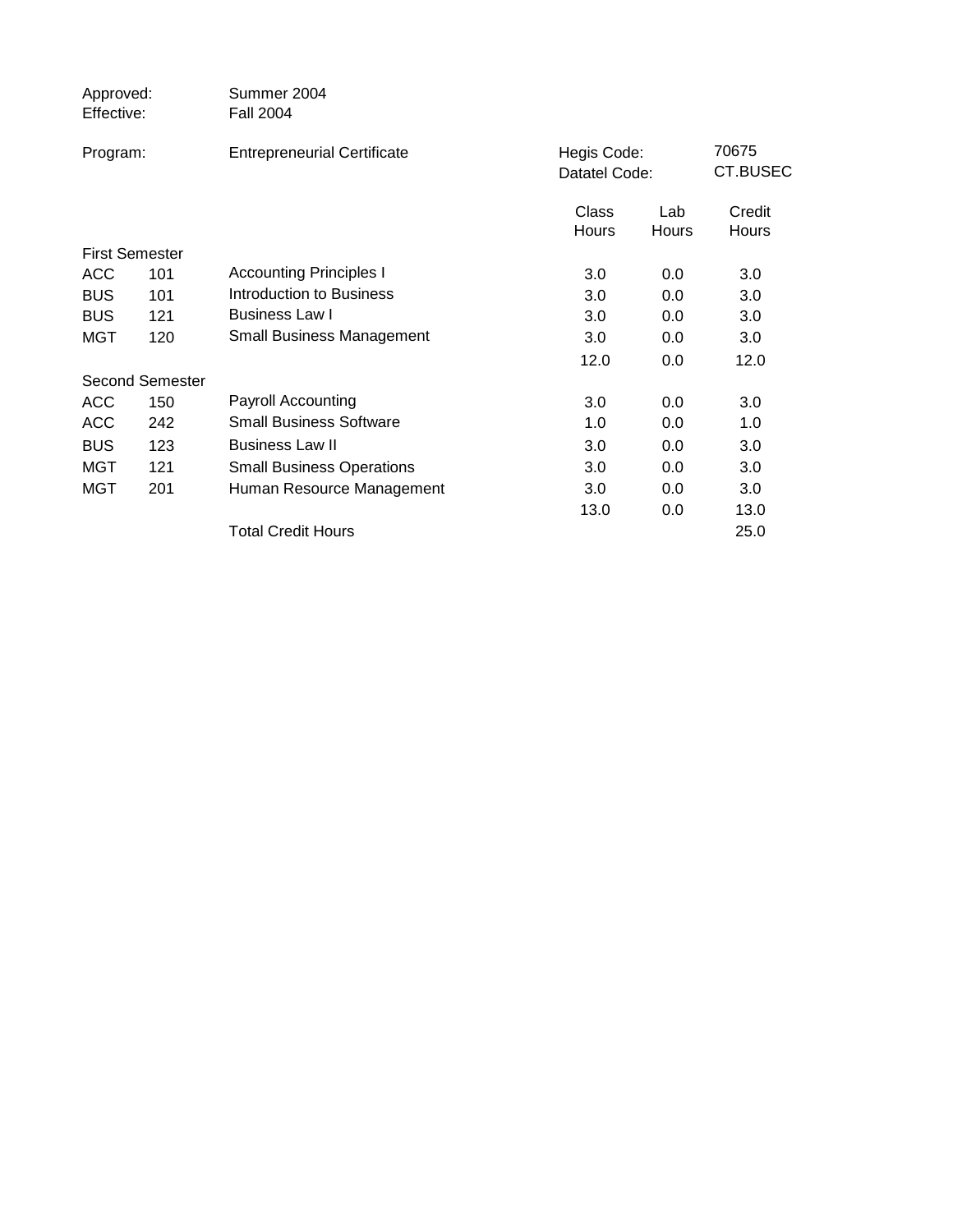| Approved:<br>Effective: |                       | May 2007<br><b>Fall 2009</b>          |                |                              |                 |
|-------------------------|-----------------------|---------------------------------------|----------------|------------------------------|-----------------|
| Program:                |                       | <b>Financial Services Certificate</b> |                | Hegis Code:<br>Datatel Code: |                 |
|                         |                       |                                       | Class<br>Hours | Lab<br>Hours                 | Credit<br>Hours |
|                         | <b>First Semester</b> |                                       |                |                              |                 |
| <b>ACC</b>              | 111                   | <b>Accounting Concepts</b>            | 3.0            | 0.0                          | 3.0             |
| <b>BAF</b>              | 150                   | Principles of Bank Operations         | 3.0            | 0.0                          | 3.0             |
| <b>BUS</b>              | 101                   | Introduction to Business              | 3.0            | 0.0                          | 3.0             |
| <b>SPA</b>              | 101                   | <b>Elementary Spanish I</b>           | 4.0            | 0.0                          | 4.0             |
|                         |                       |                                       | 13.0           | 0.0                          | 13.0            |
|                         | Second Semester       |                                       |                |                              |                 |
| <b>ACC</b>              | 101                   | <b>Accounting Principles I</b>        | 3.0            | 0.0                          | 3.0             |
| <b>BAF</b>              | 155                   | <b>Credit and Collections</b>         | 3.0            | 0.0                          | 3.0             |
| <b>BAF</b>              | 210                   | Law and Banking                       | 3.0            | 0.0                          | 3.0             |
| <b>CPT</b>              | 170                   | <b>Microcomputer Applications</b>     | 3.0            | 0.0                          | 3.0             |
|                         |                       |                                       | 12.0           | 0.0                          | 12.0            |
|                         | <b>Third Semester</b> |                                       |                |                              |                 |
| <b>AOT</b>              | 180                   | <b>Customer Service</b>               | 3.0            | 0.0                          | 3.0             |
| <b>BAF</b>              | 201                   | Principles of Finance                 | 3.0            | 0.0                          | 3.0             |
| <b>BAF</b>              | 215                   | Money and Banking                     | 3.0            | 0.0                          | 3.0             |
|                         |                       |                                       | 6.0            | 0.0                          | 6.0             |
|                         |                       | <b>Total Credit Hours</b>             |                |                              | 31.0            |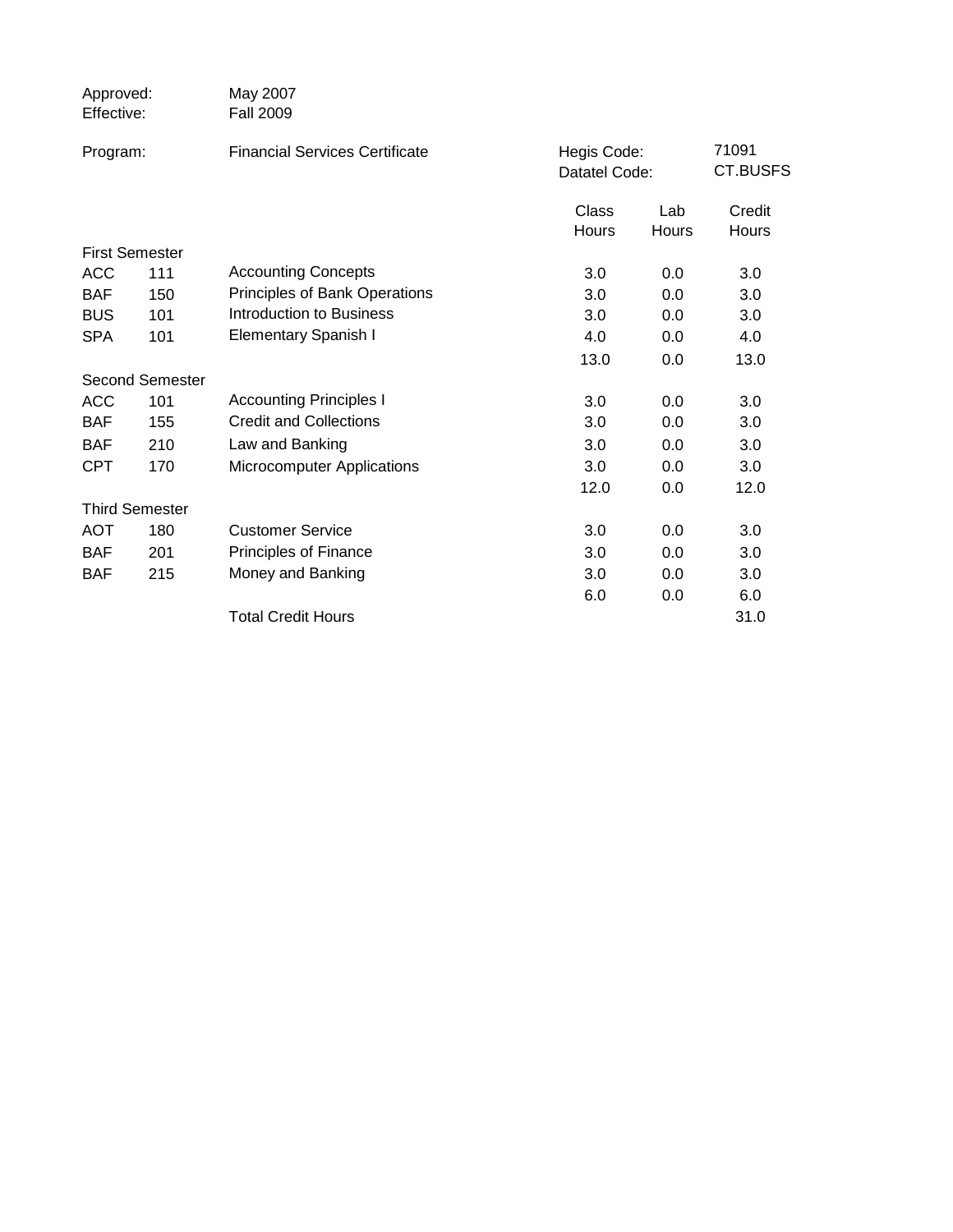| Approved:<br>Effective: | February 2004<br><b>Fall 2004</b>                   |                                                                                        |       |                              |  |
|-------------------------|-----------------------------------------------------|----------------------------------------------------------------------------------------|-------|------------------------------|--|
| Program:                | Human Resource Management Specialist<br>Certificate |                                                                                        |       | 70828                        |  |
|                         |                                                     |                                                                                        |       | <b>CT.BUSHR</b>              |  |
|                         |                                                     | Class                                                                                  | Lab   | Credit                       |  |
|                         |                                                     | <b>Hours</b>                                                                           | Hours | Hours                        |  |
| <b>First Semester</b>   |                                                     |                                                                                        |       |                              |  |
| 101                     |                                                     | 3.0                                                                                    | 0.0   | 3.0                          |  |
| 101                     | <b>Personal Finance</b>                             | 3.0                                                                                    | 0.0   | 3.0                          |  |
| 121                     | <b>Business Law I</b>                               | 3.0                                                                                    | 0.0   | 3.0                          |  |
| 170                     | <b>Microcomputer Applications</b>                   | 3.0                                                                                    | 0.0   | 3.0                          |  |
| 155                     |                                                     | 3.0                                                                                    | 0.0   | 3.0                          |  |
| 101                     | Principles of Management                            | 3.0                                                                                    | 0.0   | 3.0                          |  |
|                         |                                                     | 18.0                                                                                   | 0.0   | 18.0                         |  |
| <b>Second Semester</b>  |                                                     |                                                                                        |       |                              |  |
| 123                     | <b>Business Law II</b>                              | 3.0                                                                                    | 0.0   | 3.0                          |  |
| 128                     | <b>Employment Law</b>                               | 3.0                                                                                    | 0.0   | 3.0                          |  |
| 136                     | <b>Compensation &amp; Benefits Analysis</b>         | 3.0                                                                                    | 0.0   | 3.0                          |  |
| 201                     | Human Resource Management                           | 3.0                                                                                    | 0.0   | 3.0                          |  |
| 205                     | <b>Public Speaking</b>                              | 3.0                                                                                    | 0.0   | 3.0                          |  |
|                         |                                                     | 15.0                                                                                   | 0.0   | 15.0                         |  |
| <b>Third Semester</b>   |                                                     |                                                                                        |       |                              |  |
| 150                     | Payroll Accounting                                  | 3.0                                                                                    | 0.0   | 3.0                          |  |
| 243                     |                                                     | 1.0                                                                                    | 0.0   | 1.0                          |  |
|                         |                                                     | 4.0                                                                                    | 0.0   | 4.0                          |  |
|                         | <b>Total Credit Hours</b>                           |                                                                                        |       | 37.0                         |  |
|                         |                                                     | <b>Accounting Principles I</b><br>Communications I<br><b>Computerized Spreadsheets</b> |       | Hegis Code:<br>Datatel Code: |  |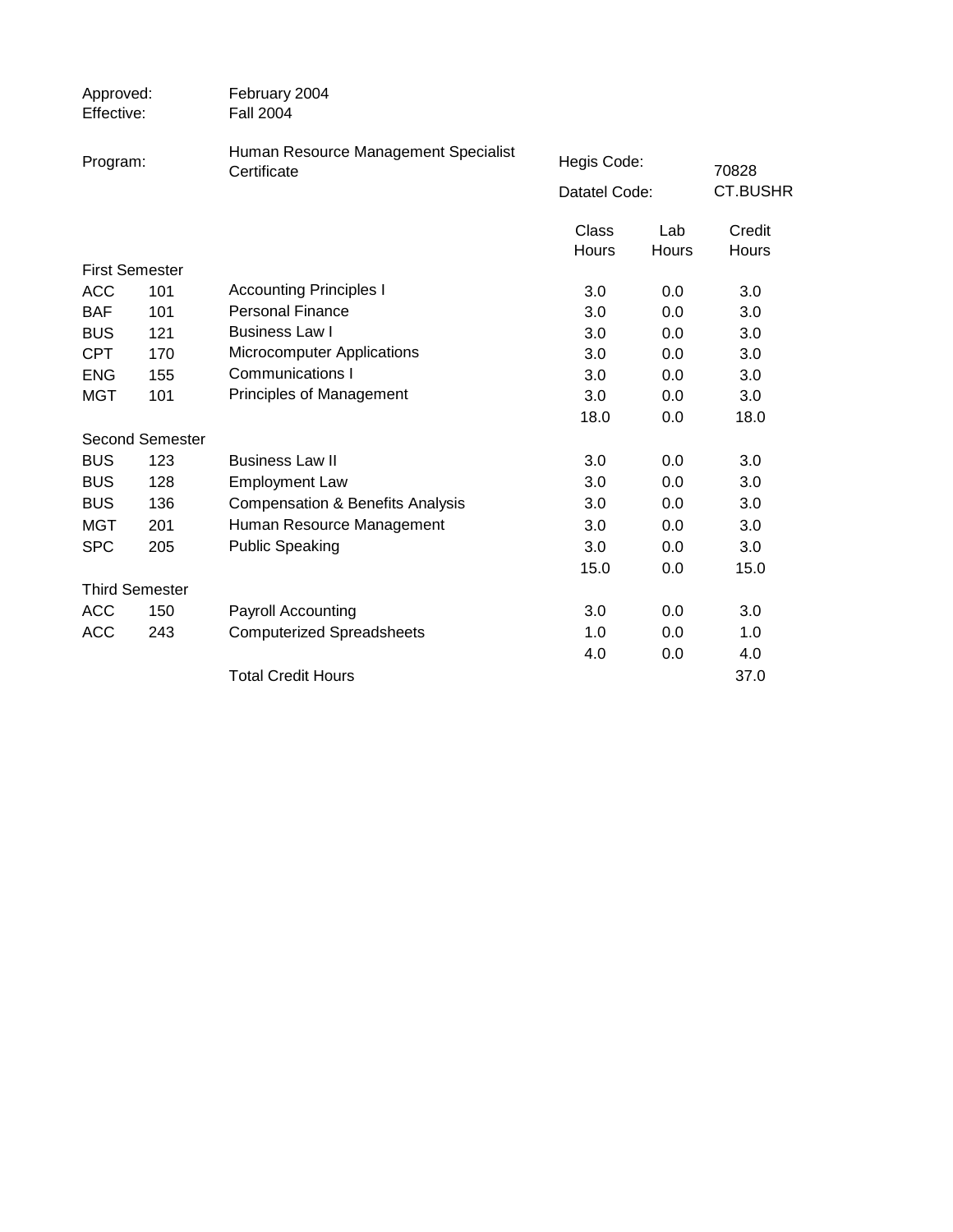| Approved:<br>Effective: |                        | October 2012<br><b>Fall 2013</b>          |                |                              |                 |
|-------------------------|------------------------|-------------------------------------------|----------------|------------------------------|-----------------|
| Program:                |                        | Payroll/Income Tax Certificate            |                | Hegis Code:<br>Datatel Code: |                 |
|                         |                        |                                           | Class<br>Hours | Lab<br>Hours                 | Credit<br>Hours |
|                         | <b>First Semester</b>  |                                           |                |                              |                 |
| <b>ACC</b>              | 111                    | <b>Accounting Concepts</b>                | 3.0            | 0.0                          | 3.0             |
| <b>CPT</b>              | 170                    | <b>Microcomputer Applications</b>         | 3.0            | 0.0                          | 3.0             |
| MAT                     | 155                    | <b>Contemporary Mathematics</b>           | 3.0            | 0.0                          | 3.0             |
| <b>MGT</b>              | 201                    | Human Resources Management                | 3.0            | 0.0                          | 3.0             |
|                         |                        |                                           | 12.0           | 0.0                          | 12.0            |
|                         | <b>Second Semester</b> |                                           |                |                              |                 |
| <b>ACC</b>              | 101                    | <b>Accounting Principles I</b>            | 3.0            | 0.0                          | 3.0             |
| <b>ACC</b>              | 124                    | <b>Individual Tax Procedures</b>          | 3.0            | 0.0                          | 3.0             |
| <b>ACC</b>              | 130                    | <b>State Tax Procedures</b>               | 1.0            | 0.0                          | 1.0             |
| <b>BUS</b>              | 135                    | Wages and Salary Administration           | 3.0            | 0.0                          | 3.0             |
| <b>BUS</b>              | 136                    | <b>Compensation and Benefits Analysis</b> | 3.0            | 0.0                          | 3.0             |
|                         |                        |                                           | 13.0           | 0.0                          | 13.0            |
|                         | <b>Third Semester</b>  |                                           |                |                              |                 |
| <b>ACC</b>              | 120                    | <b>Federal Income Taxes</b>               | 3.0            | 0.0                          | 3.0             |
| <b>ACC</b>              | 150                    | Payroll Accounting                        | 3.0            | 0.0                          | 3.0             |
| <b>ACC</b>              | 240                    | <b>Computerized Accounting</b>            | 3.0            | 0.0                          | 3.0             |
|                         |                        |                                           | 9.0            | 0.0                          | 9.0             |
|                         |                        | <b>Total Credit Hours</b>                 |                |                              | 34.0            |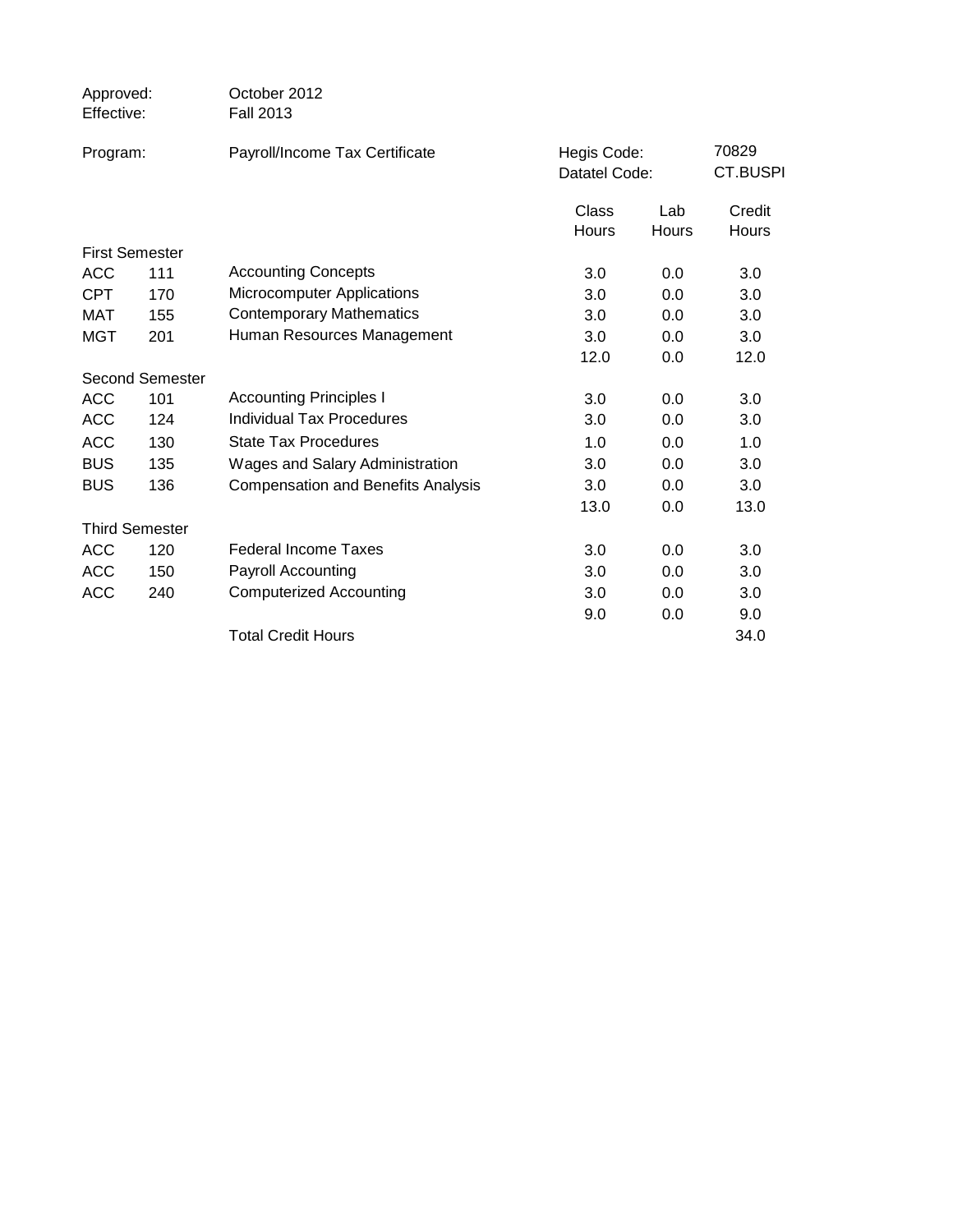| Approved:<br>Effective: |                        | October 2012<br><b>Fall 2013</b>  |                              |              |                   |
|-------------------------|------------------------|-----------------------------------|------------------------------|--------------|-------------------|
| Program:                |                        | <b>Digital Design Certificate</b> | Hegis Code:<br>Datatel Code: |              | 71009<br>CT.CPTDD |
|                         |                        |                                   | <b>Class</b><br>Hours        | Lab<br>Hours | Credit<br>Hours   |
|                         | <b>First Semester</b>  |                                   |                              |              |                   |
| ARV                     | 110                    | <b>Computer Graphics I</b>        | 3.0                          | 0.0          | 3.0               |
| ARV                     | 123                    | <b>Composition and Color</b>      | 3.0                          | 0.0          | 3.0               |
| ARV                     | 205                    | <b>Graphic Illustration</b>       | 3.0                          | 0.0          | 3.0               |
| CGC                     | 278                    | Typography                        | 3.0                          | 0.0          | 3.0               |
|                         |                        |                                   | 12.0                         | 0.0          | 12.0              |
|                         | <b>Second Semester</b> |                                   |                              |              |                   |
| <b>ARV</b>              | 121                    | Design                            | 3.0                          | 0.0          | 3.0               |
| ARV                     | 212                    | Digital Photography               | 3.0                          | 0.0          | 3.0               |
| ARV                     | 223                    | 3D Animation I                    | 3.0                          | 0.0          | 3.0               |
| ARV                     | 227                    | Web Design I                      | 3.0                          | 0.0          | 3.0               |
|                         |                        |                                   | 12.0                         | 0.0          | 12.0              |
|                         | <b>Third Semester</b>  |                                   |                              |              |                   |
| ARV                     | 219                    | Multimedia Techniques             | 3.0                          | 0.0          | 3.0               |
| ARV                     | 222                    | <b>Computer Animation</b>         | 3.0                          | 0.0          | 3.0               |
| <b>ARV</b>              | 281                    | Design II                         | 3.0                          | 0.0          | 3.0               |
| CGC                     | 226                    | <b>Advanced Printing</b>          | 3.0                          | 0.0          | 3.0               |
|                         |                        |                                   | 12.0                         | 0.0          | 12.0              |
|                         |                        | <b>Total Credit Hours</b>         |                              |              | 36.0              |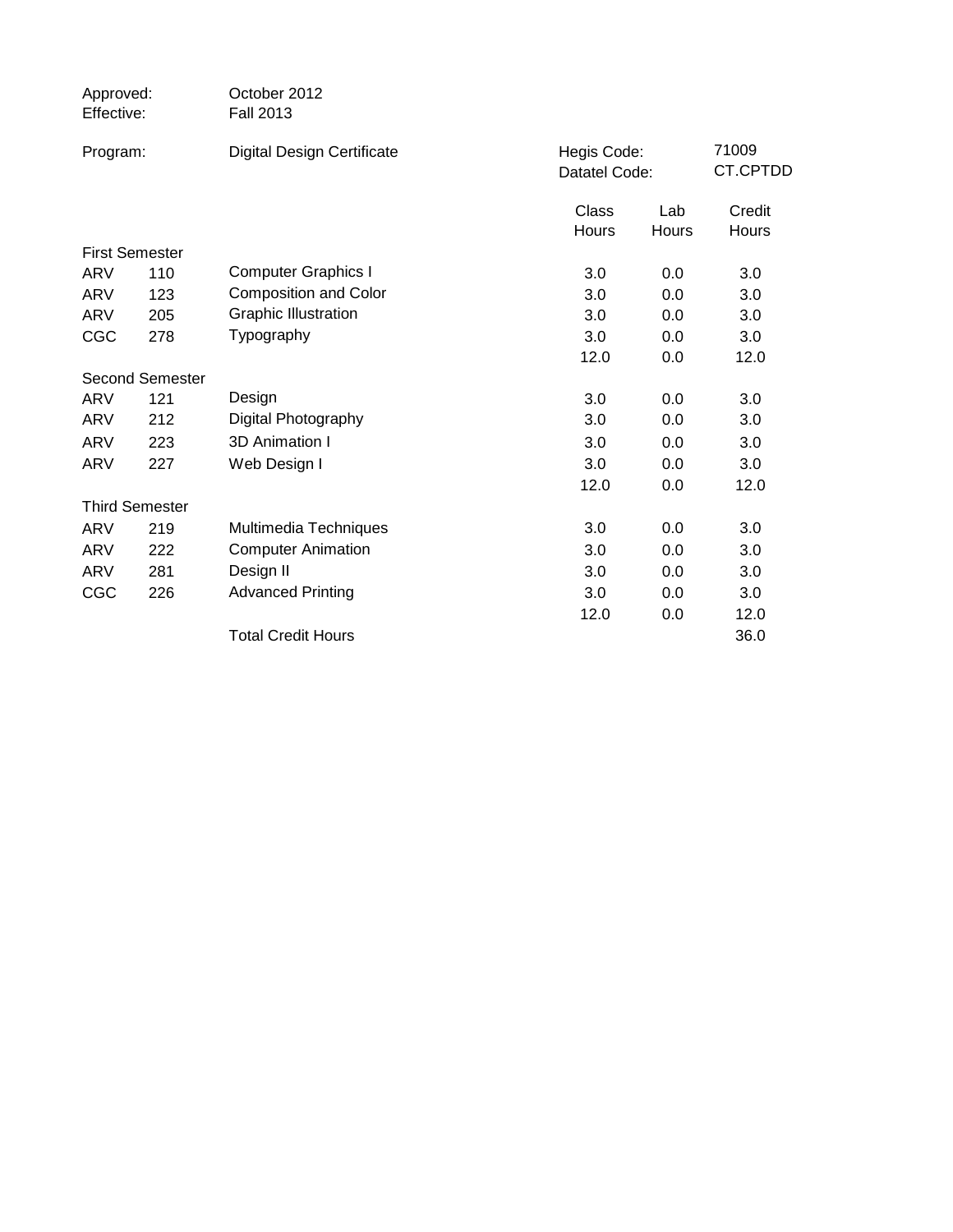| Approved:<br>Effective: |                        | November 2011<br><b>Fall 2012</b>          |                              |              |                   |
|-------------------------|------------------------|--------------------------------------------|------------------------------|--------------|-------------------|
| Program:                |                        | Advanced Multimedia Specialist Certificate | Hegis Code:<br>Datatel Code: |              | 71246<br>CT.CPTMS |
|                         |                        |                                            | Class<br>Hours               | Lab<br>Hours | Credit<br>Hours   |
|                         | <b>First Semester</b>  |                                            |                              |              |                   |
| <b>ARV</b>              | 110                    | <b>Computer Graphics</b>                   | 3.0                          | 0.0          | 3.0               |
| ARV                     | 123                    | <b>Composition and Color</b>               | 3.0                          | 0.0          | 3.0               |
| <b>RTV</b>              | 101                    | Audio Techniques                           | 3.0                          | 0.0          | 3.0               |
| <b>RTV</b>              | 105                    | <b>Television Studio Operation</b>         | 3.0                          | 0.0          | 3.0               |
|                         |                        |                                            | 12.0                         | 0.0          | 12.0              |
|                         | <b>Second Semester</b> |                                            |                              |              |                   |
| ARV                     | 205                    | <b>Graphic Illustration</b>                | 3.0                          | 0.0          | 3.0               |
| ARV                     | 212                    | Digital Photography                        | 3.0                          | 0.0          | 3.0               |
| <b>CGC</b>              | 278                    | Typography                                 | 3.0                          | 0.0          | 3.0               |
| <b>RTV</b>              | 103                    | <b>Field Operations</b>                    | 3.0                          | 0.0          | 3.0               |
|                         |                        |                                            | 12.0                         | 0.0          | 12.0              |
|                         | <b>Third Semester</b>  |                                            |                              |              |                   |
| ARV                     | 219                    | Multimedia Techniques                      | 3.0                          | 0.0          | 3.0               |
| ARV                     | 227                    | Web Design I                               | 3.0                          | 0.0          | 3.0               |
| <b>RTV</b>              | 107                    | Producing and Directing                    | 3.0                          | 0.0          | 3.0               |
|                         |                        |                                            | 9.0                          | 0.0          | 9.0               |
|                         |                        | <b>Total Credit Hours</b>                  |                              |              | 33.0              |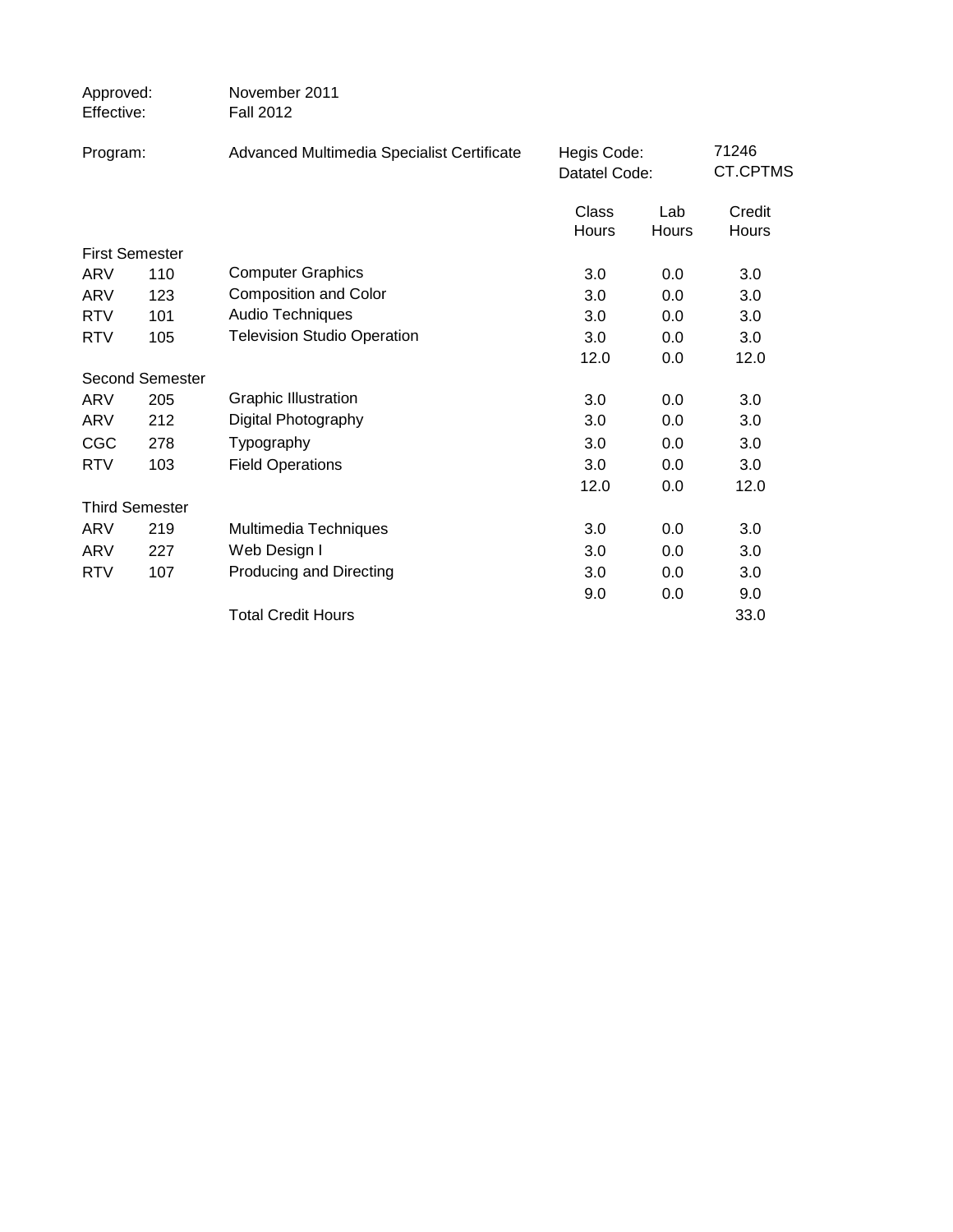| Approved:<br>Effective: | November 2010<br><b>Fall 2011</b>         |                              |                     |                   |
|-------------------------|-------------------------------------------|------------------------------|---------------------|-------------------|
| Program:                | <b>Network Administration Certificate</b> | Hegis Code:<br>Datatel Code: |                     | 70875<br>CT.CPTNA |
|                         |                                           | Class<br><b>Hours</b>        | Lab<br><b>Hours</b> | Credit<br>Hours   |
| <b>First Semester</b>   |                                           |                              |                     |                   |
| <b>IST</b><br>188       | Hardware Basics and Operating Systems     | 5.0                          | 0.0                 | 5.0               |
| <b>IST</b><br>220       | Data Communications                       | 3.0                          | 0.0                 | 3.0               |
| <b>IST</b><br>251       | <b>LAN Networking Technologies</b>        | 3.0                          | 0.0                 | 3.0               |
|                         |                                           | 11.0                         | 0.0                 | 11.0              |
| Second Semester         |                                           |                              |                     |                   |
| <b>IST</b><br>252       | <b>LAN System Manager</b>                 | 3.0                          | 0.0                 | 3.0               |
| <b>IST</b><br>253       | <b>LAN Service &amp; Support</b>          | 3.0                          | 0.0                 | 3.0               |
| <b>IST</b><br>260       | Network Design                            | 3.0                          | 0.0                 | 3.0               |
|                         |                                           | 9.0                          | 0.0                 | 9.0               |
| <b>Third Semester</b>   |                                           |                              |                     |                   |
| <b>IST</b><br>221       | <b>Advanced Data Communications</b>       | 3.0                          | 0.0                 | 3.0               |
| <b>IST</b><br>254       | <b>Centralized Network Management</b>     | 3.0                          | 0.0                 | 3.0               |
| <b>IST</b><br>273       | Advanced Client/Server System             | 3.0                          | 0.0                 | 3.0               |
|                         |                                           | 9.0                          | 0.0                 | 9.0               |
|                         | <b>Total Credit Hours</b>                 |                              |                     | 29.0              |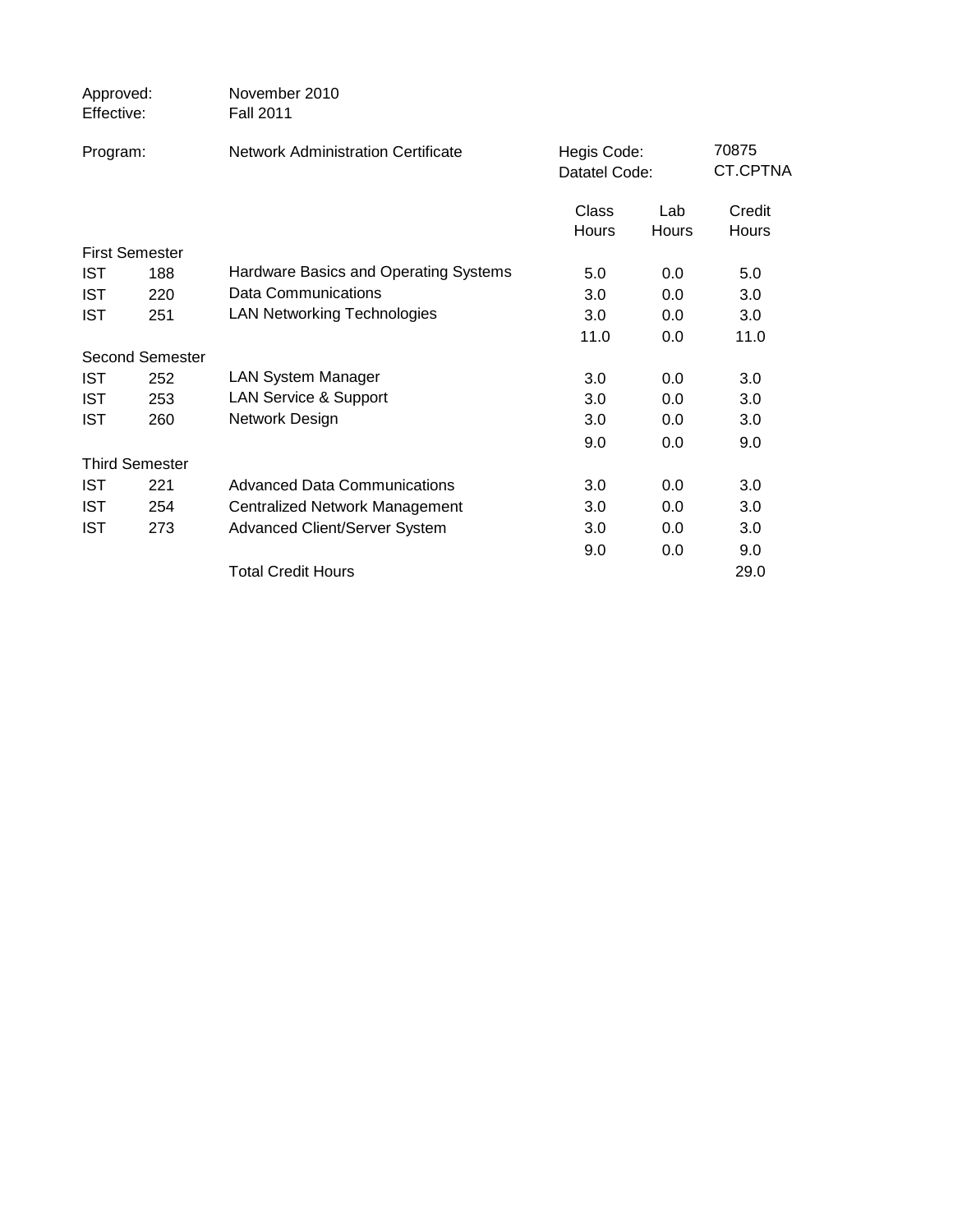| Approved:<br>Effective: |                        | 2000 Fall<br>2001 Spring              |                              |              |                        |
|-------------------------|------------------------|---------------------------------------|------------------------------|--------------|------------------------|
| Program:                |                        | <b>Network Operations Certificate</b> | Hegis Code:<br>Datatel Code: |              | 60722<br>CT.CPTNO      |
|                         |                        |                                       | Class<br>Hours               | Lab<br>Hours | Credit<br><b>Hours</b> |
|                         | <b>First Semester</b>  |                                       |                              |              |                        |
| <b>IST</b>              | 201                    | <b>CISCO Internetworking Concepts</b> | 3.0                          | 0.0          | 3.0                    |
|                         |                        |                                       | 3.0                          | 0.0          | 3.0                    |
|                         | Second Semester        |                                       |                              |              |                        |
| <b>IST</b>              | 202                    | <b>CISCO Router Configuration</b>     | 3.0                          | 0.0          | 3.0                    |
|                         |                        |                                       | 3.0                          | 0.0          | 3.0                    |
|                         | <b>Third Semester</b>  |                                       |                              |              |                        |
| <b>IST</b>              | 203                    | Advanced CISCO Router Configuration   | 3.0                          | 0.0          | 3.0                    |
|                         |                        |                                       | 3.0                          | 0.0          | 3.0                    |
|                         | <b>Fourth Semester</b> |                                       |                              |              |                        |
| <b>IST</b>              | 204                    | <b>CISCO Troubleshooting</b>          | 3.0                          | 0.0          | 3.0                    |
|                         |                        |                                       | 3.0                          | 0.0          | 3.0                    |
|                         |                        | <b>Total Credit Hours</b>             |                              |              | 12.0                   |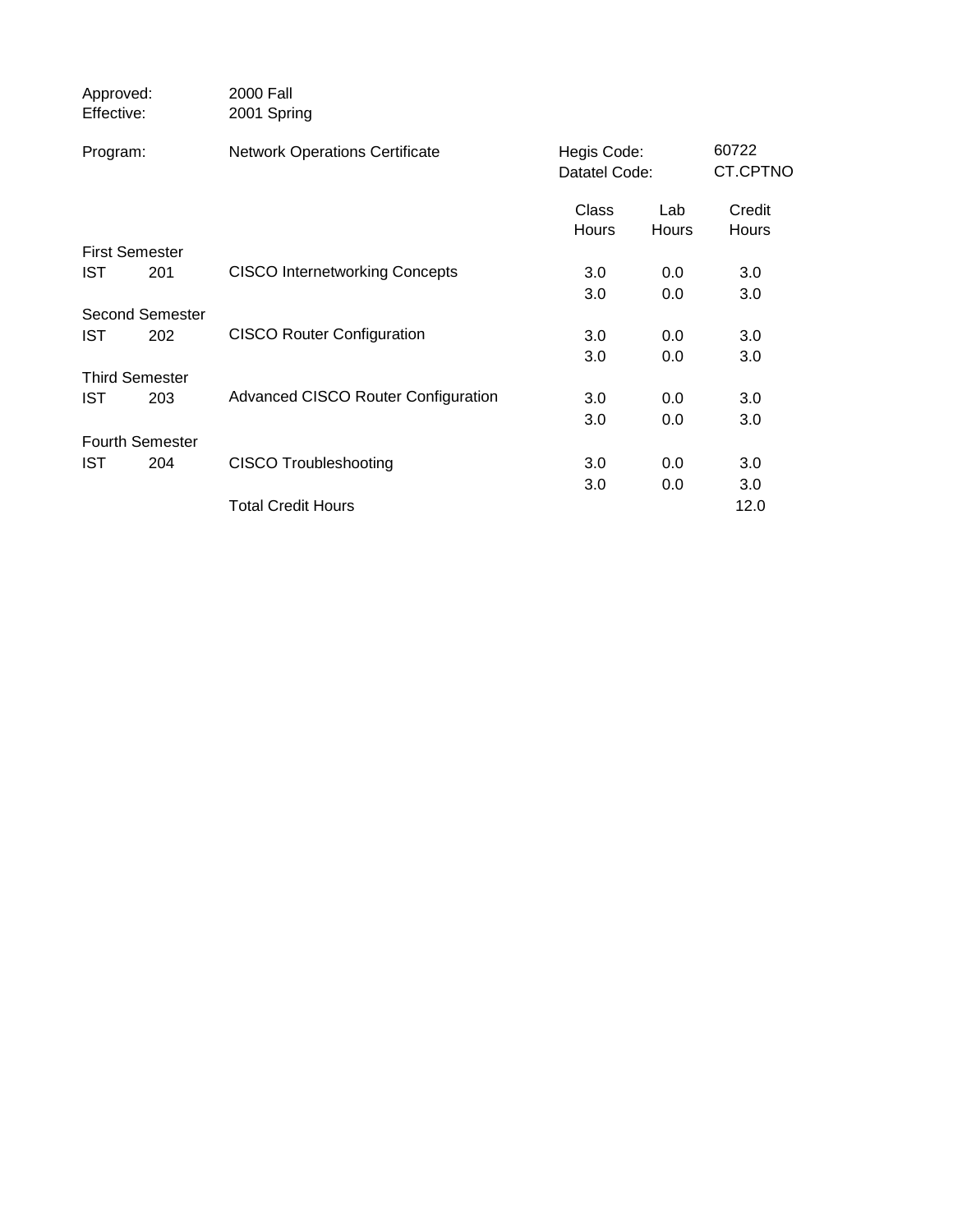| Approved:<br>Effective: |                        | September 2013<br><b>Fall 2014</b>         |                              |              |                   |
|-------------------------|------------------------|--------------------------------------------|------------------------------|--------------|-------------------|
| Program:                |                        | PC Technical Support Certificate           | Hegis Code:<br>Datatel Code: |              | 70876<br>CT.CPTPC |
|                         |                        |                                            | Class<br>Hours               | Lab<br>Hours | Credit<br>Hours   |
|                         | <b>First Semester</b>  |                                            |                              |              |                   |
| <b>CPT</b>              | 168                    | Programming Logic & Design                 | 3.0                          | 0.0          | 3.0               |
| <b>CPT</b>              | 170                    | Microcomputer Applications                 | 3.0                          | 0.0          | 3.0               |
| <b>IST</b>              | 188                    | Hardware Basics and Operating Systems      | 5.0                          | 0.0          | 5.0               |
|                         |                        |                                            | 11.0                         | 0.0          | 11.0              |
|                         | <b>Second Semester</b> |                                            |                              |              |                   |
| <b>CPT</b>              | 230                    | C# Programming I                           | 3.0                          | 0.0          | 3.0               |
| <b>CPT</b>              | 270                    | <b>Advanced Microcomputer Applications</b> | 3.0                          | 0.0          | 3.0               |
| <b>IST</b>              | 220                    | <b>Data Communications</b>                 | 3.0                          | 0.0          | 3.0               |
|                         |                        |                                            | 9.0                          | $0.0\,$      | 9.0               |
|                         | <b>Third Semester</b>  |                                            |                              |              |                   |
| <b>CPT</b>              | 231                    | C# Programming II                          | 3.0                          | 0.0          | 3.0               |
| <b>CPT</b>              | <b>CH</b>              | Database                                   | 3.0                          | 0.0          | 3.0               |
| <b>CPT</b>              | 264                    | <b>Systems and Procedures</b>              | 3.0                          | 0.0          | 3.0               |
|                         |                        |                                            | 9.0                          | 0.0          | 9.0               |
|                         |                        | <b>Total Credit Hours</b>                  |                              |              | 29.0              |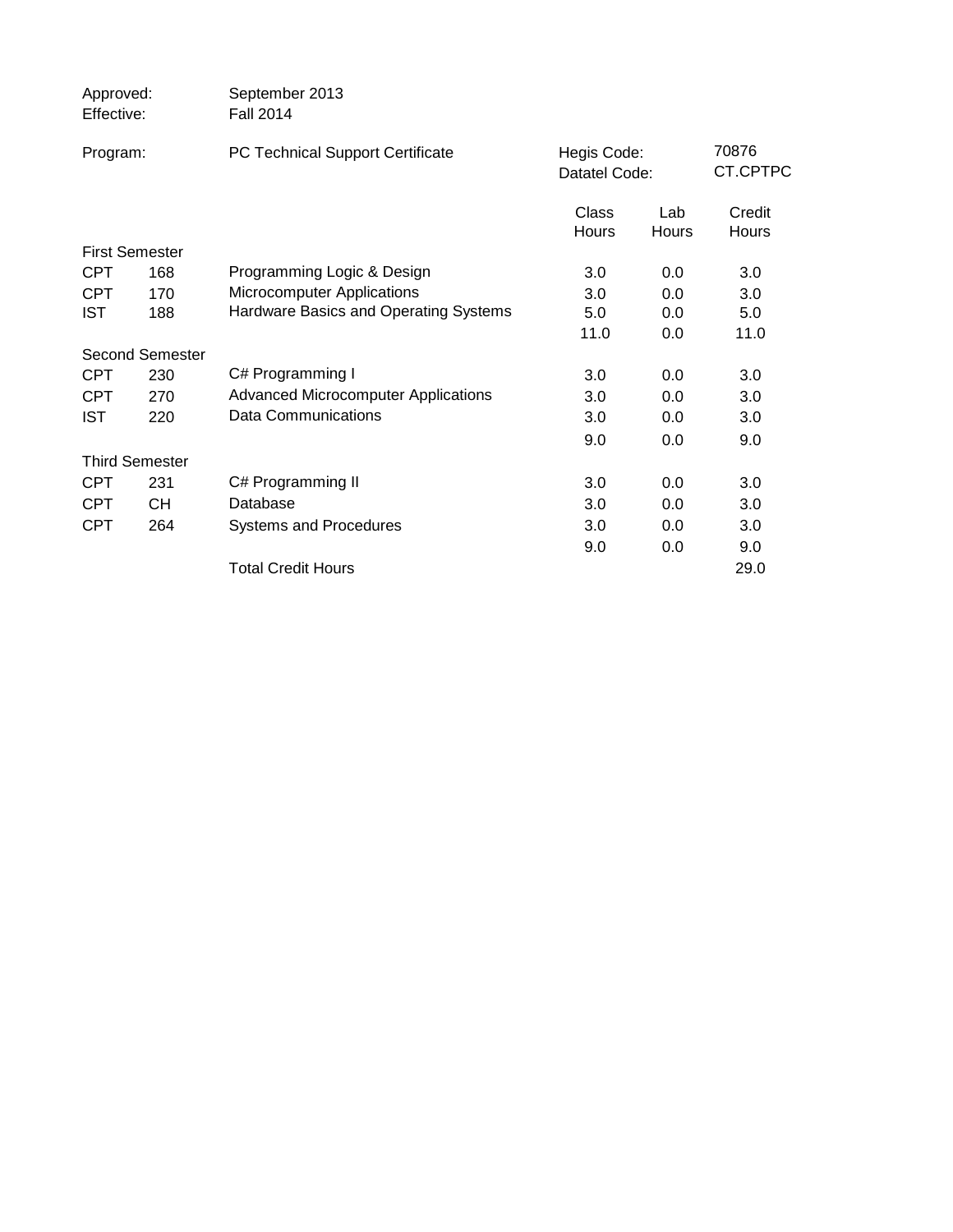| Approved:<br>Effective: |                        | January 2005<br><b>Fall 2012</b>             |                              |              |                          |
|-------------------------|------------------------|----------------------------------------------|------------------------------|--------------|--------------------------|
| Program:                |                        | <b>Advanced Network Security Certificate</b> | Hegis Code:<br>Datatel Code: |              | 70994<br><b>CT.ITANS</b> |
|                         |                        |                                              | <b>Class</b><br>Hours        | Lab<br>Hours | Credit<br>Hours          |
|                         | <b>First Semester</b>  |                                              |                              |              |                          |
| <b>IST</b>              | 101                    | Orientation to IT Professions                | 1.0                          | 0.0          | 1.0                      |
| <b>IST</b>              | 103                    | <b>Security Awareness</b>                    | 1.0                          | 0.0          | 1.0                      |
| <b>IST</b>              | 188                    | Hardware Basics and OS                       | 5.0                          | 0.0          | 5.0                      |
| <b>IST</b>              | 201                    | <b>Cisco Internetworking Concepts</b>        | 3.0                          | 0.0          | 3.0                      |
|                         |                        |                                              | 10.0                         | 0.0          | 10.0                     |
|                         | <b>Second Semester</b> |                                              |                              |              |                          |
| <b>IST</b>              | 202                    | <b>Cisco Router Configuration</b>            | 3.0                          | 0.0          | 3.0                      |
| <b>IST</b>              | 252                    | <b>LAN System Administrator</b>              | 3.0                          | 0.0          | 3.0                      |
| <b>IST</b>              | 291                    | <b>Fundamentals of Network Security I</b>    | 3.0                          | 0.0          | 3.0                      |
|                         |                        |                                              | 9.0                          | 0.0          | 9.0                      |
|                         | <b>Third Semester</b>  |                                              |                              |              |                          |
| <b>IST</b>              | 203                    | <b>Advanced Cisco Router Configuration</b>   | 3.0                          | 0.0          | 3.0                      |
| <b>IST</b>              | 292                    | <b>Fundamentals of Network Security II</b>   | 3.0                          | 0.0          | 3.0                      |
| <b>IST</b>              | 293                    | IT Data Assurance I                          | 3.0                          | 0.0          | 3.0                      |
|                         |                        |                                              | 9.0                          | 0.0          | 9.0                      |
|                         | Fourth Semester        |                                              |                              |              |                          |
| <b>IST</b>              | 254                    | <b>Centralized Network Management</b>        | 3.0                          | 0.0          | 3.0                      |
| <b>IST</b>              | 294                    | <b>IT and Data Assurance II</b>              | 3.0                          | 0.0          | 3.0                      |
| <b>IST</b>              | 204                    | <b>Cisco Troubleshooting</b>                 | 3.0                          | 0.0          | 3.0                      |
|                         |                        |                                              | 9.0                          | 0.0          | 9.0                      |
|                         |                        | <b>Total Credit Hours</b>                    |                              |              | 37.0                     |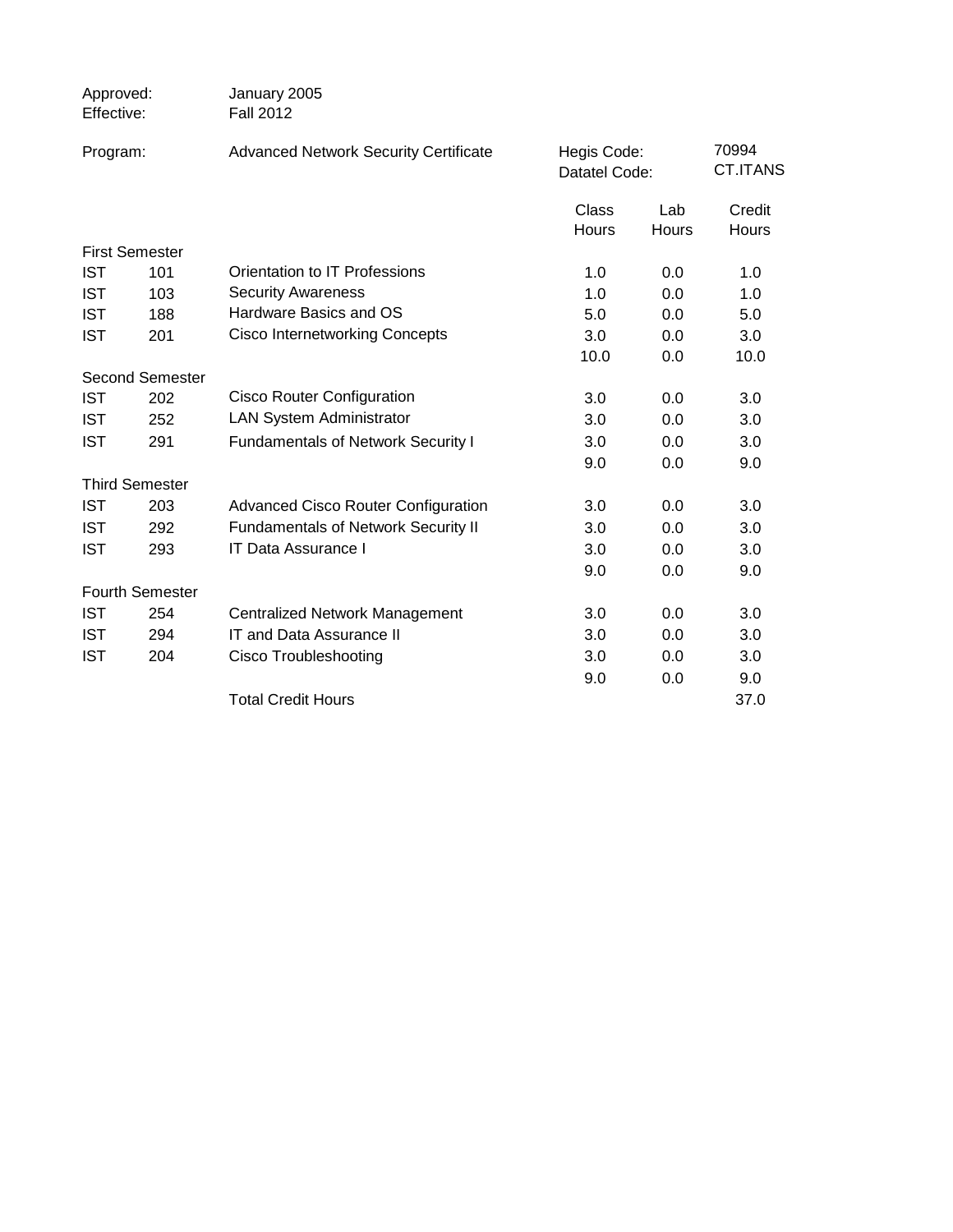|     | October 2006<br><b>Fall 2012</b>                                                                         |                              |                     |                        |
|-----|----------------------------------------------------------------------------------------------------------|------------------------------|---------------------|------------------------|
|     | Advanced Web Programming Certificate                                                                     | Hegis Code:<br>Datatel Code: |                     | 71061<br>CT.ITAWP      |
|     |                                                                                                          | Class<br><b>Hours</b>        | Lab<br><b>Hours</b> | Credit<br><b>Hours</b> |
|     |                                                                                                          |                              |                     |                        |
| 236 | Introduction to JAVA Programming                                                                         | 3.0                          | 0.0                 | 3.0                    |
| 246 | Introduction to XML                                                                                      | 3.0                          | 0.0                 | 3.0                    |
| 226 | Internet Programming                                                                                     | 3.0                          | 0.0                 | 3.0                    |
|     |                                                                                                          | 9.0                          | 0.0                 | 9.0                    |
|     |                                                                                                          |                              |                     |                        |
| 237 | Advanced JAVA Programming                                                                                | 3.0                          | 0.0                 | 3.0                    |
| 212 | Visual Basic Programming                                                                                 | 3.0                          | 0.0                 | 3.0                    |
| 272 | <b>Relational Database</b>                                                                               | 3.0                          | 0.0                 | 3.0                    |
|     |                                                                                                          | 9.0                          | 0.0                 | 9.0                    |
|     |                                                                                                          |                              |                     |                        |
| 213 | Advanced Visual Basic Programming                                                                        | 3.0                          | 0.0                 | 3.0                    |
| 238 | <b>Internet Scripting</b>                                                                                | 3.0                          | 0.0                 | 3.0                    |
| 240 | Internet Programming with Databases                                                                      | 3.0                          | 0.0                 | 3.0                    |
|     |                                                                                                          | 9.0                          | 0.0                 | 9.0                    |
|     | <b>Total Credit Hours</b>                                                                                |                              |                     | 27.0                   |
|     | Approved:<br>Effective:<br>Program:<br><b>First Semester</b><br>Second Semester<br><b>Third Semester</b> |                              |                     |                        |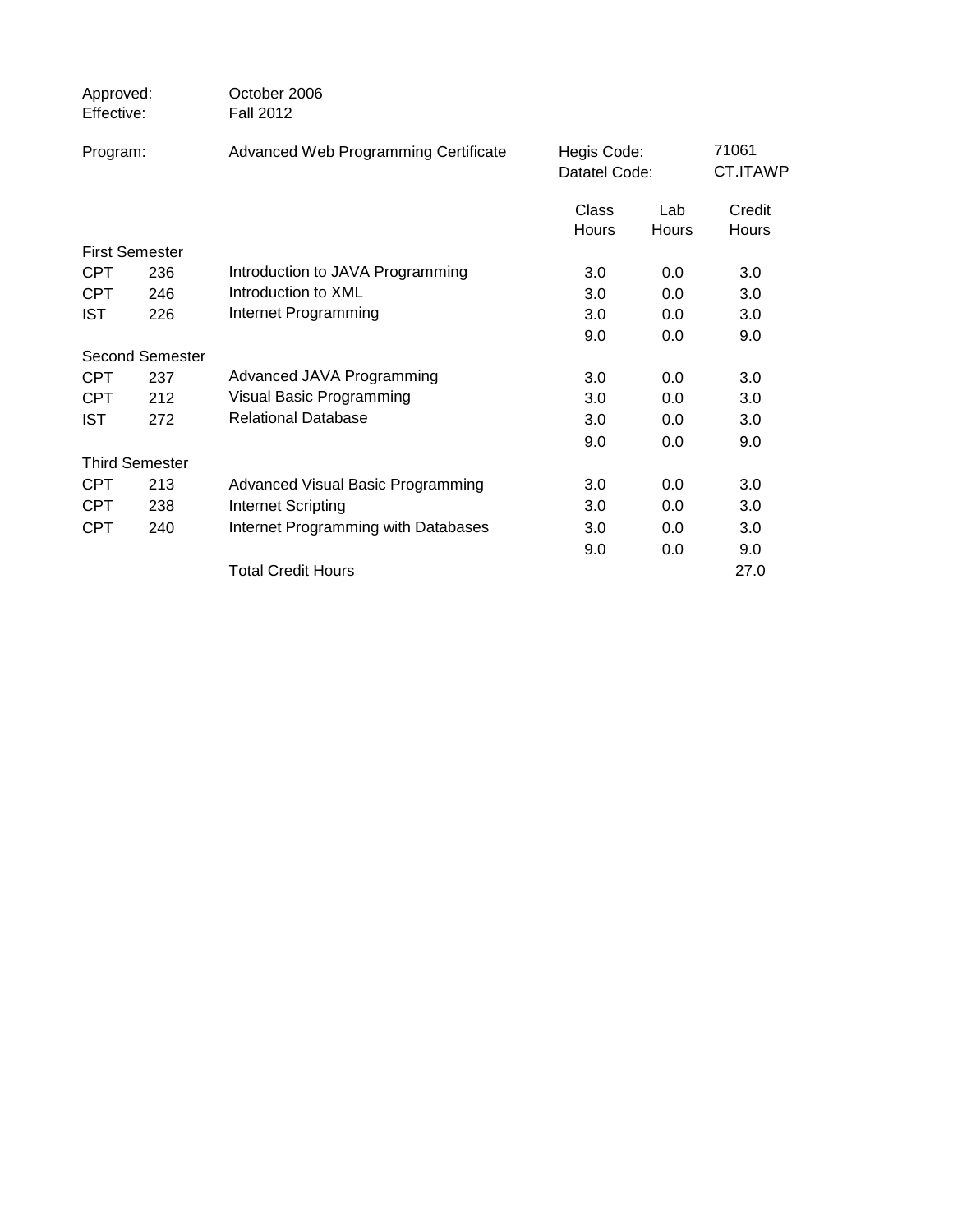| Approved:                   | November 2011                         |                              |              |                          |
|-----------------------------|---------------------------------------|------------------------------|--------------|--------------------------|
| Effective:                  | <b>Fall 2012</b>                      |                              |              |                          |
| Program:                    | <b>University Studies Certificate</b> | Hegis Code:<br>Datatel Code: |              | 71115<br><b>CT.UNSTU</b> |
|                             |                                       | Class<br>Hours               | Lab<br>Hours | Credit<br>Hours          |
| <b>First Semester</b>       |                                       |                              |              |                          |
| <b>ENG</b><br>101           | <b>English Composition I</b>          | 3.0                          | 0.0          | 3.0                      |
| <b>CPT</b><br>101           | Introduction to Computers             | 3.0                          | 0.0          | 3.0                      |
| <b>Humanities/Fine Arts</b> |                                       | 3.0                          | 0.0          | 3.0                      |
| Science                     |                                       | 3.0                          | 3.0          | 4.0                      |
| <b>Transfer Elective</b>    |                                       | 3.0                          | 0.0          | 3.0                      |
|                             |                                       | 15.0                         | 3.0          | 16.0                     |
| <b>Second Semester</b>      |                                       |                              |              |                          |
| 102<br><b>ENG</b>           | <b>English Composition II</b>         | 3.0                          | 0.0          | 3.0                      |
| <b>Humanities/Fine Arts</b> |                                       | 3.0                          | 0.0          | 3.0                      |
| <b>Mathematics</b>          |                                       | 3.0                          | 0.0          | 3.0                      |
| Social Science              |                                       | 3.0                          | 0.0          | 3.0                      |
| <b>Transfer Elective</b>    |                                       | 3.0                          | 0.0          | 3.0                      |
|                             |                                       | 15.0                         | 0.0          | 15.0                     |
|                             | <b>Total Credit Hours</b>             |                              |              | 31.0                     |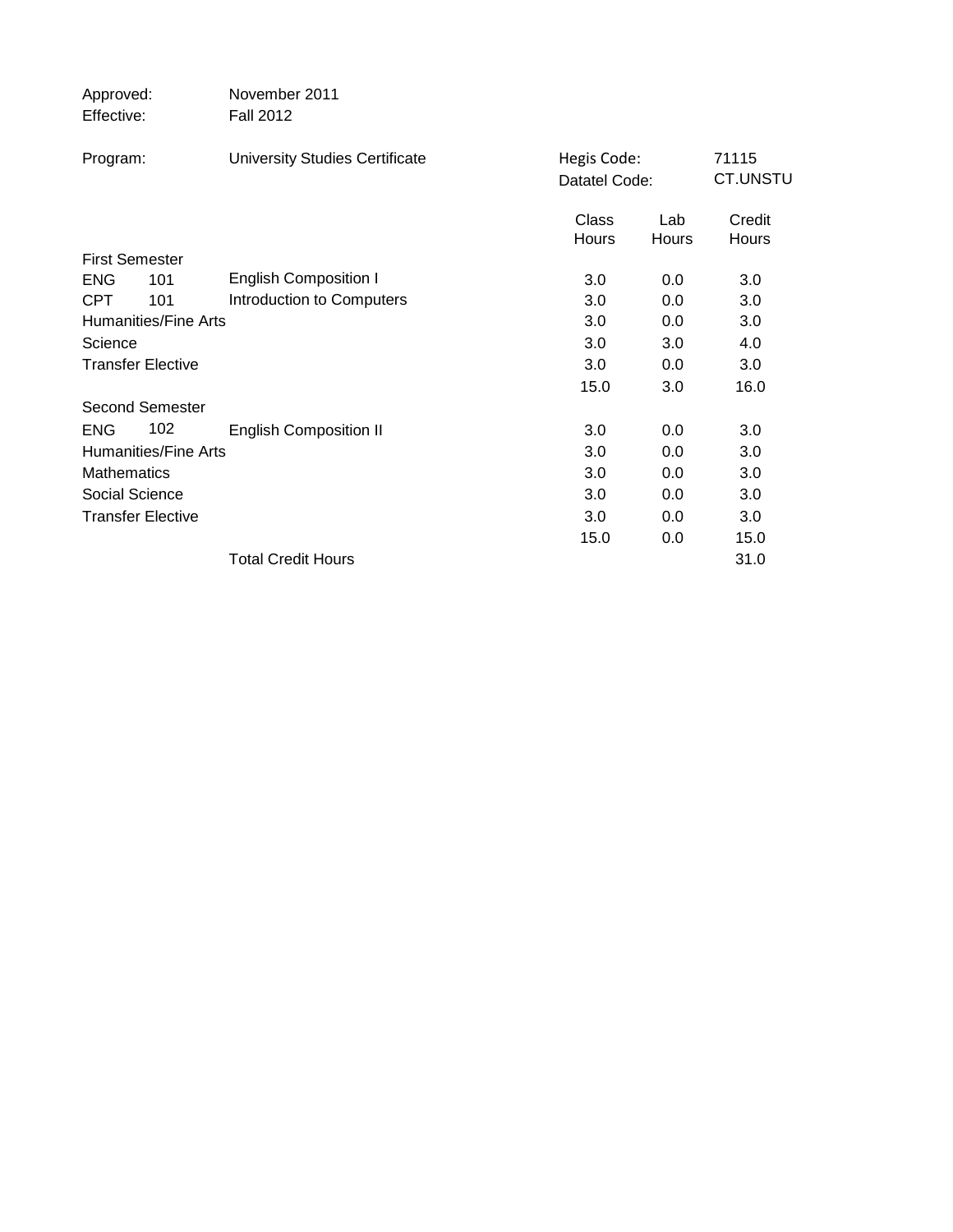## **SUGGESTED PLANS OF STUDY HEALTH AND HUMAN SERVICES**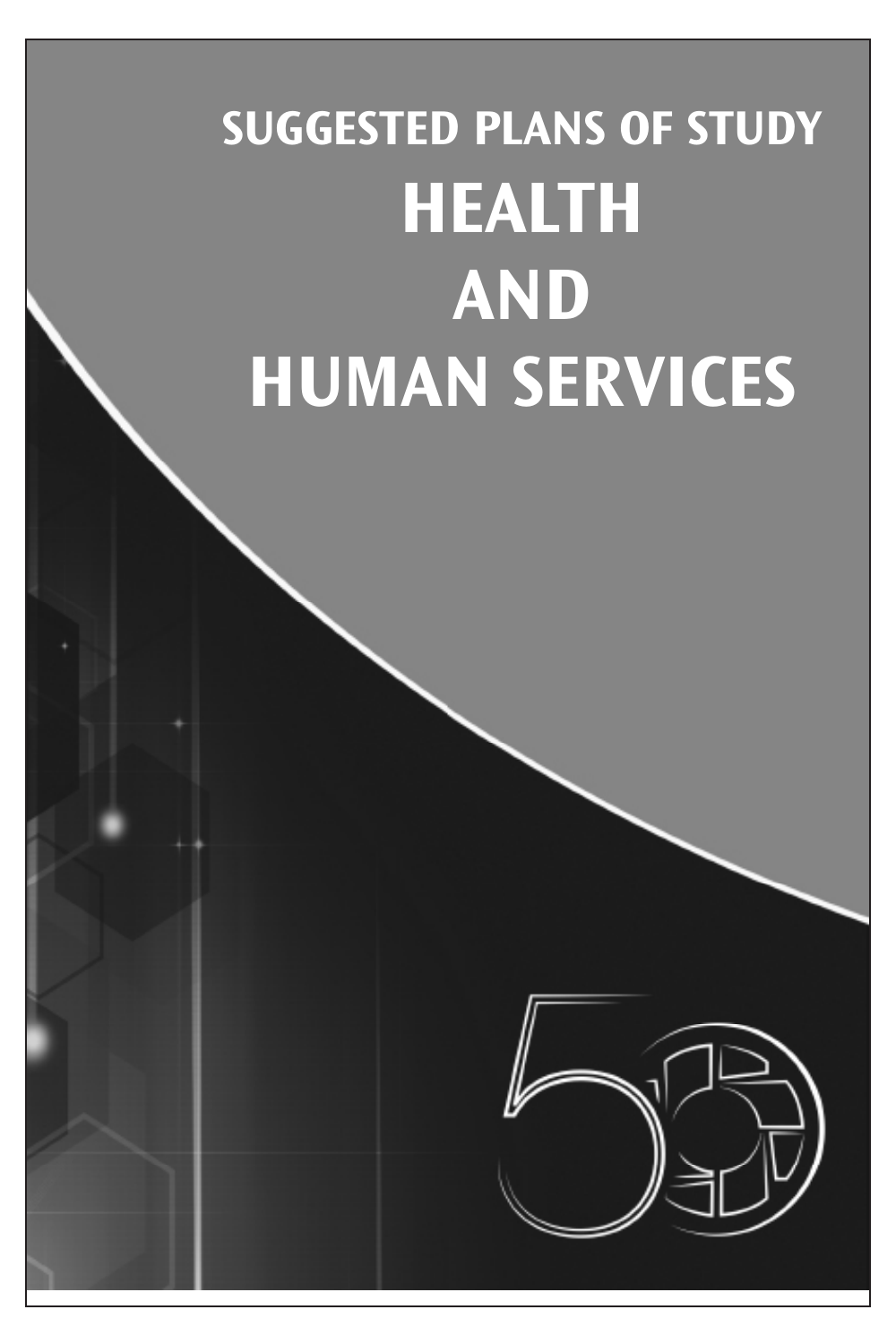| Approved:<br>Effective: |                        | <b>July 2011</b><br><b>Fall 2012</b>                               |                              |                |                  |
|-------------------------|------------------------|--------------------------------------------------------------------|------------------------------|----------------|------------------|
| Program:<br>Major:      |                        | Associate in Applied Science<br><b>Criminal Justice Technology</b> | Hegis Code:<br>Datatel Code: |                | 35505<br>AAS.CRJ |
|                         |                        |                                                                    | Class<br>Hours               | Lab<br>Hours   | Credit<br>Hours  |
| <b>First Semester</b>   |                        |                                                                    |                              |                |                  |
| COL                     | 101                    | <b>College Orientation</b>                                         | 1.0                          | 0.0            | 1.0              |
| <b>CPT</b>              | 170                    | Microcomputer Applications I                                       | 3.0                          | 0.0            | 3.0              |
| <b>CRJ</b>              | 101                    | Introduction to Criminal Justice                                   | 3.0                          | 0.0            | 3.0              |
| <b>CRJ</b>              | 115                    | Criminal Law I                                                     | 3.0                          | 0.0            | 3.0              |
| <b>CRJ</b>              | 222                    | <b>Ethics in Criminal Justice</b>                                  | 3.0                          | 0.0            | 3.0              |
| <b>ENG</b>              | 101                    | <b>English Composition I OR</b>                                    | $\overline{\phantom{a}}$     | $\blacksquare$ | ٠                |
| <b>ENG</b>              | 155                    | Communications I                                                   | 3.0                          | 0.0            | 3.0              |
|                         |                        |                                                                    | 16.0                         | 0.0            | 16.0             |
|                         | <b>Second Semester</b> |                                                                    |                              |                |                  |
| <b>CRJ</b>              | 110                    | <b>Police Patrol</b>                                               | 3.0                          | 0.0            | 3.0              |
| <b>CRJ</b>              | 218                    | <b>Crisis Intervention</b>                                         | 3.0                          | 0.0            | 3.0              |
| <b>CRJ</b>              | 224                    | <b>Police Community Relations</b>                                  | 3.0                          | 0.0            | 3.0              |
| <b>HIS</b>              | 202                    | American History: 1877 to Present OR                               |                              |                |                  |
| <b>HSS</b>              | 205                    | <b>Technology and Society</b>                                      | 3.0                          | 0.0            | 3.0              |
| <b>MAT</b>              | 101                    | Beginning Algebra OR                                               | $\overline{\phantom{0}}$     |                |                  |
| <b>MAT</b>              | 155                    | <b>Contemporary Mathematics</b>                                    | 3.0                          | 0.0            | 3.0              |
|                         |                        |                                                                    | 15.0                         | 0.0            | 15.0             |
|                         | <b>Third Semester</b>  |                                                                    |                              |                |                  |
| <b>CRJ</b>              | 125                    | Criminology                                                        | 3.0                          | 0.0            | 3.0              |
| <b>PSC</b>              | 201                    | American Government OR                                             | 3.0                          | 0.0            | 3.0              |
| <b>PSC</b>              | 215                    | <b>State and Local Government</b>                                  | $\overline{\phantom{a}}$     | $\blacksquare$ | ٠                |
| <b>SPC</b>              | 205                    | <b>Public Speaking</b>                                             | 3.0                          | 0.0            | 3.0              |
|                         |                        | Elective (CRJ Course)                                              | 3.0                          | 0.0            | 3.0              |
|                         |                        |                                                                    | 12.0                         | 0.0            | 12.0             |
|                         | <b>Fourth Semester</b> |                                                                    |                              |                |                  |
| <b>CRJ</b>              | 145                    | Juvenile Delinquency                                               | 3.0                          | 0.0            | 3.0              |
| <b>CRJ</b>              | 236                    | <b>Criminal Evidence</b>                                           | 3.0                          | 0.0            | 3.0              |
| <b>PSY</b>              | 201                    | General Psychology OR                                              |                              |                |                  |
| SOC                     | 101                    | Introduction to Sociology                                          | 3.0                          | 0.0            | 3.0              |
|                         |                        | Elective (CRJ Course)                                              | 3.0                          | 0.0            | 3.0              |
| <b>Fifth Semester</b>   |                        |                                                                    | 12.0                         | 0.0            | 12.0             |
| <b>CRJ</b>              | 202                    | <b>Criminalistics OR</b>                                           |                              |                |                  |
| SCI                     | 150                    | <b>Forensic Science</b>                                            | 3.0                          | 0.0            | 3.0              |
| <b>CRJ</b>              | 242                    | <b>Correctional Systems</b>                                        | 3.0                          | 0.0            | 3.0              |
|                         |                        |                                                                    |                              |                |                  |
| <b>CRJ</b>              | 247                    | Law Enforcement and the Latino Community                           | 3.0                          | 0.0            | 3.0              |
| <b>CRJ</b>              | 250                    | Criminal Justice Internship I OR                                   | $\overline{\phantom{0}}$     | $\blacksquare$ | ٠                |
| <b>CRJ</b>              | 260                    | Seminar in Criminal Justice                                        | 3.0                          | 0.0            | 3.0              |
|                         |                        |                                                                    | 12.0                         | 0.0            | 12.0             |
|                         |                        | <b>Total Credit Hours</b>                                          |                              |                | 67.0             |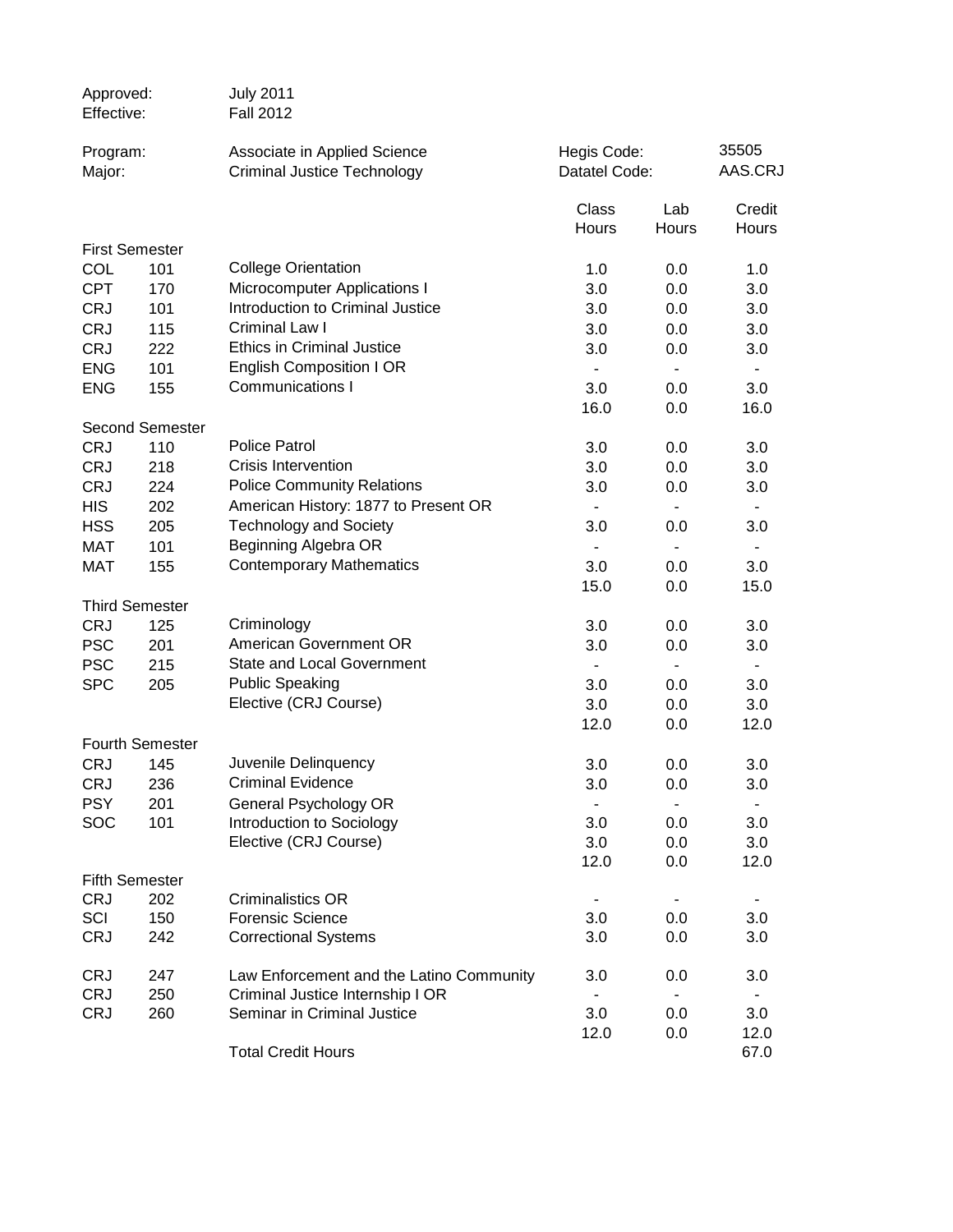| Approved:<br>Effective: |                        | <b>Fall 1997</b><br><b>Fall 1998</b>                  |                              |              |                  |
|-------------------------|------------------------|-------------------------------------------------------|------------------------------|--------------|------------------|
| Program:<br>Major:      |                        | Associate in Applied Science<br>Dental Hygiene        | Hegis Code:<br>Datatel Code: |              | 35203<br>AAS.DHG |
|                         |                        |                                                       | Class<br>Hours               | Lab<br>Hours | Credit<br>Hours  |
|                         | <b>First Semester</b>  |                                                       |                              |              |                  |
| COL                     | 101                    | <b>College Orientation</b>                            | 1.0                          | 0.0          | 1.0              |
| <b>BIO</b>              | 210                    | Anatomy & Physiology I                                | 3.0                          | 3.0          | 4.0              |
| <b>CHM</b>              | 105                    | General, Organic & Biochemistry                       | 3.0                          | 3.0          | 4.0              |
| <b>DHG</b>              | 115                    | <b>Medical and Dental Emergencies</b>                 | 2.0                          | 0.0          | 2.0              |
| <b>DHG</b>              | 125                    | Tooth Morphology & Histology                          | 1.0                          | 3.0          | 2.0              |
| <b>DHG</b>              | 154                    | Pre-Clinical Dental Hygiene                           | 2.0                          | 6.0          | 4.0              |
| <b>ENG</b>              | 101                    | <b>English Composition I</b>                          | 3.0                          | 0.0          | 3.0              |
|                         |                        |                                                       | 15.0                         | 15.0         | 20.0             |
|                         | <b>Second Semester</b> |                                                       |                              |              |                  |
| <b>AHS</b>              | 113                    | Head & Neck Anatomy                                   | 0.0                          | 3.0          | 1.0              |
| <b>BIO</b>              | 211                    | Anatomy & Physiology II                               | 3.0                          | 3.0          | 4.0              |
| <b>DHG</b>              | 121                    | Dental Radiography                                    | 2.0                          | 3.0          | 3.0              |
| <b>DHG</b>              | 165                    | Clinical Dental Hygiene I                             | 2.0                          | 9.0          | 5.0              |
| <b>DHG</b>              | 239                    | Dental Assisting for DHGs                             | 1.0                          | 3.0          | 2.0              |
| <b>SPC</b>              | 205                    | <b>Public Speaking</b>                                | 3.0                          | 0.0          | 3.0              |
|                         |                        |                                                       | 11.0                         | 21.0         | 18.0             |
|                         | <b>Third Semester</b>  |                                                       |                              |              |                  |
| <b>AHS</b>              | 108                    | Nutrition                                             | 3.0                          | 0.0          | 3.0              |
| <b>BIO</b>              | 134                    | <b>Fundamentals of Microbiology</b>                   | 2.0                          | 0.0          | 2.0              |
| <b>DHG</b>              | 140                    | General and Oral Pathology                            | 2.0                          | 0.0          | 2.0              |
| <b>DHG</b>              | 141                    | Periodontology                                        | 2.0                          | 0.0          | 2.0              |
| <b>DHG</b>              | 175                    | Clinical Dental Hygiene II                            | 2.0                          | 9.0          | 5.0              |
|                         |                        |                                                       | 11.0                         | 9.0          | 14.0             |
| <b>DHG</b>              | <b>Fourth Semester</b> |                                                       |                              |              |                  |
| <b>DHG</b>              | 143<br>230             | Dental Pharmacology<br><b>Public Health Dentistry</b> | 2.0<br>3.0                   | 0.0<br>0.0   | 2.0<br>3.0       |
| <b>DHG</b>              | 255                    | Clinical Dental Hygiene III                           | 1.0                          | 12.0         | 5.0              |
| MAT                     |                        | <b>Contemporary Math</b>                              | 3.0                          |              |                  |
| SOC                     | 155<br>101             | Sociology (Guided Elective)                           | 3.0                          | 0.0<br>0.0   | 3.0<br>3.0       |
|                         |                        |                                                       | 12.0                         | 12.0         | 16.0             |
|                         | <b>Fifth Semester</b>  |                                                       |                              |              |                  |
| <b>DHG</b>              | 265                    | Clinical Dental Hygiene IV                            | 1.0                          | 12.0         | 5.0              |
| <b>DHG</b>              | 272                    | Dental Hygiene Externship                             | 1.0                          | 3.0          | 2.0              |
| <b>HSS</b>              | 205                    | <b>Technology &amp; Society</b>                       | 3.0                          | 0.0          | 3.0              |
| <b>PSY</b>              | 201                    | General Psychology                                    | 3.0                          | 0.0          | 3.0              |
|                         |                        | Elective                                              | 3.0                          | 0.0          | 3.0              |
|                         |                        |                                                       | 11.0                         | 15.0         | 16.0             |
|                         |                        | <b>Total Credit Hours</b>                             |                              |              | 84.0             |
|                         |                        |                                                       |                              |              |                  |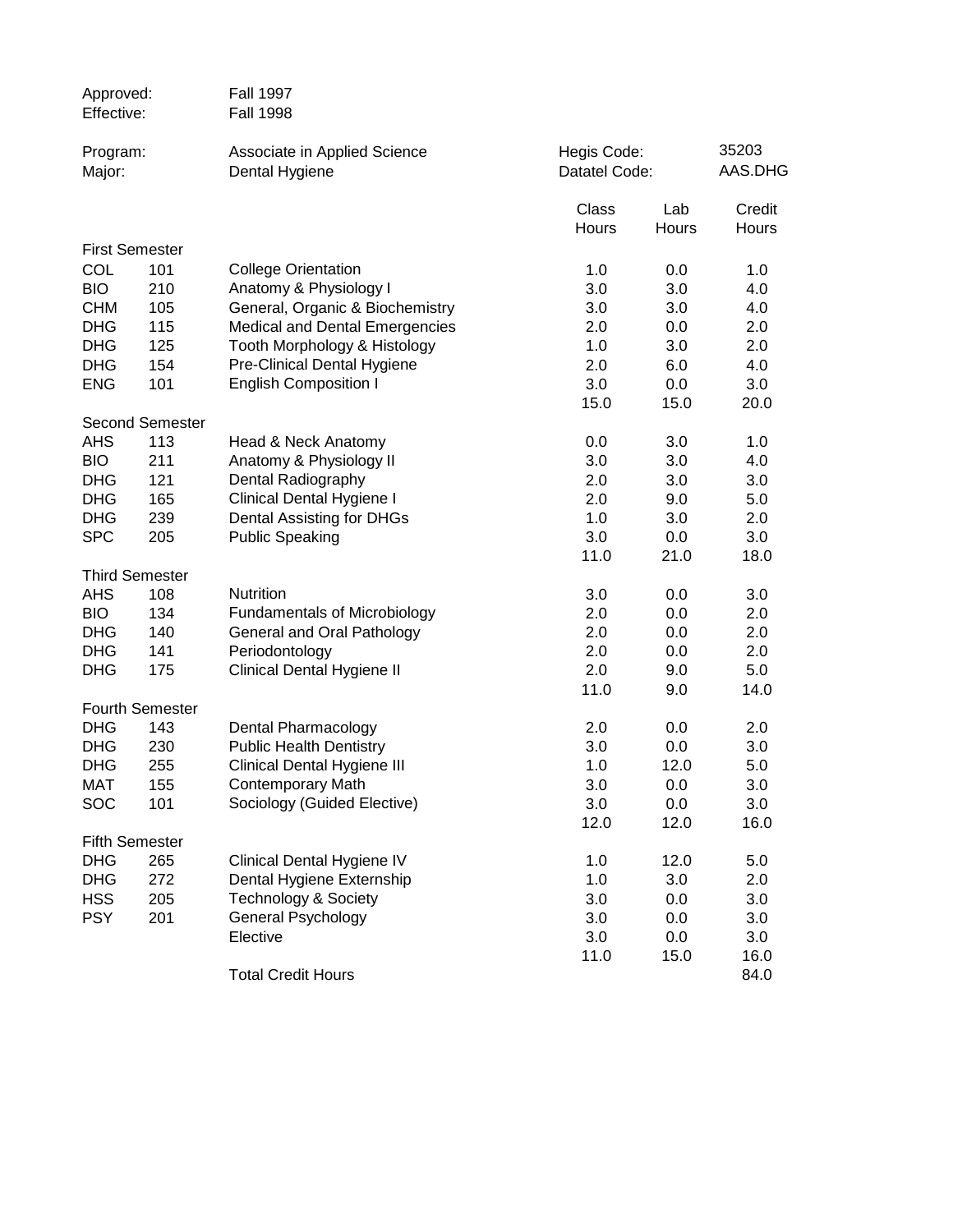| Approved:<br>Effective:  |                        | <b>June 2006</b><br><b>Fall 2006</b>                              |                              |                |                   |
|--------------------------|------------------------|-------------------------------------------------------------------|------------------------------|----------------|-------------------|
| Program:<br>Major:       |                        | Associate in Applied Science<br>Early Care and Education          | Hegis Code:<br>Datatel Code: |                | 35508<br>AAS.ECED |
|                          |                        |                                                                   | Class<br>Hours               | Lab<br>Hours   | Credit<br>Hours   |
|                          | <b>First Semester</b>  |                                                                   |                              |                |                   |
| <b>COL</b>               | 101                    | <b>College Orientation</b>                                        | 1.0                          | 0.0            | 1.0               |
| <b>ENG</b>               | 101                    | <b>English Composition I OR</b>                                   | $\blacksquare$               |                | ٠                 |
| <b>ENG</b>               | 155                    | <b>Communications I</b>                                           | 3.0                          | 0.0            | 3.0               |
| <b>ECD</b>               | 101                    | Introduction to Early Childhood                                   | 3.0                          | 0.0            | 3.0               |
| <b>ECD</b>               | 102                    | Growth and Development I                                          | 2.5                          | 1.5            | 3.0               |
| <b>ECD</b>               | 105                    | Guidance/Classroom Management                                     | 3.0                          | 0.0            | 3.0               |
|                          |                        |                                                                   | 12.5                         | 1.5            | 13.0              |
|                          | <b>Second Semester</b> |                                                                   |                              |                |                   |
| <b>ECD</b>               | 107                    | <b>Exceptional Children</b>                                       | 2.5                          | 1.5            | 3.0               |
| <b>ECD</b>               | 132                    | <b>Creative Experiences</b>                                       | 2.5                          | 1.5            | 3.0               |
| <b>ECD</b>               | 203                    | Growth and Development II                                         | 3.0                          | 0.0            | 3.0               |
| <b>MAT</b><br><b>MAT</b> | 101<br>155             | Beginning Algebra OR<br><b>Commemoratory Math</b>                 | ٠<br>3.0                     | ٠<br>0.0       | ٠<br>3.0          |
|                          |                        |                                                                   | 11.0                         | 3.0            | 12.0              |
|                          | <b>Third Semester</b>  |                                                                   |                              |                |                   |
| <b>AOT</b>               | 105                    | Keyboarding OR                                                    | $\overline{\phantom{0}}$     |                | ٠                 |
| <b>CPT</b>               | 101                    | Introduction to Computers                                         | 3.0                          | 0.0            | 3.0               |
| <b>ECD</b>               | 108                    | <b>Family and Community Relations</b>                             | 3.0                          | 0.0            | 3.0               |
| <b>ECD</b>               | 109                    | Administration and Supervision                                    | 3.0                          | 0.0            | 3.0               |
| <b>HIS</b>               | 102                    | <b>Western Civilization II OR</b>                                 | $\overline{\phantom{a}}$     | $\blacksquare$ | $\blacksquare$    |
| <b>HSS</b>               | 205                    | <b>Technology and Society</b>                                     | 3.0                          | 0.0            | 3.0               |
|                          |                        |                                                                   | 12.0                         | 0.0            | 12.0              |
|                          | <b>Fourth Semester</b> |                                                                   |                              |                |                   |
| <b>ECD</b>               | 133                    | Science and Math Concepts                                         | 2.5                          | 1.5            | 3.0               |
| <b>ECD</b>               | 200                    | Curriculum Issues in Infant and Toddler<br>Development            | 3.0                          | 0.0            | 3.0               |
| <b>ECD</b>               | 201                    | Principles of Ethic and Leadership in Early<br>Care and Education | 3.0                          | 0.0            | 3.0               |
| <b>ECD</b>               | 210                    | Early Childhood Intervention                                      | 3.0                          | 0.0            | 3.0               |
| <b>PSY</b>               | 105                    | Personal/Interpersonal Psychology OR                              |                              |                |                   |
| <b>PSY</b>               | 201                    | General Psychology                                                | 3.0                          | 0.0            | 3.0               |
|                          |                        |                                                                   | 14.5                         | 1.5            | 15.0              |
|                          | <b>Fifth Semester</b>  |                                                                   |                              |                |                   |
| <b>ECD</b>               | 131                    | Language Arts                                                     | 2.5                          | 1.5            | 3.0               |
| <b>ECD</b>               | 135                    | Health, Safety and Nutrition                                      | 3.0                          | 0.0            | 3.0               |
| <b>ECD</b>               | 243                    | <b>Supervised Field Experience I</b>                              | 1.5                          | 4.5            | 3.0               |
|                          |                        | Electives (Minimum of 2 courses)                                  | 0.0                          | 0.0            | 4.0               |
|                          |                        |                                                                   | 7.0                          | 6.0            | 13.0              |
|                          |                        | <b>Total Credit Hours</b>                                         |                              |                | 65.0              |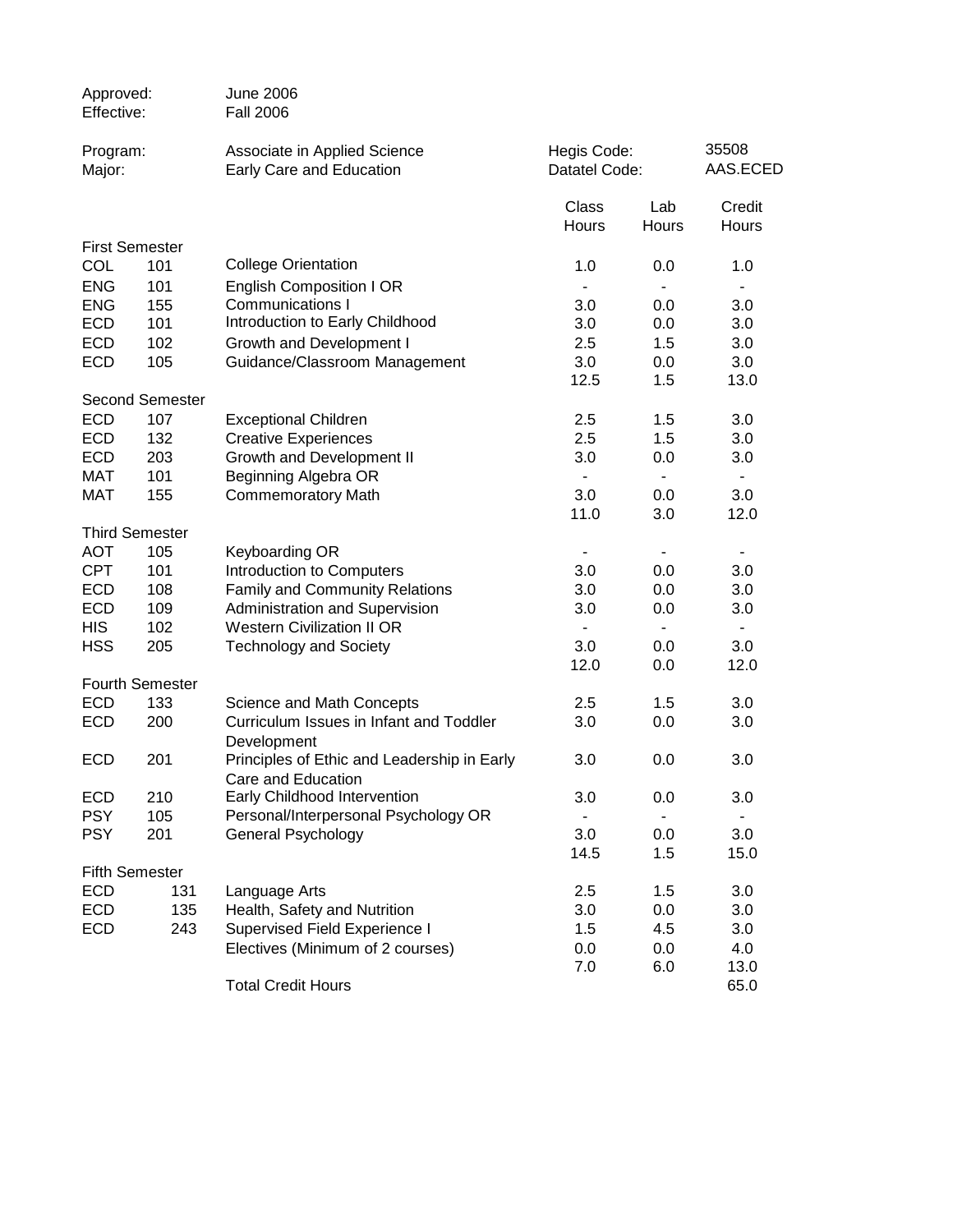| Approved:<br>Effective: |                        | <b>Fall 2010</b>                                                     |                              |                     |                        |
|-------------------------|------------------------|----------------------------------------------------------------------|------------------------------|---------------------|------------------------|
| Program:<br>Major:      |                        | Associate in Applied Science<br><b>Medical Laboratory Technology</b> | Hegis Code:<br>Datatel Code: |                     | 35205<br>AAS.MLT       |
|                         |                        |                                                                      | Class<br>Hours               | Lab<br><b>Hours</b> | Credit<br><b>Hours</b> |
| <b>First Semester</b>   |                        |                                                                      |                              |                     |                        |
| <b>COL</b>              | 101                    | <b>College Orientation</b>                                           | 1.0                          | 0.0                 | 1.0                    |
| <b>CHM</b>              | 105                    | General, Organic, and Biochemistry                                   | 3.0                          | 3.0                 | 4.0                    |
| <b>MAT</b>              | 155                    | <b>Contemporary Mathematics</b>                                      | 3.0                          | 0.0                 | 3.0                    |
| <b>MLT</b>              | 101                    | Introduction to MLT                                                  | 2.0                          | 0.0                 | 2.0                    |
| <b>MLT</b>              | 105                    | <b>Medical Microbiology</b>                                          | 3.0                          | 3.0                 | 4.0                    |
| <b>MLT</b>              | 108                    | Urinalysis and Body Fluids                                           | 2.0                          | 3.0                 | 3.0                    |
|                         |                        |                                                                      | 14.0                         | 9.0                 | 17.0                   |
|                         | Second Semester        |                                                                      |                              |                     |                        |
| <b>BIO</b>              | 112                    | Basic Anatomy & Physiology                                           | 4.0                          | 0.0                 | 4.0                    |
| <b>ENG</b>              | 101                    | <b>English Composition I</b>                                         | 3.0                          | 0.0                 | 3.0                    |
| <b>HSS</b>              | 205                    | <b>Technology &amp; Society</b>                                      | 3.0                          | 0.0                 | 3.0                    |
| <b>MLT</b>              | 110                    | Hematology                                                           | 3.0                          | 3.0                 | 4.0                    |
| <b>MLT</b>              | 125                    | <b>Clinical Chemistry</b>                                            | 3.0                          | 3.0                 | 4.0                    |
|                         |                        |                                                                      | 16.0                         | 6.0                 | 18.0                   |
|                         | <b>Third Semester</b>  |                                                                      |                              |                     |                        |
| <b>MLT</b>              | 112                    | Introduction to Parasitology                                         | 2.0                          | 0.0                 | 2.0                    |
| <b>MLT</b>              | 120                    | Immunohematology                                                     | 3.0                          | 3.0                 | 4.0                    |
| <b>PSY</b>              | 105                    | Personal/Interpersonal Psychology                                    | 3.0                          | 0.0                 | 3.0                    |
|                         |                        | Elective (not less than 2 credit hours)                              | 2.0                          | 0.0                 | 2.0                    |
|                         |                        |                                                                      | 10.0                         | 3.0                 | 11.0                   |
|                         | <b>Fourth Semester</b> |                                                                      |                              |                     |                        |
| <b>MLT</b>              | 242                    | Survey in MLT                                                        | 5.0                          | 0.0                 | 5.0                    |
| <b>MLT</b>              | 251                    | <b>Clinical Experience I</b>                                         | 0.0                          | 15.0                | 5.0                    |
| <b>MLT</b>              | 252                    | <b>Clinical Experience II</b>                                        | 0.0                          | 15.0                | 5.0                    |
|                         |                        |                                                                      | 5.0                          | 30.0                | 15.0                   |
| <b>Fifth Semester</b>   |                        |                                                                      |                              |                     |                        |
| <b>MLT</b>              | 243                    | Advanced Survey in MLT                                               | 5.0                          | 0.0                 | 5.0                    |
| <b>MLT</b>              | 253                    | <b>Clinical Experience III</b>                                       | 0.0                          | 15.0                | 5.0                    |
| <b>MLT</b>              | 254                    | <b>Clinical Experience III</b>                                       | 0.0                          | 15.0                | 5.0                    |
|                         |                        |                                                                      | 5.0                          | 30.0                | 15.0                   |
|                         |                        | <b>Total Credit Hours</b>                                            |                              |                     | 76.0                   |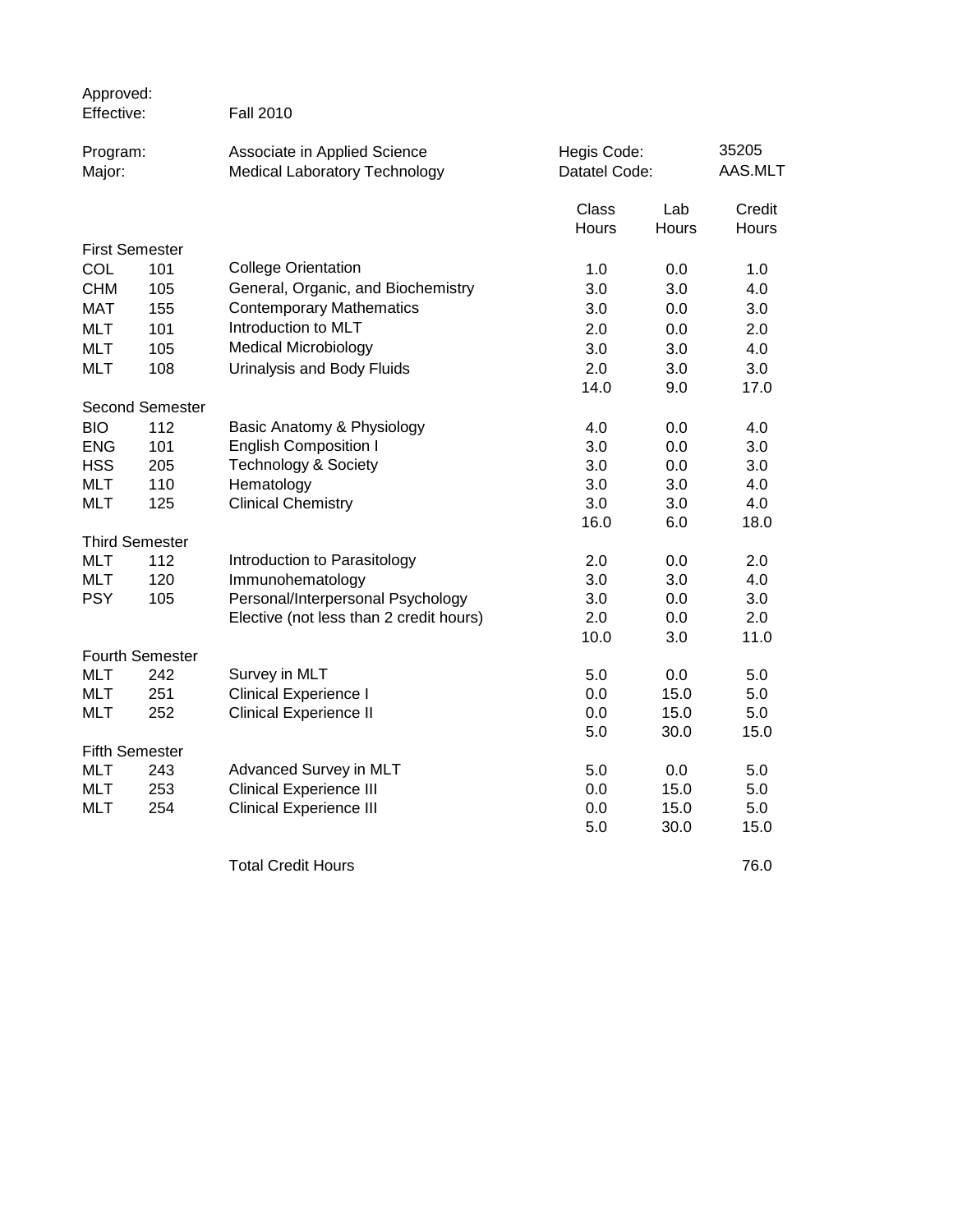| Approved:<br>Effective:  |                        | April 2011<br><b>Fall 2011</b>                                       |                              |              |                  |
|--------------------------|------------------------|----------------------------------------------------------------------|------------------------------|--------------|------------------|
| Program:<br>Major:       |                        | Associate in Applied Science<br>Nursing                              | Hegis Code:<br>Datatel Code: |              | 35208<br>AAS.NUR |
|                          |                        |                                                                      | Class<br><b>Hours</b>        | Lab<br>Hours | Credit<br>Hours  |
| <b>First Semester</b>    |                        |                                                                      |                              |              |                  |
| COL                      | 101                    | <b>College Orientation</b>                                           | 1.0                          | 0.0          | 1.0              |
| <b>BIO</b>               | 210                    | Anatomy and Physiology I                                             | 3.0                          | 3.0          | 4.0              |
| <b>ENG</b>               | 101                    | <b>English Composition I</b>                                         | 3.0                          | 0.0          | 3.0              |
| <b>NUR</b>               | 104                    | Nursing Care Management I                                            | 3.0                          | 3.0          | 4.0              |
| <b>NUR</b>               | 106                    | <b>Pharmacology Basics</b>                                           | 2.0                          | 0.0          | 2.0              |
| <b>NUR</b>               | 206                    | <b>Clinical Skills Application</b>                                   | 1.0                          | 3.0          | 2.0              |
|                          |                        |                                                                      | 13.0                         | 9.0          | 16.0             |
|                          | <b>Second Semester</b> |                                                                      |                              |              |                  |
| <b>BIO</b>               | 211                    | Anatomy and Physiology II                                            | 3.0                          | 3.0          | 4.0              |
| <b>NUR</b>               | 159                    | <b>Nursing Care Management II</b>                                    | 4.5                          | 4.5          | 6.0              |
| <b>NUR</b>               | 211                    | Care of the Childbearing Family                                      | 3.0                          | 3.0          | 4.0              |
| <b>PSY</b>               | 201                    | <b>General Psychology</b>                                            | 3.0                          | 0.0          | 3.0              |
|                          |                        |                                                                      | 13.5                         | 10.5         | 17.0             |
|                          | <b>Third Semester</b>  |                                                                      |                              |              |                  |
| <b>ENG</b>               | 102                    | <b>English Composition II</b>                                        | 3.0                          | 0.0          | 3.0              |
| <b>NUR</b>               | 209                    | <b>Nursing Care Management III</b>                                   | 3.5                          | 4.5          | 5.0              |
|                          |                        |                                                                      | 6.5                          | 4.5          | 8.0              |
|                          | <b>Fourth Semester</b> |                                                                      |                              |              |                  |
| <b>BIO</b>               | 225                    | Microbiology                                                         | 3.0                          | 3.0          | 4.0              |
| <b>MAT</b>               | 110                    | College Algebra                                                      | 3.0                          | 0.0          | 3.0              |
| <b>NUR</b>               | 229                    | Nursing Care Management IV                                           | 4.0                          | 6.0          | 6.0              |
|                          |                        |                                                                      | 10.0                         | 9.0          | 13.0             |
| <b>Fifth Semester</b>    |                        |                                                                      |                              |              |                  |
| <b>NUR</b><br><b>NUR</b> | 214<br>219             | <b>Mental Health Nursing</b>                                         | 2.0<br>1.0                   | 6.0<br>9.0   | 4.0<br>4.0       |
|                          |                        | Nursing Management and Leadership<br>Elective (Humanities/Fine Arts) | 3.0                          | 0.0          | 3.0              |
|                          |                        | Elective                                                             | 3.0                          | 0.0          | 3.0              |
|                          |                        |                                                                      | 9.0                          | 15.0         | 14.0             |
|                          |                        | <b>Total Credit Hours</b>                                            |                              |              | 68.0             |
|                          |                        |                                                                      |                              |              |                  |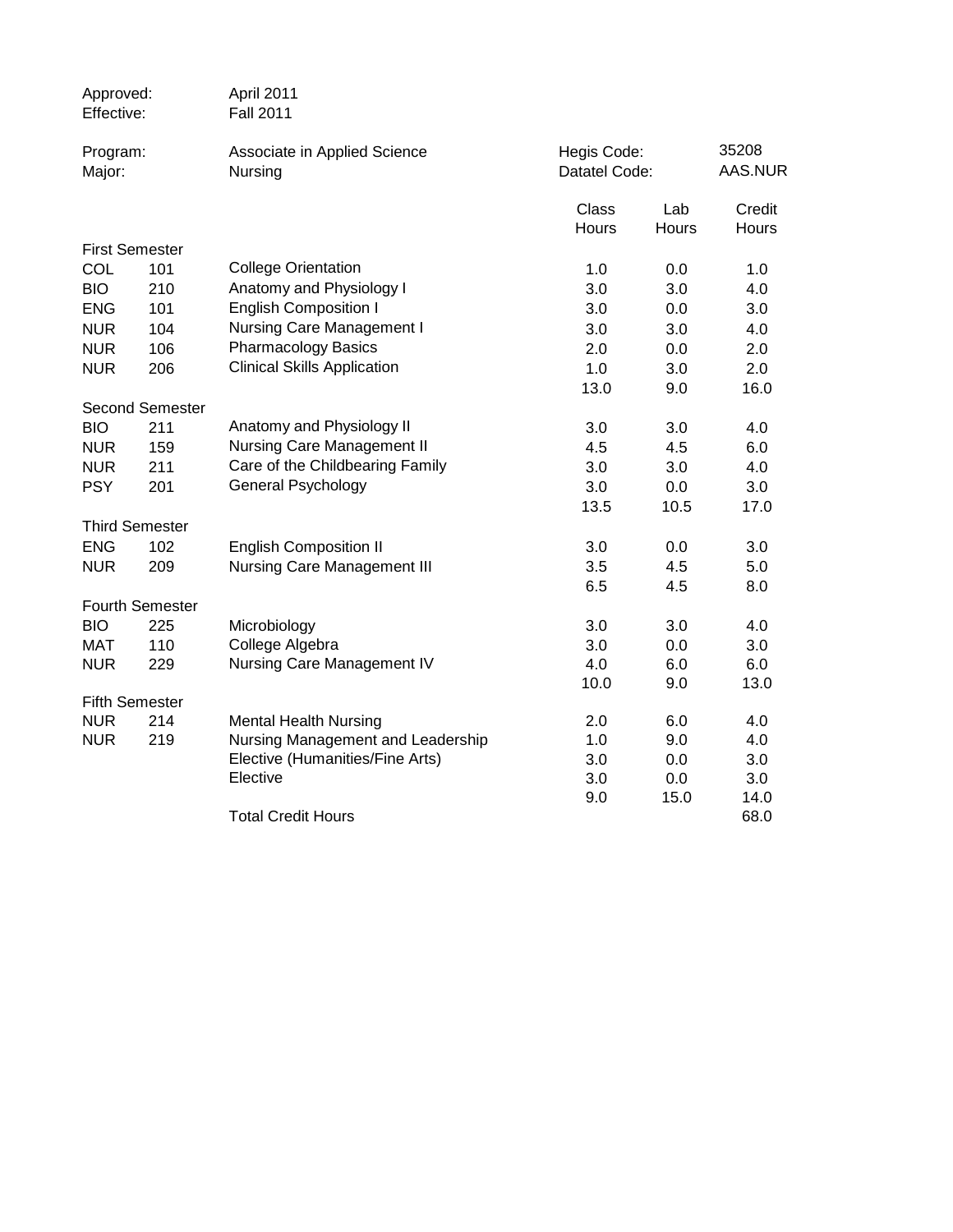| Approved:<br>Effective: |                        | June 2010<br><b>Fall 2011</b>                         |                              |              |                  |
|-------------------------|------------------------|-------------------------------------------------------|------------------------------|--------------|------------------|
| Program:<br>Major:      |                        | Associate in Applied Science<br>Radiologic Technology | Hegis Code:<br>Datatel Code: |              | 35207<br>AAS.RAD |
|                         |                        |                                                       | Class<br>Hours               | Lab<br>Hours | Credit<br>Hours  |
|                         | <b>First Semester</b>  | (SUMMER)                                              |                              |              |                  |
| COL                     | 101                    | <b>College Orientation</b>                            | 1.0                          | 0.0          | 1.0              |
| <b>BIO</b>              | 210                    | Anatomy and Physiology I                              | 3.0                          | 3.0          | 4.0              |
| <b>RAD</b>              | 101                    | Introduction to Radiologic Technology                 | 2.0                          | 0.0          | 2.0              |
| <b>RAD</b>              | 102                    | <b>Patient Care Procedures</b>                        | 1.0                          | 3.0          | 2.0              |
| <b>RAD</b>              | 152                    | <b>Applied Radiography I</b>                          | 2.0                          | 0.0          | 2.0              |
|                         |                        | Elective                                              | 3.0                          | 0.0          | 3.0              |
|                         |                        |                                                       | 12.0                         | 6.0          | 14.0             |
|                         | <b>Second Semester</b> | (FALL)                                                |                              |              |                  |
| <b>BIO</b>              | 211                    | Anatomy and Physiology II                             | 3.0                          | 3.0          | 4.0              |
| <b>RAD</b>              | 105                    | Radiographic Anatomy                                  | 4.0                          | 0.0          | 4.0              |
| <b>RAD</b>              | 110                    | Radiographic Imaging I                                | 2.0                          | 3.0          | 3.0              |
| <b>RAD</b>              | 130                    | Radiographic Procedures I                             | 2.0                          | 3.0          | 3.0              |
| <b>RAD</b>              | 165                    | Applied Radiography II                                | 0.0                          | 15.0         | 5.0              |
|                         |                        |                                                       | 11.0                         | 24.0         | 19.0             |
|                         | <b>Third Semester</b>  | (SPRING)                                              |                              |              |                  |
| <b>ENG</b>              | 101                    | <b>English Composition I</b>                          | 3.0                          | 0.0          | 3.0              |
| MAT                     | 110                    | College Algebra                                       | 3.0                          | 0.0          | 3.0              |
| <b>RAD</b>              | 115                    | Radiographic Imaging II                               | 2.0                          | 3.0          | 3.0              |
| <b>RAD</b>              | 136                    | Radiographic Procedures II                            | 2.0                          | 3.0          | 3.0              |
| <b>RAD</b>              | 175                    | Applied Radiography III                               | 0.0                          | 15.0         | 5.0              |
|                         |                        |                                                       | 10.0                         | 21.0         | 17.0             |
|                         | <b>Fourth Semester</b> | (SUMMER)                                              |                              |              |                  |
| <b>RAD</b>              | 121                    | <b>Radiation Physics</b>                              | 4.0                          | 0.0          | 4.0              |
| <b>RAD</b>              | 230                    | Radiographic Procedures III                           | 3.0                          | 0.0          | 3.0              |
| <b>RAD</b>              | 256                    | <b>Advanced Radiography I</b>                         | 0.0                          | 18.0         | 6.0              |
|                         |                        |                                                       | 7.0                          | 18.0         | 13.0             |
|                         | <b>Fifth Semester</b>  | (FALL)                                                |                              |              |                  |
| <b>RAD</b>              | 201                    | <b>Radiation Biology</b>                              | 1.0                          | 3.0          | 2.0              |
| <b>RAD</b>              | 210                    | Radiographic Imaging III                              | 3.0                          | 0.0          | 3.0              |
| <b>RAD</b>              | 268                    | <b>Advanced Radiography III</b>                       | 0.0                          | 24.0         | 8.0              |
|                         |                        |                                                       | 4.0                          | 27.0         | 13.0             |
|                         | Sixth Semester         | (SPRING)                                              |                              |              |                  |
| <b>HSS</b>              | 205                    | <b>Technology and Society</b>                         | 3.0                          | 0.0          | 3.0              |
| <b>PSY</b>              | 201                    | General Psychology                                    | 3.0                          | 0.0          | 3.0              |
| <b>RAD</b>              | 278                    | <b>Advanced Radiography III</b>                       | 0.0                          | 24.0         | 8.0              |
|                         |                        |                                                       | 6.0                          | 24.0         | 14.0             |
|                         |                        | <b>Total Credit Hours</b>                             |                              |              | 90.0             |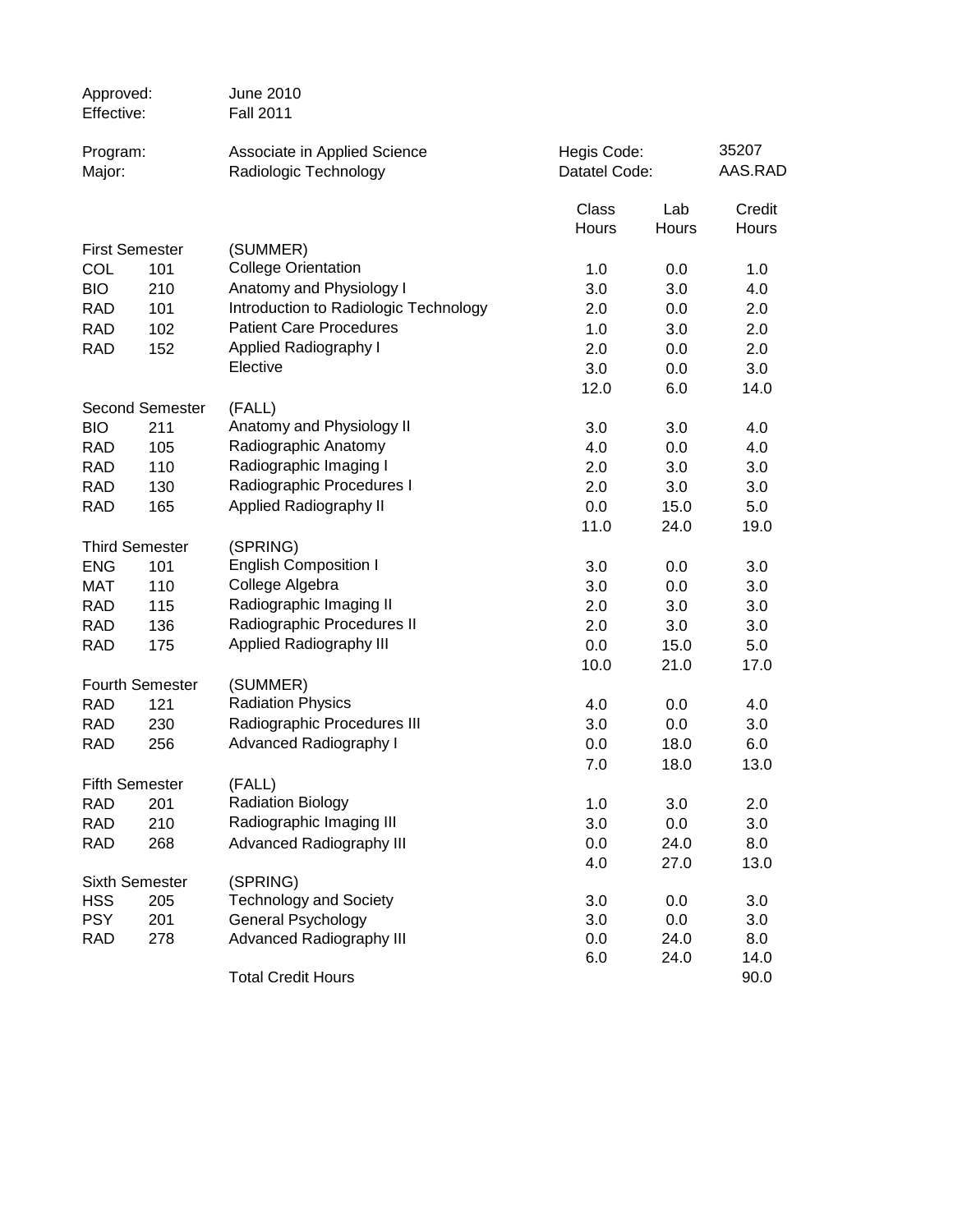| Approved:<br>Effective: |                        | <b>Fall 2012</b>                       |                              |              |                          |
|-------------------------|------------------------|----------------------------------------|------------------------------|--------------|--------------------------|
| Program:                |                        | <b>Law Enforcement Certificate</b>     | Hegis Code:<br>Datatel Code: |              | 71043<br><b>CT.CRJLE</b> |
|                         |                        |                                        | Class<br>Hours               | Lab<br>Hours | Credit<br>Hours          |
| <b>First Semester</b>   |                        |                                        |                              |              |                          |
| <b>CRJ</b>              | 101                    | Introduction to Criminal Justice       | 3.0                          | 0.0          | 3.0                      |
| <b>CRJ</b>              | 115                    | Criminal Law I                         | 3.0                          | 0.0          | 3.0                      |
| <b>CRJ</b>              | 140                    | <b>Criminal Justice Report Writing</b> | 3.0                          | 0.0          | 3.0                      |
| <b>CRJ</b>              | 222                    | <b>Ethics in Criminal Justice</b>      | 3.0                          | 0.0          | 3.0                      |
|                         |                        |                                        | 12.0                         | 0.0          | 12.0                     |
|                         | <b>Second Semester</b> |                                        |                              |              |                          |
| <b>CRJ</b>              | 202                    | Criminalistics OR                      | 3.0                          | 0.0          | 3.0                      |
| SCI                     | 150                    | Forensic Science                       |                              |              |                          |
| <b>CRJ</b>              | 110                    | <b>Police Patrol</b>                   | 3.0                          | 0.0          | 3.0                      |
| <b>CRJ</b>              | 218                    | Crisis Intervention                    | 3.0                          | 0.0          | 3.0                      |
| <b>CRJ</b>              | 224                    | <b>Police Community Relations</b>      | 3.0                          | 0.0          | 3.0                      |
|                         |                        |                                        | 12.0                         | 0.0          | 12.0                     |
|                         |                        | <b>Total Credit Hours</b>              |                              |              | 24.0                     |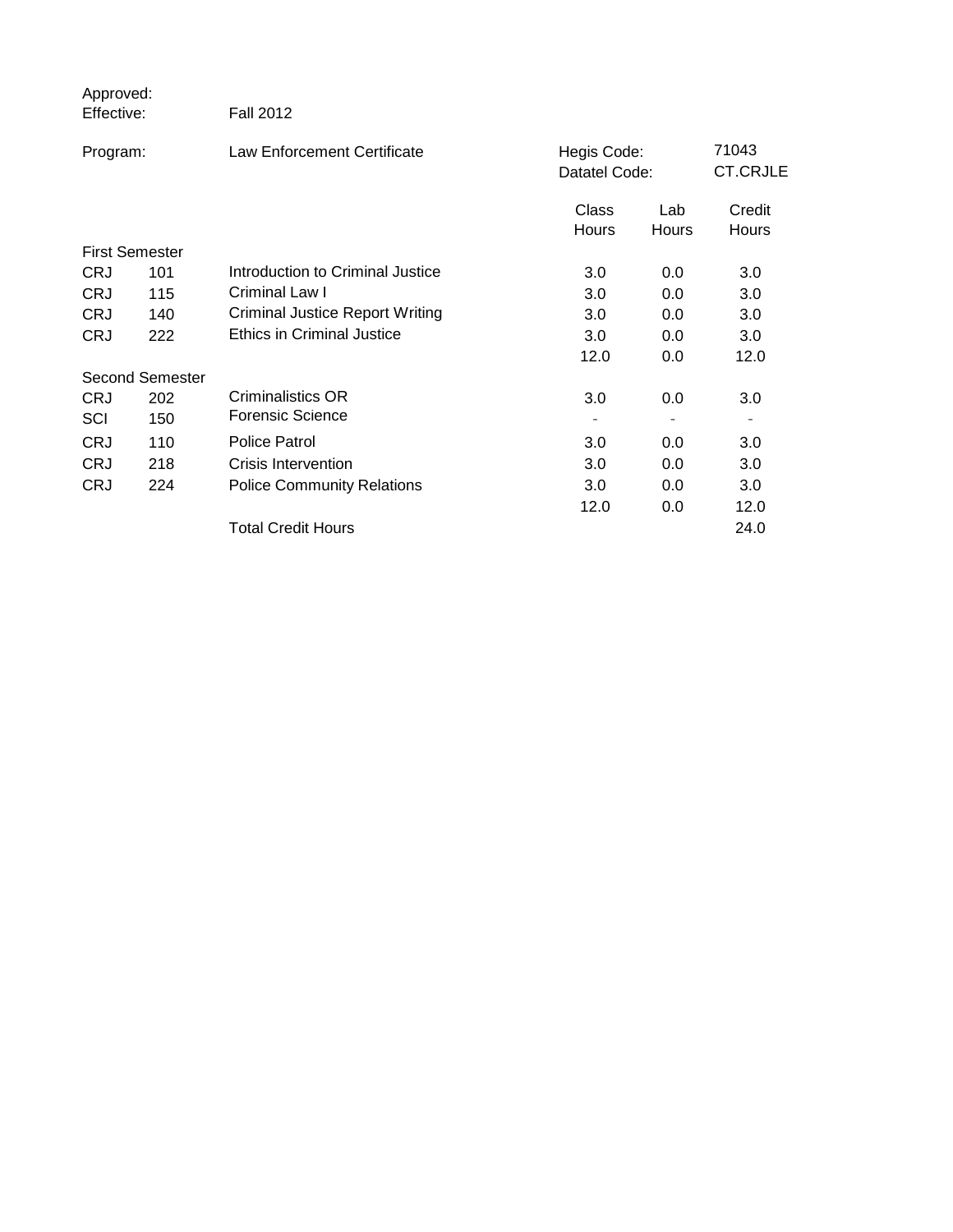| Approved:<br>Effective: |     | <b>Fall 2000</b><br>Spring 2011         |                              |       |                 |  |
|-------------------------|-----|-----------------------------------------|------------------------------|-------|-----------------|--|
| Program:                |     | Early Childhood Development Certificate | Hegis Code:<br>Datatel Code: |       | 70240<br>CT.ECD |  |
|                         |     |                                         |                              |       |                 |  |
|                         |     |                                         | Class                        | Lab   | Credit          |  |
|                         |     |                                         | <b>Hours</b>                 | Hours | Hours           |  |
| <b>First Semester</b>   |     |                                         |                              |       |                 |  |
| <b>ECD</b>              | 101 | Introduction to Early Childhood         | 3.0                          | 0.0   | 3.0             |  |
| <b>ECD</b>              | 102 | Growth & Development I                  | 2.5                          | 1.5   | 3.0             |  |
| <b>ECD</b>              | 105 | Guidance/Classroom Management           | 3.0                          | 0.0   | 3.0             |  |
| <b>ECD</b>              | 133 | Science and Math Concepts               | 2.5                          | 1.5   | 3.0             |  |
|                         |     |                                         | 11.0                         | 3.0   | 12.0            |  |
| <b>Second Semester</b>  |     |                                         |                              |       |                 |  |
| <b>ECD</b>              | 107 | <b>Exceptional Children</b>             | 2.5                          | 1.5   | 3.0             |  |
| <b>ECD</b>              | 131 | Language Arts                           | 2.5                          | 1.5   | 3.0             |  |
| <b>ECD</b>              | 132 | <b>Creative Experiences</b>             | 2.5                          | 1.5   | 3.0             |  |
| <b>ECD</b>              | 135 | Health, Safety, and Nurtrition          | 3.0                          | 0.0   | 3.0             |  |
| <b>ECD</b>              | 203 | Growth & Development II                 | 3.0                          | 0.0   | 3.0             |  |
|                         |     |                                         | 13.5                         | 4.5   | 15.0            |  |
|                         |     | <b>Total Credit Hours</b>               |                              |       | 27.0            |  |
|                         |     |                                         |                              |       |                 |  |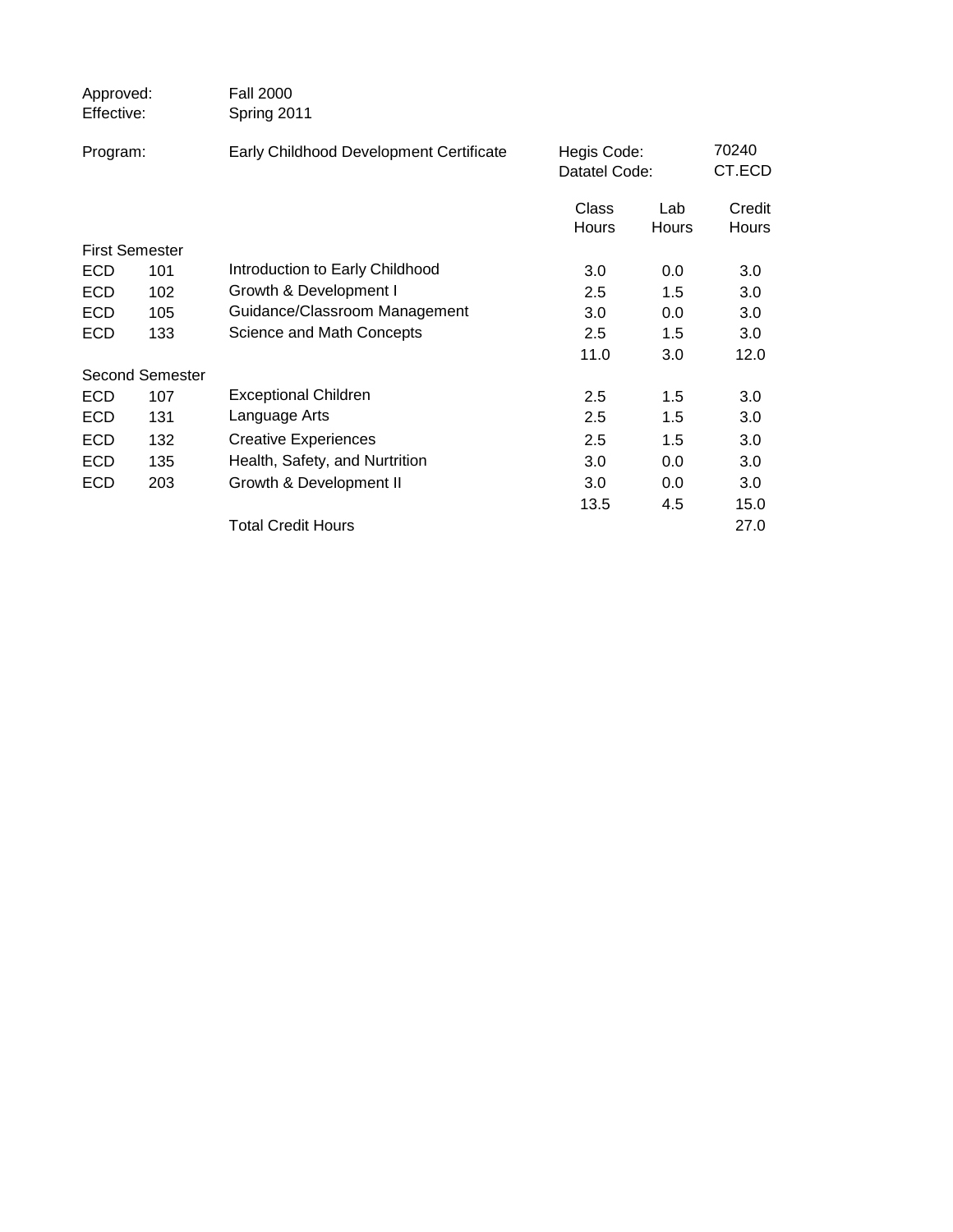| Approved:<br>Effective: |                        | <b>Fall 2001</b><br>Spring 2001       |                              |       |                   |
|-------------------------|------------------------|---------------------------------------|------------------------------|-------|-------------------|
| Program:                |                        | Child Care Management Certificate     | Hegis Code:<br>Datatel Code: |       | 70677<br>CT.ECDCM |
|                         |                        |                                       | Class                        | Lab   | Credit            |
|                         |                        |                                       | Hours                        | Hours | Hours             |
|                         | <b>First Semester</b>  |                                       |                              |       |                   |
| <b>ECD</b>              | 108                    | <b>Family and Community Relations</b> | 3.0                          | 0.0   | 3.0               |
| <b>ECD</b>              | 109                    | Administration and Supervision        | 3.0                          | 0.0   | 3.0               |
| <b>ECD</b>              | 237                    | <b>Methods and Materials</b>          | 2.0                          | 3.0   | 3.0               |
|                         |                        |                                       | 8.0                          | 3.0   | 9.0               |
|                         | <b>Second Semester</b> |                                       |                              |       |                   |
| <b>ECD</b>              | 102                    | Growth and Development I              | 2.5                          | 1.5   | 3.0               |
| <b>ECD</b>              | 105                    | Guidance & Classroom Management       | 3.0                          | 0.0   | 3.0               |
| <b>MGT</b>              | 120                    | <b>Small Business Management</b>      | 3.0                          | 0.0   | 3.0               |
|                         |                        |                                       | 8.5                          | 1.5   | 9.0               |
|                         | <b>Third Semester</b>  |                                       |                              |       |                   |
| <b>AOT</b>              | 105                    | Keyboarding                           | 3.0                          | 0.0   | 3.0               |
| <b>ECD</b>              | 203                    | Growth and Development II             | 3.0                          | 0.0   | 3.0               |
| <b>ECD</b>              | 135                    | Health, Safety and Nutrition          | 3.0                          | 0.0   | 3.0               |
| <b>MGT</b>              | 201                    | Human Resource Management             | 3.0                          | 0.0   | 3.0               |
|                         |                        |                                       | 12.0                         | 0.0   | 12.0              |
|                         |                        | <b>Total Credit Hours</b>             |                              |       | 30.0              |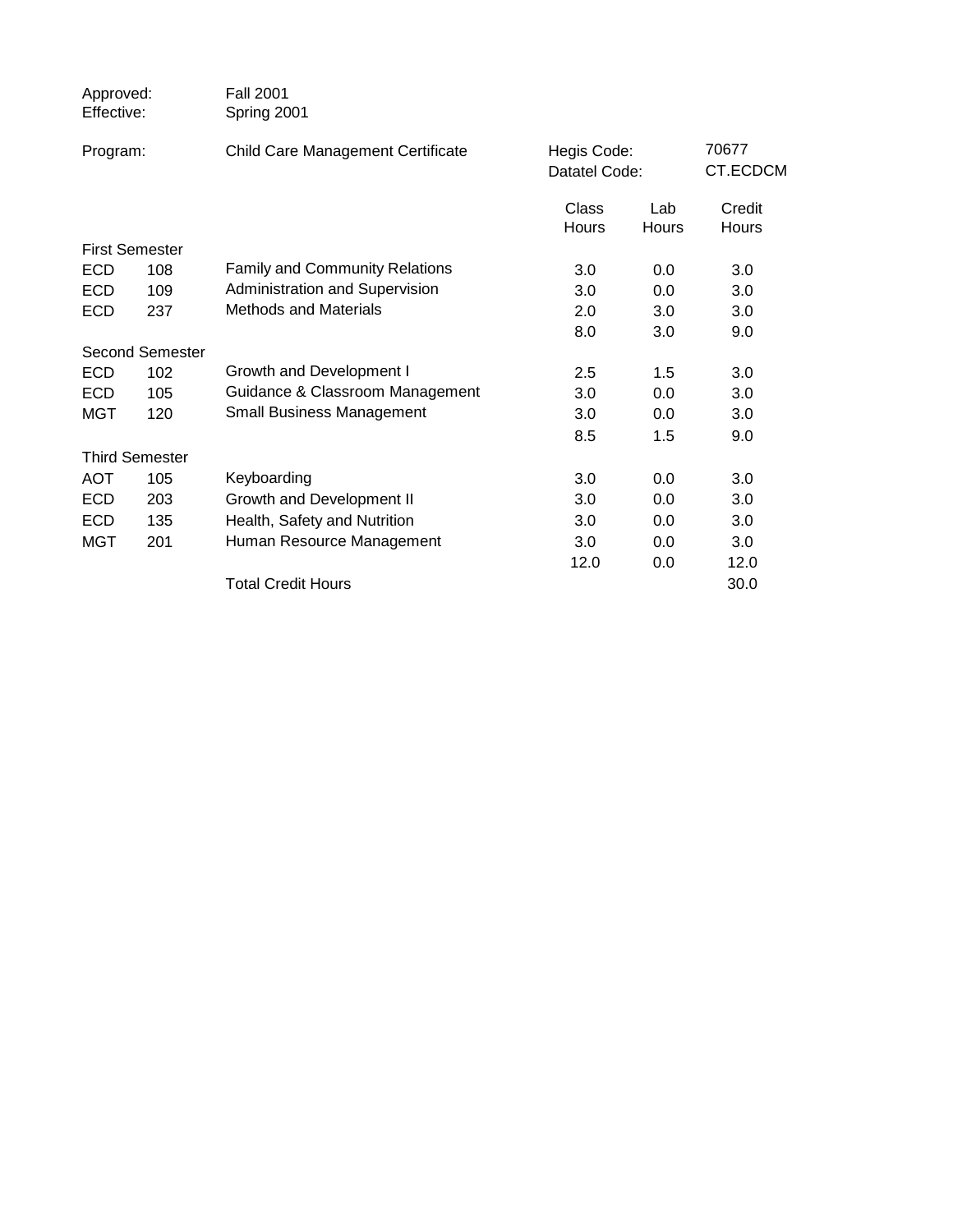| Approved:<br>Effective: |                        | March 2005<br><b>Fall 2005</b>                                 |                |              |                        |  |
|-------------------------|------------------------|----------------------------------------------------------------|----------------|--------------|------------------------|--|
| Program:                |                        | Infant and Toddler Development Certificate                     |                | Hegis Code:  |                        |  |
|                         |                        |                                                                | Datatel Code:  |              | <b>CT.ECDIT</b>        |  |
|                         |                        |                                                                | Class<br>Hours | Lab<br>Hours | Credit<br><b>Hours</b> |  |
| <b>First Semester</b>   |                        |                                                                |                |              |                        |  |
| <b>ECD</b>              | 101                    | Introduction to Early Childhood                                | 3.0            | 0.0          | 3.0                    |  |
| <b>ECD</b>              | 102                    | Growth & Development I                                         | 2.5            | 1.5          | 3.0                    |  |
| <b>ECD</b>              | 205                    | Socialization and Group Care of Infants and<br><b>Toddlers</b> | 3.0            | 0.0          | 3.0                    |  |
|                         |                        |                                                                | 8.5            | 1.5          | 9.0                    |  |
|                         | <b>Second Semester</b> |                                                                |                |              |                        |  |
| <b>ECD</b>              | 200                    | Curriculum Issues in Infant & Toddler<br>Development           | 3.0            | 0.0          | 3.0                    |  |
| <b>ECD</b>              | 207                    | Inclusive Care for Infants and Toddlers                        | 2.5            | 1.5          | 3.0                    |  |
| <b>ECD</b>              | 251                    | Supervised Field Experiences in Infant/Toddler<br>Environment  | 2.0            | 3.0          | 3.0                    |  |
|                         |                        |                                                                | 7.5            | 4.5          | 9.0                    |  |
|                         |                        | <b>Total Credit Hours</b>                                      |                |              | 18.0                   |  |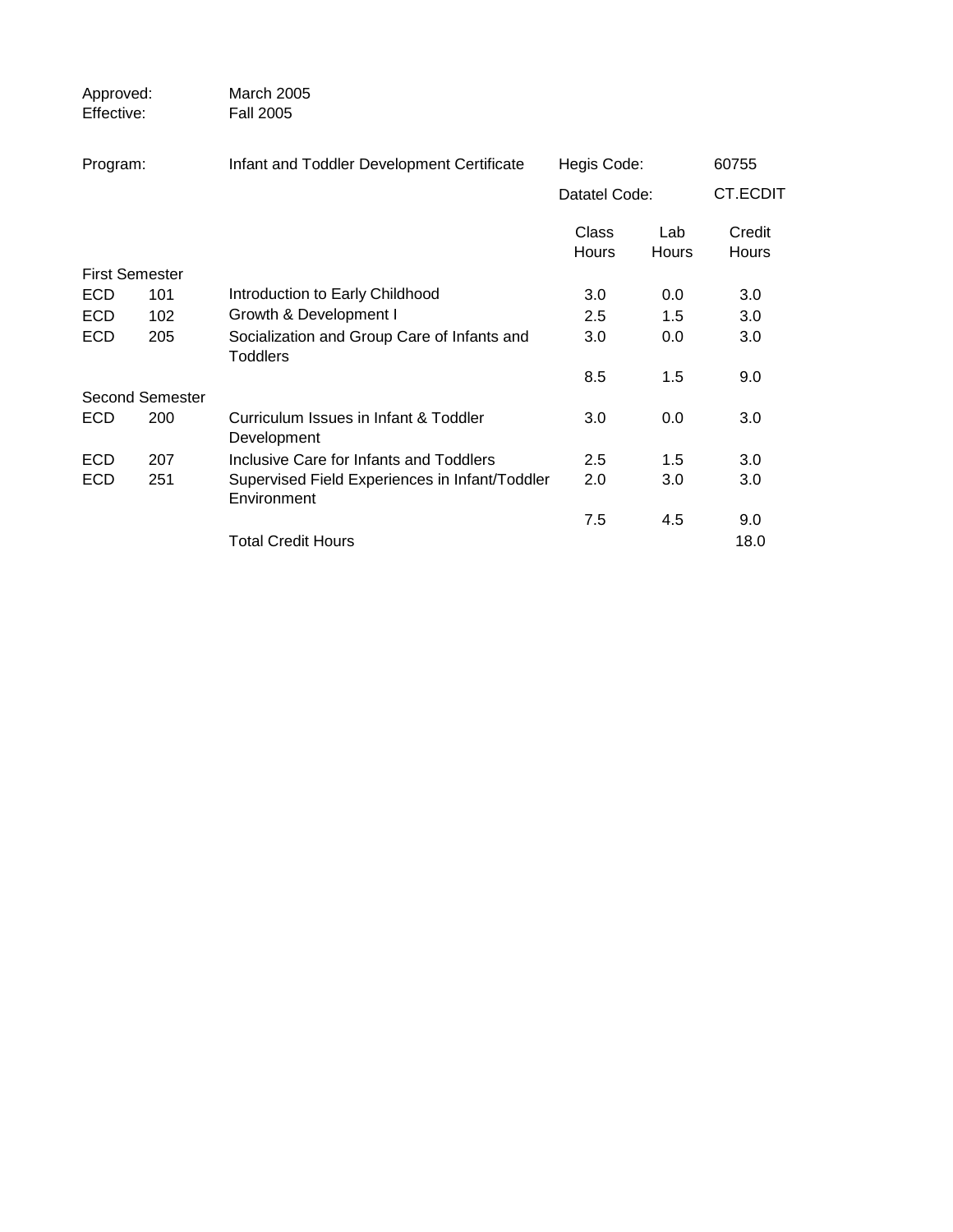| Approved:<br>Effective: |                        | January 1994<br>August 1994        |                              |              |                        |
|-------------------------|------------------------|------------------------------------|------------------------------|--------------|------------------------|
| Program:                |                        | <b>Health Science Certificate</b>  | Hegis Code:<br>Datatel Code: |              | 70511<br>CT.HS         |
|                         |                        |                                    | Class<br>Hours               | Lab<br>Hours | Credit<br><b>Hours</b> |
|                         | <b>First Semester</b>  |                                    |                              |              |                        |
| <b>COL</b>              | 101                    | <b>College Orientation</b>         | 1.0                          | 0.0          | 1.0                    |
| <b>AHS</b>              | 101                    | Introduction to Health Professions | 2.0                          | 0.0          | 2.0                    |
| <b>AHS</b>              | 102                    | <b>Medical Terminology</b>         | 3.0                          | 0.0          | 3.0                    |
| <b>BIO</b>              | 112                    | Basic Anatomy & Physiology         | 4.0                          | 0.0          | 4.0                    |
| <b>ENG</b>              | 101                    | <b>English Composition I</b>       | 3.0                          | 0.0          | 3.0                    |
| MAT                     | 155                    | <b>Contemporary Mathematics</b>    | 3.0                          | 0.0          | 3.0                    |
|                         |                        |                                    | 16.0                         | 0.0          | 16.0                   |
|                         | <b>Second Semester</b> |                                    |                              |              |                        |
| <b>AHS</b>              | 120                    | Responding to Emergencies          | 2.0                          | 0.0          | 2.0                    |
| <b>CPT</b>              | 170                    | Microcomputer Applications         | 3.0                          | 0.0          | 3.0                    |
| <b>HSS</b>              | 205                    | <b>Technology and Society</b>      | 3.0                          | 0.0          | 3.0                    |
| <b>PSY</b>              | 105                    | Personal/Interpersonal Psychology  | 3.0                          | 0.0          | 3.0                    |
| <b>SPC</b>              | 205                    | <b>Public Speaking</b>             | 3.0                          | 0.0          | 3.0                    |
|                         |                        |                                    | 14.0                         | 0.0          | 14.0                   |
|                         |                        | <b>Total Credit Hours</b>          |                              |              | 30.0                   |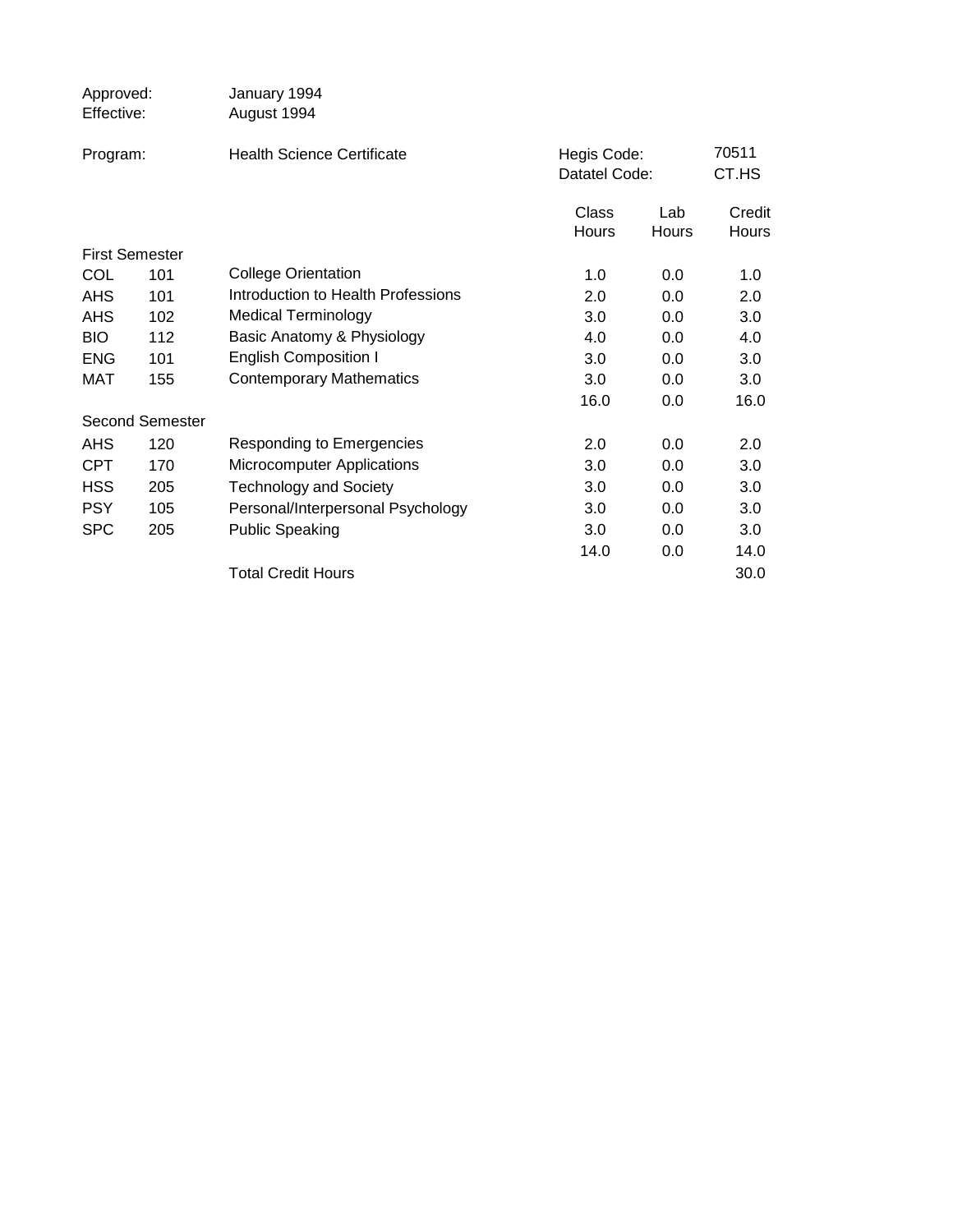| Approved:<br>Effective: |                        | January 2010<br><b>Fall 2011</b>                                     |                              |                     |                          |
|-------------------------|------------------------|----------------------------------------------------------------------|------------------------------|---------------------|--------------------------|
| Program:                |                        | Human Services Certificate                                           | Hegis Code:<br>Datatel Code: |                     | 71138<br><b>CT.HUMSR</b> |
|                         |                        |                                                                      | Class<br><b>Hours</b>        | Lab<br><b>Hours</b> | Credit<br>Hours          |
| <b>First Semester</b>   |                        |                                                                      |                              |                     |                          |
| <b>ENG</b>              | 101                    | <b>English Composition I</b>                                         | 3.0                          | 0.0                 | 3.0                      |
| <b>HUS</b>              | 101                    | <b>Introduction to Human Services</b>                                | 3.0                          | 0.0                 | 3.0                      |
| <b>HUS</b>              | 102                    | Personal & Professional Development in<br><b>Helping Professions</b> | 3.0                          | 0.0                 | 3.0                      |
| <b>PSY</b>              | 201                    | <b>General Psychology</b>                                            | 3.0                          | 0.0                 | 3.0                      |
|                         |                        | Elective (Choose one)                                                | 3.0                          | 0.0                 | 3.0                      |
| <b>CRJ</b>              | 101                    | Introduction to Criminal Justice                                     |                              |                     |                          |
| <b>ECD</b>              | 101                    | Introducction to Early Childhood Education                           |                              |                     |                          |
| <b>HUS</b>              | 205                    | Gerontology                                                          |                              |                     | $\overline{\phantom{a}}$ |
| <b>HUS</b>              | 208                    | Alcohol and Drug Abuse                                               |                              |                     |                          |
|                         |                        |                                                                      | 15.0                         | 0.0                 | 15.0                     |
|                         | <b>Second Semester</b> |                                                                      |                              |                     |                          |
| <b>HUS</b>              | 150                    | Supervised Field Placement I                                         | 1.5                          | 4.5                 | 3.0                      |
| <b>HUS</b>              | 230                    | <b>Interviewing Techniques</b>                                       | 3.0                          | 0.0                 | 3.0                      |
| <b>SOC</b>              | 101                    | Introduction to Sociology                                            | 3.0                          | 0.0                 | 3.0                      |
|                         |                        | Elective (Choose one)                                                | 3.0                          | 0.0                 | 3.0                      |
| <b>CRJ</b>              | 218                    | <b>Crisis Intervention</b>                                           |                              |                     |                          |
| <b>ECD</b>              | 107                    | <b>Exceptional Children</b>                                          |                              |                     | ۰                        |
| <b>HUS</b>              | 214                    | Health, Wellness & Nutrition for Special                             |                              |                     |                          |
|                         |                        | Populations                                                          |                              |                     |                          |
| HUS                     | 217                    | <b>Additions Counseling</b>                                          |                              |                     |                          |
|                         |                        |                                                                      | 10.5                         | 4.5                 | 12.0                     |
|                         |                        | <b>Total Credit Hours</b>                                            |                              |                     | 27.0                     |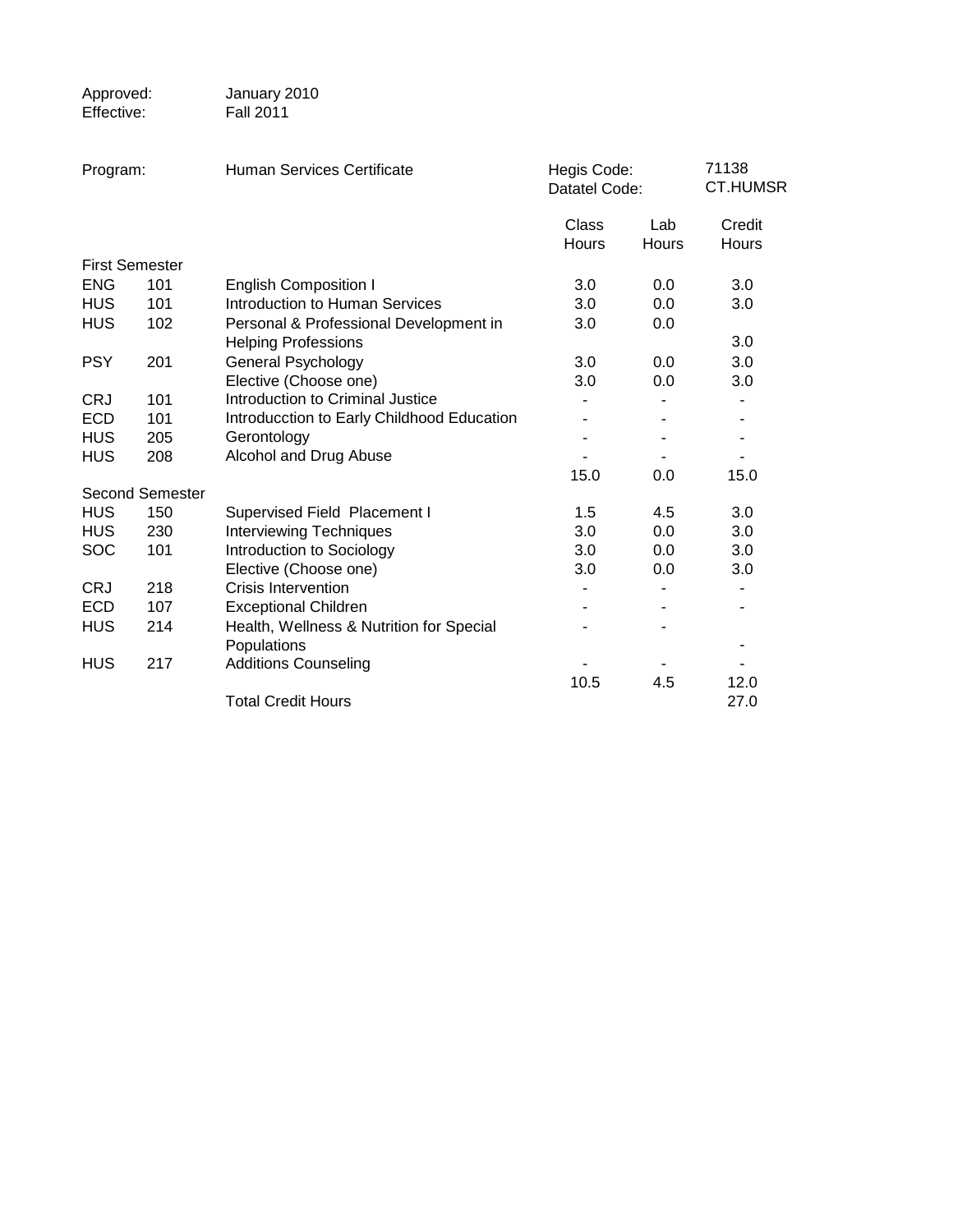| Approved:<br>Effective: |                        | Feburary 2008<br><b>Fall 2008</b>            |                              |              |                        |
|-------------------------|------------------------|----------------------------------------------|------------------------------|--------------|------------------------|
| Program:                |                        | <b>Medical Assisting Certificate</b>         | Hegis Code:<br>Datatel Code: |              | 71111<br>CT.MA         |
|                         |                        |                                              | Class<br>Hours               | Lab<br>Hours | Credit<br><b>Hours</b> |
|                         | <b>First Semester</b>  |                                              |                              |              |                        |
| <b>AHS</b>              | 102                    | <b>Medical Terminology</b>                   | 3.0                          | 0.0          | 3.0                    |
| <b>AOT</b>              | 110                    | <b>Document Formatting</b>                   | 3.0                          | 0.0          | 3.0                    |
| <b>BIO</b>              | 112                    | Basic Anatomy and Physiology                 | 4.0                          | 0.0          | 4.0                    |
| <b>PSY</b>              | 105                    | Personal/Interpersonal Psychology            | 3.0                          | 0.0          | 3.0                    |
|                         |                        |                                              | 13.0                         | 0.0          | 13.0                   |
|                         | <b>Second Semester</b> |                                              |                              |              |                        |
| <b>AOT</b>              | 252                    | <b>Medical Systems and Procedures</b>        | 3.0                          | 0.0          | 3.0                    |
| <b>HIM</b>              | 130                    | <b>Biling and Reimbursement</b>              | 3.0                          | 0.0          | 3.0                    |
| <b>MED</b>              | 113                    | <b>Basic Medical Laboratory Techniques</b>   | 2.0                          | 3.0          | 3.0                    |
| <b>MED</b>              | 114                    | <b>Medical Assisting Clinical Procedures</b> | 3.0                          | 3.0          | 4.0                    |
|                         |                        |                                              | 11.0                         | 6.0          | 13.0                   |
|                         | <b>Third Semester</b>  |                                              |                              |              |                        |
| <b>AOT</b>              | 134                    | <b>Office Communications</b>                 | 3.0                          | 0.0          | 3.0                    |
| <b>AOT</b>              | 267                    | Integrated information Processing            | 3.0                          | 0.0          | 3.0                    |
| MED                     | 117                    | <b>Clilnical Practice</b>                    | 1.0                          | 12.0         | 5.0                    |
|                         |                        |                                              | 7.0                          | 12.0         | 11.0                   |
|                         |                        | <b>Total Credit Hours</b>                    |                              |              | 37.0                   |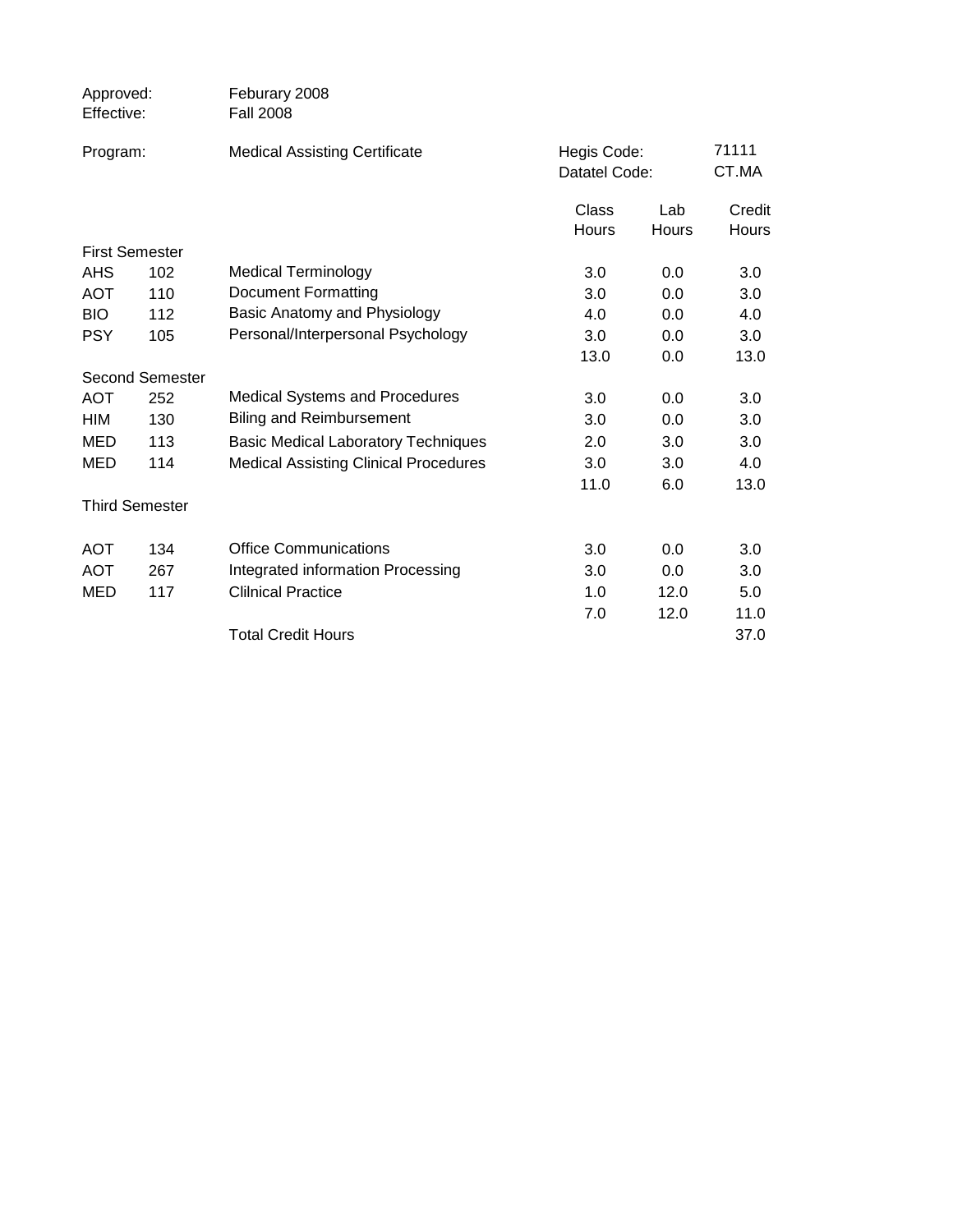| Approved:<br>Effective: |                        | Spring 2013<br><b>Fall 2013</b>              |                              |              |                 |
|-------------------------|------------------------|----------------------------------------------|------------------------------|--------------|-----------------|
| Program:                |                        | Pre-Physical Therapist Assistant Certificate | Hegis Code:<br>Datatel Code: |              | 70533<br>CT.PTA |
|                         |                        |                                              | Class<br><b>Hours</b>        | Lab<br>Hours | Credit<br>Hours |
| <b>First Semester</b>   |                        |                                              |                              |              |                 |
| <b>AHS</b>              | 102                    | Medical Terminology                          | 3.0                          | $0.0\,$      | 3.0             |
| <b>BIO</b>              | 210                    | Anatomy and Physiology I                     | 3.0                          | 3.0          | 4.0             |
| <b>BIO</b>              | 150                    | Anatomy Review for Kinesiology               | 1.0                          | 0.0          | 1.0             |
| <b>ENG</b>              | 101                    | <b>English Composition I</b>                 | 3.0                          | $0.0\,$      | 3.0             |
| MAT                     | 120                    | <b>Probability and Statistics</b>            | 3.0                          | 0.0          | 3.0             |
| <b>PSY</b>              | 201                    | General Psychology                           | 3.0                          | 0.0          | 3.0             |
|                         |                        |                                              | 18.0                         | 3.0          | 17.0            |
|                         | <b>Second Semester</b> |                                              |                              |              |                 |
| <b>BIO</b>              | 211                    | Anatomy and Physiology II                    | 3.0                          | 3.0          | 4.0             |
| <b>PSY</b>              | 203                    | Human Growth and Development                 | 3.0                          | 0.0          | 3.0             |
| <b>SPC</b>              | 205                    | <b>Public Speaking</b>                       | 3.0                          | 0.0          | 3.0             |
|                         |                        | Elective (Humanities)                        | 3.0                          | 0.0          | 3.0             |
|                         |                        |                                              | 12.0                         | 3.0          | 13.0            |
|                         |                        | <b>Total Credit Hours</b>                    |                              |              | 30.0            |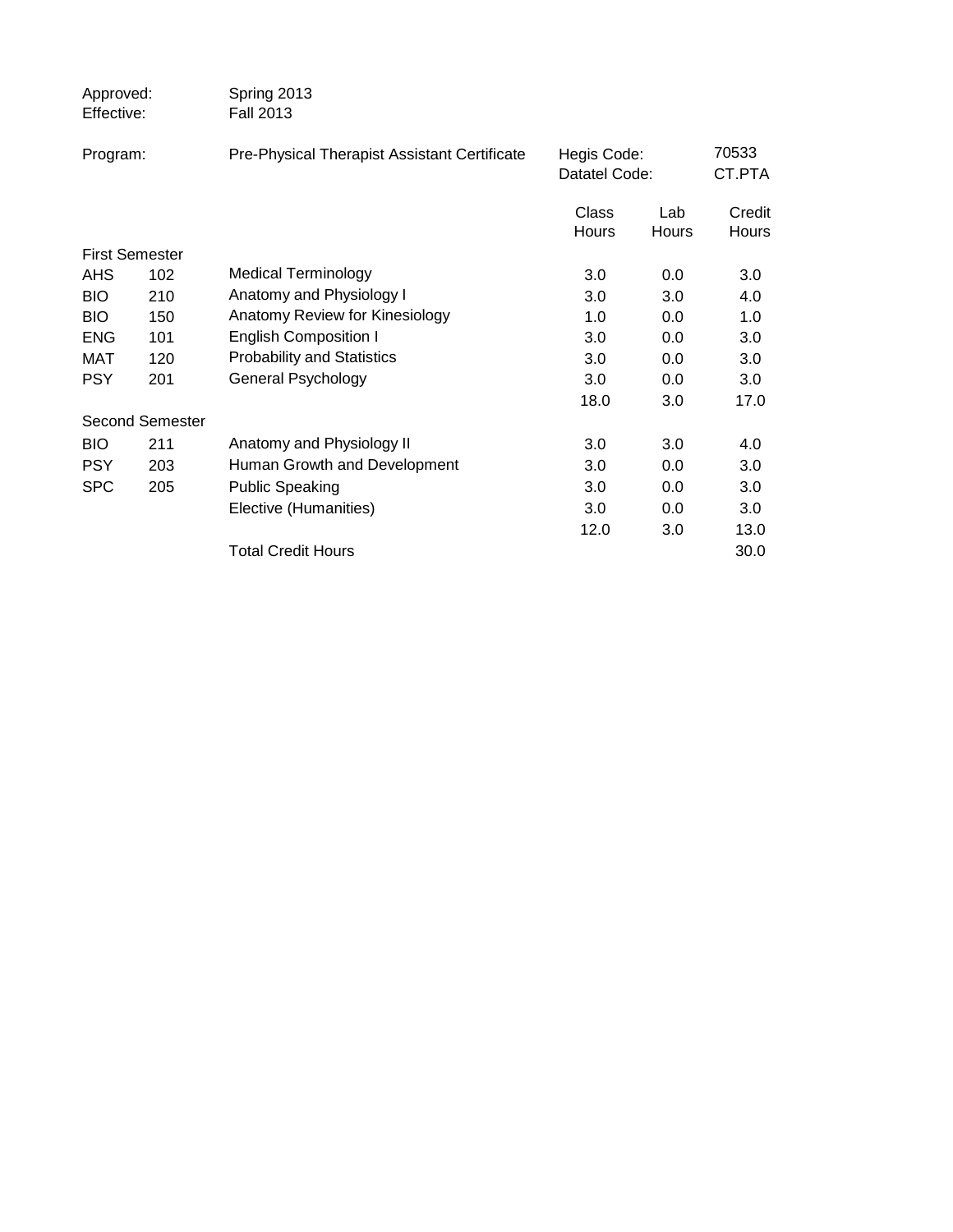| Approved:<br>Effective: |     | May 2011<br><b>Fall 2012</b>        |                              |              |                   |
|-------------------------|-----|-------------------------------------|------------------------------|--------------|-------------------|
| Program:                |     | Central Service Certificate         | Hegis Code:<br>Datatel Code: |              | 60752<br>CT.SURCS |
|                         |     |                                     | Class<br>Hours               | Lab<br>Hours | Credit<br>Hours   |
| <b>First Semester</b>   |     |                                     |                              |              |                   |
| <b>SUR</b>              | 101 | Introduction to Surgical Technology | 4.0                          | 3.0          | 5.0               |
| <b>SUR</b>              | 102 | <b>Applied Surgical Technology</b>  | 4.0                          | 3.0          | 5.0               |
| <b>SUR</b>              | 125 | <b>Sterile Processing Practicum</b> | 3.0                          | 6.0          | 5.0               |
|                         |     | <b>Total Credit Hours</b>           | 11.0                         | 12.0         | 15.0              |
|                         |     |                                     |                              |              |                   |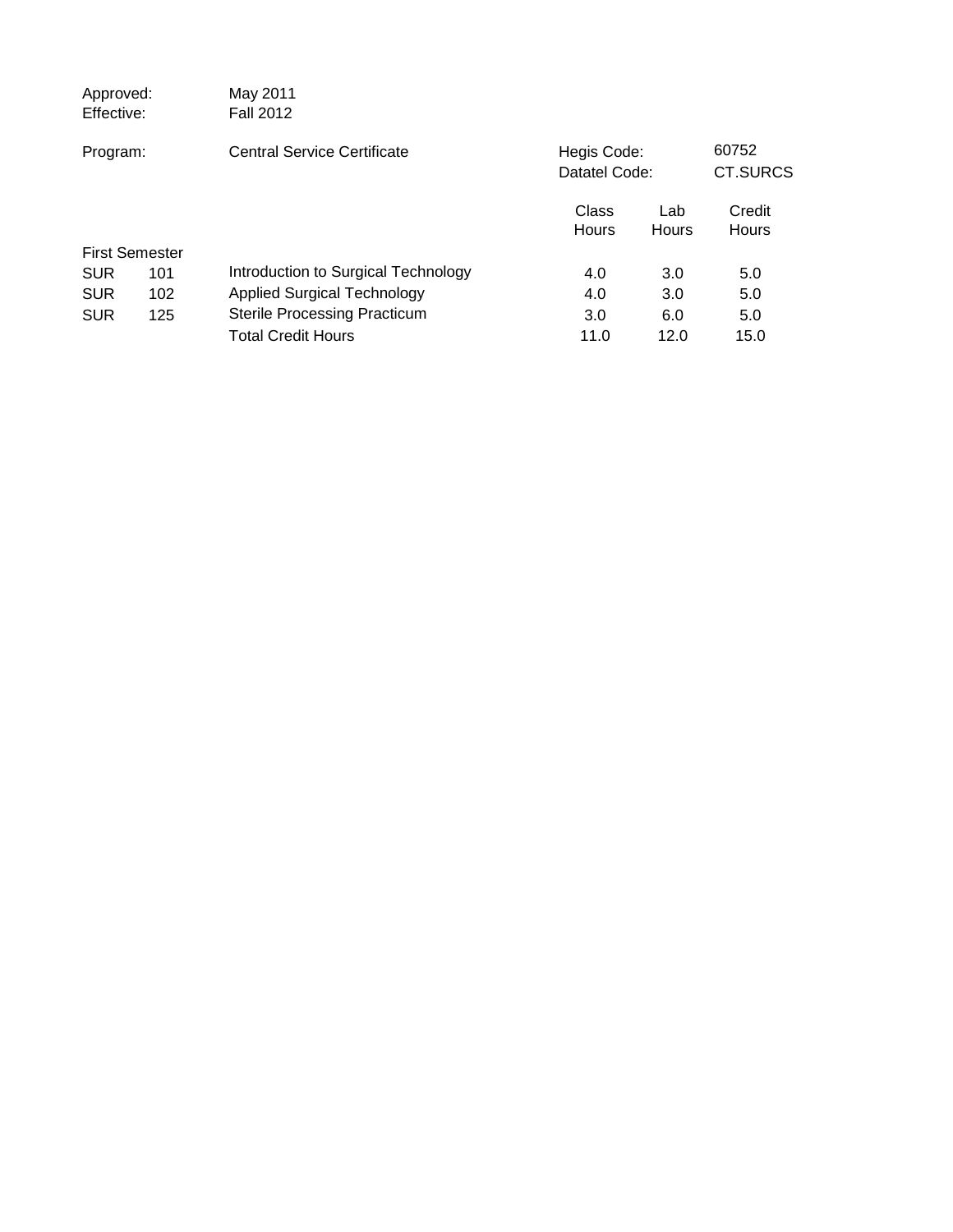| Approved:<br>Effective: |                        | March 2004<br><b>Fall 2004</b>                                        |                              |              |                   |
|-------------------------|------------------------|-----------------------------------------------------------------------|------------------------------|--------------|-------------------|
| Program:<br>Major:      |                        | Associate in Applied Science<br><b>Expanded Duty Dental Assisting</b> | Hegis Code:<br>Datatel Code: |              | 15202<br>DAS.EDDA |
|                         |                        |                                                                       | Class<br>Hours               | Lab<br>Hours | Credit<br>Hours   |
|                         | <b>First Semester</b>  |                                                                       |                              |              |                   |
| COL                     | 101                    | <b>College Orientation</b>                                            | 1.0                          | 0.0          | 1.0               |
| <b>DAT</b>              | 112                    | <b>Integrated Human Sciences</b>                                      | 3.0                          | 3.0          | 4.0               |
| <b>DAT</b>              | 113                    | <b>Dental Materials</b>                                               | 3.0                          | 3.0          | 4.0               |
| <b>DAT</b>              | 115                    | Ethics & Professionalism                                              | 1.0                          | 0.0          | 1.0               |
| <b>DAT</b>              | 118                    | Dental Morphology                                                     | 2.0                          | 0.0          | 2.0               |
| <b>DAT</b>              | 154                    | <b>Clinical Procedures I</b>                                          | 2.0                          | 6.0          | 4.0               |
| <b>ENG</b>              | 155                    | Communications I                                                      | 3.0                          | 0.0          | 3.0               |
|                         |                        |                                                                       | 15.0                         | 12.0         | 19.0              |
|                         | <b>Second Semester</b> |                                                                       |                              |              |                   |
| <b>DAT</b>              | 121                    | Dental Health Education                                               | 2.0                          | 0.0          | 2.0               |
| <b>DAT</b>              | 123                    | Oral Medicine/Oral Biology                                            | 3.0                          | 0.0          | 3.0               |
| DAT                     | 127                    | Dental Radiography                                                    | 3.0                          | 3.0          | 4.0               |
| <b>DAT</b>              | 164                    | <b>Clinical Procedures II</b>                                         | 2.0                          | 6.0          | 4.0               |
| <b>MAT</b>              | 155                    | <b>Contemporary Mathematics</b>                                       | 3.0                          | 0.0          | 3.0               |
| <b>PSY</b>              | 105                    | Personal/Interpersonal Psychology                                     | 3.0                          | 0.0          | 3.0               |
|                         |                        |                                                                       | 16.0                         | 9.0          | 19.0              |
|                         | <b>Third Semester</b>  |                                                                       |                              |              |                   |
| <b>DAT</b>              | 122                    | Dental Office Management                                              | 2.0                          | 0.0          | 2.0               |
| <b>DAT</b>              | 177                    | <b>Office Experience</b>                                              | 1.0                          | 18.0         | 7.0               |
|                         |                        |                                                                       | 3.0                          | 18.0         | 9.0               |
|                         |                        | <b>Total Credit Hours</b>                                             |                              |              | 47.0              |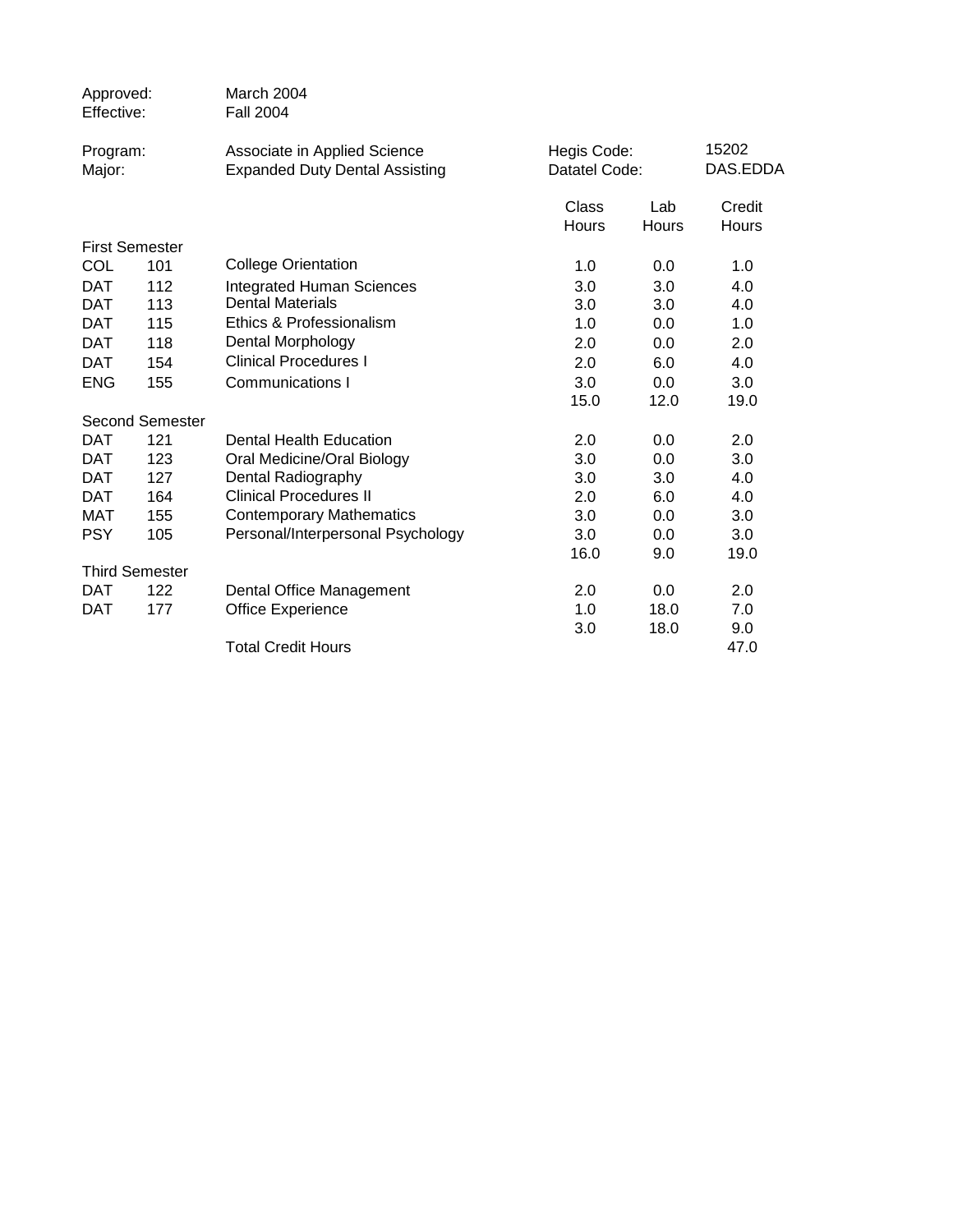| Approved:<br>Effective: |     | April 2011<br><b>Fall 2011</b>                         |                              |       |                    |
|-------------------------|-----|--------------------------------------------------------|------------------------------|-------|--------------------|
| Program:<br>Major:      |     | Diploma in Applied Science<br><b>Practical Nursing</b> | Hegis Code:<br>Datatel Code: |       | 15209<br>DAS.NURPN |
|                         |     |                                                        | Class                        | Lab   | Credit             |
|                         |     |                                                        | Hours                        | Hours | Hours              |
| <b>First Semester</b>   |     |                                                        |                              |       |                    |
| <b>BIO</b>              | 210 | Anatomy and Physiology I                               | 3.0                          | 3.0   | 4.0                |
| <b>COL</b>              | 101 | <b>College Orientation</b>                             | 1.0                          | 0.0   | 1.0                |
| <b>ENG</b>              | 101 | <b>English Composition I</b>                           | 3.0                          | 0.0   | 3.0                |
| <b>NUR</b>              | 104 | <b>Nursing Care Management I</b>                       | 3.0                          | 3.0   | 4.0                |
| <b>NUR</b>              | 106 | <b>Pharmacology Basics</b>                             | 2.0                          | 0.0   | 2.0                |
| <b>NUR</b>              | 206 | <b>Clinical Skills Application</b>                     | 1.0                          | 3.0   | 2.0                |
|                         |     |                                                        | 13.0                         | 9.0   | 16.0               |
| <b>Second Semester</b>  |     |                                                        |                              |       |                    |
| <b>BIO</b>              | 211 | Anatomy and Physiology II                              | 3.0                          | 3.0   | 4.0                |
| <b>NUR</b>              | 159 | <b>Nursing Care Management II</b>                      | 4.5                          | 4.5   | 6.0                |
| <b>NUR</b>              | 211 | Care of the Childbearing Family                        | 3.0                          | 3.0   | 4.0                |
| <b>PSY</b>              | 201 | General Psychology                                     | 3.0                          | 0.0   | 3.0                |
|                         |     |                                                        | 13.5                         | 10.5  | 17.0               |
| <b>Third Semester</b>   |     |                                                        |                              |       |                    |
| <b>ENG</b>              | 102 | <b>English Composition II</b>                          | 3.0                          | 0.0   | 3.0                |
| <b>NUR</b>              | 209 | <b>Nursing Care Management III</b>                     | 3.5                          | 4.5   | 5.0                |
|                         |     |                                                        | 6.5                          | 4.5   | 8.0                |
|                         |     | <b>Total Credit Hours</b>                              |                              |       | 41.0               |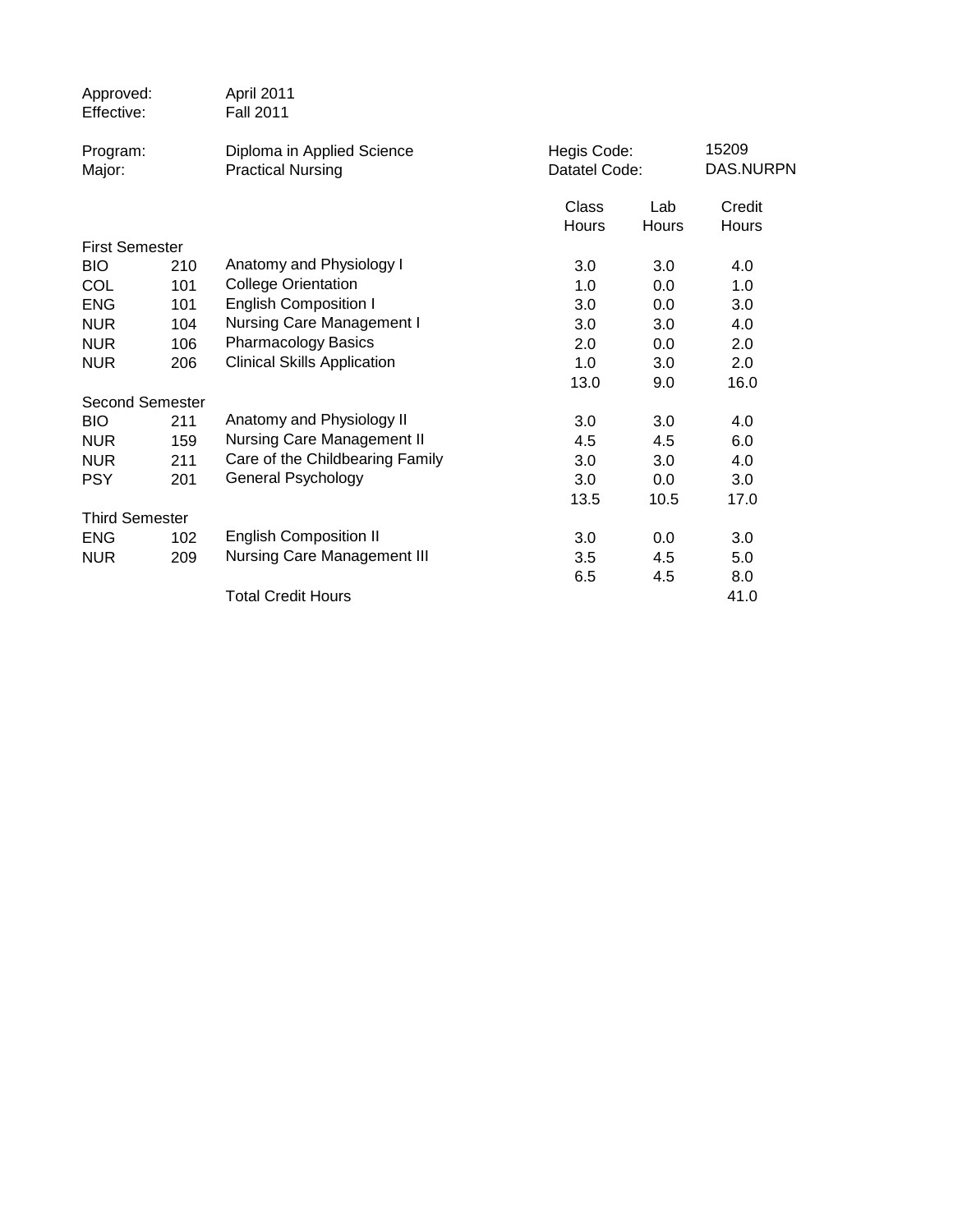| Approved:<br>Effective: |                        | May 2011<br><b>Fall 2012</b>                               |                              |              |                  |  |
|-------------------------|------------------------|------------------------------------------------------------|------------------------------|--------------|------------------|--|
| Program:<br>Major:      |                        | Diploma in Applied Science<br><b>Surgical Technology</b>   | Hegis Code:<br>Datatel Code: |              | 15211<br>DAS.SUR |  |
|                         |                        |                                                            | Class<br>Hours               | Lab<br>Hours | Credit<br>Hours  |  |
|                         | <b>First Semester</b>  |                                                            |                              |              |                  |  |
| COL                     | 101                    | <b>College Orientation</b>                                 | 1.0                          | 0.0          | 1.0              |  |
| <b>MAT</b>              | 155                    | <b>Contemporary Mathematics</b>                            | 3.0                          | 0.0          | 3.0              |  |
| <b>PSY</b>              | 105                    | Personal/Interpersonal Psychology                          | 3.0                          | 0.0          | 3.0              |  |
| <b>SUR</b>              | 101                    | Introduction to Surgical Technology                        | 4.0                          | 3.0          | 5.0              |  |
| <b>SUR</b>              | 102                    | <b>Applied Surgical Technology</b>                         | 4.0                          | 3.0          | 5.0              |  |
| <b>SUR</b>              | 130                    | <b>Biomedical Science for The Surgical</b><br>Technologist | 1.0                          | 0.0          | 1.0              |  |
|                         |                        |                                                            | 16.0                         | 6.0          | 18.0             |  |
|                         | <b>Second Semester</b> |                                                            |                              |              |                  |  |
| <b>ENG</b>              | 155                    | Communications I                                           | 3.0                          | 0.0          | 3.0              |  |
| <b>SUR</b>              | 103                    | <b>Surgical Procedures I</b>                               | 2.0                          | 6.0          | 4.0              |  |
| <b>SUR</b>              | 104                    | <b>Surgical Procedures II</b>                              | 2.0                          | 6.0          | 4.0              |  |
| <b>SUR</b>              | 111                    | <b>Basic Surgical Practicum</b>                            | 2.0                          | 15.0         | 7.0              |  |
|                         |                        |                                                            | 9.0                          | 27.0         | 18.0             |  |
|                         | <b>Third Semester</b>  |                                                            |                              |              |                  |  |
| <b>SUR</b>              | 105                    | <b>Surgical Procedures III</b>                             | 4.0                          | 0.0          | 4.0              |  |
| <b>SUR</b>              | 114                    | <b>Surgical Specialty Practicum</b>                        | 0.0                          | 21.0         | 7.0              |  |
| <b>SUR</b>              | 120                    | <b>Surgical Seminar</b>                                    | 2.0                          | 0.0          | 2.0              |  |
|                         |                        |                                                            | 6.0                          | 21.0         | 13.0             |  |
|                         |                        | <b>Total Credit Hours</b>                                  |                              |              | 49.0             |  |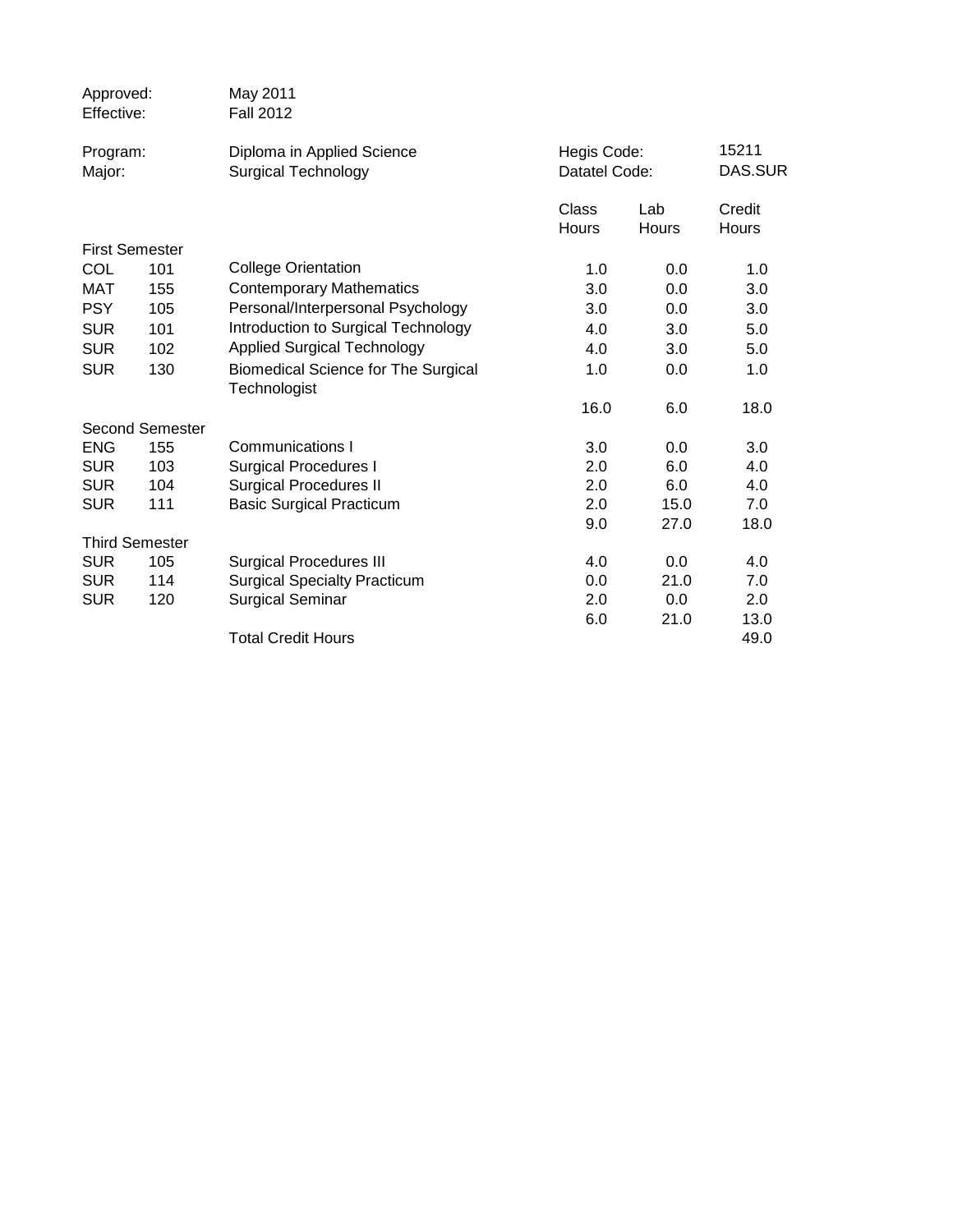## **SUGGESTED PLANS OF STUDY INDUSTRIAL ENGINEERING TECHNOLOGIES**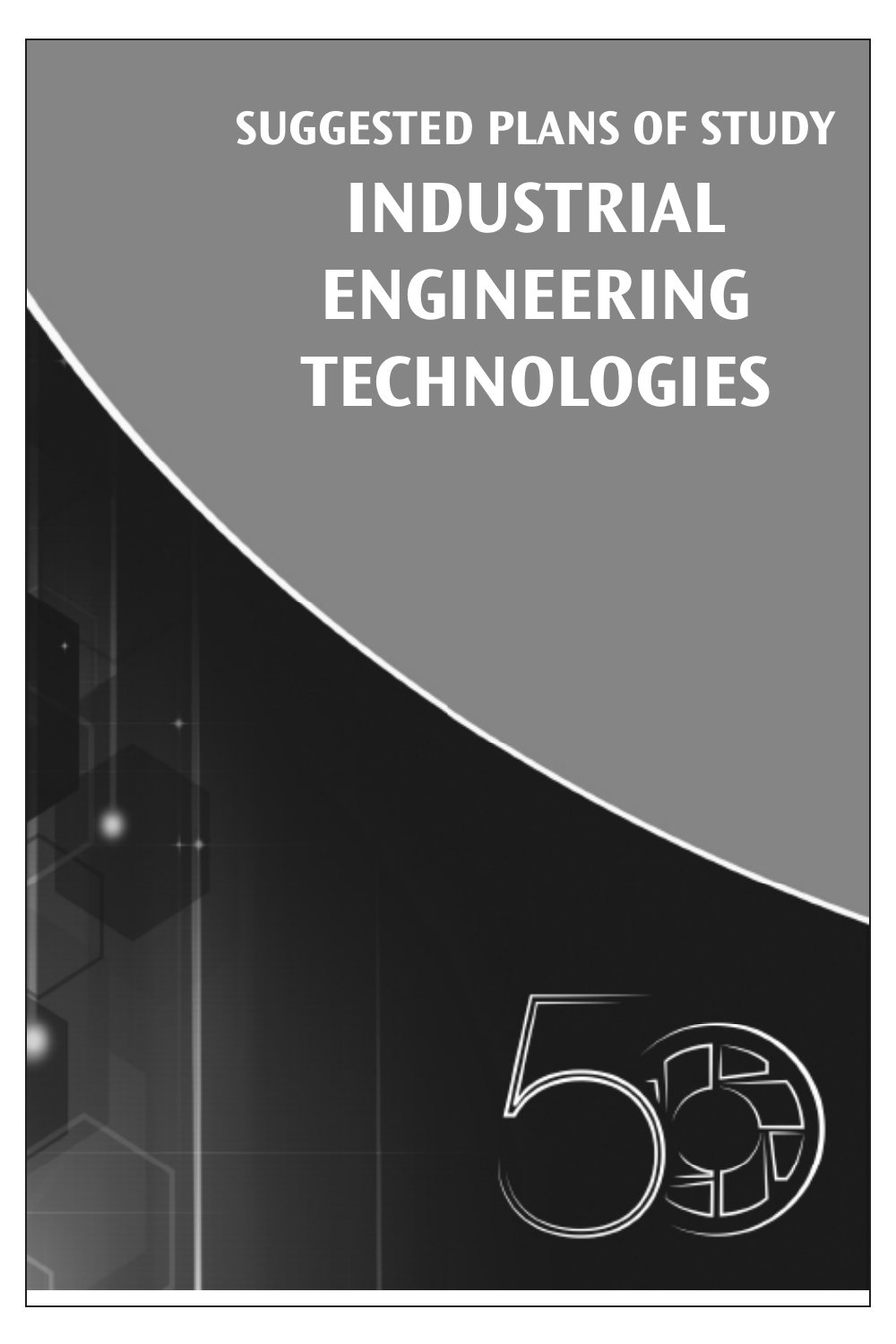| Approved:<br>Effective:   |                 | September 2013<br><b>Fall 2014</b>             |               |            |                          |  |
|---------------------------|-----------------|------------------------------------------------|---------------|------------|--------------------------|--|
| Program:                  |                 | Associate in Applied Science                   | Hegis Code:   |            | 35301                    |  |
| Major:<br>Specialization: |                 | <b>General Engineering Technology</b>          | Datatel Code: |            | AAS.GET.MECH             |  |
|                           |                 | <b>Mechanical Engineering</b>                  | Class         | Lab        | Credit                   |  |
|                           |                 |                                                | Hours         | Hours      | Hours                    |  |
| <b>First Semester</b>     |                 |                                                |               |            |                          |  |
| <b>CHM</b>                | 110             | <b>College Chemistry I</b>                     | 3.0           | 3.0        | 4.0                      |  |
| ECO                       | 210             | Macroeconomics OR                              | $\sim$        |            | $\overline{\phantom{a}}$ |  |
| <b>PSY</b>                | 201             | General Psychology                             | 3.0           | 0.0        | 3.0                      |  |
| <b>EGR</b>                | 270             | Intro to Engineering                           | 3.0           | 0.0        | 3.0                      |  |
| <b>ENG</b>                | 101             | <b>English Composition I</b>                   | 3.0           | 0.0        | 3.0                      |  |
| <b>MAT</b>                | 140             | Analytical Geometry & Calculus I               | 4.0           | 0.0        | 4.0                      |  |
|                           |                 |                                                | 16.0          | 3.0        | 17.0                     |  |
|                           | Second Semester |                                                |               |            |                          |  |
| <b>CHM</b>                | 111             | <b>College Chemistry II</b>                    | 3.0           | 3.0        | 4.0                      |  |
| <b>EGR</b>                | 275             | Intro to Engineering/Computer Graphics         | 3.0           | 0.0        | 3.0                      |  |
| <b>ENG</b>                | 102             | <b>English Composition II</b>                  | 3.0           | 0.0        | 3.0                      |  |
| <b>HIS</b>                | 101             | Western Civilization to 1689                   | 3.0           | 0.0        | 3.0                      |  |
| <b>MAT</b>                | 141             | Analytical Geometry & Calculus II              | 4.0           | 0.0        | 4.0                      |  |
|                           |                 |                                                | 16.0          | 3.0        | 17.0                     |  |
| <b>Third Semester</b>     |                 |                                                |               |            |                          |  |
| <b>CPT</b>                | 101             | Intro to Computers                             | 3.0           | 0.0        | 3.0                      |  |
| <b>ECE</b>                | 221             | Intro to Electrical Engineering I              | 3.0           | 0.0        | 3.0                      |  |
| <b>EGR</b>                | 260             | <b>Engineering Statics</b>                     | 3.0           | 0.0        | 3.0                      |  |
| <b>PHY</b>                | 221             | <b>University Physics I</b>                    | 3.0           | 3.0        | 4.0                      |  |
|                           |                 | <b>Approved Elective</b>                       | 3.0           | <u>0.0</u> | 3.0                      |  |
|                           |                 |                                                | 15.0          | 3.0        | 16.0                     |  |
|                           |                 |                                                |               |            |                          |  |
|                           | Fourth Semester |                                                |               |            |                          |  |
| <b>EGR</b>                | 175             | <b>Manufacturing Processes</b>                 | 3.0           | 0.0        | 3.0                      |  |
| <b>EGR</b>                | 264             | Intro to Engineering Mechanics of Solids       | 3.0           | 0.0        | 3.0                      |  |
| <b>EGR</b>                | 266             | <b>Engineering Thermodynamics Fundamentals</b> | 3.0           | 0.0        | 3.0                      |  |
| <b>PHY</b>                | 222             | <b>University Physics II</b>                   | 3.0           | 3.0        | 4.0                      |  |
|                           |                 | <b>Approved Elective</b>                       | 3.0           | 0.0        | 3.0                      |  |
|                           |                 |                                                | 15.0          | 3.0        | 16.0                     |  |
|                           |                 | <b>Total Credit Hours</b>                      |               |            | 66.0                     |  |
|                           |                 |                                                |               |            |                          |  |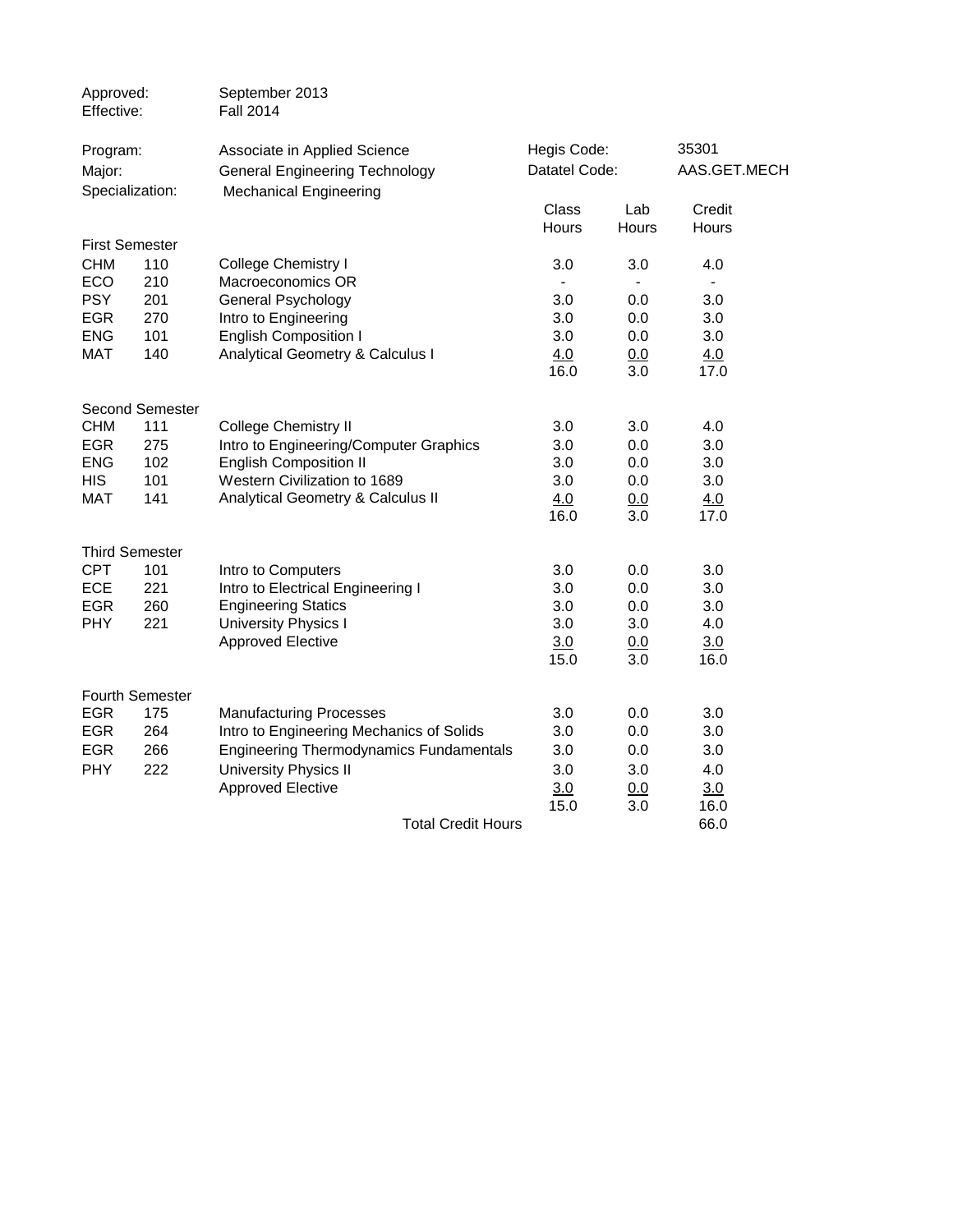| Approved:<br>Effective: |                        | September 2013<br><b>Fall 2014</b>                                                                                  |                       |              |                 |                                      |
|-------------------------|------------------------|---------------------------------------------------------------------------------------------------------------------|-----------------------|--------------|-----------------|--------------------------------------|
| Program:<br>Major:      | Specialization:        | Associate in Applied Science<br><b>General Engineering Technology</b><br><b>Electrical and Computer Engineering</b> |                       |              | Hegis Code:     | 35301<br>Datatel Code: AAS.GET.ELCOM |
|                         |                        |                                                                                                                     | <b>Class</b><br>Hours | Lab<br>Hours | Credit<br>Hours |                                      |
|                         | <b>First Semester</b>  |                                                                                                                     |                       |              |                 |                                      |
| <b>CPT</b>              | 101                    | Intro to Computers                                                                                                  | 3.0                   | 0.0          | 3.0             |                                      |
| <b>EGR</b>              | 281                    | Intro to Algorithmic Design I                                                                                       | 3.0                   | 3.0          | 4.0             |                                      |
| <b>ENG</b>              | 101                    | <b>English Composition I</b>                                                                                        | 3.0                   | 0.0          | 3.0             |                                      |
| <b>MAT</b>              | 140                    | Analytical Geometry & Calculus I                                                                                    | 4.0                   | 0.0          | 4.0             |                                      |
|                         |                        | <b>Approved Elective</b>                                                                                            | 3.0                   | 0.0          | 3.0             |                                      |
|                         |                        |                                                                                                                     | 16.0                  | 3.0          | 17.0            |                                      |
|                         | <b>Second Semester</b> |                                                                                                                     |                       |              |                 |                                      |
| <b>ECE</b>              | 102                    | <b>Instrument Control</b>                                                                                           | 3.0                   | 0.0          | 3.0             |                                      |
| <b>EGR</b>              | 175                    | <b>Manufacturing Processes</b>                                                                                      | 3.0                   | 0.0          | 3.0             |                                      |
| <b>EGR</b>              | 283                    | Intro to Algorithmic Design II                                                                                      | 3.0                   | 3.0          | 4.0             |                                      |
| <b>MAT</b>              | 141                    | Analytical Geometry & Calculus II                                                                                   | 4.0                   | 0.0          | 4.0             |                                      |
|                         |                        | <b>Approved Elective</b>                                                                                            | 3.0                   | 0.0          | 3.0             |                                      |
|                         |                        |                                                                                                                     | 16.0                  | 3.0          | 17.0            |                                      |
|                         | <b>Third Semester</b>  |                                                                                                                     |                       |              |                 |                                      |
| ECE                     | 211                    | Intro to Computer Engineering I                                                                                     | 3.0                   | 0.0          | 3.0             |                                      |
| ECE                     | 221                    | Intro to Electrical Engineering I                                                                                   | 3.0                   | 0.0          | 3.0             |                                      |
| <b>PHY</b>              | 221                    | <b>University Physics I</b>                                                                                         | 3.0                   | 3.0          | 4.0             |                                      |
| ECO                     | 210                    | Macroeconomics OR                                                                                                   | $\blacksquare$        |              |                 |                                      |
| <b>PSY</b>              | 201                    | <b>General Psychology</b>                                                                                           | 3.0                   | 0.0          | 3.0             |                                      |
| <b>HIS</b>              | 101                    | Western Civilization to 1689                                                                                        | 3.0                   | 0.0          | 3.0             |                                      |
|                         |                        |                                                                                                                     | 15.0                  | 3.0          | 16.0            |                                      |
|                         | Fourth Semester        |                                                                                                                     |                       |              |                 |                                      |
| <b>ECE</b>              | 212                    | Intro to Computer Engineering II                                                                                    | 3.0                   | 0.0          | 3.0             |                                      |
| <b>ECE</b>              | 222                    | Intro to Electrical Engineering II                                                                                  | 3.0                   | 0.0          | 3.0             |                                      |
| <b>EGR</b>              | 194                    | <b>Statics and Strength of Materials</b>                                                                            | 4.0                   | 0.0          | 4.0             |                                      |
| <b>EGR</b>              | 275                    | Introduction to Engineering /Computer                                                                               | 3.0                   | 0.0          | 3.0             |                                      |
|                         |                        | <b>Approved Elective</b>                                                                                            | 3.0                   | 0.0          | 3.0             |                                      |
|                         |                        |                                                                                                                     | 16.0                  | 0.0          | 16.0            |                                      |
|                         |                        | <b>Total Credit Hours</b>                                                                                           |                       |              | 66.0            |                                      |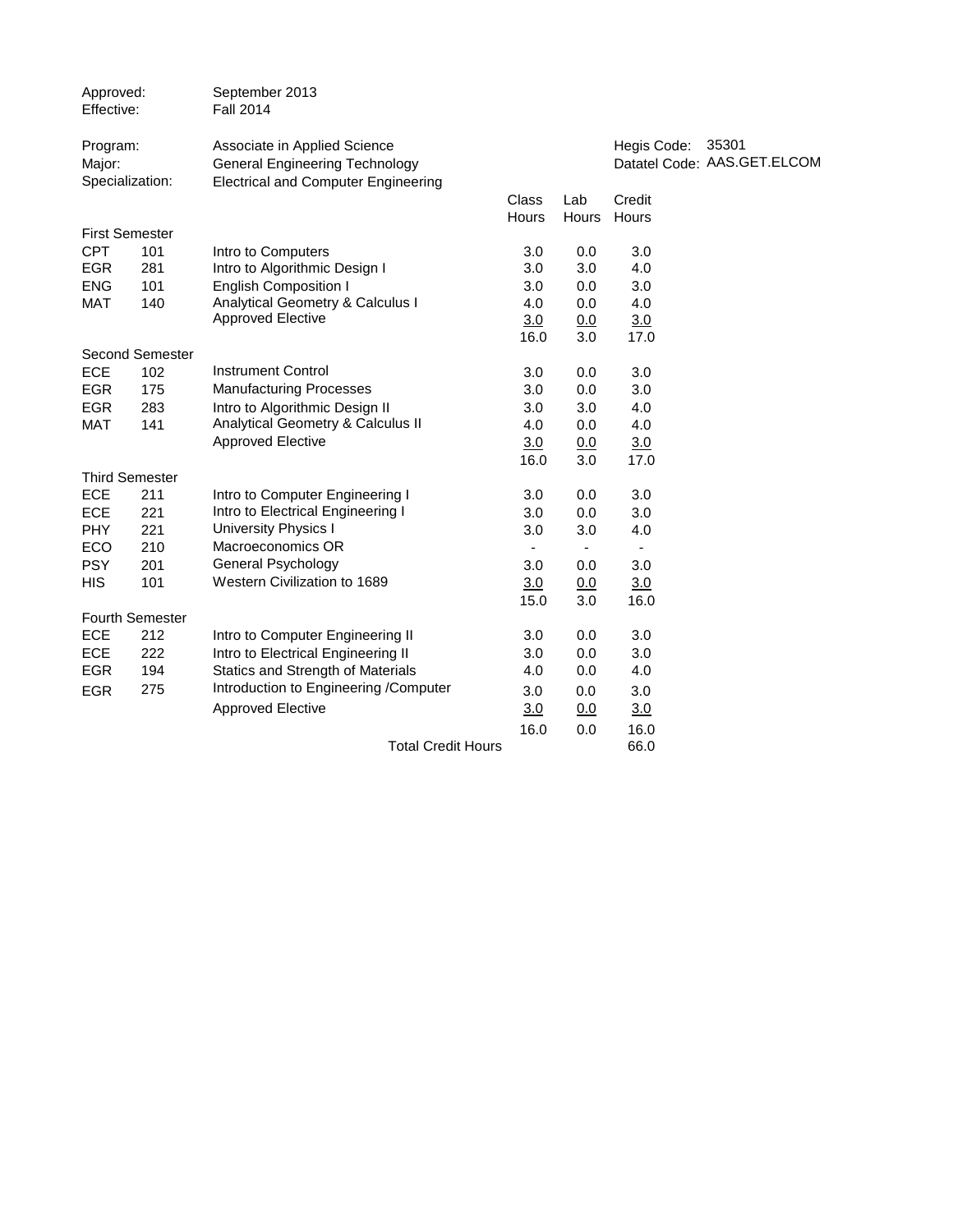| Approved:<br>Effective:               |                        | September 2013<br><b>Fall 2014</b>                                                                   |                       |                |                          |                                      |
|---------------------------------------|------------------------|------------------------------------------------------------------------------------------------------|-----------------------|----------------|--------------------------|--------------------------------------|
| Program:<br>Major:<br>Specialization: |                        | Associate in Applied Science<br><b>General Engineering Technology</b><br><b>Engineering Transfer</b> |                       |                | Hegis Code:              | 35301<br>Datatel Code: AAS.GET.EGRTR |
|                                       |                        |                                                                                                      | <b>Class</b><br>Hours | Lab<br>Hours   | Credit<br>Hours          |                                      |
| <b>First Semester</b>                 |                        |                                                                                                      |                       |                |                          |                                      |
| ECO                                   | 210                    | Macroeconomics OR                                                                                    | $\blacksquare$        | $\blacksquare$ | $\overline{\phantom{a}}$ |                                      |
| <b>PSY</b>                            | 201                    | General Psychology                                                                                   | 3.0                   | 0.0            | 3.0                      |                                      |
| <b>ENG</b>                            | 101                    | <b>English Composition I</b>                                                                         | 3.0                   | 0.0            | 3.0                      |                                      |
| <b>MAT</b>                            | 140                    | <b>Analytical Geometry &amp; Calculus I</b>                                                          | 4.0                   | 0.0            | 4.0                      |                                      |
| <b>EGR</b>                            | 270                    | Intro to Engineering                                                                                 | 3.0                   | 0.0            | 3.0                      |                                      |
| <b>CHM</b>                            | 110                    | College Chemistry I                                                                                  | 3.0                   | 3.0            | 4.0                      |                                      |
|                                       |                        | Subtotal                                                                                             | 16.0                  | 3.0            | 17.0                     |                                      |
|                                       | <b>Second Semester</b> |                                                                                                      |                       |                |                          |                                      |
| <b>CHM</b>                            | 111                    | <b>College Chemistry II</b>                                                                          | 3.0                   | 3.0            | 4.0                      |                                      |
| <b>EGR</b>                            | 194                    | <b>Statics and Strength of Materials</b>                                                             | 4.0                   | 0.0            | 4.0                      |                                      |
| <b>EGR</b>                            | 275                    | Intro to Engineering/Computer Graphics                                                               | 3.0                   | 0.0            | 3.0                      |                                      |
| <b>ENG</b>                            | 102                    | <b>English Composition II</b>                                                                        | 3.0                   | 0.0            | 3.0                      |                                      |
| <b>MAT</b>                            | 141                    | Analytical Geometry & Calculus II                                                                    | 4.0                   | 0.0            | 4.0                      |                                      |
|                                       |                        | Subtotal                                                                                             | 17.0                  | 3.0            | 18.0                     |                                      |
|                                       | <b>Third Semester</b>  |                                                                                                      |                       |                |                          |                                      |
| <b>CPT</b>                            | 101                    | Intro to Computers                                                                                   | 3.0                   | 0.0            | 3.0                      |                                      |
| <b>ECE</b>                            | 221                    | Intro to Electrical Engineering I                                                                    | 3.0                   | 0.0            | 3.0                      |                                      |
| <b>HIS</b>                            | 101                    | Western Civilization to 1689                                                                         | 3.0                   | 0.0            | 3.0                      |                                      |
| <b>PHY</b>                            | 221                    | <b>University Physics I</b>                                                                          | 3.0                   | 3.0            | 4.0                      |                                      |
|                                       |                        | <b>Approved Elective</b>                                                                             | 3.0                   | 0.0            | 3.0                      |                                      |
|                                       |                        | Subtotal                                                                                             | 15.0                  | 3.0            | 16.0                     |                                      |
|                                       | Fourth Semester        |                                                                                                      |                       |                |                          |                                      |
| <b>EGR</b>                            | 175                    | <b>Manufacturing Processes</b>                                                                       | 3.0                   | 0.0            | 3.0                      |                                      |
| <b>PHY</b>                            | 222                    | <b>University Physics II</b>                                                                         | 3.0                   | 3.0            | 4.0                      |                                      |
|                                       |                        | <b>Approved Electives</b>                                                                            | 8.0                   | 0.0            | 8.0                      |                                      |
|                                       |                        | Subtotal                                                                                             | 14.0                  | 3.0            | 15.0                     |                                      |
|                                       |                        | <b>Total Credit Hours</b>                                                                            |                       |                | 66.0                     |                                      |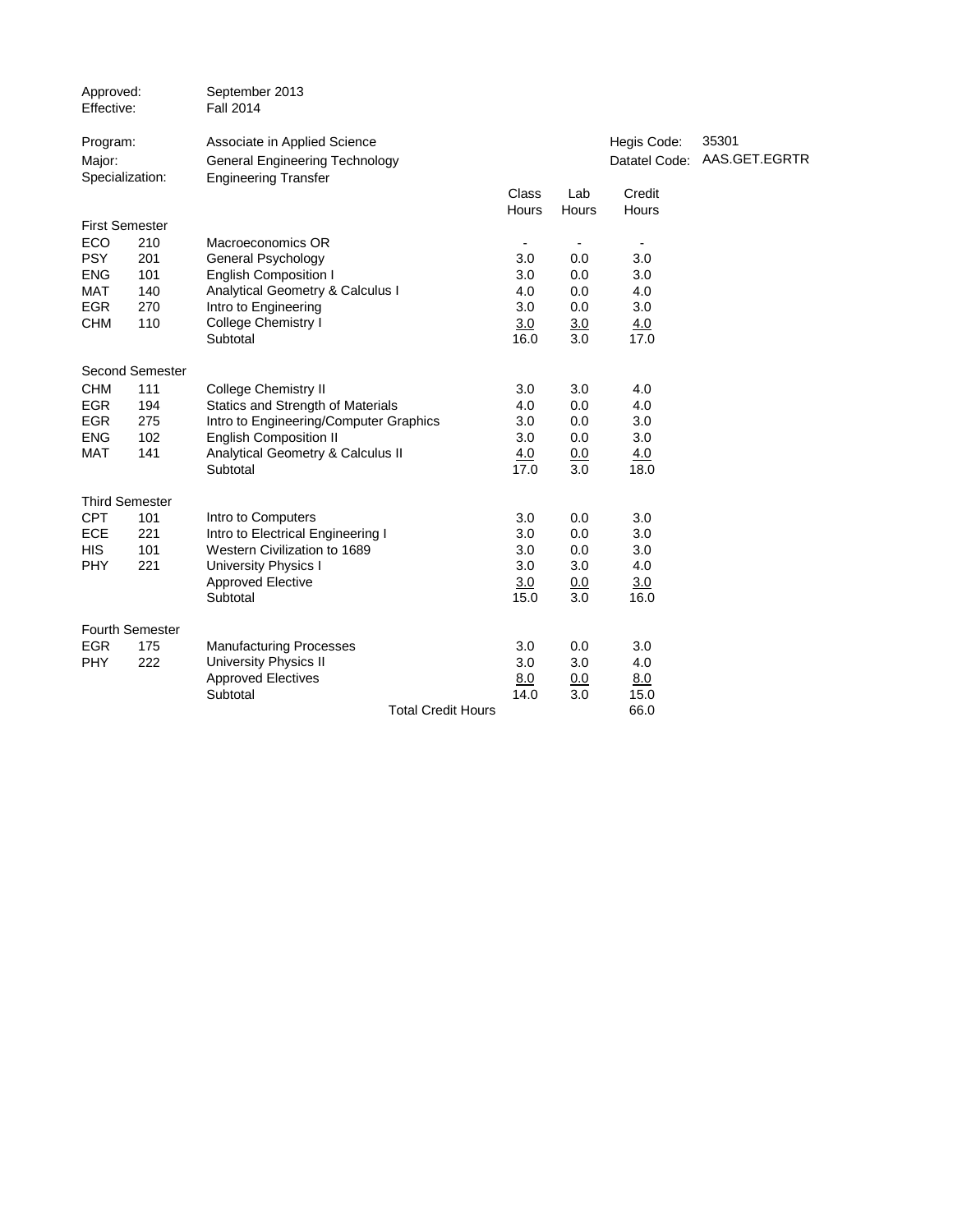| Approved:              |            | September 2013                                              |                              |                |                  |
|------------------------|------------|-------------------------------------------------------------|------------------------------|----------------|------------------|
| Effective:             |            | <b>Fall 2014</b>                                            |                              |                |                  |
| Program:               |            | Associate in Applied Science                                | Hegis Code:<br>Datatel Code: |                | 35306<br>AAS.AUT |
| Major:                 |            | Automotive Technology                                       |                              |                |                  |
|                        |            |                                                             | Class                        | Lab            | Credit           |
| <b>First Semester</b>  |            |                                                             | Hours                        | Hours          | Hours            |
|                        |            |                                                             |                              |                |                  |
| COL<br><b>AUT</b>      | 101        | <b>College Orientation</b>                                  | 1.0<br>2.0                   | 0.0            | 1.0<br>3.0       |
| <b>AUT</b>             | 131        | <b>Electrical Systems</b><br><b>Electrical Fundamentals</b> | 2.0                          | 3.0            |                  |
| <b>AUT</b>             | 133<br>143 | <b>Active Devices and Sensors</b>                           | 3.0                          | 3.0            | 3.0              |
|                        |            |                                                             |                              | 3.0            | 4.0              |
| <b>AUT</b>             | 161        | Introduction to Automotive Maintenance                      | 1.0                          | 0.0            | 1.0              |
| <b>ENG</b>             | 101        | <b>English Composition OR</b>                               | $\blacksquare$               | $\blacksquare$ | $\blacksquare$   |
| <b>ENG</b>             | 155        | <b>Communications I</b>                                     | 3.0                          | 0.0            | 3.0              |
|                        |            |                                                             | 12.0                         | 9.0            | 15.0             |
| <b>Second Semester</b> |            |                                                             |                              |                |                  |
| <b>AUT</b>             | 102        | <b>Engine Repair</b>                                        | 2.0                          | 6.0            | 4.0              |
| <b>AUT</b>             | 146        | <b>Emission Systems</b>                                     | 2.0                          | 3.0            | 3.0              |
| <b>AUT</b>             | 149        | Ignition and Fuel Systems                                   | 2.0                          | 6.0            | 4.0              |
| ECO                    | 101        | <b>Basic Economics OR</b>                                   | $\blacksquare$               | $\blacksquare$ | $\blacksquare$   |
| ECO                    | 210        | Macroeconomics                                              | 3.0                          | 0.0            | 3.0              |
|                        |            |                                                             | 9.0                          | 15.0           | 14.0             |
| <b>Third Semester</b>  |            |                                                             |                              |                |                  |
| <b>AUT</b>             | 112        | <b>Braking Systems</b>                                      | 2.0                          | 6.0            | 4.0              |
| <b>AUT</b>             | 241        | Automotive Air Conditioning                                 | 3.0                          | 3.0            | 4.0              |
| MAT                    | 101        | Beginning Algebra OR                                        |                              |                |                  |
| <b>MAT</b>             | 155        | <b>Contemporary Mathematics</b>                             | 3.0                          | 0.0            | 3.0              |
|                        |            |                                                             | 8.0                          | 9.0            | 11.0             |
| <b>Fourth Semester</b> |            |                                                             |                              |                |                  |
| <b>AUT</b>             | 115        | Manual Drive Train/ Axle                                    | 1.0                          | 6.0            | 3.0              |
| <b>AUT</b>             | 124        | Steering, Suspension and Alignment                          | 3.0                          | 3.0            | 4.0              |
| <b>AUT</b>             | 262        | Advanced Automotive Diagnosis and Repair                    | 2.0                          | 6.0            | 4.0              |
| <b>PSY</b>             | 105        | Personal/Interpersonal Psychology                           | 3.0                          | 0.0            | 3.0              |
|                        |            |                                                             | 9.0                          | 15.0           | 14.0             |
| <b>Fifth Semester</b>  |            |                                                             |                              |                |                  |
| <b>AUT</b>             | 158        | <b>Automotive Diagnosis</b>                                 | 2.0                          | 3.0            | 3.0              |
| <b>AUT</b>             | 247        | <b>Electrical Fuel Systems</b>                              | 2.0                          | 6.0            | 4.0              |
| <b>AUT</b>             | 251        | <b>Automatic Transmission Overhaul</b>                      | 3.0                          | 6.0            | 5.0              |
| <b>HSS</b>             | 205        | <b>Technology and Society</b>                               | 3.0                          | 0.0            | 3.0              |
|                        |            |                                                             | 10.0                         | 15.0           | 15.0             |
|                        |            | <b>Total Credit Hours</b>                                   |                              |                | 58.0             |
|                        |            |                                                             |                              |                | 69.0             |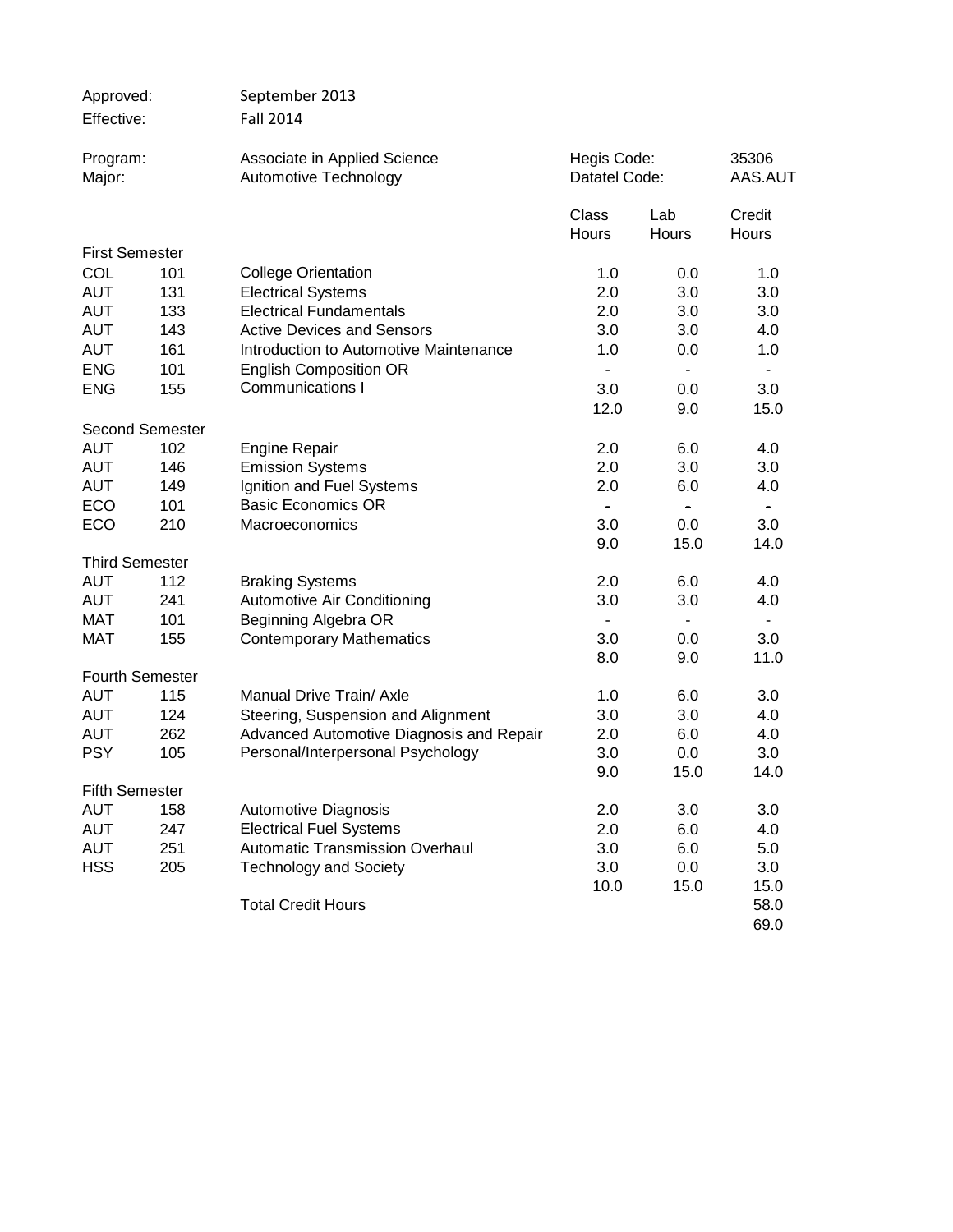| Approved:<br>Effective:  |                        | September 2013<br><b>Fall 2014</b>                                     |                              |                          |                        |
|--------------------------|------------------------|------------------------------------------------------------------------|------------------------------|--------------------------|------------------------|
| Program:<br>Major:       |                        | Associate in Applied Science<br><b>Computer Engineering Technology</b> | Hegis Code:<br>Datatel Code: |                          | 35322<br>AAS.ECT       |
|                          |                        |                                                                        | Class<br>Hours               | Lab<br><b>Hours</b>      | Credit<br><b>Hours</b> |
| <b>First Semester</b>    |                        |                                                                        |                              |                          |                        |
| COL                      | 101                    | <b>College Orientation</b>                                             | 1.0                          | 0.0                      | 1.0                    |
| <b>CPE</b>               | 107                    | <b>Computer Applications for Engineers</b>                             | 3.0                          | 0.0                      | 3.0                    |
| <b>EET</b>               | 111                    | <b>DC Circuits</b>                                                     | 3.0                          | 3.0                      | 4.0                    |
| <b>ENG</b>               | 101                    | <b>English Composition I</b>                                           | 3.0                          | 0.0                      | 3.0                    |
| MAT                      | 110                    | College Algebra                                                        | 3.0                          | 0.0                      | 3.0                    |
|                          |                        |                                                                        | 13.0                         | 3.0                      | 14.0                   |
|                          | <b>Second Semester</b> |                                                                        |                              |                          |                        |
| ECO                      | 101                    | <b>Basic Economics OR</b>                                              | $\overline{\phantom{a}}$     | $\overline{\phantom{a}}$ |                        |
| <b>PSY</b>               | 105                    | Personal/Interpersonal Psychology                                      | 3.0                          | 0.0                      | 3.0                    |
| EET<br><b>EET</b>        | 141                    | <b>Electronic Circuits</b><br>Introduction to Network Servers          | 3.0                          | 3.0                      | 4.0<br>3.0             |
| MAT                      | 142<br>111             | <b>College Trigonometry</b>                                            | 3.0<br>3.0                   | 0.0<br>0.0               | 3.0                    |
|                          |                        |                                                                        | 12.0                         | 3.0                      | 13.0                   |
|                          | <b>Third Semester</b>  |                                                                        |                              |                          |                        |
| EET                      | 112                    | <b>AC Circuits</b>                                                     | 3.0                          | 3.0                      | 4.0                    |
|                          |                        | Electives                                                              | 5.0                          | 0.0                      | 5.0                    |
|                          |                        |                                                                        | 8.0                          | 3.0                      | 9.0                    |
|                          | <b>Fourth Semester</b> |                                                                        |                              |                          |                        |
| <b>CPE</b>               | 110                    | Computer Language                                                      | 2.0                          | 3.0                      | 3.0                    |
| <b>EET</b>               | 145                    | <b>Digital Circuits</b>                                                | 3.0                          | 3.0                      | 4.0                    |
| <b>EET</b>               | 251                    | Microprocessor Fundamentals                                            | 3.0                          | 3.0                      | 4.0                    |
| <b>PHY</b>               | 201                    | Physics I                                                              | 3.0                          | 3.0                      | 4.0                    |
|                          |                        |                                                                        | 11.0                         | 12.0                     | 15.0                   |
|                          | <b>Fifth Semester</b>  |                                                                        |                              |                          |                        |
| <b>CPE</b>               | 224                    | <b>System Troubleshooting</b>                                          | 2.0                          | 3.0                      | 3.0                    |
| EET                      | 243                    | <b>Data Communications</b>                                             | 2.0                          | 3.0                      | 3.0                    |
| EET                      | 272                    | <b>Electronics Senior Seminar</b>                                      | 0.0                          | 3.0                      | 1.0                    |
| EET                      | 273                    | <b>Electronics Senior Project</b>                                      | 0.0                          | 3.0                      | 1.0                    |
| <b>ENG</b><br><b>HSS</b> | 160<br>205             | <b>Technical Communications</b>                                        | 3.0<br>3.0                   | 0.0<br>0.0               | 3.0<br>3.0             |
| <b>MAT</b>               | 130                    | <b>Technology and Society</b><br><b>Elementary Calculus</b>            | 3.0                          | 0.0                      | 3.0                    |
|                          |                        |                                                                        | 13.0                         | 12.0                     | 17.0                   |
|                          |                        | <b>Total Credit Hours</b>                                              |                              |                          | 68.0                   |
|                          |                        |                                                                        |                              |                          |                        |

Approved Electives

CPE 220, EGR 281, EGR 283, EET 231, EET 235, EET 261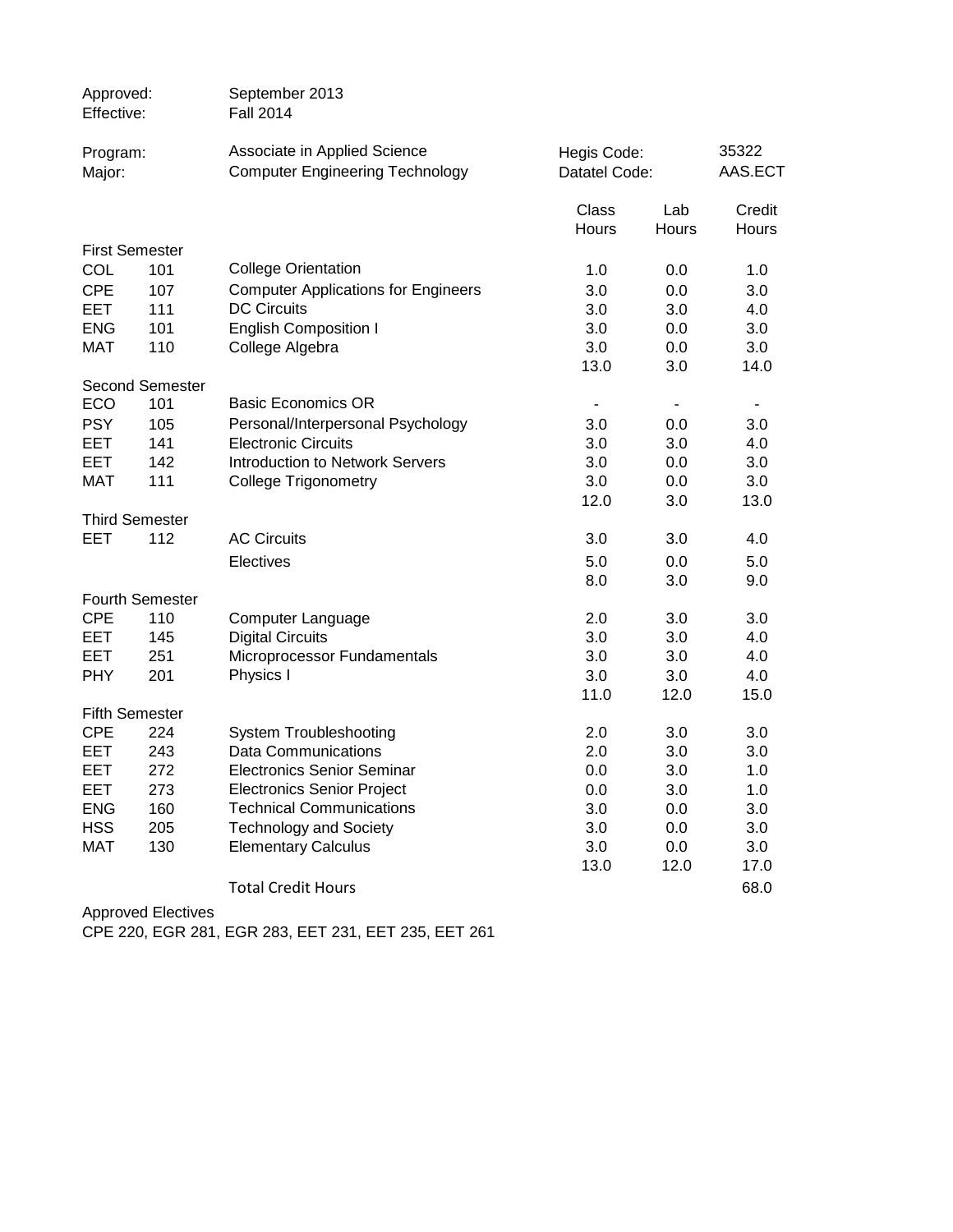| Approved:<br>Effective: |                        | September 2013<br><b>Fall 2014</b>                                        |                              |              |                  |
|-------------------------|------------------------|---------------------------------------------------------------------------|------------------------------|--------------|------------------|
| Program:<br>Major:      |                        | Associate in Applied Science<br><b>Electronics Engineering Technology</b> | Hegis Code:<br>Datatel Code: |              | 35310<br>AAS.EET |
|                         |                        |                                                                           | Class<br>Hours               | Lab<br>Hours | Credit<br>Hours  |
| <b>First Semester</b>   |                        |                                                                           |                              |              |                  |
| COL                     | 101                    | <b>College Orientation</b>                                                | 1.0                          | 0.0          | 1.0              |
| <b>CPE</b>              | 107                    | <b>Computer Applications for Engineers</b>                                | 3.0                          | 0.0          | 3.0              |
| <b>EET</b>              | 111                    | <b>DC Circuits</b>                                                        | 3.0                          | 3.0          | 4.0              |
| <b>ENG</b>              | 101                    | <b>English Composition I</b>                                              | 3.0                          | 0.0          | 3.0              |
| <b>MAT</b>              | 110                    | College Algebra                                                           | 3.0                          | 0.0          | 3.0              |
|                         |                        |                                                                           | 13.0                         | 3.0          | 14.0             |
|                         | <b>Second Semester</b> |                                                                           |                              |              |                  |
| ECO                     | 101                    | <b>Basic Economics OR</b>                                                 |                              |              |                  |
| <b>PSY</b>              | 105                    | Personal/Interpersonal Psychology                                         | 3.0                          | 0.0          | 3.0              |
| <b>EET</b>              | 141                    | <b>Electronic Circuits</b>                                                | 3.0                          | 3.0          | 4.0              |
| EET                     | 142                    | <b>Introduction to Network Servers</b>                                    | 3.0                          | 0.0          | 3.0              |
| <b>MAT</b>              | 111                    | <b>College Trigonometry</b>                                               | 3.0                          | 0.0          | 3.0              |
|                         |                        |                                                                           | 12.0                         | 3.0          | 13.0             |
|                         | <b>Third Semester</b>  |                                                                           |                              |              |                  |
| <b>EET</b>              | 112                    | <b>AC Circuits</b>                                                        | 3.0                          | 3.0          | 4.0              |
| EET                     | 212                    | <b>Industrial Robotics</b>                                                | 2.0                          | 3.0          | 3.0              |
| EET                     | 235                    | Programmable Controllers                                                  | 2.0                          | 3.0          | 3.0              |
|                         |                        |                                                                           | 7.0                          | 9.0          | 10.0             |
|                         | <b>Fourth Semester</b> |                                                                           |                              |              |                  |
| <b>EET</b>              | 145                    | <b>Digital Circuits</b>                                                   | 3.0                          | 3.0          | 4.0              |
| EET                     | 251                    | Microprocessor Fundamentals                                               | 3.0                          | 3.0          | 4.0              |
| <b>PHY</b>              | 201                    | Physics I                                                                 | 3.0                          | 3.0          | 4.0              |
|                         |                        | Elective                                                                  | 3.0                          | 0.0          | 3.0              |
|                         |                        |                                                                           | 12.0                         | 9.0          | 15.0             |
| <b>Fifth Semester</b>   |                        |                                                                           |                              |              |                  |
| EET                     | 261                    | <b>Electronic Troubleshooting</b>                                         | 1.0                          | 3.0          | 2.0              |
| EET                     | 272                    | <b>Electronic Senior Seminar</b>                                          | 0.0                          | 3.0          | 1.0              |
| EET                     | 273                    | <b>Electronic Senior Project</b>                                          | 0.0                          | 3.0          | 1.0              |
| <b>ENG</b>              | 160                    | <b>Technical Communications</b>                                           | 3.0                          | 0.0          | 3.0              |
| <b>HSS</b>              | 205                    | <b>Technology and Society</b>                                             | 3.0                          | 0.0          | 3.0              |
| <b>MAT</b>              | 130                    | <b>Elementary Calculus</b>                                                | 3.0                          | 0.0          | 3.0              |
|                         |                        | Elective                                                                  | 2.0                          | 0.0          | 2.0              |
|                         |                        |                                                                           | 12.0                         | 9.0          | 15.0             |
|                         |                        | <b>Total Credit Hours</b>                                                 |                              |              | 67.0             |
|                         |                        |                                                                           |                              |              |                  |

Approved Electives

CPE 110, CPE 224, EET 241, EET 243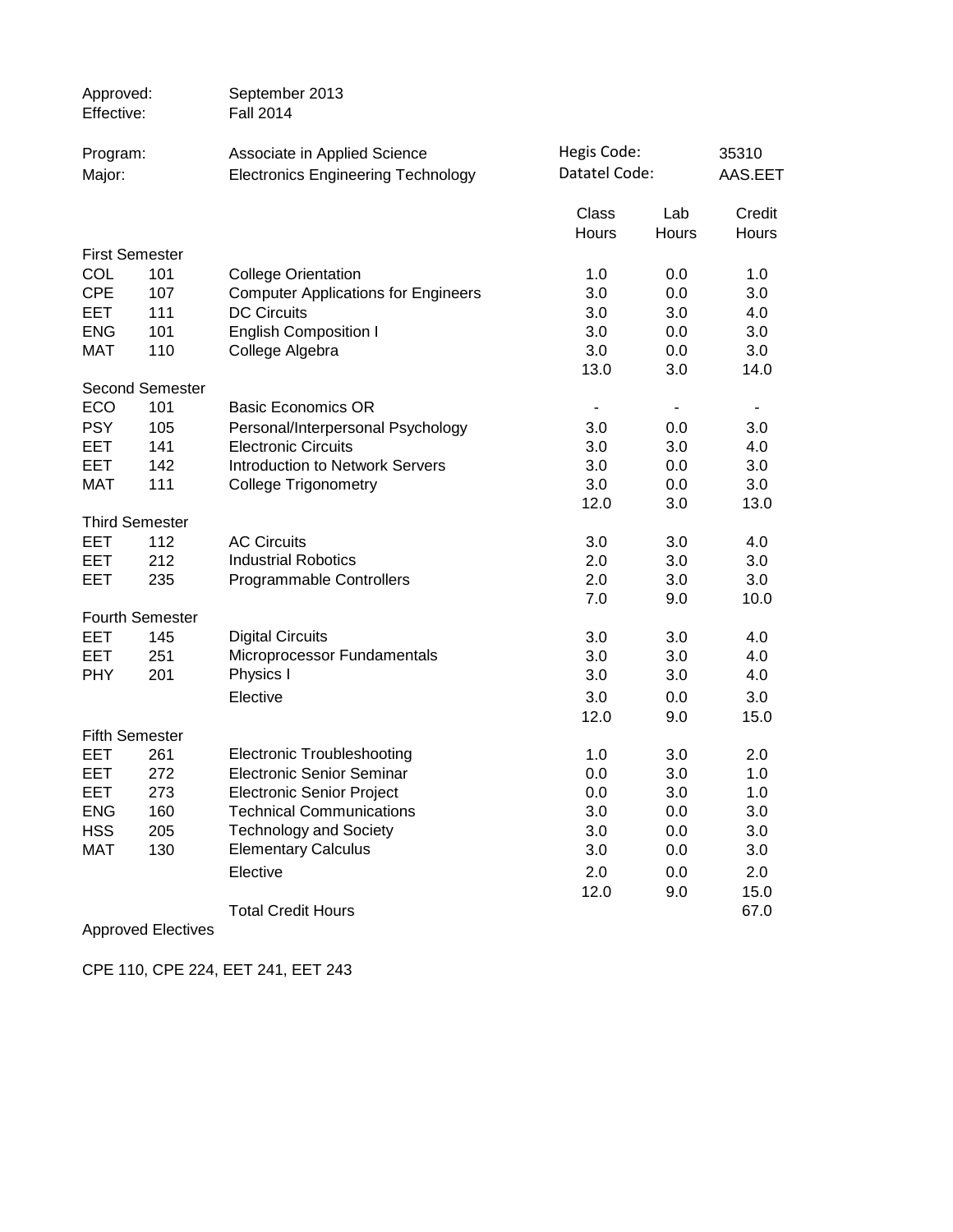| Approved:<br>Effective: |                        | September 2013<br><b>Fall 2014</b>                            |                          |            |              |
|-------------------------|------------------------|---------------------------------------------------------------|--------------------------|------------|--------------|
| Program:                |                        | Associate in Applied Science                                  | Hegis Code:              |            | 35303        |
| Major:                  |                        | <b>Engineering Grpahics Technology</b>                        | Datatel Code:            |            | AAS.EGT      |
|                         |                        |                                                               | Class                    | Lab        | Credit       |
|                         |                        |                                                               | Hours                    | Hours      | Hours        |
| <b>First Semester</b>   |                        |                                                               |                          |            |              |
| COL                     | 101                    | <b>College Orientation</b>                                    | 1.0                      | 0.0        | 1.0          |
| <b>CPT</b>              | 170                    | Microcomputer Applications                                    | 3.0                      | 0.0        | 3.0          |
| <b>EGR</b>              | 170                    | <b>Engineering Materials</b>                                  | 2.0                      | 3.0        | 3.0          |
| <b>EGT</b>              | 110                    | <b>Engineering Graphics I</b>                                 | 3.0                      | 3.0        | 4.0          |
| <b>ENG</b>              | 101                    | <b>English Composition I</b>                                  | 3.0                      | 0.0        | 3.0          |
| MAT                     | 110                    | College Algebra                                               | 3.0                      | 0.0        | 3.0          |
|                         |                        |                                                               | 15.0                     | 6.0        | 17.0         |
|                         | <b>Second Semester</b> |                                                               |                          |            |              |
| <b>EGR</b>              | 175                    | <b>Manufacturing Processes</b>                                | 3.0                      | 0.0        | 3.0          |
| <b>EGT</b>              | 105                    | <b>Basic Civil Drafting</b>                                   | 1.0                      | 3.0        | 2.0          |
| <b>EGT</b><br>MAT       | 115<br>111             | <b>Engineering Graphics II</b><br><b>College Trigonometry</b> | 3.0<br>3.0               | 3.0        | 4.0          |
| <b>PHY</b>              | 201                    | Physics I                                                     | 3.0                      | 0.0<br>3.0 | 3.0<br>4.0   |
|                         |                        |                                                               | 13.0                     | 9.0        | 16.0         |
| <b>Third Semester</b>   |                        |                                                               |                          |            |              |
| <b>CHM</b>              | 101                    | <b>General Chemistry I</b>                                    | 3.0                      | 3.0        | 4.0          |
| ECO                     | 101                    | <b>Basic Economics OR</b>                                     | $\overline{\phantom{0}}$ | $\sim$     | $\sim$       |
| <b>PSY</b>              | 105                    | Personal/Interpersonal Psychology                             | 3.0                      | 0.0        | 3.0          |
| <b>ENG</b>              | 160                    | <b>Technical Communications</b>                               | 3.0                      | 0.0        | 3.0          |
| <b>HSS</b>              | 205                    | <b>Technology and Society</b>                                 | 3.0                      | 0.0        | 3.0          |
|                         |                        |                                                               | 12.0                     | 3.0        | 13.0         |
| <b>Fourth Semester</b>  |                        |                                                               |                          |            |              |
| <b>EGR</b>              | 190                    | <b>Statics</b>                                                | 3.0                      | 0.0        | 3.0          |
| EGT                     | 210                    | <b>Engineering Graphics III</b>                               | 3.0                      | 3.0        | 4.0          |
| <b>EGT</b>              | 252                    | <b>Advanced CAD</b>                                           | 2.0                      | 3.0        | 3.0          |
| <b>MAT</b>              | 120                    | <b>Probability and Statistics</b>                             | 3.0                      | 0.0        | 3.0          |
|                         |                        |                                                               | 11.0                     | 6.0        | 13.0         |
| <b>Fifth Semester</b>   |                        |                                                               |                          |            |              |
| <b>EGT</b>              | 225                    | <b>Architectural Drawing Applications</b>                     | 3.0                      | 3.0        | 4.0          |
| <b>MET</b>              | 211                    | <b>Strength of Materials</b>                                  | 3.0                      | 3.0        | 4.0          |
|                         |                        | Elective                                                      | 4.0<br>10.0              | 0.0        | 4.0          |
|                         |                        | <b>Total Credit Hours</b>                                     |                          | 6.0        | 12.0<br>71.0 |
|                         |                        |                                                               |                          |            |              |

Approved Electives EGR 260, EGR 264, EGR 266, MET 214, MET 219, MET 231, MET 235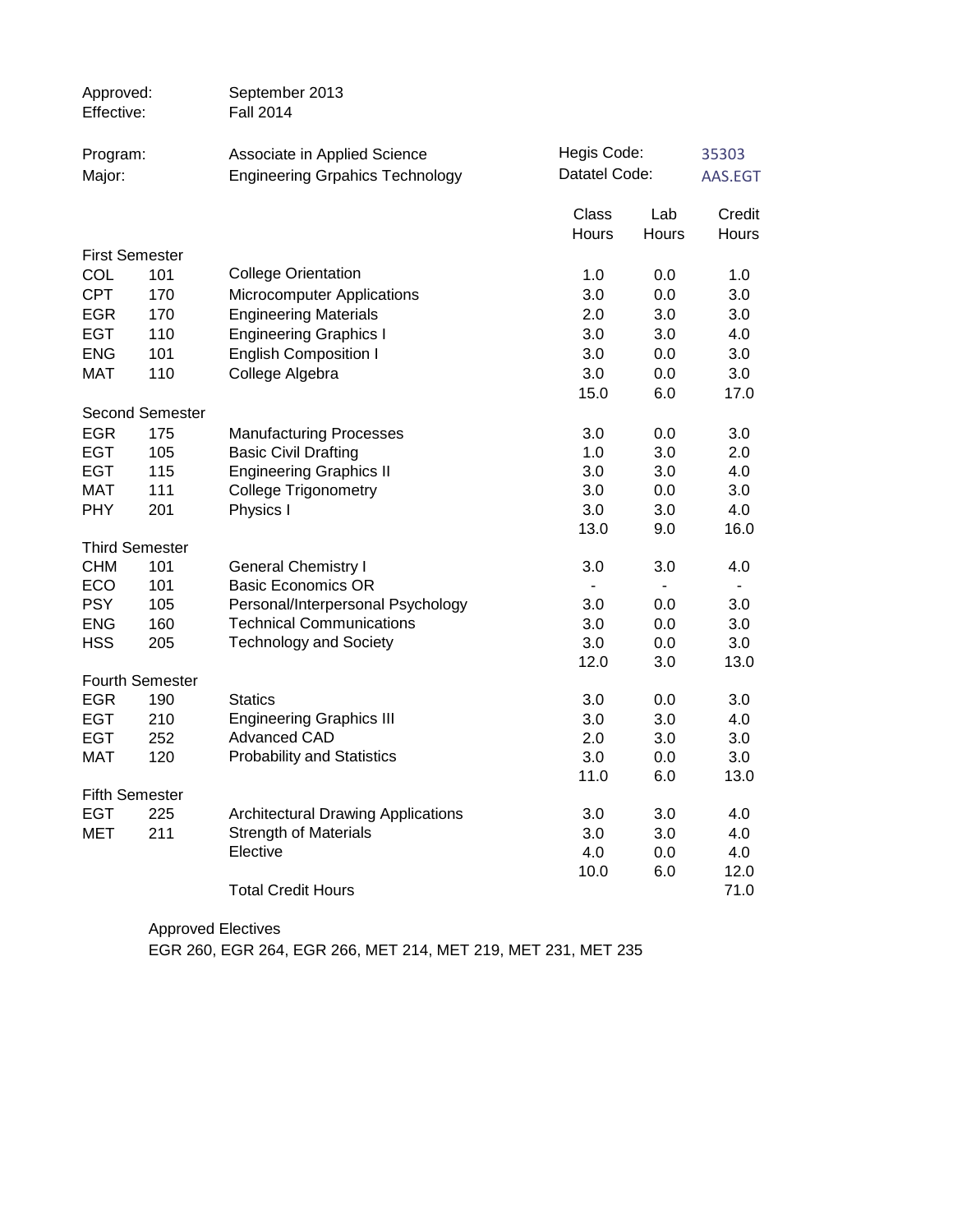| Approved:<br>Effective:  |                               | September 2007<br><b>Fall 2008</b>                                            |                |              |                 |
|--------------------------|-------------------------------|-------------------------------------------------------------------------------|----------------|--------------|-----------------|
| Program:                 |                               | Associate in Applied Science                                                  | Hegis Code:    |              | 35372           |
| Major:                   |                               | <b>Industrial Maintenance Technology</b>                                      | Datatel Code:  |              | AAS.IMT04       |
|                          |                               |                                                                               | Class<br>Hours | Lab<br>Hours | Credit<br>Hours |
|                          | <b>First Semester</b>         |                                                                               |                |              |                 |
| COL                      | 101                           | <b>College Orientation</b>                                                    | 1.0            | 0.0          | 1.0             |
| EEM                      | 117                           | <b>DC/AC Circuits I</b>                                                       | 3.0            | 3.0          | 4.0             |
| EEM                      | 121                           | <b>Electrical Measurements</b>                                                | 3.0            | 0.0          | 3.0             |
| EEM                      | 140                           | <b>National Electrical Code</b>                                               | 3.0            | 0.0          | 3.0             |
| EEM                      | 145                           | <b>Control Circuits</b>                                                       | 2.0            | 3.0          | 3.0             |
| <b>MAT</b>               | 155                           | <b>Contemporary Mathematics</b>                                               | 3.0            | 0.0          | 3.0             |
|                          |                               |                                                                               | 15.0           | 6.0          | 17.0            |
|                          | <b>Second Semester</b>        |                                                                               |                |              |                 |
| <b>CPT</b>               | 101                           | Introduction to Computers                                                     | 3.0            | 0.0          | 3.0             |
| EEM                      | 215                           | <b>DC/AC Machines</b>                                                         | 2.0            | 3.0          | 3.0             |
| <b>ENG</b>               | 155                           | Communications I                                                              | 3.0            | 0.0          | 3.0             |
|                          |                               | <b>Directed Electives</b>                                                     | 0.0            | 0.0          | 8.0             |
|                          |                               | (Electives vary based upon concentration.)                                    | 8.0            | 3.0          | 17.0            |
|                          | <b>Third Semester</b>         |                                                                               |                |              |                 |
| EEM                      | 250                           | Programmable Logic Controllers                                                | 3.0            | 3.0          | 4.0             |
|                          |                               | <b>Directed Electives</b>                                                     | 0.0            | 0.0          | 2.0             |
|                          |                               | (Electives vary based upon concentration.)                                    | 3.0            | 3.0          | 6.0             |
|                          | Fourth Semester               |                                                                               |                |              |                 |
| ECO                      | 101                           | <b>Basic Economics OR</b>                                                     |                |              | 0.0             |
| <b>PSY</b>               | 105                           | Personal/Interpersonal Psychology                                             | 3.0            | 0.0          | 3.0             |
| <b>IMT</b>               | 102                           | <b>Industrial Safety</b>                                                      | 2.0            | 0.0          | 2.0             |
| IMT                      | 114                           | Benchwork and Assembly                                                        | 1.0            | 3.0          | 2.0             |
| <b>IMT</b>               | 120                           | <b>Mechanical Installations</b>                                               | 4.0            | 3.0          | 5.0             |
| <b>IMT</b>               | 161                           | <b>Mechanical Power Applications</b>                                          | 3.0            | 3.0          | 4.0             |
|                          |                               |                                                                               | 13.0           | 9.0          | 16.0            |
|                          | <b>Fifth Semester</b>         |                                                                               |                |              |                 |
| <b>HSS</b>               | 205                           | <b>Technology and Society</b>                                                 | 3.0            | 0.0          | 3.0             |
| IMT                      | 104                           | Schematics                                                                    | 2.0            | 0.0          | 2.0             |
| IMT                      | 131                           | <b>Hydraulics and Pneumatics</b>                                              | 2.0            | 6.0          | 4.0             |
| <b>WLD</b>               | 142                           | Maintenance Welding                                                           | 1.0            | 6.0          | 3.0             |
|                          |                               |                                                                               | 8.0            | 12.0         | 12.0            |
|                          |                               |                                                                               |                |              | 24.0            |
|                          |                               | <b>Total Credit Hours</b>                                                     |                |              | 68.0            |
|                          |                               |                                                                               |                |              |                 |
|                          |                               | Total semester credit hours may be higher based upon the concentration taken. |                |              |                 |
|                          | <b>Directed Electives</b>     |                                                                               |                |              |                 |
|                          | <b>Industrial Electricity</b> |                                                                               |                |              |                 |
| <b>CIM</b>               | 241                           | Automated Manufacturing Equipment                                             | 3.0            | 3.0          | 4.0             |
| EEM                      | 221                           | <b>DC/AC Drives</b>                                                           | 2.0            | 3.0          | 3.0             |
| EEM                      | 251                           | Programmable Controllers                                                      | 2.0            | 3.0          | 3.0             |
| EEM                      | 252                           | Programmable Controllers Applications                                         | 2.0            | 3.0          | 3.0             |
| EEM                      | 271                           | Sensors & Systems Interfacing                                                 | 1.0            | 3.0          | 2.0             |
|                          |                               |                                                                               | 10.0           | 15.0         | 15.0            |
|                          |                               |                                                                               |                |              |                 |
|                          | <b>Industrial Maintenance</b> |                                                                               |                |              |                 |
| <b>ACR</b><br><b>ACR</b> | 108<br>110                    | <b>Refrigeration Fundamentals</b>                                             | 2.0<br>3.0     | 3.0<br>3.0   | 3.0<br>4.0      |
|                          |                               | <b>Heating Fundamentals</b>                                                   |                |              |                 |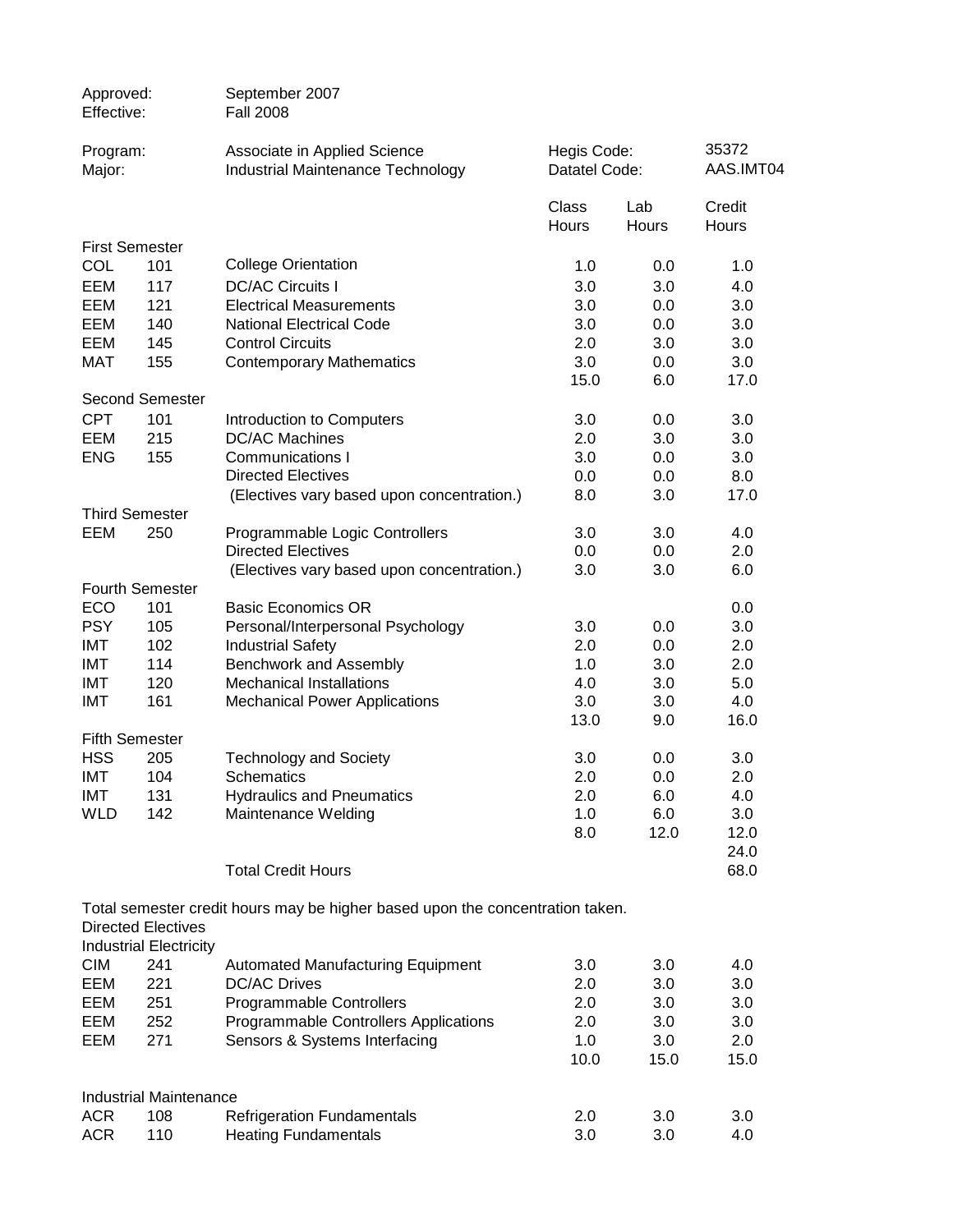| <b>IMT</b>   | 123 | Air Compressors                  | 2.0 | 0.0 | 2.0  |
|--------------|-----|----------------------------------|-----|-----|------|
| <b>IMT</b>   | 151 | Benchwork and Assembly           | 2.0 | 3.0 | 3.0  |
| <b>IMT</b>   | 163 | <b>Mechanical Installations</b>  | 2.0 | 3.0 | 3.0  |
|              |     |                                  |     |     | 15.0 |
| Machine Tool |     |                                  |     |     |      |
| MTT          | 111 | Machine Tool Theory & Practice I | 3.0 | 6.0 | 5.0  |
| MTT          | 124 | Machine Tool Practice II         | 3.0 | 3.0 | 4.0  |
| MTT          | 126 | Machine Tool Practice III        | 3.0 | 3.0 | 4.0  |
|              |     |                                  |     |     | 13.0 |
| Welding      |     |                                  |     |     |      |
| <b>WLD</b>   | 136 | Advance Inert Gas Welding        | 1.0 | 3.0 | 2.0  |
| <b>WLD</b>   | 152 | Tungsten Arc Welding             | 2.0 | 6.0 | 4.0  |
| <b>WLD</b>   | 154 | Pipe Fitting and Welding         | 3.0 | 3.0 | 4.0  |
|              |     |                                  |     |     | 10.0 |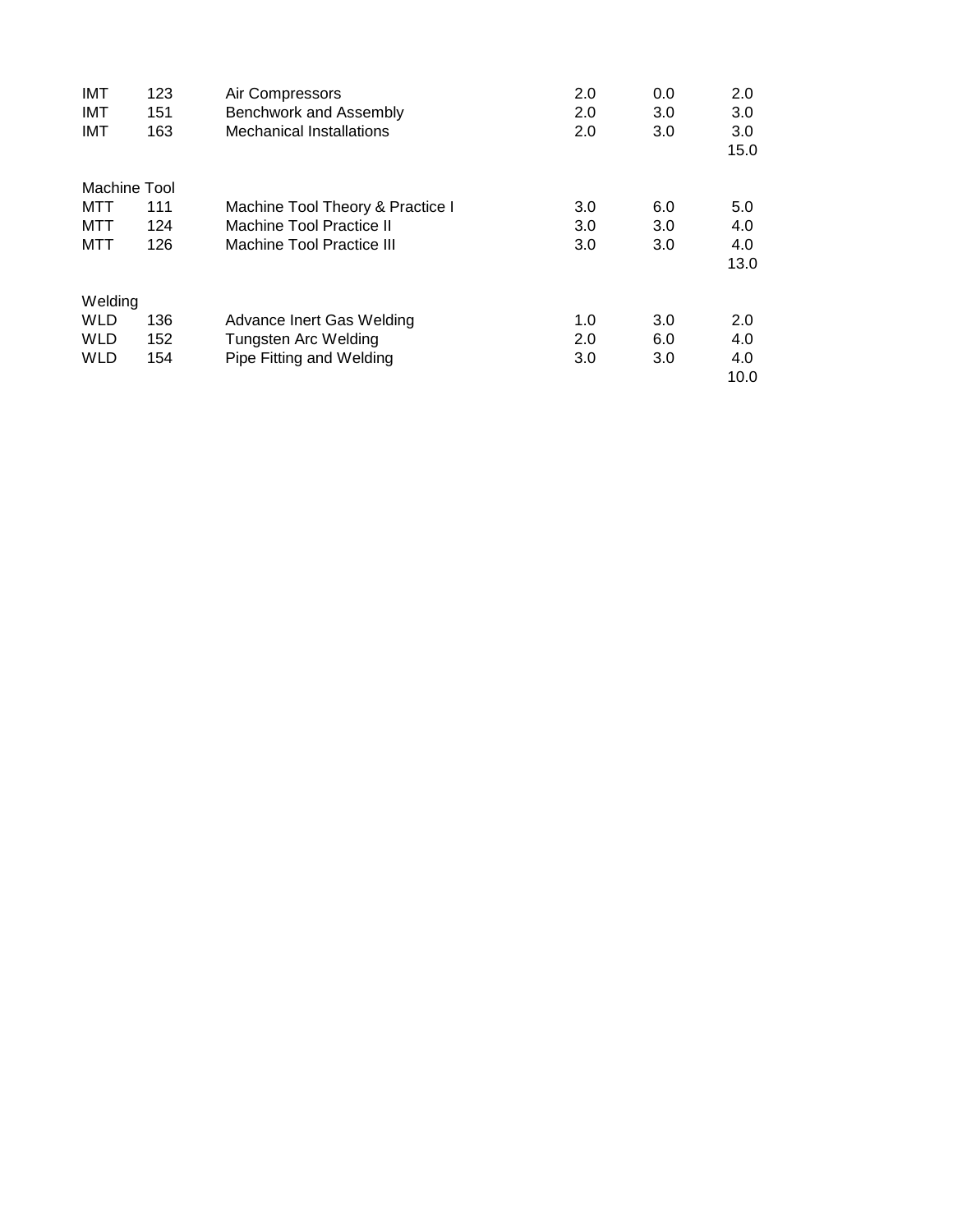| Approved:<br>Effective: |                        | September 2013<br><b>Fall 2014</b>                                       |                              |              |                  |
|-------------------------|------------------------|--------------------------------------------------------------------------|------------------------------|--------------|------------------|
| Program:<br>Major:      |                        | Associate in Applied Science<br><b>Mechanical Engineering Technology</b> | Hegis Code:<br>Datatel Code: |              | 35315<br>AAS.MET |
|                         |                        |                                                                          | Class<br>Hours               | Lab<br>Hours | Credit<br>Hours  |
|                         | <b>First Semester</b>  |                                                                          |                              |              |                  |
| COL                     | 101                    | <b>College Orientation</b>                                               | 1.0                          | 0.0          | 1.0              |
| <b>CPT</b>              | 170                    | <b>Microcomputer Applications</b>                                        | 3.0                          | 0.0          | 3.0              |
| <b>EGR</b>              | 170                    | <b>Engineering Materials</b>                                             | 2.0                          | 3.0          | 3.0              |
| <b>EGT</b>              | 110                    | <b>Engineering Graphics I</b>                                            | 3.0                          | 3.0          | 4.0              |
| <b>ENG</b>              | 101                    | <b>English Composition I</b>                                             | 3.0                          | 0.0          | 3.0              |
| <b>MAT</b>              | 110                    | College Algebra                                                          | 3.0                          | 0.0          | 3.0              |
|                         |                        |                                                                          | 15.0                         | 6.0          | 17.0             |
|                         | <b>Second Semester</b> |                                                                          |                              |              |                  |
| <b>EGR</b>              | 175                    | <b>Manufacturing Processes</b>                                           | 3.0                          | 0.0          | 3.0              |
| <b>EGT</b>              | 115                    | <b>Engineering Graphics II</b>                                           | 3.0                          | 3.0          | 4.0              |
| <b>MAT</b>              | 111                    | <b>College Trigonometry</b>                                              | 3.0                          | 0.0          | 3.0              |
| <b>PHY</b>              | 201                    | Physics I                                                                | 3.0                          | 3.0          | 4.0              |
|                         |                        |                                                                          | 12.0                         | 6.0          | 14.0             |
|                         | <b>Third Semester</b>  |                                                                          |                              |              |                  |
| CHM                     | 101                    | <b>General Chemistry</b>                                                 | 3.0                          | 3.0          | 4.0              |
| ECO                     | 101                    | <b>Basic Economics OR</b>                                                |                              |              |                  |
| <b>PSY</b>              | 105                    | Personal/Interpersonal Psychology                                        | 3.0                          | 0.0          | 3.0              |
| <b>ENG</b>              | 160                    | <b>Technical Communications</b>                                          | 3.0                          | 0.0          | 3.0              |
| <b>HSS</b>              | 205                    | <b>Technology and Society</b>                                            | 3.0                          | 0.0          | 3.0              |
|                         | <b>Fourth Semester</b> |                                                                          | 12.0                         | 3.0          | 13.0             |
| <b>EGR</b>              | 190                    | <b>Statics</b>                                                           | 3.0                          | 0.0          | 3.0              |
| MAT                     | 120                    | <b>Probability and Statistics</b>                                        | 3.0                          | 0.0          | 3.0              |
| <b>MET</b>              | 214                    | <b>Fluid Mechanics</b>                                                   | 2.0                          | 3.0          | 3.0              |
|                         |                        | Elective                                                                 | 2.0                          | 0.0          | 2.0              |
|                         |                        |                                                                          | 10.0                         | 3.0          | 11.0             |
|                         | <b>Fifth Semester</b>  |                                                                          |                              |              |                  |
| MET                     | 211                    | <b>Strength of Materials</b>                                             | 3.0                          | 3.0          | 4.0              |
| <b>MET</b>              | 222                    | Thermodynamics                                                           | 3.0                          | 3.0          | 4.0              |
| <b>MET</b>              | 231                    | Machine Design                                                           | 3.0                          | 3.0          | 4.0              |
| MTT                     | 101                    | Introduction to Machine Tool                                             | 1.0                          | 3.0          | 2.0              |
|                         |                        |                                                                          | 10.0                         | 12.0         | 14.0             |
|                         |                        | <b>Total Credit Hours</b>                                                |                              |              | 69.0             |
|                         |                        |                                                                          |                              |              |                  |

Approved Electives:

EGR 206, EGR 264, EGR 266, EGT 105, EGT 210, EGT 225, EGT 252, MET 219, MET 235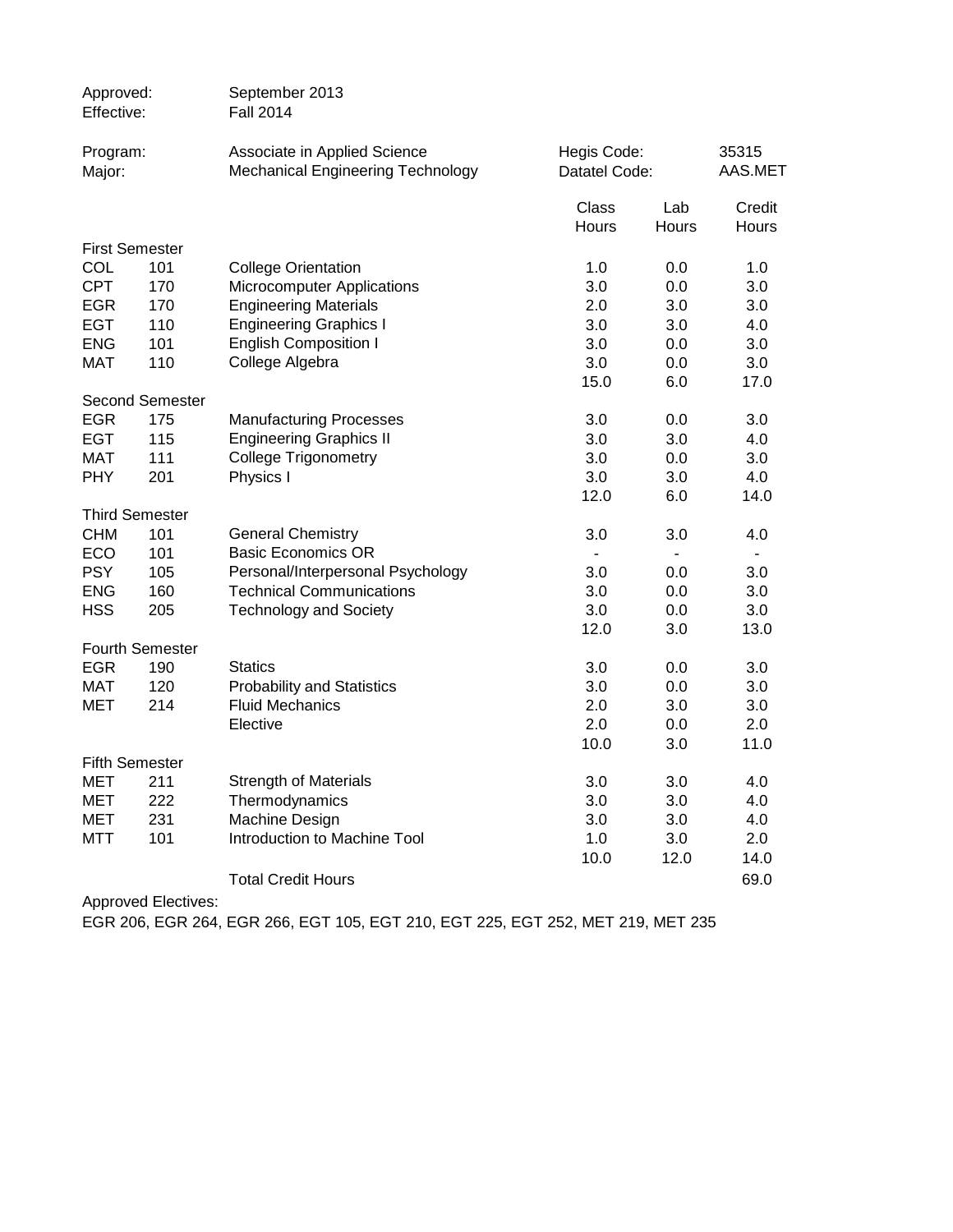| Approved:<br>Effective: |                        | March 2012<br><b>Fall 2012</b>                                           |                              |                     |                  |
|-------------------------|------------------------|--------------------------------------------------------------------------|------------------------------|---------------------|------------------|
| Program:                |                        | Advanced CNC Machinist Certificate                                       | Hegis Code:<br>Datatel Code: |                     | 71153<br>CT.ACNC |
|                         |                        |                                                                          | Class<br><b>Hours</b>        | Lab<br><b>Hours</b> | Credit<br>Hours  |
| <b>First Semester</b>   |                        |                                                                          |                              |                     |                  |
| EGT                     | 128                    | Machine Tool Print Layout                                                | 2.0                          | 0.0                 | 2.0              |
| <b>MAT</b>              | 155                    | <b>Contemporary Mathematics</b>                                          | 3.0                          | 0.0                 | 3.0              |
| <b>MTT</b>              | 111                    | Machine Tool Theory & Practice II                                        | 3.0                          | 6.0                 | 5.0              |
|                         |                        |                                                                          | 8.0                          | 6.0                 | 10.0             |
|                         | <b>Second Semester</b> |                                                                          |                              |                     |                  |
| EGT                     | 130                    | Geometric Dimensioning and Tolerancing<br>Applications                   | 3.0                          | 0.0                 | 3.0              |
| <b>EGT</b>              | 151                    | Introduction to CAD                                                      | 2.0                          | 3.0                 | 3.0              |
| MTT                     | 145                    | <b>Machining of Metals</b>                                               | 3.0                          | 0.0                 | 3.0              |
| MTT                     | 254                    | <b>CNC Programming I</b>                                                 | 2.0                          | 3.0                 | 3.0              |
|                         |                        |                                                                          | 10.0                         | 6.0                 | 12.0             |
|                         | <b>Third Semester</b>  |                                                                          |                              |                     |                  |
| MTT                     | 253                    | <b>CNC Programming and Operations</b>                                    | 2.0                          | 3.0                 | 3.0              |
| MTT                     | 255                    | <b>CNC Programming II</b>                                                | 2.0                          | 3.0                 | 3.0              |
| MTT                     | 258                    | <b>Machine Tool CAM</b>                                                  | 3.0                          | 0.0                 | 3.0              |
| MTT                     | 270                    | Operating and Programming of Coordinate<br><b>Measuring and Machines</b> | 3.0                          | 0.0                 | 3.0              |
|                         |                        |                                                                          | 10.0                         | 6.0                 | 12.0             |
|                         |                        | <b>Total Credit Hours</b>                                                |                              |                     | 34.0             |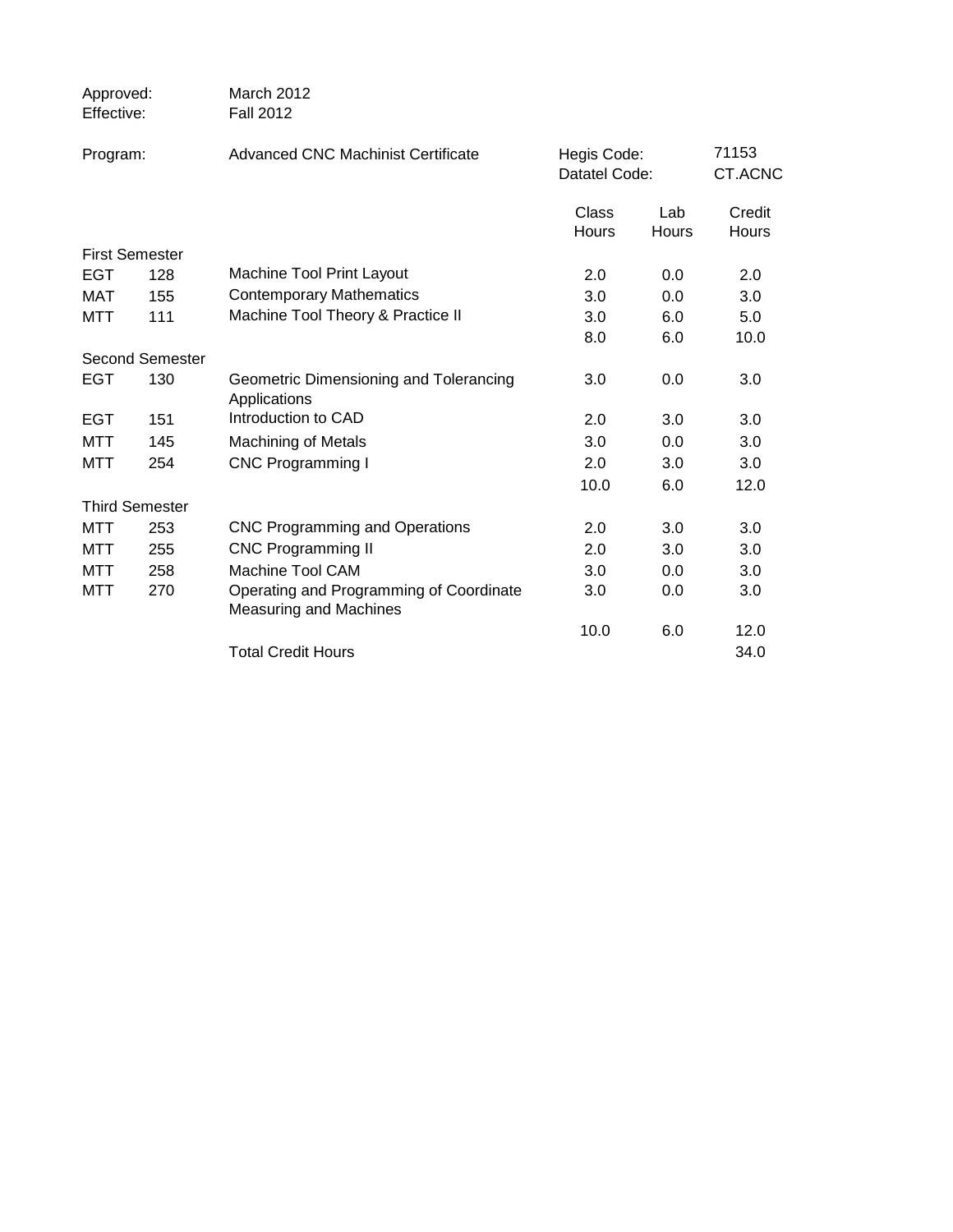| Approved:<br>Effective: |     | September 2013<br><b>Fall 2014</b>  |                |                              |                        |
|-------------------------|-----|-------------------------------------|----------------|------------------------------|------------------------|
| Program:                |     | <b>HVAC Installer Certificate</b>   |                | Hegis Code:<br>Datatel Code: |                        |
|                         |     |                                     | Class<br>Hours | Lab<br>Hours                 | Credit<br><b>Hours</b> |
| <b>First Semester</b>   |     |                                     |                |                              |                        |
| <b>ACR</b>              | 102 | <b>Tools and Service Techniques</b> | 2.0            | 3.0                          | 3.0                    |
| <b>ACR</b>              | 150 | <b>Basic Sheetmetal</b>             | 1.0            | 3.0                          | 2.0                    |
| <b>BCT</b>              | 112 | <b>Construction Print Reading</b>   | 2.0            | 0.0                          | 2.0                    |
| <b>BCT</b>              | 221 | <b>Construction Building Codes</b>  | 3.0            | 0.0                          | 3.0                    |
| EEM                     | 105 | <b>Basic Electricity</b>            | 1.0            | 3.0                          | 2.0                    |
|                         |     | <b>Total Credit Hours</b>           | 9.0            | 9.0                          | 12.0                   |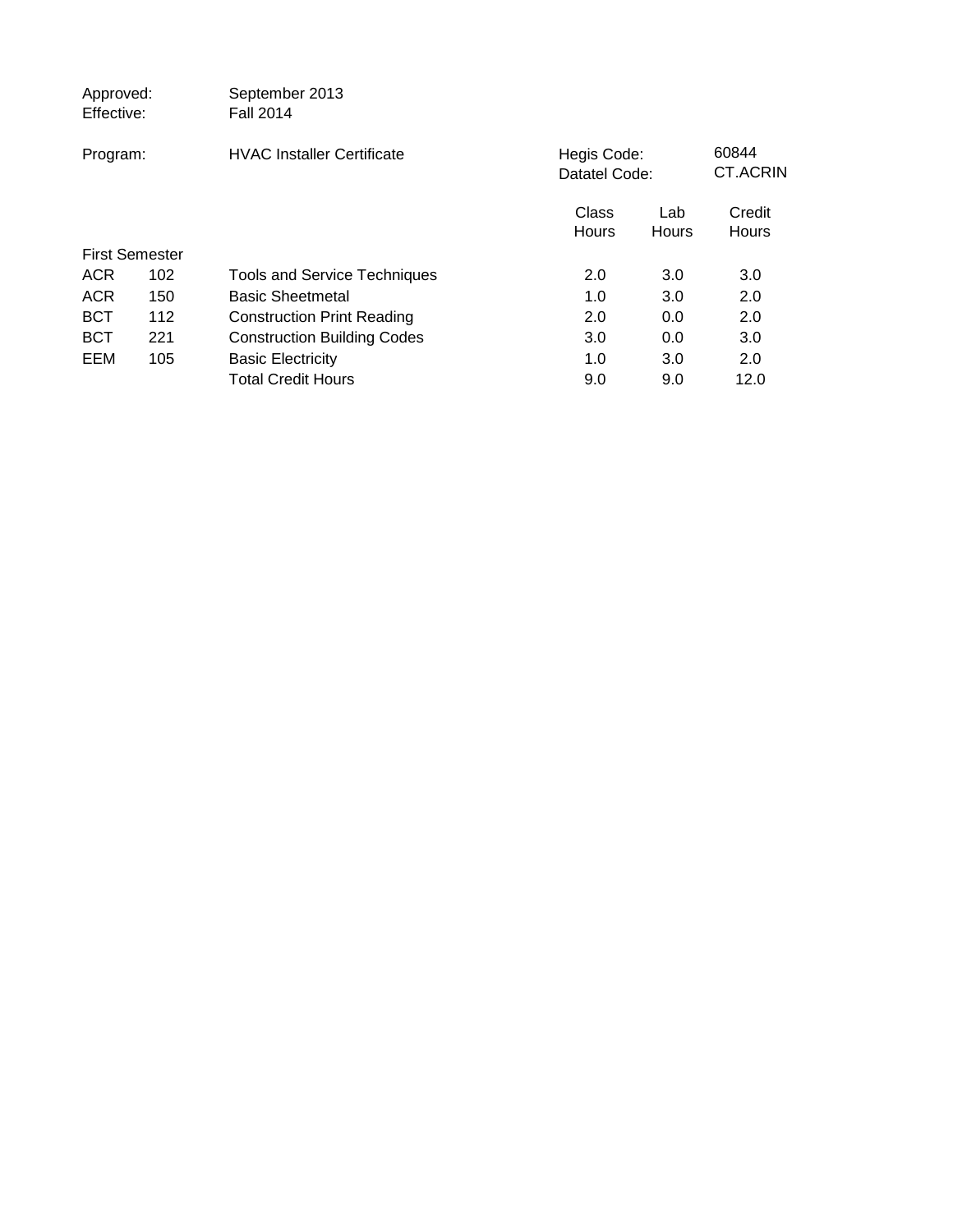| Approved:<br>Effective: |     | November 2003<br><b>Fall 2004</b>      |                              |              |                        |  |
|-------------------------|-----|----------------------------------------|------------------------------|--------------|------------------------|--|
| Program:                |     | <b>HVAC Systems Design Certificate</b> | Hegis Code:<br>Datatel Code: |              | 60846<br>CT.ACRSD      |  |
|                         |     |                                        | Class<br><b>Hours</b>        | Lab<br>Hours | Credit<br><b>Hours</b> |  |
| <b>First Semester</b>   |     |                                        |                              |              |                        |  |
| <b>ACR</b>              | 220 | <b>Advanced Air Conditioning</b>       | 3.0                          | 3.0          | 4.0                    |  |
| <b>ACR</b>              | 221 | <b>Residential Load Calculations</b>   | 2.0                          | 0.0          | 2.0                    |  |
| <b>EGR</b>              | 110 | Introduction to Computer Environment   | 3.0                          | 0.0          | 3.0                    |  |
|                         |     | <b>Total Credit Hours</b>              | 8.0                          | 3.0          | 9.0                    |  |
|                         |     |                                        |                              |              |                        |  |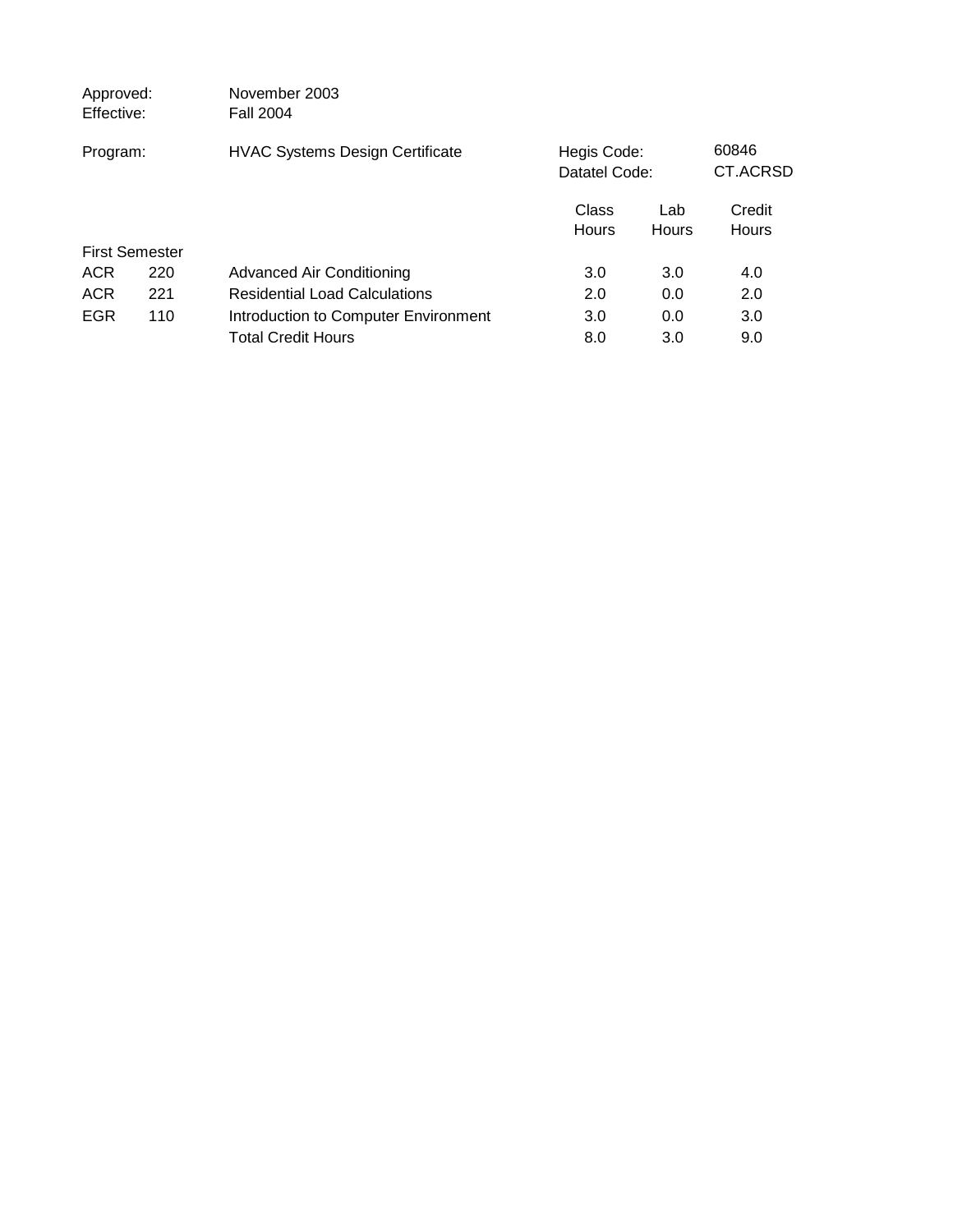| Approved:<br>Effective: |     | November 2003<br><b>Fall 2004</b>          |                              |              |                        |  |
|-------------------------|-----|--------------------------------------------|------------------------------|--------------|------------------------|--|
| Program:                |     | <b>HVAC Service Technician Certificate</b> | Hegis Code:<br>Datatel Code: |              | 60845<br>CT.ACRST      |  |
|                         |     |                                            | Class<br>Hours               | Lab<br>Hours | Credit<br><b>Hours</b> |  |
| <b>First Semester</b>   |     |                                            |                              |              |                        |  |
| <b>ACR</b>              | 108 | <b>Refrigeration Fundamentals</b>          | 2.0                          | 3.0          | 3.0                    |  |
| <b>ACR</b>              | 110 | <b>Heating Fundamentals</b>                | 3.0                          | 3.0          | 4.0                    |  |
| <b>ACR</b>              | 120 | <b>Basic Air Conditioning</b>              | 3.0                          | 3.0          | 4.0                    |  |
| <b>ACR</b>              | 210 | <b>Heat Pumps</b>                          | 3.0                          | 3.0          | 4.0                    |  |
|                         |     | <b>Total Credit Hours</b>                  | 11.0                         | 12.0         | 15.0                   |  |
|                         |     |                                            |                              |              |                        |  |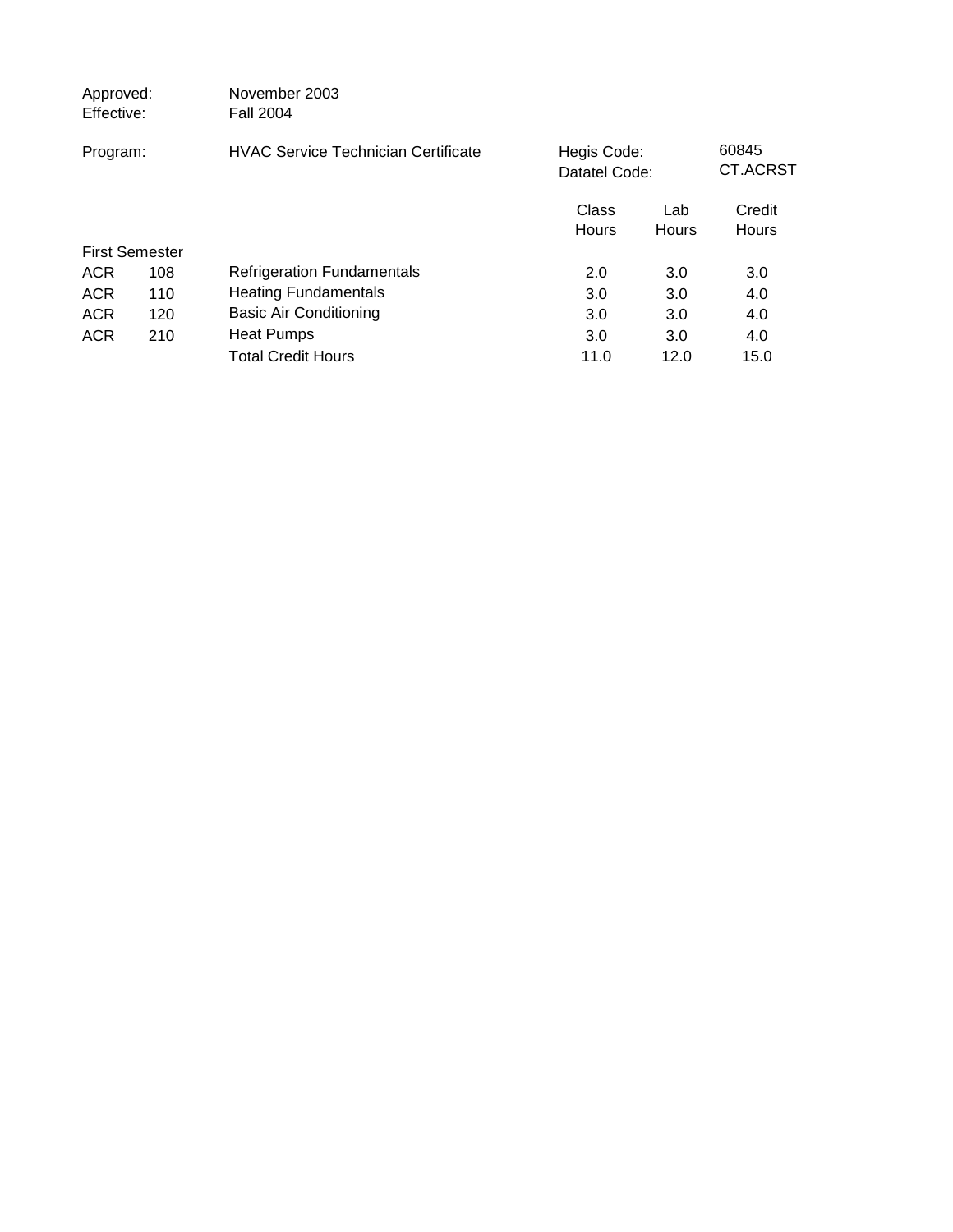| Approved:<br>Effective: |                        | Spring 2013<br><b>Fall 2013</b>         |                              |              |                          |
|-------------------------|------------------------|-----------------------------------------|------------------------------|--------------|--------------------------|
| Program:                |                        | Automotive Collision Repair Certificate | Hegis Code:<br>Datatel Code: |              | 71280<br><b>CT.AUTCR</b> |
|                         |                        |                                         | <b>Class</b><br>Hours        | Lab<br>Hours | Credit<br>Hours          |
| <b>First Semester</b>   |                        |                                         |                              |              |                          |
| <b>AUT</b>              | 131                    | <b>Electrical Systems</b>               | 2.0                          | 3.0          | 3.0                      |
| <b>AUT</b>              | 133                    | <b>Electrical Fundamentals</b>          | 2.0                          | 3.0          | 3.0                      |
| <b>ABR</b>              | 100                    | Introduction to Autobody Haz. Matrl.    | 1.0                          | 0.0          | 1.0                      |
| <b>ABR</b>              | 102                    | MIG Welding                             | 1.0                          | 6.0          | 3.0                      |
| <b>ABR</b>              | 119                    | <b>Estimating Repairs</b>               | 1.0                          | 3.0          | 2.0                      |
|                         |                        |                                         | 7.0                          | 15.0         | 12.0                     |
|                         | <b>Second Semester</b> |                                         |                              |              |                          |
| <b>ABR</b>              | 101                    | <b>Structural Repair I</b>              | 2.0                          | 9.0          | 5.0                      |
| <b>ABR</b>              | 103                    | Sheet Metal Repair I                    | 2.0                          | 6.0          | 4.0                      |
| <b>ABR</b>              | 108                    | Refinishing I                           | 2.0                          | 3.0          | 3.0                      |
|                         |                        |                                         | 6.0                          | 18.0         | 12.0                     |
| <b>Third Semester</b>   |                        |                                         |                              |              |                          |
| <b>AUT</b>              | 241                    | Automotive Air Conditioning             | 2.0                          | 6.0          | 4.0                      |
|                         |                        |                                         | 2.0                          | 6.0          | 4.0                      |
| Fourth Semester         |                        |                                         |                              |              |                          |
| <b>ABR</b>              | 111                    | <b>Structural Repair II</b>             | 2.0                          | 9.0          | 5.0                      |
| <b>ABR</b>              | 113                    | Sheet Metal Repair II                   | 1.0                          | 9.0          | 4.0                      |
| <b>ABR</b>              | 118                    | Refinishing II                          | 1.0                          | 6.0          | 3.0                      |
|                         |                        |                                         | 4.0                          | 24.0         | 12.0                     |
|                         |                        | <b>Total Credit Hours</b>               |                              |              | 40.0                     |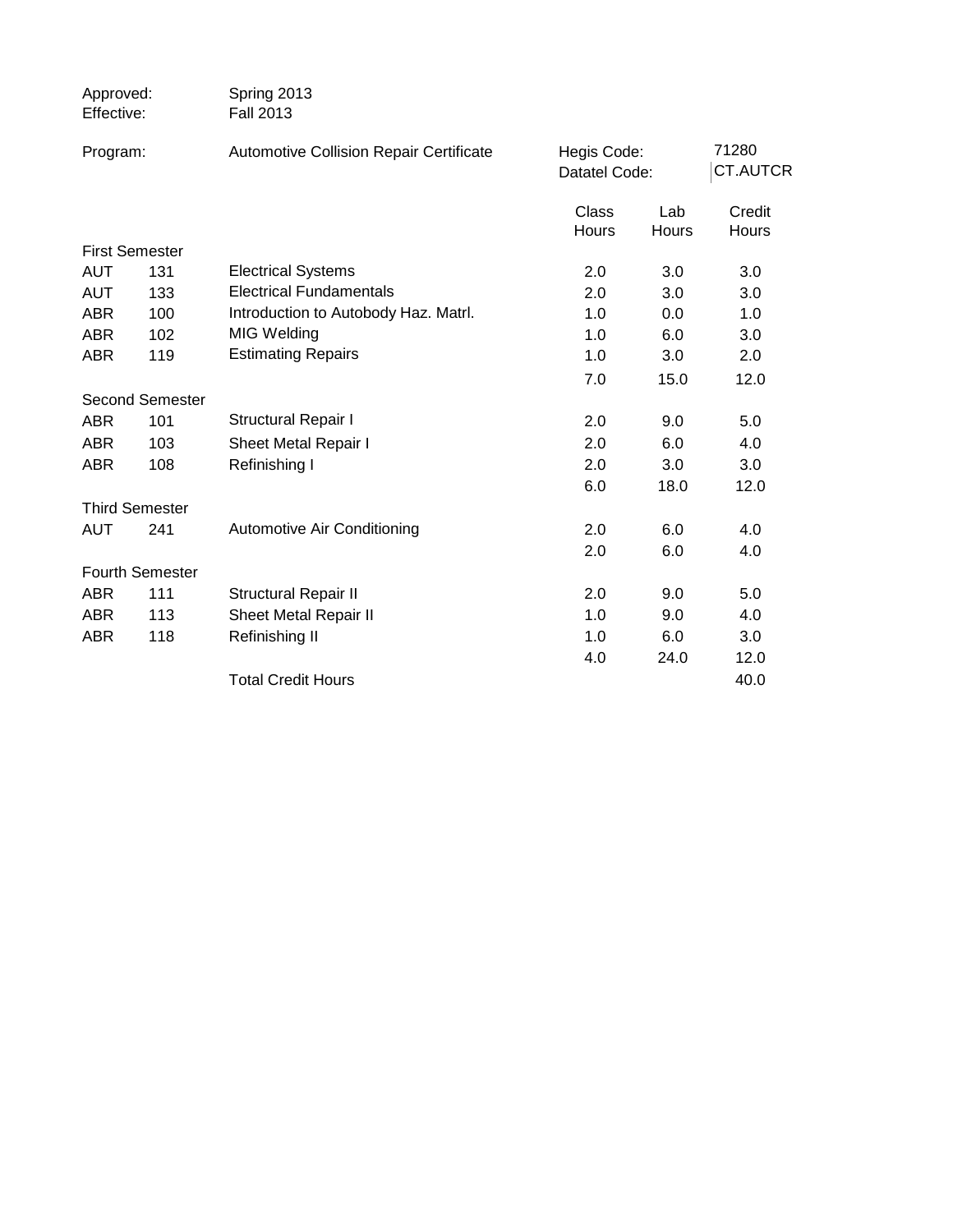| Approved:<br>Effective: |     | February 2007<br><b>Fall 2014</b>            |                              |              |                        |
|-------------------------|-----|----------------------------------------------|------------------------------|--------------|------------------------|
| Program:                |     | Residential/Commercial Carpentry Certificate | Hegis Code:<br>Datatel Code: |              | 60909<br>CT.BCTCP      |
|                         |     |                                              | Class<br><b>Hours</b>        | Lab<br>Hours | Credit<br><b>Hours</b> |
| <b>First Semester</b>   |     |                                              |                              |              |                        |
| <b>AET</b>              | 103 | International Building and Residential Codes | 3.0                          | 0.0          | 3.0                    |
| <b>BCT</b>              | 102 | <b>Fundamentals of Building Construction</b> | 3.0                          | 3.0          | 4.0                    |
| <b>BCT</b>              | 105 | <b>Tool Usage and Safety</b>                 | 1.0                          | 3.0          | 2.0                    |
| <b>BCT</b>              | 106 | Beginning Woodworking                        | 1.0                          | 3.0          | 2.0                    |
| <b>BCT</b>              | 108 | Finish Trim                                  | 1.0                          | 3.0          | 2.0                    |
| <b>BCT</b>              | 112 | <b>Construction Print Reading</b>            | 2.0                          | 0.0          | 2.0                    |
| BCT                     | 206 | <b>Roof Construction</b>                     | 1.0                          | 3.0          | 2.0                    |
|                         |     | <b>Total Credit Hours</b>                    | 12.0                         | 15.0         | 17.0                   |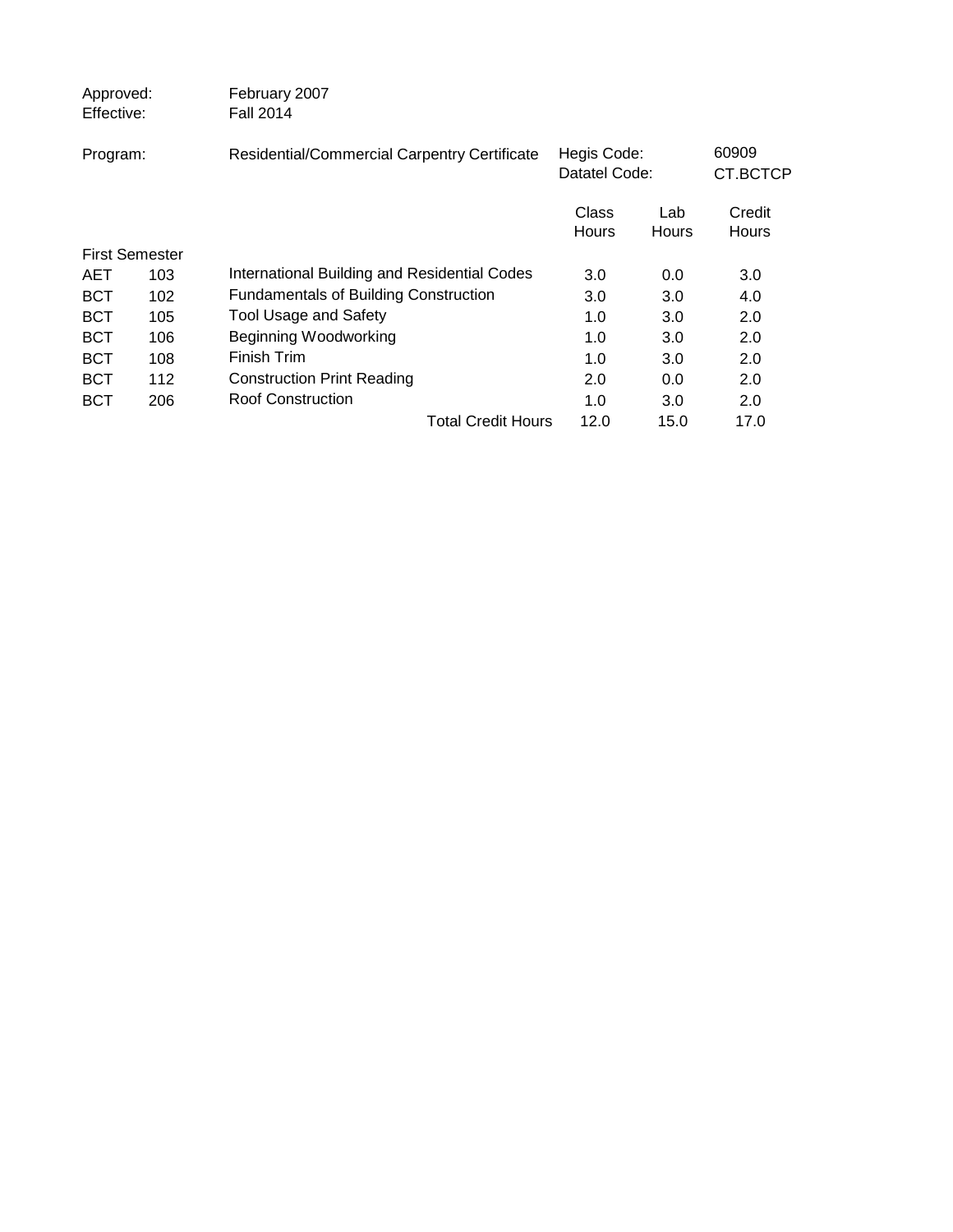| Approved:<br>Effective: |                       | <b>July 2008</b><br><b>Fall 2013</b>                |                       |                     |                 |
|-------------------------|-----------------------|-----------------------------------------------------|-----------------------|---------------------|-----------------|
| Program:                |                       | <b>Building Construction Management Certificate</b> |                       | Hegis Code:         | 71026           |
|                         |                       |                                                     | Datatel Code:         |                     | CT.BCTMG        |
|                         |                       |                                                     | <b>Class</b><br>Hours | Lab<br><b>Hours</b> | Credit<br>Hours |
|                         | <b>First Semester</b> |                                                     |                       |                     |                 |
| <b>BCT</b>              | 102                   | <b>Fundamentals of Building Construction</b>        | 3.0                   | 3.0                 | 4.0             |
| <b>EGR</b>              | 110                   | Introduction to Computer Environment                | 3.0                   | 0.0                 | 3.0             |
| <b>BCT</b>              | 104                   | Site Layout and Preparation                         | 1.0                   | 3.0                 | 2.0             |
|                         |                       |                                                     | 7.0                   | 6.0                 | 9.0             |
|                         | Second Semester       |                                                     |                       |                     |                 |
| <b>BCT</b>              | 131                   | <b>Estimating/Quantity Take Off</b>                 | 2.0                   | 0.0                 | 2.0             |
| <b>BCT</b>              | 151                   | Introduction to Residential Plumbing                | 2.0                   | 3.0                 | 3.0             |
| <b>BCT</b>              | 221                   | <b>Construction Building Code</b>                   | 3.0                   | 0.0                 | 3.0             |
| <b>BCT</b>              | 231                   | <b>Construction Labor and Expediting</b>            | 3.0                   | 0.0                 | 3.0             |
| <b>BUS</b>              | 101                   | Introduction to Business                            | 3.0                   | 0.0                 | 3.0             |
|                         |                       |                                                     | 13.0                  | 3.0                 | 14.0            |
|                         | <b>Third Semester</b> |                                                     |                       |                     |                 |
| <b>BCT</b>              | 142                   | <b>Fundamentals of Construction Safety</b>          | 4.0                   | 0.0                 | 4.0             |
| <b>BCT</b>              | 223                   | <b>Residential Mechanical Systems</b>               | 2.0                   | 3.0                 | 3.0             |
| EEM                     | 105                   | <b>Basic Electricity</b>                            | 1.0                   | 3.0                 | 2.0             |
|                         |                       |                                                     | 7.0                   | 6.0                 | 9.0             |
|                         |                       | <b>Total Credit Hours</b>                           |                       |                     | 32.0            |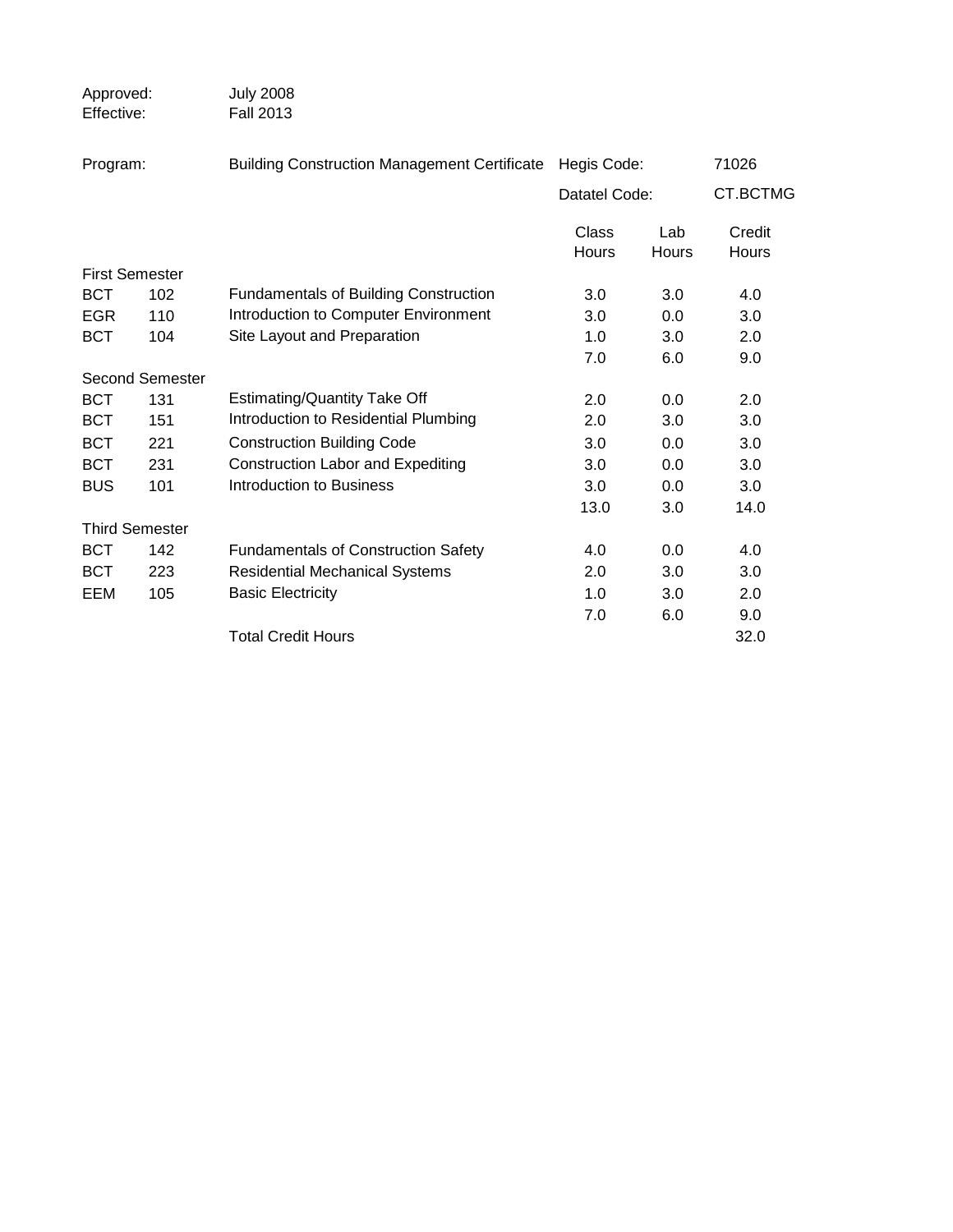| Approved:<br>Effective: |     | <b>July 2007</b><br><b>Fall 2008</b>         |                              |              |                        |  |
|-------------------------|-----|----------------------------------------------|------------------------------|--------------|------------------------|--|
| Program:                |     | Residential/Commercial Plumbing Certificate  | Hegis Code:<br>Datatel Code: |              | 60908<br>CT.BCTPL      |  |
|                         |     |                                              | Class<br><b>Hours</b>        | Lab<br>Hours | Credit<br><b>Hours</b> |  |
| <b>First Semester</b>   |     |                                              |                              |              |                        |  |
| <b>BCT</b>              | 105 | <b>Tool Usage and Safety</b>                 | 1.0                          | 3.0          | 2.0                    |  |
| <b>BCT</b>              | 112 | <b>Construction Print Reading</b>            | 2.0                          | 0.0          | 2.0                    |  |
| <b>BCT</b>              | 150 | Plumbing                                     | 4.0                          | 3.0          | 5.0                    |  |
| <b>BCT</b>              | 151 | Introduction to Residential Plumbing         | 2.0                          | 3.0          | 3.0                    |  |
| <b>BCT</b>              | 154 | <b>Plumbing Tests and Connections</b>        | 2.0                          | 3.0          | 3.0                    |  |
| <b>BCT</b>              | 157 | <b>Residential/Commercial Plumbing Codes</b> | 3.0                          | 0.0          | 3.0                    |  |
|                         |     | <b>Total Credit Hours</b>                    | 14.0                         | 12.0         | 18.0                   |  |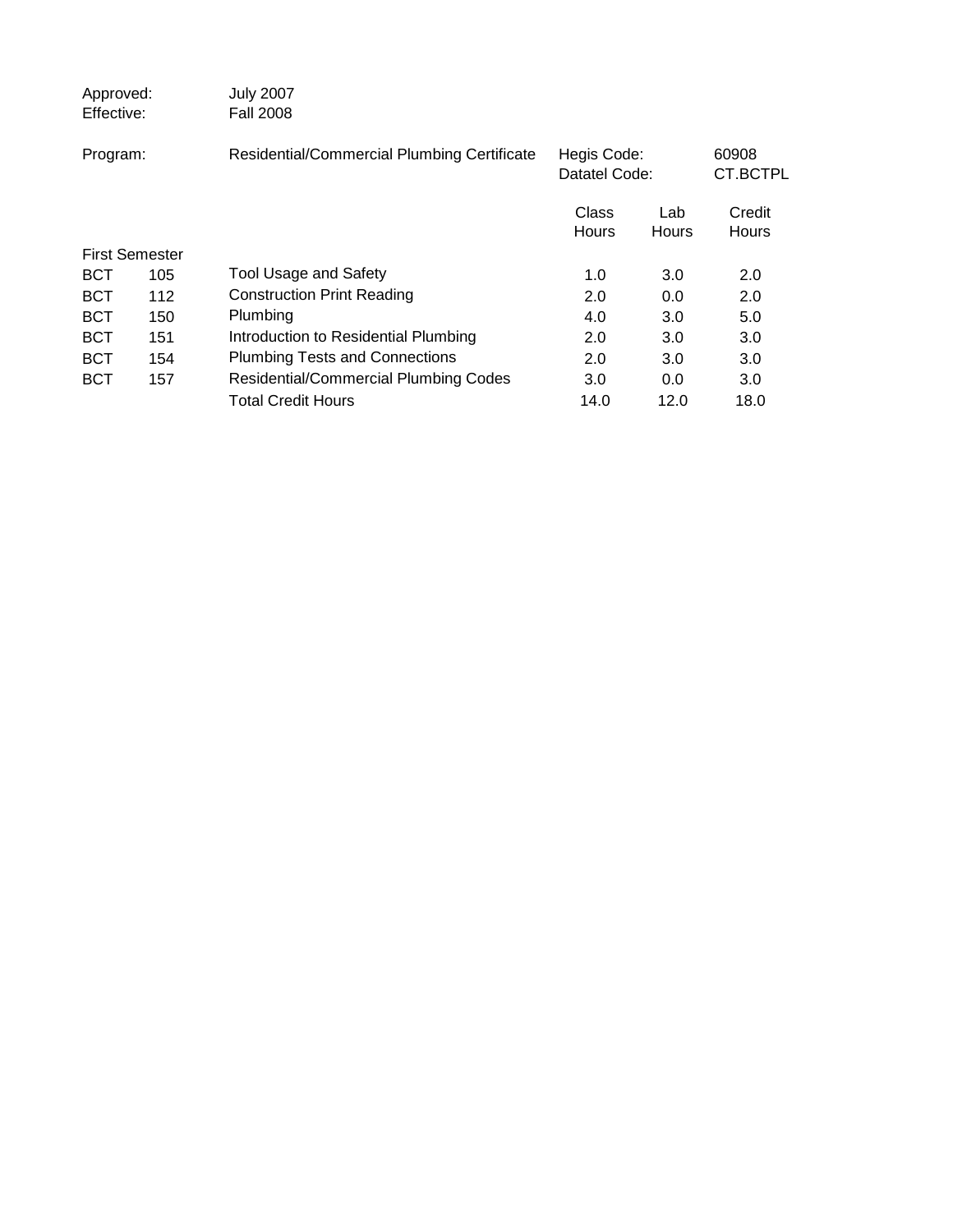| Approved:<br>Effective: |     | <b>July 2007</b><br><b>Fall 2008</b> |                              |              |                   |
|-------------------------|-----|--------------------------------------|------------------------------|--------------|-------------------|
| Program:                |     | <b>Basic Electricity Certificate</b> | Hegis Code:<br>Datatel Code: |              | 60709<br>CT.EEMBE |
|                         |     |                                      | Class<br><b>Hours</b>        | Lab<br>Hours | Credit<br>Hours   |
| <b>First Semester</b>   |     |                                      |                              |              |                   |
| EEM                     | 117 | <b>AC/DC Circuits</b>                | 3.0                          | 3.0          | 4.0               |
| EEM                     | 121 | <b>Electrical Measurements</b>       | 3.0                          | 0.0          | 3.0               |
| EEM                     | 140 | <b>National Electrical Code</b>      | 3.0                          | 0.0          | 3.0               |
|                         |     | <b>Total Credit Hours</b>            |                              |              | 10.0              |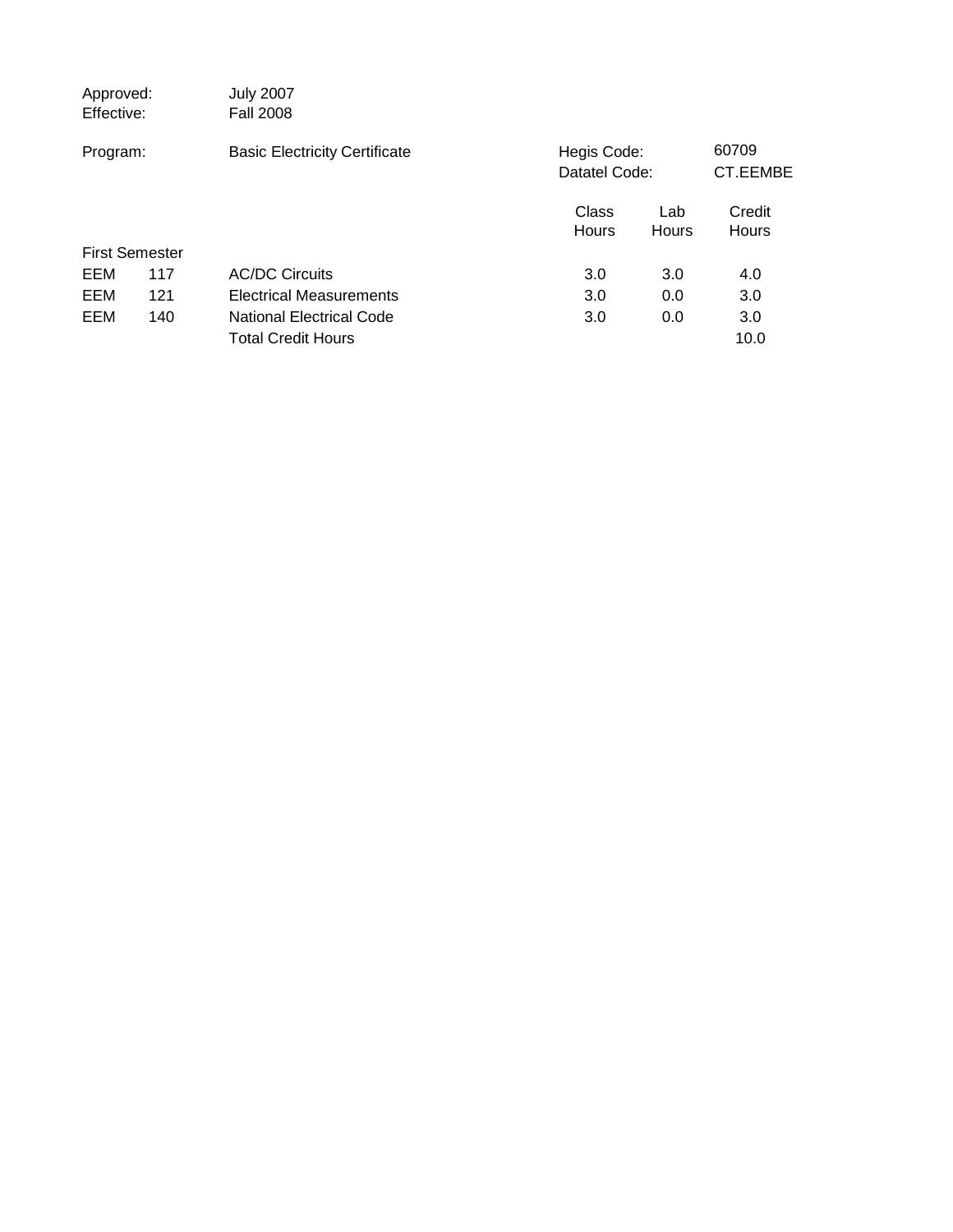| Approved:<br>Effective: | February 2005<br><b>Fall 2005</b>      |                              |              |                        |  |
|-------------------------|----------------------------------------|------------------------------|--------------|------------------------|--|
| Program:                | <b>Motors and Controls Certificate</b> | Hegis Code:<br>Datatel Code: |              | 60711<br>CT.EEMMC      |  |
|                         |                                        | Class<br><b>Hours</b>        | Lab<br>Hours | Credit<br><b>Hours</b> |  |
| <b>First Semester</b>   |                                        |                              |              |                        |  |
| EEM<br>145              | <b>Control Circuits</b>                | 2.0                          | 3.0          | 3.0                    |  |
|                         |                                        | 2.0                          | 3.0          | 3.0                    |  |
| <b>Second Semester</b>  |                                        |                              |              |                        |  |
| EEM<br>215              | <b>DC/AC Machines</b>                  | 2.0                          | 3.0          | 3.0                    |  |
| EEM<br>221              | <b>DC/AC Drives</b>                    | 2.0                          | 3.0          | 3.0                    |  |
|                         |                                        | 4.0                          | 6.0          | 6.0                    |  |
|                         | <b>Total Credit Hours</b>              |                              |              | 9.0                    |  |
|                         |                                        |                              |              |                        |  |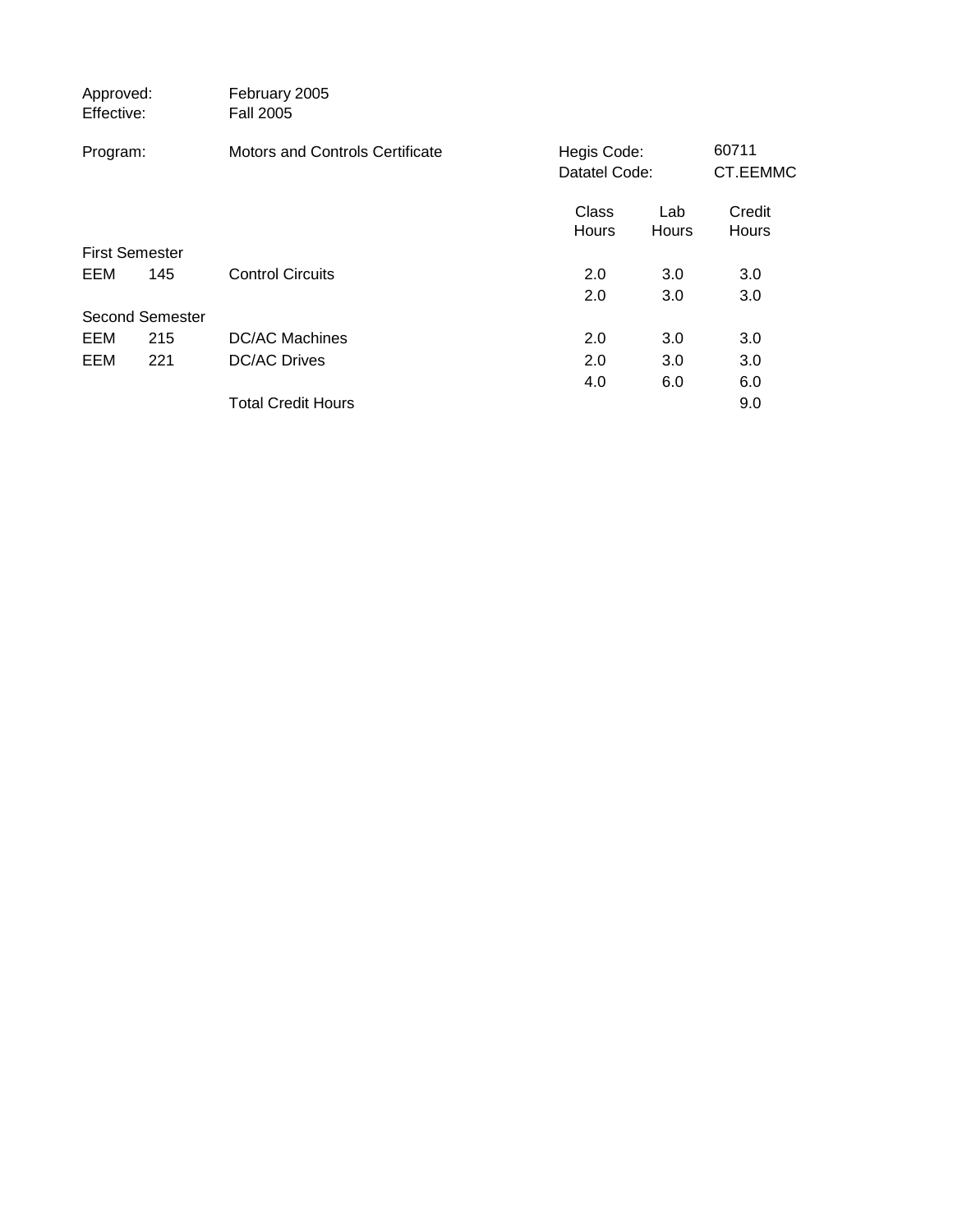| Approved:<br>Effective: |                 | <b>July 2007</b><br><b>Fall 2008</b>  |                              |                     |                     |
|-------------------------|-----------------|---------------------------------------|------------------------------|---------------------|---------------------|
| Program:                |                 | Programmable Controls Certificate     | Hegis Code:<br>Datatel Code: |                     | 60712<br>CT.EEMPC   |
|                         |                 |                                       | Class<br><b>Hours</b>        | Lab<br><b>Hours</b> | <b>Credit Hours</b> |
| <b>First Semester</b>   |                 |                                       |                              |                     |                     |
| EEM                     | 251             | Programmable Controllers              | 2.0                          | 3.0                 | 3.0                 |
| EEM                     | 252             | Programmable Controllers Applications | 2.0                          | 3.0                 | 3.0                 |
|                         |                 |                                       | 4.0                          | 6.0                 | 6.0                 |
|                         | Second Semester |                                       |                              |                     |                     |
| EEM                     | 250             | Programmable Logic Controllers        | 3.0                          | 3.0                 | 4.0                 |
|                         |                 |                                       | 3.0                          | 3.0                 | 4.0                 |
|                         |                 | <b>Total Credit Hours</b>             |                              |                     | 10.0                |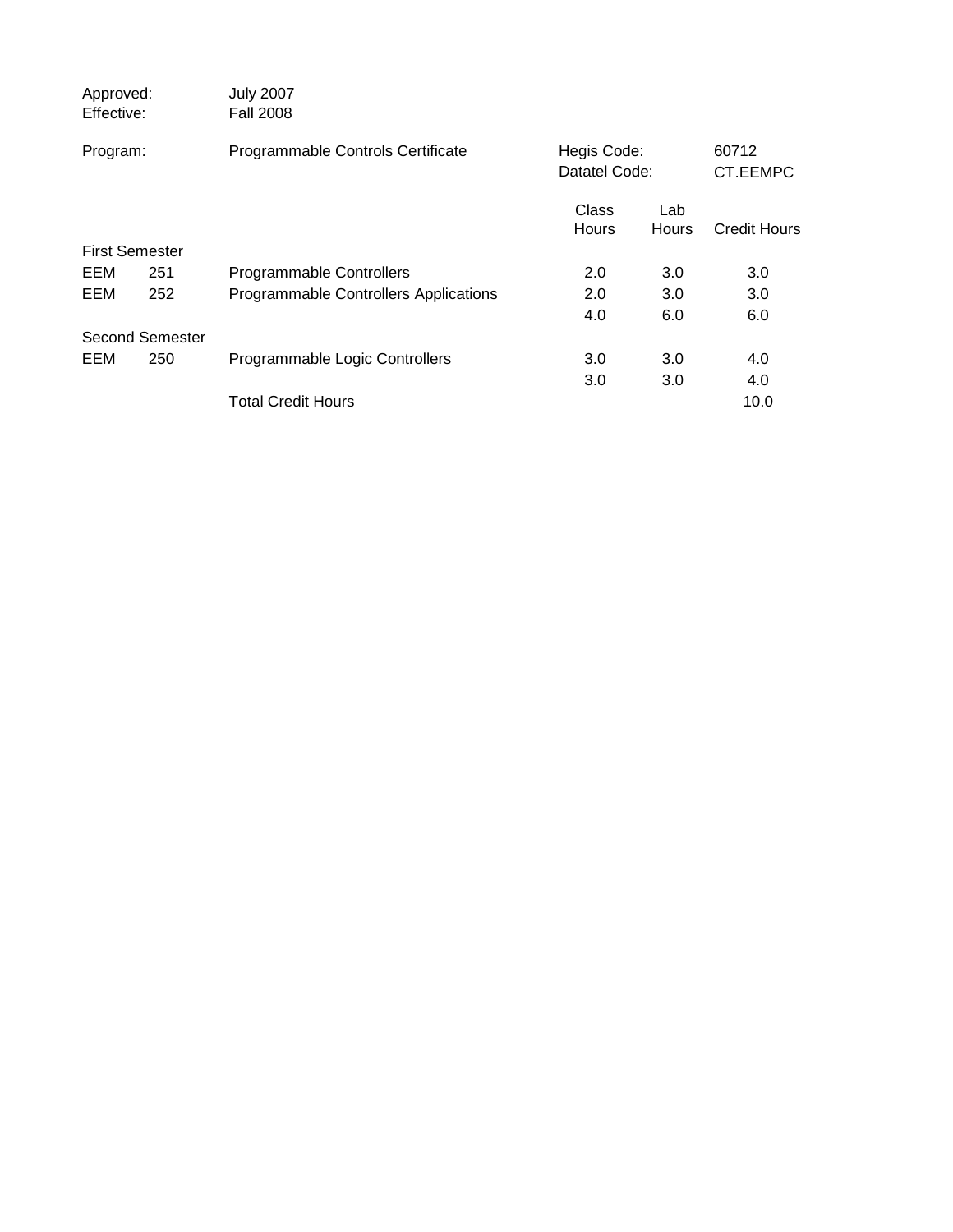| Approved:<br>Effective: |     | October 2012<br><b>Fall 2013</b>          |                              |              |                        |  |
|-------------------------|-----|-------------------------------------------|------------------------------|--------------|------------------------|--|
| Program:                |     | Residential/Commercial Wiring Certificate | Hegis Code:<br>Datatel Code: |              | 60884<br>CT.EEMRC      |  |
|                         |     |                                           | Class<br>Hours               | Lab<br>Hours | Credit<br><b>Hours</b> |  |
| <b>First Semester</b>   |     |                                           |                              |              |                        |  |
| <b>BCT</b>              | 105 | <b>Tool Usage and Safety</b>              | 1.0                          | 3.0          | 2.0                    |  |
| <b>BCT</b>              | 112 | <b>Construction Print Reading</b>         | 2.0                          | 0.0          | 2.0                    |  |
| BCT                     | 141 | <b>Fixtures and Installation</b>          | 2.0                          | 3.0          | 3.0                    |  |
| EEM                     | 105 | <b>Basic Electricity</b>                  | 1.0                          | 3.0          | 2.0                    |  |
| EEM                     | 141 | Residential/Commercial Codes              | 3.0                          | 0.0          | 3.0                    |  |
| EEM                     | 165 | Residential/Commercial Wiring             | 2.0                          | 6.0          | 4.0                    |  |
|                         |     | <b>Total Credit Hours</b>                 | 11.0                         | 15.0         | 16.0                   |  |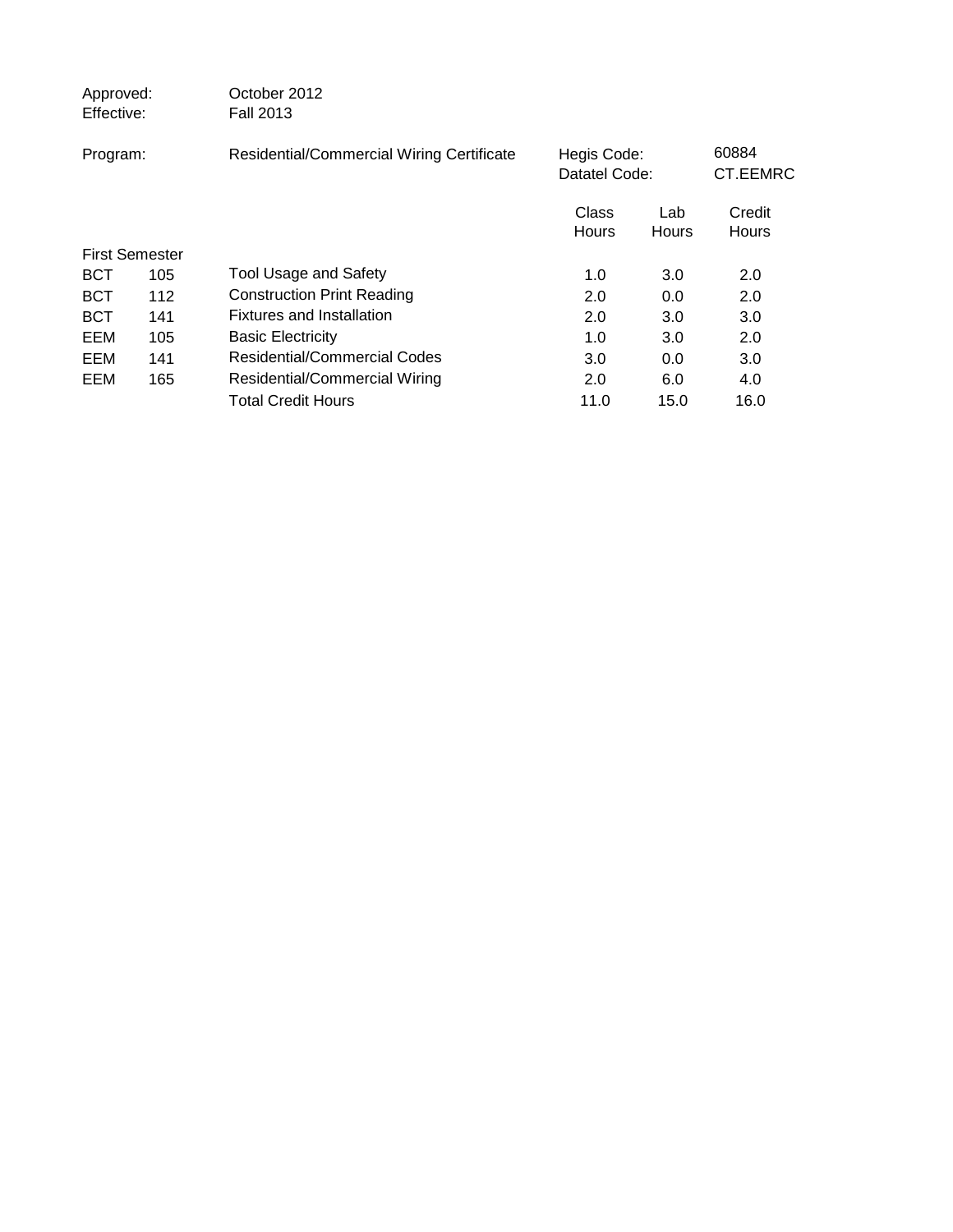| Approved:<br>Effective: |                        | May 2008<br><b>Fall 2008</b>             |                              |                     |                 |
|-------------------------|------------------------|------------------------------------------|------------------------------|---------------------|-----------------|
| Program:                |                        | Mechatronics Technology I Certificate    | Hegis Code:<br>Datatel Code: |                     | 71139<br>CT.MT1 |
|                         |                        |                                          | Class<br>Hours               | Lab<br><b>Hours</b> | Credit<br>Hours |
|                         | <b>First Semester</b>  |                                          |                              |                     |                 |
| EEM                     | 117                    | <b>AC/DC Circuits I</b>                  | 3.0                          | 3.0                 | 4.0             |
| EEM                     | 151                    | <b>Motor Controls I</b>                  | 3.0                          | 3.0                 | 4.0             |
| IMT                     | 102                    | <b>Industrial Safety</b>                 | 2.0                          | 0.0                 | 2.0             |
| IMT                     | 112                    | <b>Hand Tool Operations</b>              | 2.0                          | 3.0                 | 3.0             |
| <b>IMT</b>              | 161                    | <b>Mechanical Power Applications</b>     | 3.0                          | 3.0                 | 4.0             |
|                         |                        |                                          | 13.0                         | 12.0                | 17.0            |
|                         | <b>Second Semester</b> |                                          |                              |                     |                 |
| AMT                     | 105                    | Robotics and Automated Control I         | 2.0                          | 3.0                 | 3.0             |
| <b>EGR</b>              | 104                    | <b>Engineering Technology Foundation</b> | 3.0                          | 0.0                 | 3.0             |
| IMT                     | 104                    | <b>Schematics</b>                        | 2.0                          | 0.0                 | 2.0             |
| IMT                     | 131                    | <b>Hydraulics and Pneumatics</b>         | 2.0                          | 6.0                 | 4.0             |
| MAT                     | 155                    | <b>Contemporary Mathematics</b>          | 3.0                          | 0.0                 | 3.0             |
|                         |                        |                                          | 12.0                         | 9.0                 | 15.0            |
|                         |                        | <b>Total Credit Hours</b>                |                              |                     | 32.0            |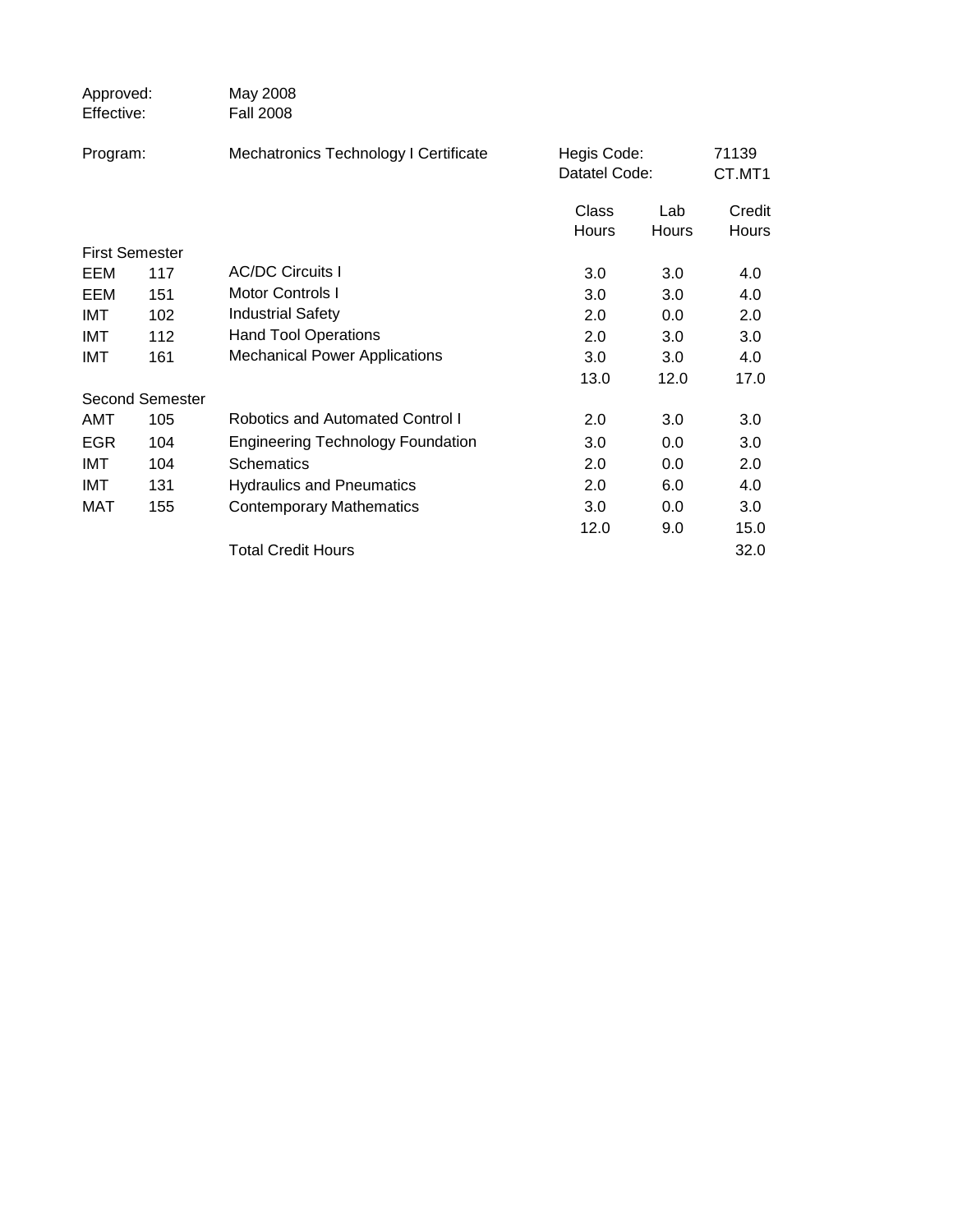| Approved:<br>Effective: |                        | May 2008<br><b>Fall 2008</b>                |                              |              |                 |
|-------------------------|------------------------|---------------------------------------------|------------------------------|--------------|-----------------|
| Program:                |                        | Mechatronics Technology II Certificate      | Hegis Code:<br>Datatel Code: |              | 71140<br>CT.MT2 |
|                         |                        |                                             | Class<br>Hours               | Lab<br>Hours | Credit<br>Hours |
|                         | <b>First Semester</b>  |                                             |                              |              |                 |
| EEM                     | 162                    | Introduction to Process Controls            | 2.0                          | 3.0          | 3.0             |
| EEM                     | 201                    | <b>Electronic Devices I</b>                 | 3.0                          | 0.0          | 3.0             |
|                         |                        |                                             | 5.0                          | 3.0          | 6.0             |
|                         | <b>Second Semester</b> |                                             |                              |              |                 |
| EEM                     | 251                    | Programmable Controllers                    | 2.0                          | 3.0          | 3.0             |
| EEM                     | 252                    | <b>Programmable Controller Applications</b> | 2.0                          | 3.0          | 3.0             |
| IMT                     | 142                    | <b>Electric Motors</b>                      | 1.0                          | 3.0          | 2.0             |
| <b>IMT</b>              | 170                    | <b>Statistical Process Control</b>          | 2.0                          | 3.0          | 3.0             |
|                         |                        |                                             | 7.0                          | 12.0         | 11.0            |
|                         | <b>Third Semester</b>  |                                             |                              |              |                 |
| AMT                     | 205                    | Robotics and Automated Control II           | 2.0                          | 3.0          | 3.0             |
| EEM                     | 271                    | Sensors and System Interfacing              | 1.0                          | 3.0          | 2.0             |
| EEM                     | 274                    | Technical/Systems Troubleshooting           | 3.0                          | 3.0          | 4.0             |
|                         |                        |                                             | 6.0                          | 9.0          | 9.0             |
|                         |                        | <b>Total Credit Hours</b>                   |                              |              | 26.0            |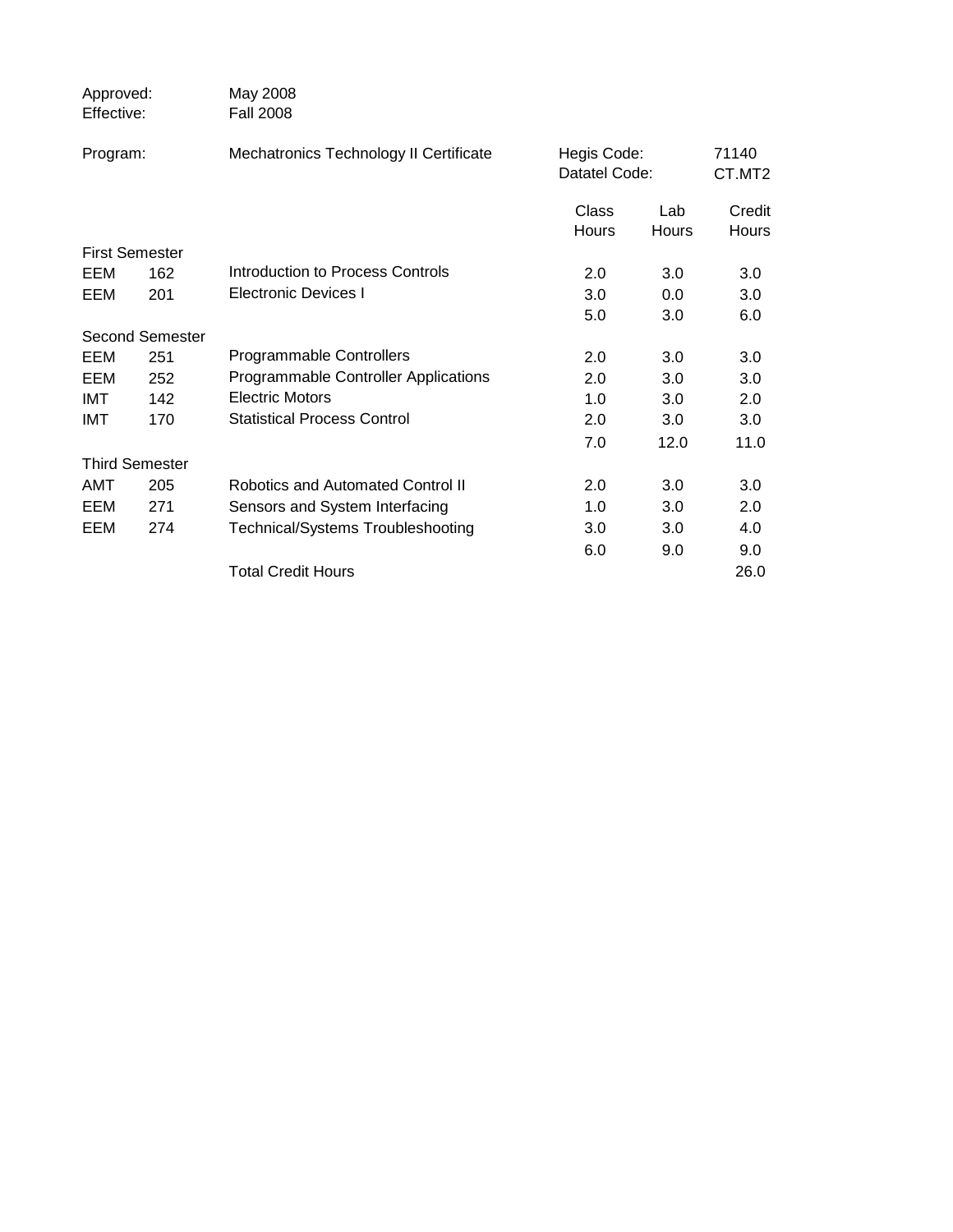| Approved:<br>Effective: | December 2002<br><b>Fall 2003</b> |                |                              |                     |
|-------------------------|-----------------------------------|----------------|------------------------------|---------------------|
| Program:                | <b>Basic Welding Certificate</b>  |                | Hegis Code:<br>Datatel Code: |                     |
|                         |                                   | Class<br>Hours | Lab<br>Hours                 | <b>Credit Hours</b> |
| <b>First Semester</b>   |                                   |                |                              |                     |
| <b>WLD</b>              | Gas Welding and Cutting<br>104    | 1.0            | 3.0                          | 2.0                 |
| <b>WLD</b>              | Arc Welding I<br>111              | 2.0            | 6.0                          | 4.0                 |
|                         |                                   | 3.0            | 9.0                          | 6.0                 |
| Second Semester         |                                   |                |                              |                     |
| <b>WLD</b>              | Arc Welding II<br>113             | 2.0            | 6.0                          | 4.0                 |
|                         |                                   | 2.0            | 6.0                          | 4.0                 |
|                         | <b>Total Credit Hours</b>         |                |                              | 10.0                |
|                         |                                   |                |                              |                     |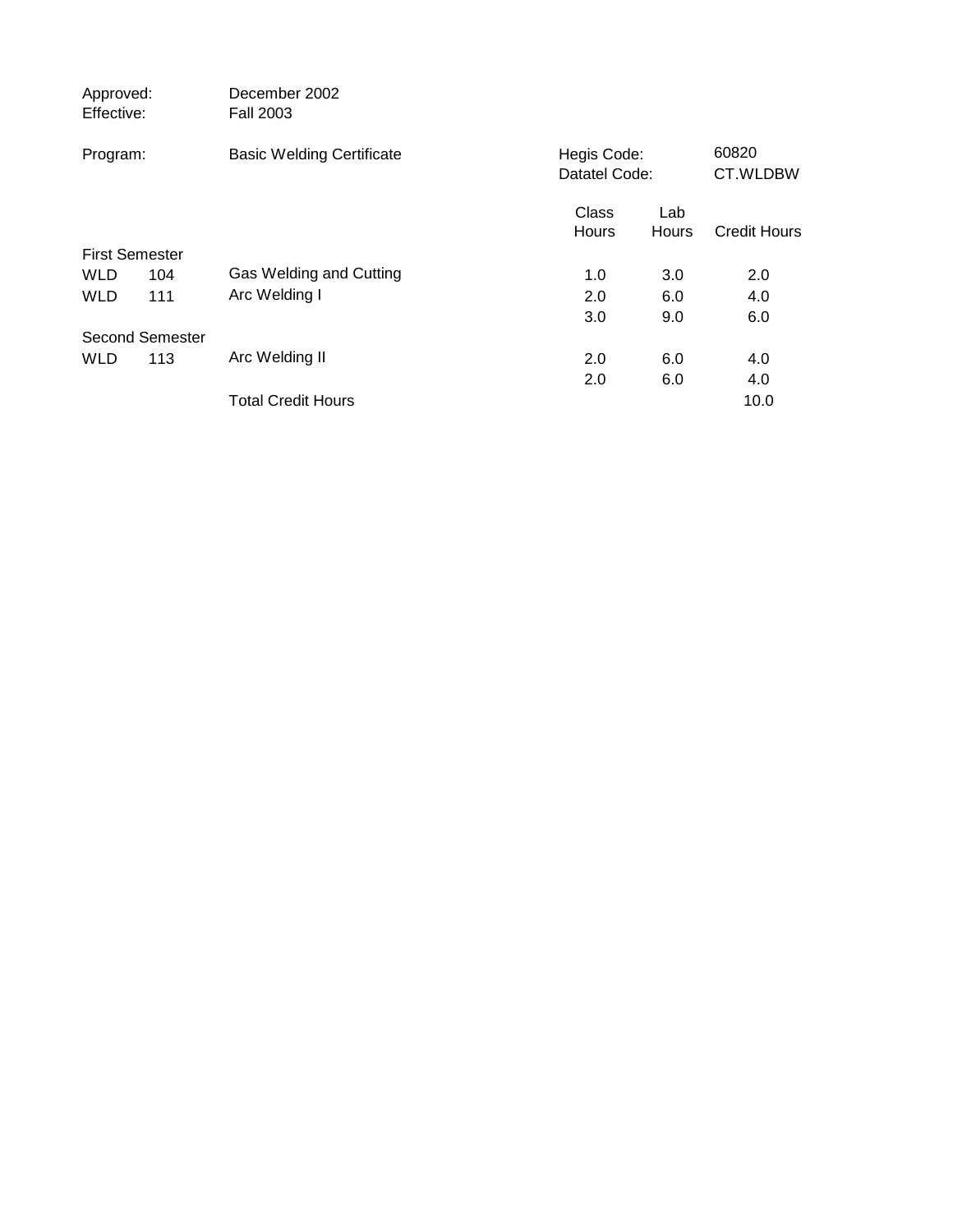| Approved:<br>Effective: |     | March 2004<br><b>Fall 2004</b>   |                              |              |                        |
|-------------------------|-----|----------------------------------|------------------------------|--------------|------------------------|
| Program:                |     | MIG/TIG/PIPE Welding Certificate | Hegis Code:<br>Datatel Code: |              | 60822<br>CT.WLDMT      |
|                         |     |                                  | Class<br>Hours               | Lab<br>Hours | Credit<br><b>Hours</b> |
| <b>First Semester</b>   |     |                                  |                              |              |                        |
| <b>WLD</b>              | 136 | Advanced Inert Gas Welding       | 1.0                          | 3.0          | 2.0                    |
| <b>WLD</b>              | 152 | Tungsten Arc Welding             | 2.0                          | 6.0          | 4.0                    |
|                         |     |                                  | 3.0                          | 9.0          | 6.0                    |
| Second Semester         |     |                                  |                              |              |                        |
| <b>WLD</b>              | 154 | Pipe Fitting and Welding         | 3.0                          | 3.0          | 4.0                    |
|                         |     |                                  | 3.0                          | 3.0          | 4.0                    |
|                         |     | <b>Total Credit Hours</b>        |                              |              | 10.0                   |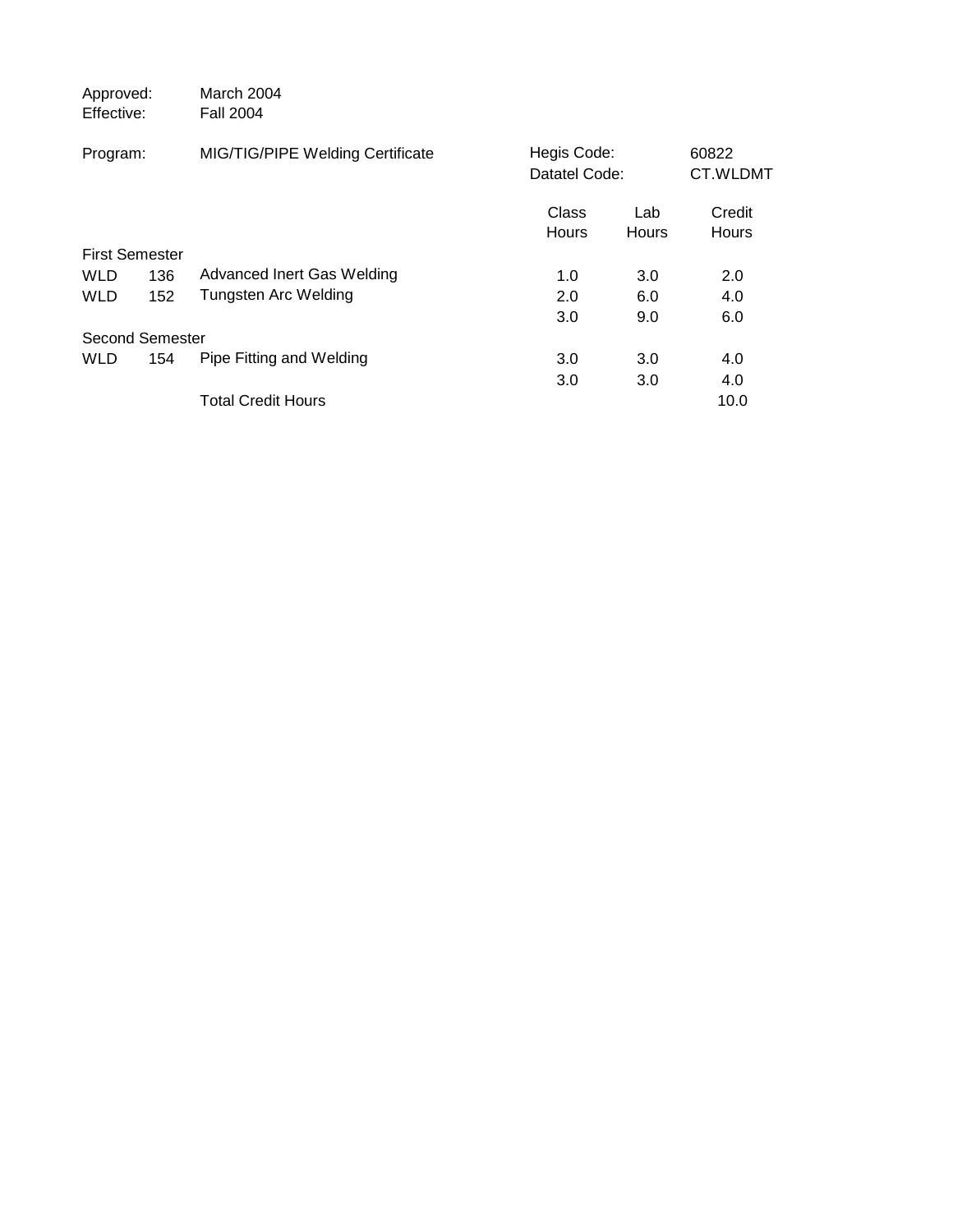| Approved:<br>Effective: |                        | September 2013<br><b>Fall 2014</b>       |               |                          |                |  |
|-------------------------|------------------------|------------------------------------------|---------------|--------------------------|----------------|--|
| Program:                |                        | Diploma in Applied Science               | Hegis Code:   |                          | 15390          |  |
| Major:                  |                        | Air Conditioning/Refrigeration Mechanics | Datatel Code: |                          | DAS.ACR        |  |
|                         |                        |                                          | Class         | Lab                      | Credit         |  |
|                         |                        |                                          | <b>Hours</b>  | <b>Hours</b>             | Hours          |  |
| <b>First Semester</b>   |                        |                                          |               |                          |                |  |
| <b>COL</b>              | 101                    | <b>College Orientation</b>               | 1.0           | 0.0                      | 1.0            |  |
| <b>ACR</b>              | 102                    | <b>Tool and Service Techniques</b>       | 2.0           | 3.0                      | 3.0            |  |
| <b>ACR</b>              | 150                    | <b>Basic Sheetmetal</b>                  | 1.0           | 3.0                      | 2.0            |  |
| <b>BCT</b>              | 112                    | <b>Construction Print Reading</b>        | 2.0           | 0.0                      | 2.0            |  |
| <b>BCT</b>              | 221                    | <b>Construction Building Codes</b>       | 3.0           | 0.0                      | 3.0            |  |
| EEM                     | 105                    | <b>Basic Electricity</b>                 | 1.0           | 3.0                      | 2.0            |  |
| <b>MAT</b>              | 155                    | <b>Contemporary Mathematics</b>          | 3.0           | 0.0                      | 3.0            |  |
|                         |                        |                                          | 13.0          | 9.0                      | 16.0           |  |
|                         | <b>Second Semester</b> |                                          |               |                          |                |  |
| <b>ACR</b>              | 108                    | <b>Refrigeration Fundamentals</b>        | 2.0           | 3.0                      | 3.0            |  |
| <b>ACR</b>              | 110                    | <b>Heating Fundamentals</b>              | 3.0           | 3.0                      | 4.0            |  |
| <b>ACR</b>              | 120                    | <b>Basic Air Conditioning</b>            | 3.0           | 3.0                      | 4.0            |  |
| <b>ACR</b>              | 210                    | <b>Heat Pumps</b>                        | 3.0           | 3.0                      | 4.0            |  |
| ECO                     | 101                    | <b>Basic Economics OR</b>                |               | $\overline{\phantom{a}}$ | $\blacksquare$ |  |
| <b>PSY</b>              | 105                    | Personal/Interpersonal Psychology        | 3.0           | 0.0                      | 3.0            |  |
|                         |                        |                                          | 14.0          | 12.0                     | 18.0           |  |
| <b>Third Semester</b>   |                        |                                          |               |                          |                |  |
| <b>ACR</b>              | 220                    | <b>Advanced Air Conditioning</b>         | 3.0           | 3.0                      | 4.0            |  |
| <b>ACR</b>              | 221                    | <b>Residential Load Calculations</b>     | 2.0           | 0.0                      | 2.0            |  |
| <b>EGR</b>              | 110                    | Introduction to Computer Enviroment      | 3.0           | 0.0                      | 3.0            |  |
| <b>ENG</b>              | 155                    | <b>Communications I</b>                  | 3.0           | 0.0                      | 3.0            |  |
|                         |                        |                                          | 11.0          | 3.0                      | 12.0           |  |
|                         |                        | <b>Total Credit Hours</b>                |               |                          | 46.0           |  |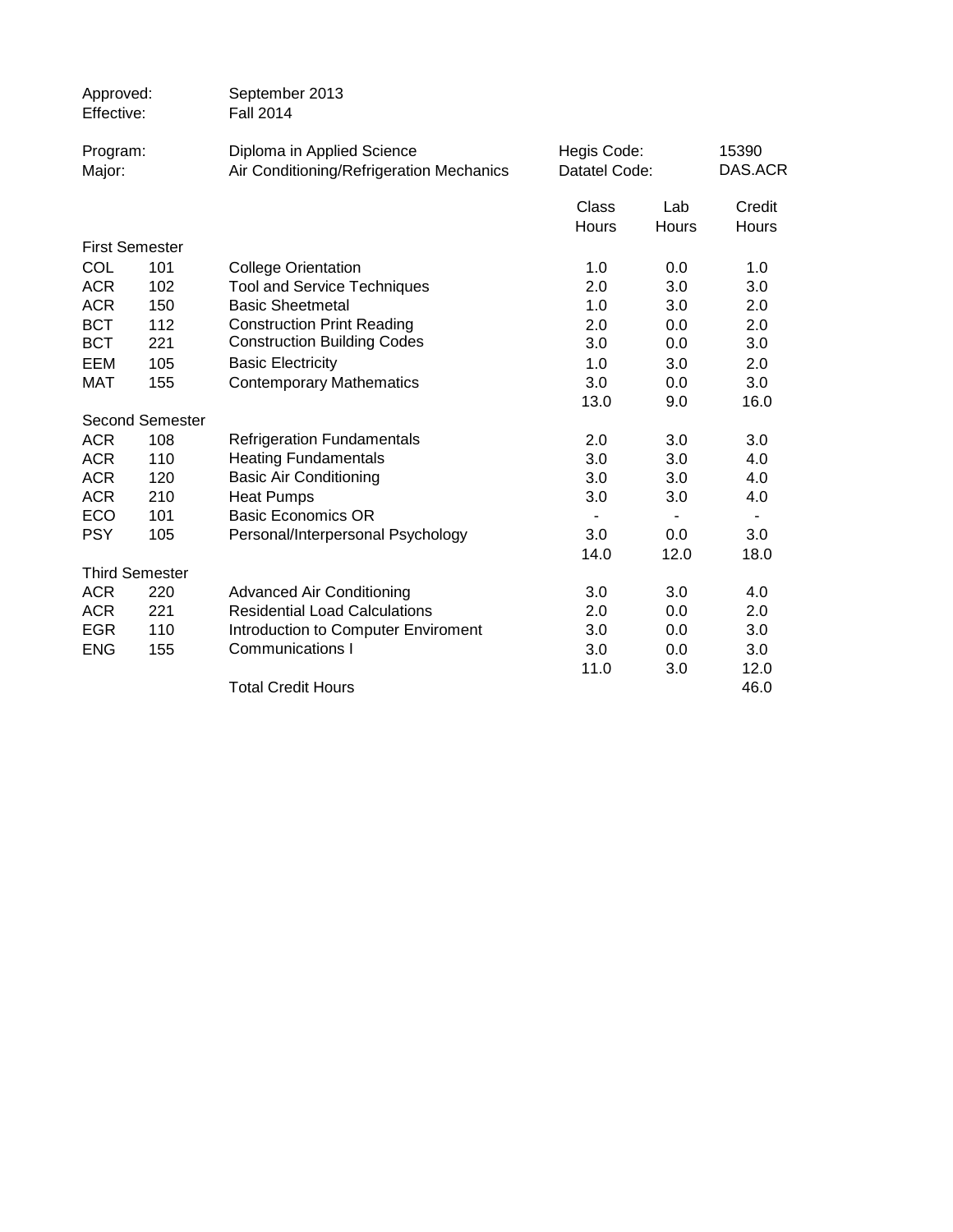| Approved:<br>Effective: |                        | <b>July 2008</b><br><b>Fall 2009</b>         |               |       |         |
|-------------------------|------------------------|----------------------------------------------|---------------|-------|---------|
| Program:                |                        | Diploma in Applied Science                   | Hegis Code:   |       | 15373   |
| Major:                  |                        | <b>Industrial Electricity/Electronics</b>    | Datatel Code: |       | DAS.EEM |
|                         |                        |                                              | Class         | Lab   | Credit  |
|                         |                        |                                              | Hours         | Hours | Hours   |
|                         | <b>First Semester</b>  |                                              |               |       |         |
| COL                     | 101                    | <b>College Orientation</b>                   | 1.0           | 0.0   | 1.0     |
| EEM                     | 117                    | <b>DC/AC Circuits I</b>                      | 3.0           | 3.0   | 4.0     |
| EEM                     | 121                    | <b>Electrical Measurements</b>               | 3.0           | 0.0   | 3.0     |
| EEM                     | 140                    | <b>National Electrical Code</b>              | 3.0           | 0.0   | 3.0     |
| EEM                     | 145                    | <b>Control Circuits</b>                      | 2.0           | 3.0   | 3.0     |
| <b>MAT</b>              | 155                    | <b>Contemporary Mathematics</b>              | 3.0           | 0.0   | 3.0     |
|                         |                        |                                              | 15.0          | 6.0   | 17.0    |
|                         | <b>Second Semester</b> |                                              |               |       |         |
| EEM                     | 201                    | <b>Electronic Devices I</b>                  | 3.0           | 0.0   | 3.0     |
| EEM                     | 215                    | <b>DC/AC Machines</b>                        | 2.0           | 3.0   | 3.0     |
| EEM                     | 221                    | <b>DC/AC Drives</b>                          | 2.0           | 3.0   | 3.0     |
| EEM                     | 251                    | Programmable Controllers                     | 2.0           | 3.0   | 3.0     |
| EEM                     | 252                    | <b>Programmable Controllers Applications</b> | 2.0           | 3.0   | 3.0     |
| <b>ENG</b>              | 155                    | <b>Communications I</b>                      | 3.0           | 0.0   | 3.0     |
|                         |                        |                                              | 14.0          | 12.0  | 18.0    |
|                         | <b>Third Semester</b>  |                                              |               |       |         |
| ECO                     | 101                    | <b>Basic Economics OR</b>                    |               |       | 0.0     |
| <b>PSY</b>              | 105                    | Personal/Interpersonal Psychology            | 3.0           | 0.0   | 3.0     |
| <b>CIM</b>              | 241                    | <b>Automated Manufacturing Equipment</b>     | 3.0           | 3.0   | 4.0     |
| EEM                     | 250                    | Programmable Logic Controllers               | 3.0           | 3.0   | 4.0     |
| EEM                     | 271                    | Sensors & Systems Interfacing                | 1.0           | 3.0   | 2.0     |
|                         |                        |                                              | 10.0          | 9.0   | 13.0    |
|                         |                        | <b>Total Credit Hours</b>                    |               |       | 48.0    |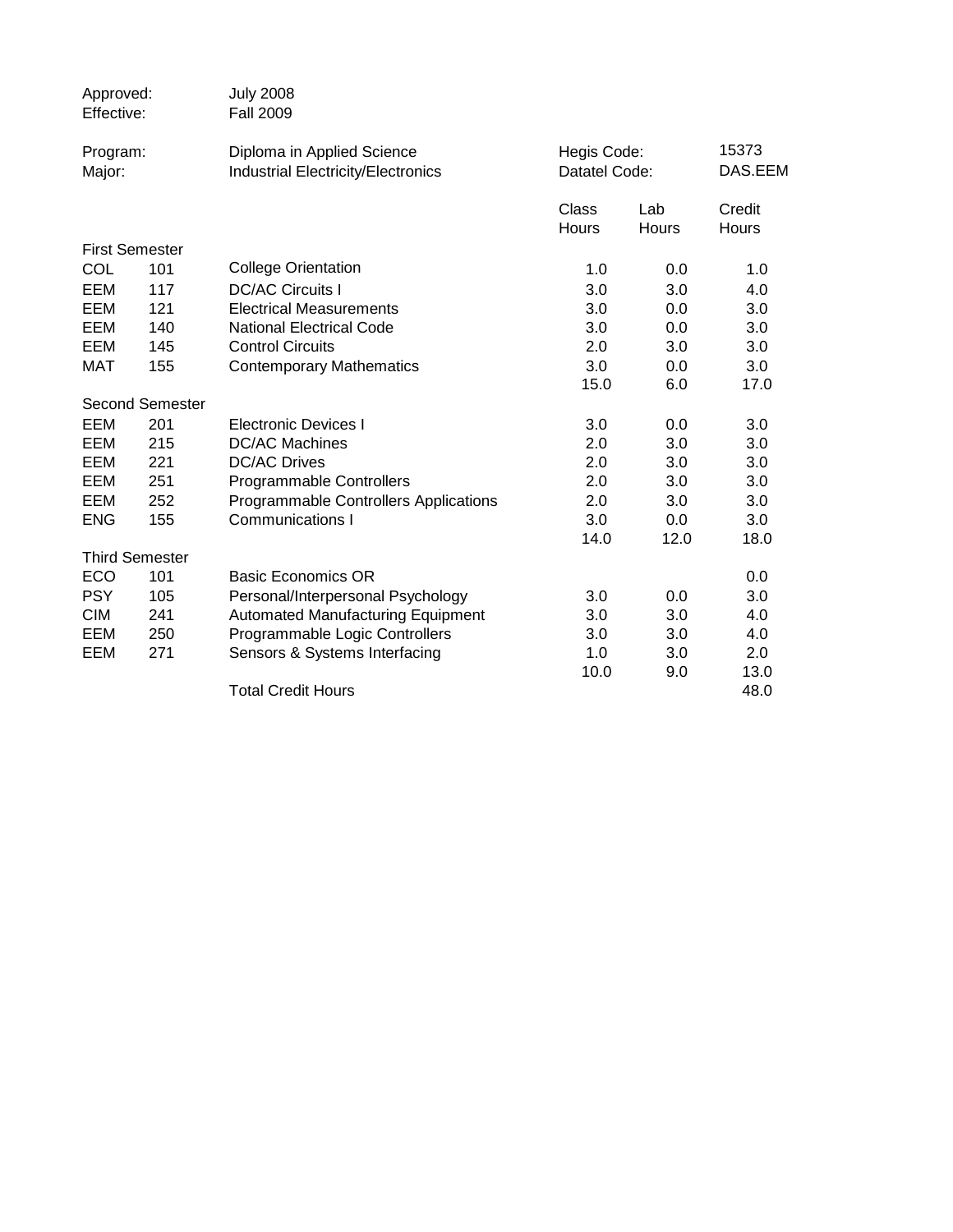| Approved:<br>Effective:  |                        | September 2013<br><b>Fall 2014</b>                  |               |              |            |
|--------------------------|------------------------|-----------------------------------------------------|---------------|--------------|------------|
| Program:                 |                        | Diploma in Applied Science                          | Hegis Code:   |              | 15302      |
| Major:                   |                        | <b>Engineering Graphics</b>                         | Datatel Code: |              | DAS.EG     |
|                          |                        |                                                     | Class         | Lab          | Credit     |
|                          |                        |                                                     | Hours         | <b>Hours</b> | Hours      |
|                          | <b>First Semester</b>  |                                                     |               |              |            |
| COL                      | 101                    | <b>College Orientation</b>                          | 1.0           | 0.0          | 1.0        |
| <b>CPT</b>               | 170                    | <b>Microcomputer Applications</b>                   | 3.0           | 0.0          | 3.0        |
| <b>EGT</b>               | 110                    | <b>Engineering Graphics I</b>                       | 3.0           | 3.0          | 4.0        |
| <b>HSS</b>               | 205                    | <b>Technology and Society</b>                       | 3.0           | 0.0          | 3.0        |
| <b>MAT</b>               | 101                    | Beginning Algebra                                   | 3.0           | 0.0          | 3.0        |
|                          |                        |                                                     | 13.0          | 3.0          | 14.0       |
|                          | <b>Second Semester</b> |                                                     |               |              |            |
| <b>EGR</b>               | 175                    | <b>Manufacturing Processes</b>                      | 3.0           | 0.0          | 3.0        |
| <b>EGT</b>               | 105                    | <b>Basic Civil Drafting</b>                         | 1.0           | 3.0          | 2.0        |
| <b>EGT</b>               | 115                    | <b>Engineering Graphics II</b>                      | 3.0           | 3.0          | 4.0        |
| <b>ENG</b>               | 101                    | <b>English Composition I</b>                        | 3.0           | 0.0          | 3.0        |
|                          |                        |                                                     | 10.0          | 6.0          | 12.0       |
|                          | <b>Third Semester</b>  |                                                     |               |              |            |
| <b>EGT</b>               | 225                    | <b>Architectural Drawing Applications</b>           | 3.0           | 3.0          | 4.0        |
|                          |                        |                                                     | 3.0           | 3.0          | 4.0        |
|                          | Fourth Semester        |                                                     |               |              |            |
| ECO                      | 101                    | <b>Basic Economics OR</b>                           |               |              |            |
| <b>PSY</b>               | 105                    | Personal/Interpersonal Psychology                   | 3.0           | 0.0          | 3.0        |
| <b>EGR</b><br><b>EGT</b> | 170<br>252             | <b>Engineering Materials</b><br><b>Advanced CAD</b> | 2.0<br>2.0    | 3.0<br>3.0   | 3.0<br>3.0 |
|                          |                        | Electives                                           | 4.0           | 0.0          | 4.0        |
|                          |                        |                                                     | 11.0          | 6.0          | 13.0       |
|                          |                        | <b>Total Credit Hours</b>                           |               |              | 43.0       |
|                          |                        |                                                     |               |              |            |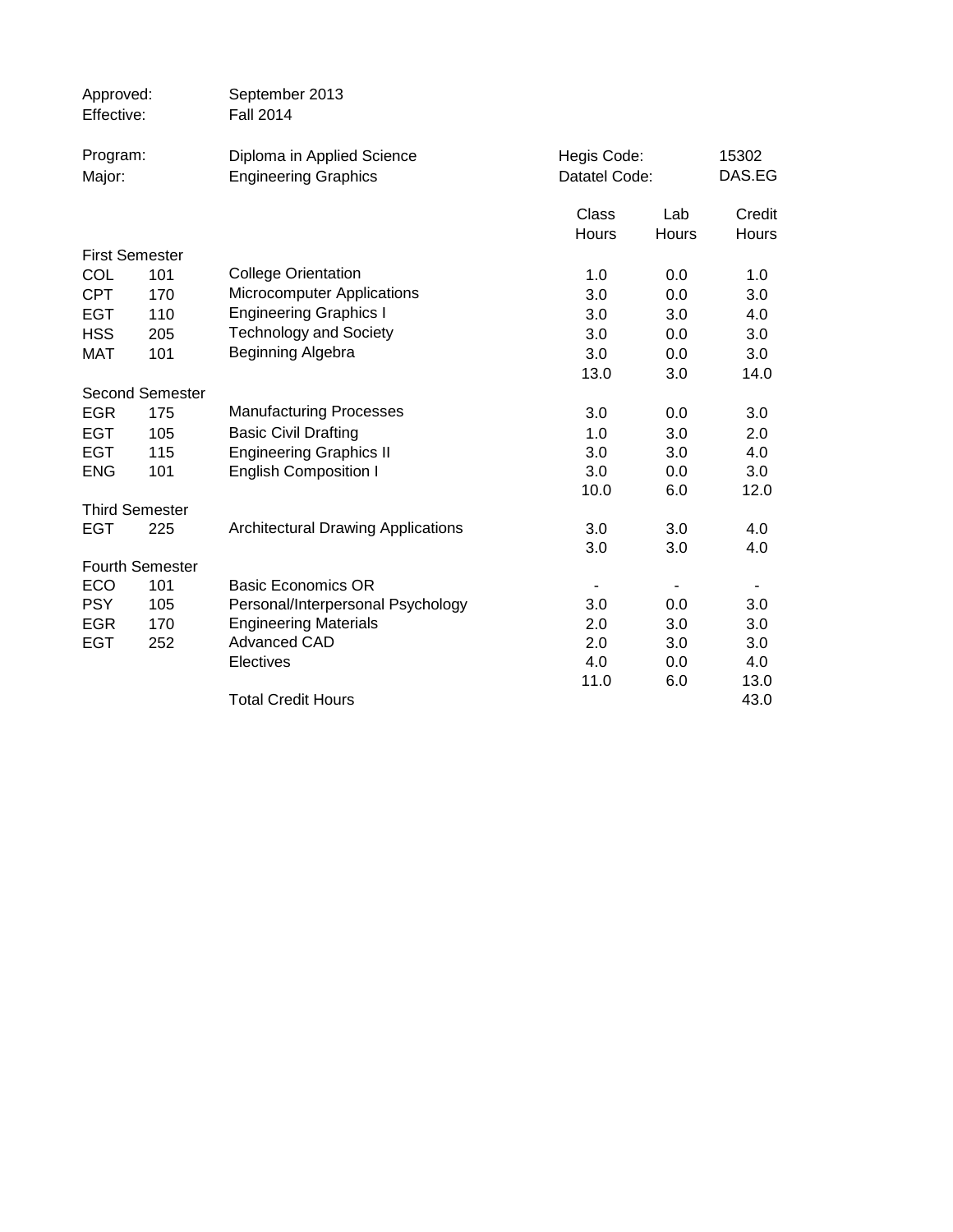| Approved:<br>Effective: |                        | February 2008<br><b>Fall 2008</b>            |               |              |           |
|-------------------------|------------------------|----------------------------------------------|---------------|--------------|-----------|
| Program:                |                        | Diploma in Applied Science                   | Hegis Code:   |              | 15372     |
| Major:                  |                        | <b>Industrial Maintenance Technology</b>     | Datatel Code: |              | DAS.IMT03 |
|                         |                        |                                              | Class         | Lab          | Credit    |
|                         |                        |                                              | <b>Hours</b>  | <b>Hours</b> | Hours     |
|                         | <b>First Semester</b>  |                                              |               |              |           |
| COL                     | 101                    | <b>College Orientation</b>                   | 1.0           | 0.0          | 1.0       |
| <b>IMT</b>              | 102                    | <b>Industrial Safety</b>                     | 2.0           | 0.0          | 2.0       |
| <b>IMT</b>              | 114                    | Benchwork and Assembly                       | 1.0           | 3.0          | 2.0       |
| <b>IMT</b>              | 120                    | <b>Mechanical Installations</b>              | 4.0           | 3.0          | 5.0       |
| IMT                     | 161                    | <b>Mechanical Power Applications</b>         | 3.0           | 3.0          | 4.0       |
| <b>MAT</b>              | 155                    | <b>Contemporary Mathematics</b>              | 3.0           | 0.0          | 3.0       |
|                         |                        |                                              | 14.0          | 9.0          | 17.0      |
|                         | <b>Second Semester</b> |                                              |               |              |           |
| <b>ACR</b>              | 110                    | <b>Heating Fundamentals</b>                  | 3.0           | 3.0          | 4.0       |
| <b>ENG</b>              | 155                    | Communications I                             | 3.0           | 0.0          | 3.0       |
| <b>IMT</b>              | 104                    | <b>Schematics</b>                            | 2.0           | 0.0          | 2.0       |
| IMT                     | 131                    | <b>Hydraulics and Pneumatics</b>             | 2.0           | 6.0          | 4.0       |
| <b>WLD</b>              | 142                    | Maintenance Welding                          | 1.0           | 6.0          | 3.0       |
|                         |                        |                                              | 11.0          | 15.0         | 16.0      |
|                         | <b>Third Semester</b>  |                                              |               |              |           |
| <b>ACR</b>              | 108                    | <b>Refrigeration Fundamentals</b>            | 2.0           | 3.0          | 3.0       |
| ECO                     | 101                    | <b>Basic Economics OR</b>                    |               |              | 0.0       |
| <b>PSY</b>              | 105                    | Personal/Interpersonal Psychology            | 3.0           | 0.0          | 3.0       |
| IMT                     | 123                    | Air Compressors                              | 2.0           | 0.0          | 2.0       |
| <b>IMT</b>              | 151                    | <b>Piping Systems</b>                        | 2.0           | 3.0          | 3.0       |
| <b>IMT</b>              | 163                    | Problems Solving for Mechanical Applications | 2.0           | 3.0          | 3.0       |
|                         |                        |                                              | 11.0          | 9.0          | 14.0      |
|                         |                        | <b>Total Credit Hours</b>                    |               |              | 47.0      |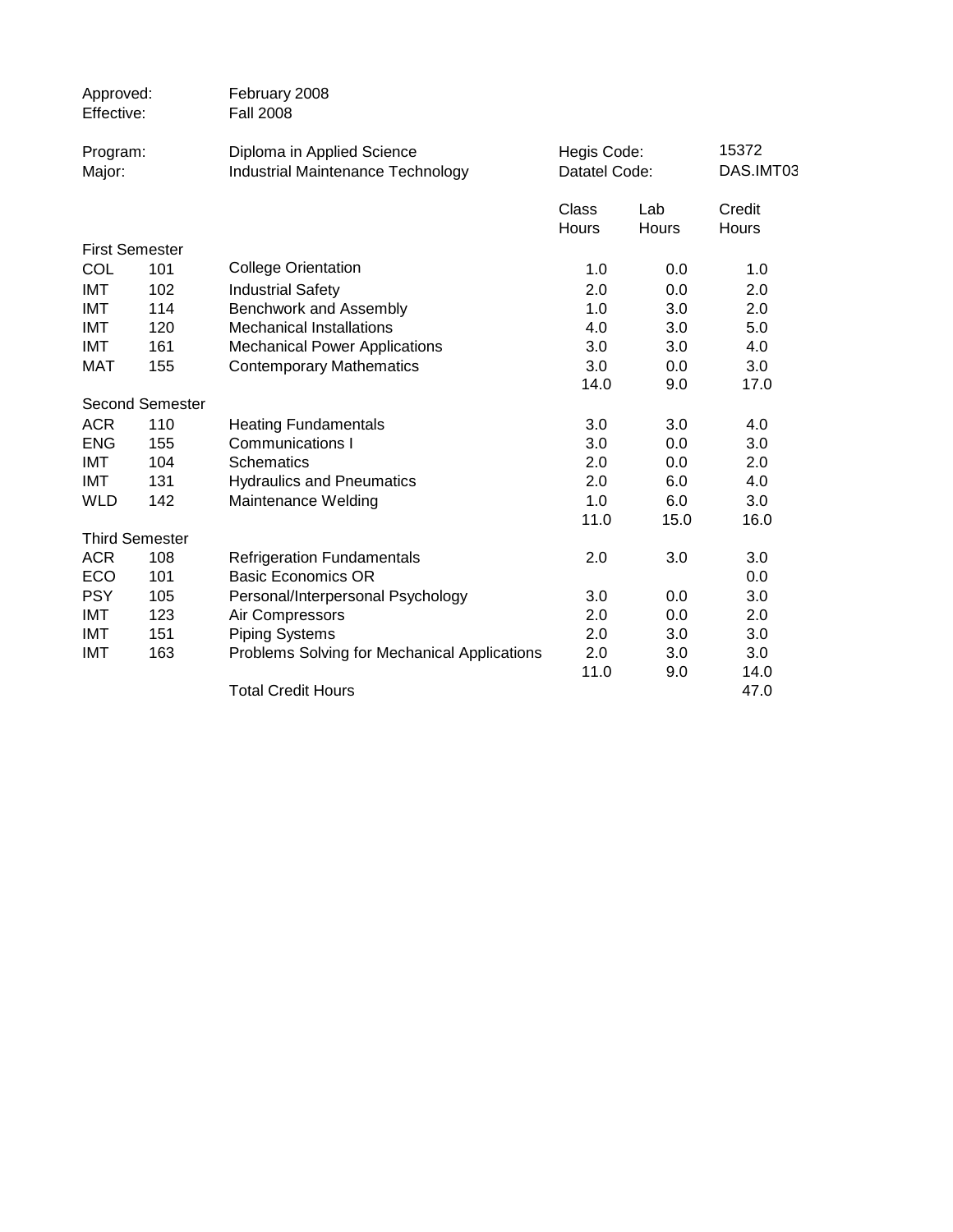| Approved:<br>Effective: |                        | March 2012<br><b>Fall 2012</b>                    |                |                              |                 |
|-------------------------|------------------------|---------------------------------------------------|----------------|------------------------------|-----------------|
| Program:<br>Major:      |                        | Diploma in Applied Science<br><b>Machine Tool</b> |                | Hegis Code:<br>Datatel Code: |                 |
|                         |                        |                                                   | Class<br>Hours | Lab<br>Hours                 | Credit<br>Hours |
|                         | <b>First Semester</b>  |                                                   |                |                              |                 |
| COL                     | 101                    | <b>College Orientation</b>                        | 1.0            | 0.0                          | 1.0             |
| <b>EGT</b>              | 128                    | <b>Machine Tool Print Layout</b>                  | 2.0            | 0.0                          | 2.0             |
| <b>ENG</b>              | 155                    | Communications I                                  | 3.0            | 0.0                          | 3.0             |
| <b>MAT</b>              | 155                    | <b>Contemporary Mathematics</b>                   | 3.0            | 0.0                          | 3.0             |
| <b>MTT</b>              | 111                    | Machine Tool Theory & Practice I                  | 3.0            | 6.0                          | 5.0             |
| <b>MTT</b>              | 141                    | <b>Metals and Heat Treatment</b>                  | 3.0            | 0.0                          | 3.0             |
|                         |                        |                                                   | 15.0           | 6.0                          | 17.0            |
|                         | <b>Second Semester</b> |                                                   |                |                              |                 |
| ECO                     | 101                    | <b>Basic Economics OR</b>                         | ۰              |                              |                 |
| <b>PSY</b>              | 105                    | Personal/Interpersonal Psychology                 | 3.0            | 0.0                          | 3.0             |
| <b>EGT</b>              | 212                    | <b>Machine Tool Print Topics</b>                  | 2.0            | 0.0                          | 2.0             |
| <b>MTT</b>              | 124                    | <b>Machine Tool Practice II</b>                   | 3.0            | 3.0                          | 4.0             |
| <b>MTT</b>              | 126                    | <b>Machine Tool Practice III</b>                  | 3.0            | 3.0                          | 4.0             |
| <b>MTT</b>              | 254                    | <b>CNC Programming I</b>                          | 2.0            | 3.0                          | 3.0             |
|                         |                        |                                                   | 13.0           | 9.0                          | 16.0            |
|                         | <b>Third Semester</b>  |                                                   |                |                              |                 |
| MTT                     | 147                    | <b>Tool and Cutter Grinding</b>                   | 2.0            | 0.0                          | 2.0             |
| MTT                     | 215                    | <b>Tool Room Machining I</b>                      | 3.0            | 3.0                          | 4.0             |
| MTT                     | 216                    | <b>Tool Room Machining II</b>                     | 3.0            | 3.0                          | 4.0             |
| MTT                     | 255                    | <b>CNC Programming II</b>                         | 2.0            | 3.0                          | 3.0             |
|                         |                        |                                                   | 10.0           | 9.0                          | 13.0            |
|                         |                        | <b>Total Credit Hours</b>                         |                |                              | 46.0            |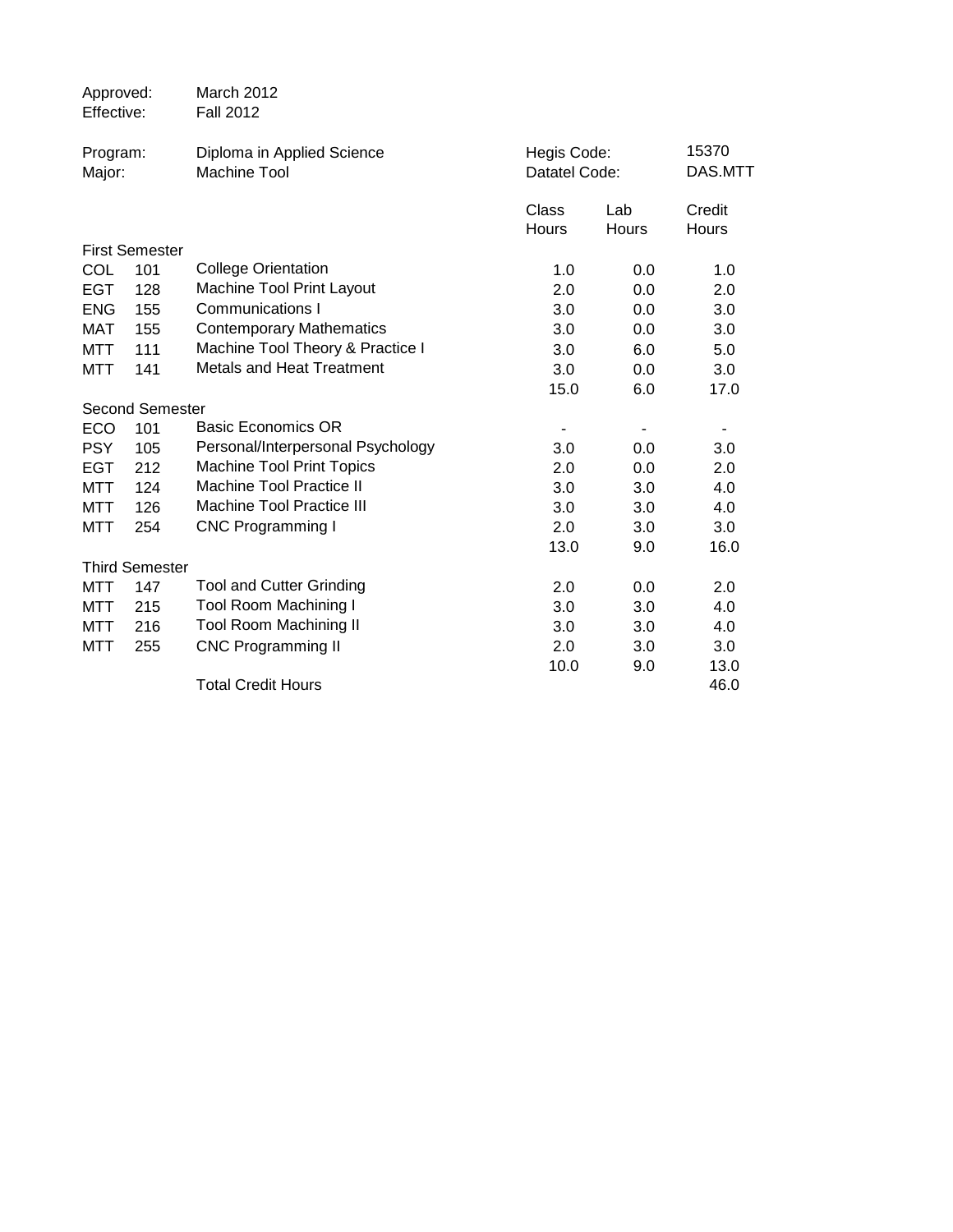| Approved:<br>Effective: |                        | September 2011<br><b>Fall 2012</b>                         |                              |                          |                  |
|-------------------------|------------------------|------------------------------------------------------------|------------------------------|--------------------------|------------------|
| Program:<br>Major:      |                        | <b>Applied Science</b><br><b>Teleproduction Technology</b> | Hegis Code:<br>Datatel Code: |                          | 15366<br>DAS.TPT |
|                         |                        |                                                            | Class<br>Hours               | Lab<br>Hours             | Credit<br>Hours  |
|                         | <b>First Semester</b>  |                                                            |                              |                          |                  |
| COL                     | 101                    | <b>College Orientation</b>                                 | 1.0                          | 0.0                      | 1.0              |
| CGC                     | 115                    | Digital Photography                                        | 2.0                          | 3.0                      | 3.0              |
| ECO                     | 101                    | <b>Basic Economics OR</b>                                  |                              | $\overline{\phantom{0}}$ |                  |
| <b>PSY</b>              | 105                    | Personal/Interpersonal Psychology                          | 3.0                          | 0.0                      | 3.0              |
| <b>ENG</b>              | 155                    | <b>Communications I</b>                                    | 3.0                          | 0.0                      | 3.0              |
| <b>RTV</b>              | 101                    | <b>Audio Techniques</b>                                    | 2.0                          | 3.0                      | 3.0              |
| <b>RTV</b>              | 105                    | <b>Television Studio Operation</b>                         | 3.0                          | 0.0                      | 3.0              |
| <b>RTV</b>              | 202                    | <b>Teleproduction Externship I</b>                         | 0.0                          | 3.0                      | 1.0              |
|                         |                        |                                                            | 14.0                         | 9.0                      | 17.0             |
|                         | <b>Second Semester</b> |                                                            |                              |                          |                  |
| <b>HSS</b>              | 205                    | <b>Technology and Society</b>                              | 3.0                          | 0.0                      | 3.0              |
| <b>MAT</b>              | 155                    | <b>Contemporary Mathematics</b>                            | 3.0                          | 0.0                      | 3.0              |
| <b>RTV</b>              | 103                    | <b>Field Operations</b>                                    | 3.0                          | 0.0                      | 3.0              |
| <b>RTV</b>              | 108                    | Digital Multimedia I                                       | 3.0                          | 0.0                      | 3.0              |
| <b>RTV</b>              | 110                    | <b>Writing for Television</b>                              | 3.0                          | 0.0                      | 3.0              |
| <b>RTV</b>              | 203                    | <b>Teleproduction Externship II</b>                        | 0.0                          | 6.0                      | 2.0              |
|                         |                        |                                                            | 15.0                         | 6.0                      | 17.0             |
|                         | <b>Third Semester</b>  |                                                            |                              |                          |                  |
| <b>RTV</b>              | 107                    | <b>Producing and Directing</b>                             | 3.0                          | 0.0                      | 3.0              |
| <b>RTV</b>              | 204                    | <b>Teleproduction Externship III</b>                       | 0.0                          | 6.0                      | 2.0              |
| <b>RTV</b>              | 205                    | <b>Broadcast Electronics</b>                               | 2.0                          | 3.0                      | 3.0              |
|                         |                        | Elective                                                   | 3.0                          | 0.0                      | 3.0              |
|                         |                        | <b>Total Credit Hours</b>                                  | 8.0                          | 9.0                      | 11.0<br>45.0     |
|                         |                        |                                                            |                              |                          |                  |